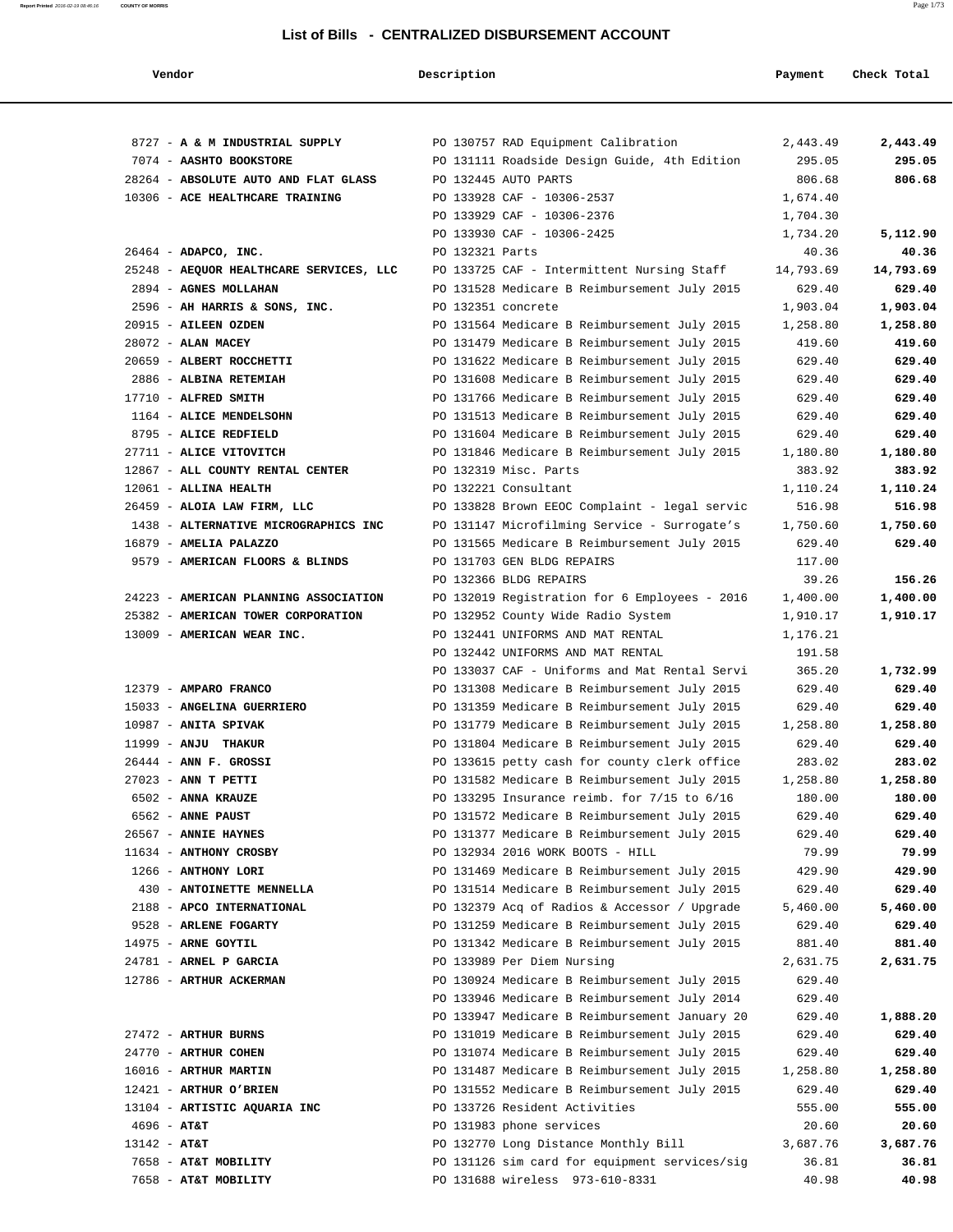| Vendor                                | Description    |                                                 | Payment   | Check Total |
|---------------------------------------|----------------|-------------------------------------------------|-----------|-------------|
|                                       |                |                                                 |           |             |
| 13153 - ATLANTIC HEALTH SYSTEM/MMH    |                | PO 133578 CAF - Grant in Aid Funding 2015       | 12,344.00 | 12,344.00   |
| 10650 - ATLANTIC TACTICAL OF NJ, INC. |                | PO 128481 PLEASE ORDER - Helmet Shields/E. Fl   | 3,905.80  |             |
|                                       |                | PO 129554 PLEASE ORDER - AMMO (CIS)             | 1,256.00  | 5,161.80    |
| 20400 - ATLAS DISPOSAL OPTIONS INC    |                | PO 132443 USED OIL FILTER REMOVAL               | 225.00    | 225.00      |
| 5375 - AUTOMATED BUILDING CONTROLS    | PO 132763 HVAC |                                                 | 6,300.00  | 6,300.00    |
| 13835 - AVIS MCINTOSH                 |                | PO 131502 Medicare B Reimbursement July 2015    | 629.40    | 629.40      |
| 3899 - AVTECH INSTITUTE               |                | PO 133458 CAF - 3899-2044                       | 800.00    |             |
|                                       |                | PO 133473 CAF - 3899-2517                       | 1,616.00  |             |
|                                       |                | PO 133474 CAF - 3899-2640                       | 1,344.00  |             |
|                                       |                | PO 133475 CAF - 3899-2585                       | 1,365.33  |             |
|                                       |                | PO 133476 CAF - 3899-2502                       | 944.00    |             |
|                                       |                | PO 133477 CAF - 3899-2587                       | 1,280.00  |             |
|                                       |                | PO 133478 CAF - 3899-2582                       | 1,306.66  |             |
|                                       |                | PO 133479 CAF - 3899-2362                       | 960.00    | 9,615.99    |
| 3899 - AVTECH INSTITUTE               |                | PO 133480 CAF - 3899-2593                       | 1,328.00  |             |
|                                       |                | PO 133481 CAF - 3899-2651                       | 1,416.00  |             |
|                                       |                | PO 133482 CAF - 3899-2606                       | 880.00    |             |
|                                       |                | PO 133483 CAF - 3899-2529                       | 1,400.00  |             |
|                                       |                | PO 133484 CAF - 3899-2650                       | 1,408.00  |             |
|                                       |                | PO 133485 CAF - 3899-2321                       | 800.00    |             |
|                                       |                | PO 133486 CAF - 3899-2607                       | 1,504.00  |             |
|                                       |                | PO 133487 CAF - 3899-2452                       | 1,376.00  | 10,112.00   |
| 3899 - AVTECH INSTITUTE               |                | PO 133560 CAF - 3899-2460                       | 1,168.00  |             |
|                                       |                | PO 133488 CAF - 3899-2457                       | 1,200.00  |             |
|                                       |                | PO 133489 CAF - 3899-2229                       | 1,286.67  | 3,654.67    |
| $13191$ - AW DIRECT                   |                | PO 129047 AUTO PARTS                            | 291.59    | 291.59      |
| 15978 - BAILA MANDEL                  |                | PO 131482 Medicare B Reimbursement July 2015    | 1,258.80  | 1,258.80    |
| 13217 - BAKER & TAYLOR BOOKS          |                | PO 132580 Received Books                        | 188.44    | 188.44      |
| 5364 - BARBARA POBURSKI               |                | PO 131589 Medicare B Reimbursement July 2015    | 629.40    | 629.40      |
| 27751 - BARBARA ARMSTRONG             |                | PO 130933 Medicare B Reimbursement July 2015    | 629.40    | 629.40      |
| 7126 - BARBARA FLINT                  |                | PO 131258 Medicare B Reimbursement July 2015    | 629.40    | 629.40      |
| 7507 - BARBARA MCLAUGHLIN             |                | PO 131506 Medicare B Reimbursement July 2015    | 1,258.80  | 1,258.80    |
| 16131 - BARBARA MENZEL                |                | PO 131515 Medicare B Reimbursement July 2015    | 629.40    | 629.40      |
| 9377 - BARBARA MUELLER                |                | PO 131532 Medicare B Reimbursement July 2015    | 1,258.80  | 1,258.80    |
| 16832 - BARBARA OREFICE               |                | PO 131562 Medicare B Reimbursement July 2015    | 1,258.80  | 1,258.80    |
| 20141 - BARBARA SANGSTER              |                | PO 131647 Medicare B Reimbursement July 2015    | 629.40    | 629.40      |
| 20636 - BARBARA SCHECKMAN             |                | PO 131660 Medicare B Reimbursement July 2015    | 629.40    | 629.40      |
| 776 - BARBARULA LAW OFFICE            |                | PO 133518 O'Gorman Depositions                  | 300.00    | 300.00      |
| 12060 - BARKEL FLEMMING               |                | PO 133990 Per Diem Nursing                      | 928.00    | 928.00      |
| 8561 - BATTERIES PLUS                 |                | PO 132762 SUPPLIES FOR CLIENT                   | 423.51    | 423.51      |
| 691 - BATTINA ALRAZI                  |                | PO 130931 Medicare B Reimbursement July 2015    | 629.40    | 629.40      |
| 13259 - BAYWAY LUMBER                 |                | PO 132371 BUILD MAINT                           | 1,966.72  | 1,966.72    |
| 9456 - BEATRICE MCGOVERN              |                | PO 131499 Medicare B Reimbursement July 2015    | 629.40    | 629.40      |
| $11017$ - BEENA P. SHAH               |                | PO 133064 Insurance reimb. for $1/16$ to $6/16$ | 72.00     | 72.00       |
| 26403 - BERKELEY COLLEGE              |                | PO 133932 CAF - 26403-2533                      | 612.00    |             |
|                                       |                | PO 133934 CAF - 26403-2472                      | 568.00    |             |
|                                       |                | PO 133937 CAF - 26403-2441                      | 734.28    |             |
|                                       |                | PO 133938 CAF - 26403-2301                      | 456.00    |             |
|                                       |                | PO 133939 CAF - 26403-1623                      | 779.00    |             |
|                                       |                | PO 133940 CAF - 26403-2076                      | 793.00    | 3,942.28    |
| 6319 - <b>BERNAN</b>                  |                | PO 132581 Received Books                        | 204.38    | 204.38      |
| 20655 - BERTRAM PALK                  |                | PO 131566 Medicare B Reimbursement July 2015    | 910.80    | 910.80      |
| $21359$ - BERYL SKOG                  |                | PO 132058 Training & Travel -SANE SART GRANT    | 1,282.95  | 1,282.95    |
| 13166 - BETTY ATTALLAH                |                | PO 130936 Medicare B Reimbursement July 2015    | 629.40    | 629.40      |
| 9988 - BETTY MCBURNEY                 |                | PO 131494 Medicare B Reimbursement July 2015    | 1,258.80  | 1,258.80    |
| $25329 - BFI$                         |                | PO 128744 NJSC# A81620 - OFFICE FURNITURE       | 2,796.12  | 2,796.12    |
| 9476 - BINSKY SERVICE LLC             |                | PO 132370 CAF - Boiler Services                 | 620.84    |             |
|                                       |                | PO 133564 CAF - HVAC Upgrades at Admin & Reco   | 17,376.78 | 17,997.62   |
| 5292 - BLOOMFIELD COLLEGE             |                | PO 133926 CAF - 5292-2394                       | 3,200.00  | 3,200.00    |
|                                       |                |                                                 |           |             |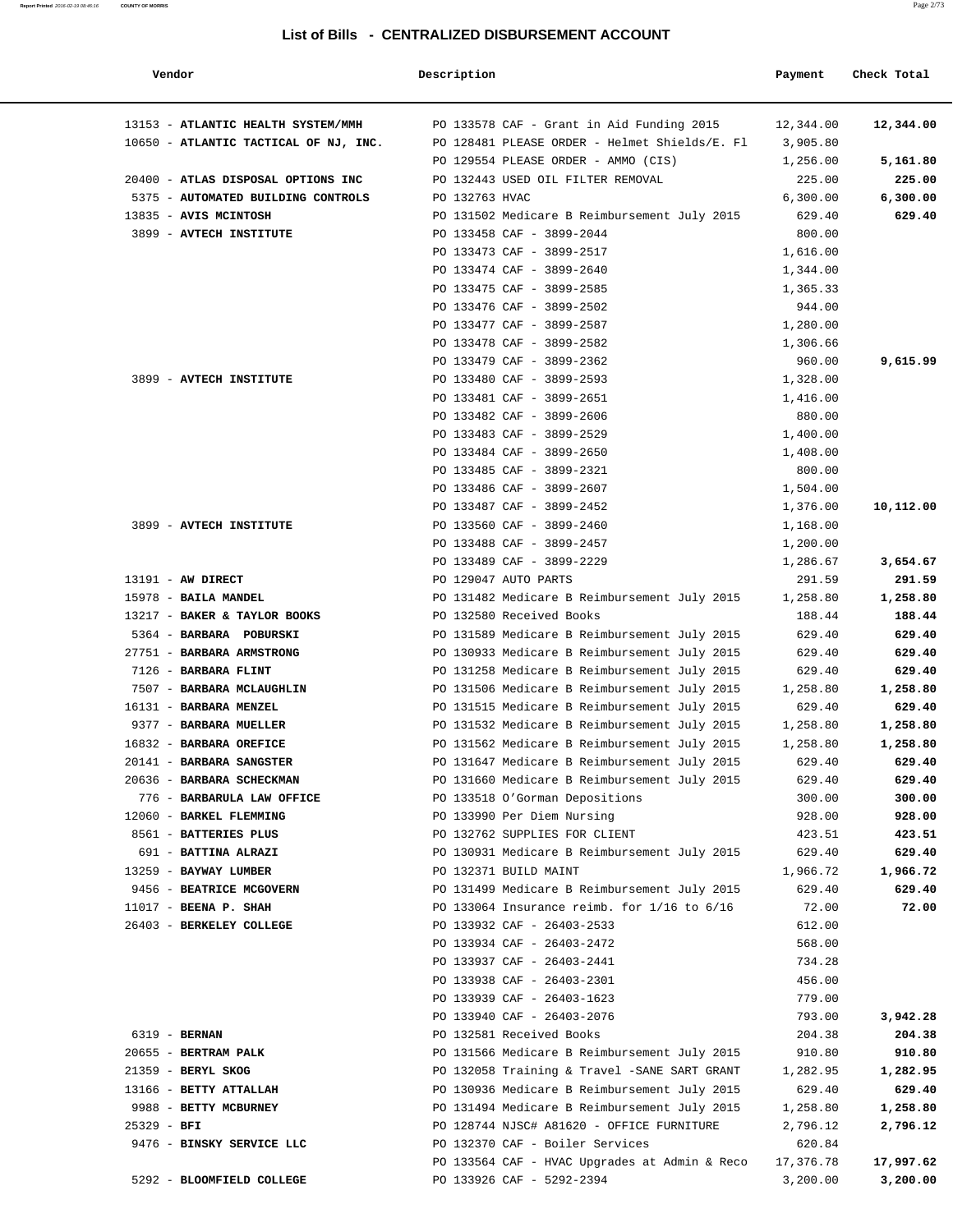| Vendoi |  |
|--------|--|
|--------|--|

| Vendor                                 | Description       |                                                 | Payment   | Check Total |
|----------------------------------------|-------------------|-------------------------------------------------|-----------|-------------|
|                                        |                   |                                                 |           |             |
| 27606 - BLUE BOOK                      |                   | PO 132258 2016 NJ BLUE BOOK                     | 120.95    | 120.95      |
| 24192 - BOBBIE CLARY                   |                   | PO 131045 Medicare B Reimbursement July 2015    | 1,258.80  | 1,258.80    |
| 27011 - BOBBY R BEAVERS                |                   | PO 130967 Medicare B Reimbursement July 2015    | 629.40    | 629.40      |
| 13413 - BOONTON AUTO PARTS             |                   | PO 132450 AUTO BODY SHOP                        | 1,423.30  | 1,423.30    |
| 13560 - BOROUGH OF BUTLER              |                   | PO 133431 Borough of Butler Electric            | 239.09    | 239.09      |
| 21703 - BOSWELL ENGINEERING INC        |                   | PO 133601 CAF - Engineering Design and Survey   | 364.00    | 364.00      |
| 21703 - BOSWELL ENGINEERING INC        |                   | PO 133602 CAF - Design and Survey Services fo   | 701.00    | 701.00      |
| 27001 - BRENDA MILLER                  |                   | PO 131520 Medicare B Reimbursement July 2015    | 881.40    | 881.40      |
| 13490 - BRODART CO                     |                   | PO 132582 Confirm Processing Materials & Book   | 3,753.63  | 3,753.63    |
| 13494 - BROOKDALE COMMUNITY            |                   | PO 134060 Chargeback for Fall 2015 Herrera &    | 1,447.42  |             |
|                                        |                   | PO 134059 Chargeback for Fall 2015              | 1,447.42  | 2,894.84    |
| 24321 - BROWN'S HUNTERDON              |                   | PO 132451 VEHICLE REPAIRS                       | 2,548.40  | 2,548.40    |
| 11101 - BROWNELLS INC                  |                   | PO 129559 PLEASE ORDER - SHERIFF'S OFFICE (CI   | 279.22    | 279.22      |
| 13540 - BURRINI'S OLDE WORLD MARKET    |                   | PO 131900 CBA Annual Member Dinner              | 358.00    | 358.00      |
| 20526 - CABLEVISION                    |                   | PO 131274 Cable Service - January 2016 thru J   | 623.22    | 623.22      |
| 8451 - CABLEVISION                     |                   | PO 133583 Cable Service                         | 242.52    | 242.52      |
| 27988 - CANDACE RANKIN                 | PO 132624 Mileage |                                                 | 177.80    | 177.80      |
| 24820 - CARLOS PEREZ JR.               |                   | PO 133588 mileage reimbursement                 | 62.69     | 62.69       |
| 1939 - CARLOS RIVERA                   |                   | PO 131618 Medicare B Reimbursement July 2015    | 629.40    | 629.40      |
| 13194 - CARMEN N. AYALA                |                   | PO 130937 Medicare B Reimbursement July 2015    | 629.40    | 629.40      |
| 11986 - CARMEN PEREZ                   |                   | PO 131577 Medicare B Reimbursement July 2015    | 629.40    | 629.40      |
| 7352 - CAROL CAREY                     |                   | PO 131027 Medicare B Reimbursement July 2015    | 629.40    | 629.40      |
| 14287 - CAROL DI ANTHONY               |                   | PO 131212 Medicare B Reimbursement July 2015    | 629.40    | 629.40      |
| 17539 - CAROL SCHABLIK                 |                   | PO 131659 Medicare B Reimbursement July 2015    | 1,258.80  | 1,258.80    |
| 6691 - CAROL UBERTACCIO                |                   | PO 133298 Insurance reimb. for $1/16$ to $6/16$ | 72.00     | 72.00       |
| 21362 - CAROLANN ROBERTO               |                   | PO 131620 Medicare B Reimbursement July 2015    | 629.40    | 629.40      |
| 8171 - CAROLE PIERSON                  |                   | PO 131584 Medicare B Reimbursement July 2015    | 629.40    | 629.40      |
| 24193 - CAROLYN JOY                    |                   | PO 131412 Medicare B Reimbursement July 2015    | 629.40    | 629.40      |
| 26506 - CAROLYN O'GRADY                |                   | PO 131558 Medicare B Reimbursement July 2015    | 629.40    | 629.40      |
| 25474 - CARRELLE L CALIXTE             |                   | PO 133991 Per Diem Nursing                      | 3,095.75  | 3,095.75    |
| 25462 - CASTLE PRINTING                |                   | PO 132655 Business Cards - SHERIFF'S OFFICE     | 90.00     | 90.00       |
| 4440 - CATHERINE GUIN                  |                   | PO 131360 Medicare B Reimbursement July 2015    | 1,258.80  | 1,258.80    |
| 1171 - CELESTE KALINA                  |                   | PO 131416 Medicare B Reimbursement July 2015    | 629.40    | 629.40      |
| 3638 - CENTER POINT LARGE PRINT        |                   | PO 132584 Received Large Print Books            | 142.17    | 142.17      |
| 20487 - CENTURYLINK                    |                   | PO 133239 Telephone T1chester                   | 1,785.33  | 1,785.33    |
| 24625 - CFCS - HOPE HOUSE              |                   | PO 132962 CAF - 2015 Funding through the Peer   | 5,315.00  | 5,315.00    |
| $24625$ - CFCS - HOPE HOUSE            |                   | PO 132963 CAF - Grant in Aid Funding 2015       | 3,100.00  | 3,100.00    |
| 24625 - CFCS - HOPE HOUSE              |                   | PO 132964 CAF - 2015 Funding through the Olde   | 2,713.00  | 2,713.00    |
| 24625 - CFCS - HOPE HOUSE              |                   | PO 132969 CAF -2015 Funding through the Older   | 3,552.00  | 3,552.00    |
| $24625$ - CFCS - HOPE HOUSE            |                   | PO 133357 CAF - Grant in Aid Funding 2015       | 4,880.37  | 4,880.37    |
| 27530 - CHARLES KOPP                   |                   | PO 131436 Medicare B Reimbursement July 2015    | 629.40    | 629.40      |
| 24189 - CHARLES MAROTTA                |                   | PO 131484 Medicare B Reimbursement July 2015    | 629.40    | 629.40      |
| 10993 - CHARLOTTE SIMANDY              |                   | PO 131683 Medicare B Reimbursement July 2015    | 1,258.80  | 1,258.80    |
| 8226 - CHEF'S CORNER                   |                   | PO 133446 Kitchen Supplies                      | 223.31    | 223.31      |
| 27000 - CHERYL KNEVALS                 |                   | PO 131429 Medicare B Reimbursement July 2015    | 629.40    | 629.40      |
| 13803 - CHILD & FAMILY RESOURCES, INC. |                   | PO 133492 CAF - Grant in Aid Funding 2015       | 14,689.00 | 14,689.00   |
| 21424 - CHILRAKHA JAIRAM               |                   | PO 131401 Medicare B Reimbursement July 2015    | 629.40    | 629.40      |
| 1807 - CHRISTINE SAWYER                |                   | PO 131652 Medicare B Reimbursement July 2015    | 629.40    | 629.40      |
| 13478 - CLARENCE BRICKMAN              |                   | PO 130999 Medicare B Reimbursement July 2015    | 629.40    | 629.40      |
| 2882 - CLARITA HARRISON                |                   | PO 131371 Medicare B Reimbursement July 2015    | 1,258.80  | 1,258.80    |
| 27150 - CLAUDETTE JENNINGS             |                   | PO 131405 Medicare B Reimbursement July 2015    | 1,258.80  | 1,258.80    |
| 20319 - CLAUDIA BUDDY                  |                   | PO 131015 Medicare B Reimbursement July 2015    | 1,258.80  | 1,258.80    |
| 25571 - CLEARY GIACOBBE ALFIERI &      |                   | PO 133219 Morris County Labor                   | 96.00     | 96.00       |
| 25571 - CLEARY GIACOBBE ALFIERI &      |                   | PO 133779 Open Space - general legal services   | 570.00    | 570.00      |
| 25571 - CLEARY GIACOBBE ALFIERI &      |                   | PO 133781 Legal Services Rendered-County Coun   | 15,674.00 | 15,674.00   |
| 13857 - CLIFFSIDE BODY CORP            |                   | PO 132453 TRUCK PARTS                           | 35.49     |             |
|                                        |                   | PO 132454 TRUCK PARTS                           | 4,266.15  | 4,301.64    |
| 8454 - CLIFTON ELEVATOR SERVICE CO INC |                   | PO 132268 CAF - Elevatior Maintenance & Inspe   | 1,680.00  |             |
|                                        |                   | PO 133226 CAF - Elevator Maintenance & Inspec   | 6, 205.00 | 7,885.00    |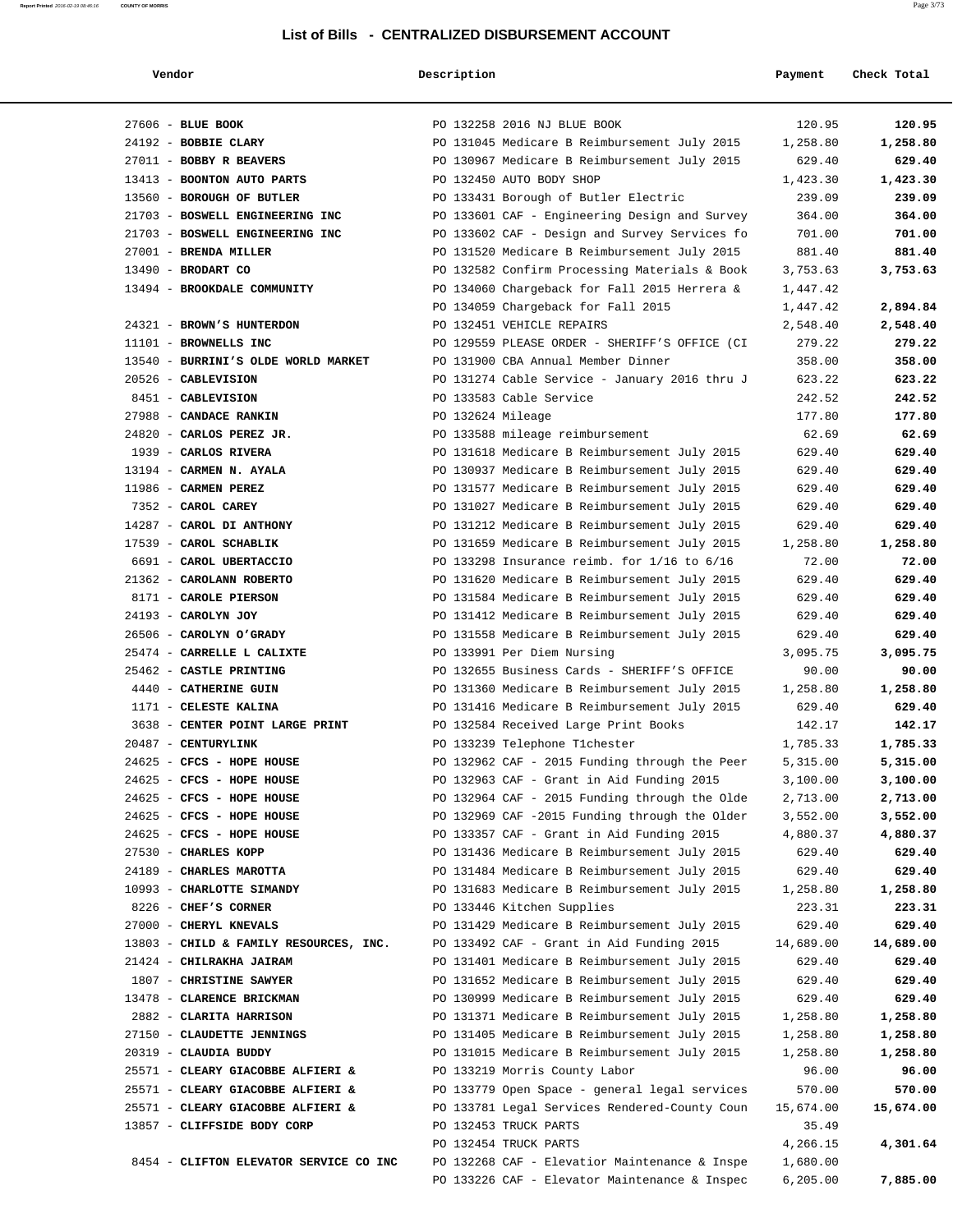| Vendor                                                               | Description        |                                                                                                | Payment              | Check Total          |
|----------------------------------------------------------------------|--------------------|------------------------------------------------------------------------------------------------|----------------------|----------------------|
|                                                                      |                    |                                                                                                |                      |                      |
| 4605 - COACH & EQUIPMENT MANUFACTURING CO. PO 132452 TRUCK PARTS     |                    |                                                                                                | 105.71               | 105.71               |
| 8277 - COANJ                                                         |                    | PO 132068 MEMBERSHIP DUES "2016" SHERIFF ROCH                                                  | 750.00               | 750.00               |
| 24252 - COFFEE LOVERS COFFEE SERVICE                                 | PO 132277 COFFEE   |                                                                                                | 249.00               | 249.00               |
| 24252 - COFFEE LOVERS COFFEE SERVICE                                 | PO 132316 Supplies |                                                                                                | 221.86               | 221.86               |
| 13937 - COMPUTER CABLE & CONNECTOR CO                                |                    | PO 132735 Stock Order - Networking                                                             | 79.80                |                      |
|                                                                      |                    | PO 132788 Stock Order                                                                          | 212.88               | 292.68               |
| 25489 - CONCRETE CONSTRUCTION CORP.                                  |                    | PO 133963 CAF - Intersection Improvements to                                                   | 318,590.63           | 318,590.63           |
| 26101 - COOPER ELECTRIC SUPPLY CO.                                   |                    | PO 132215 Maintenance Supplies                                                                 | 510.39               | 510.39               |
| 26101 - COOPER ELECTRIC SUPPLY CO.                                   |                    | PO 132932 CAF - Electrical Supplies                                                            | 495.70               | 495.70               |
| 10329 - CORFACTS INC.                                                |                    | PO 132611 Confirm Subscription Business-to-Bu                                                  | 495.00               | 495.00               |
| 14643 - CORNERSTONE FAMILY                                           |                    | PO 133728 CAF - Social Work Services                                                           | 21,905.00            |                      |
|                                                                      |                    | PO 133729 CAF - Social Work Services                                                           | 21,905.00            | 43,810.00            |
| 14644 - CORNERSTONE FAMILY PROGRAMS                                  |                    | PO 132618 AGING WAIVER PROGRAM JACC                                                            | 285.00               |                      |
|                                                                      |                    | PO 132958 CAF - 2015 Funding through the Peer                                                  | 7,813.00             |                      |
|                                                                      |                    | PO 132959 CAF - 2015 Funding through the Peer                                                  | 18,850.00            |                      |
|                                                                      |                    | PO 132960 CAF - Grant in Aid Funding 2015                                                      | 11,245.00            |                      |
|                                                                      |                    | PO 132961 CAF -2015 Funding through the Peer                                                   | 4,620.00             |                      |
|                                                                      |                    | PO 133521 CAF -2015 Funding through the Older                                                  | 2,303.00             |                      |
|                                                                      |                    | PO 133522 CAF -2015 Funding through the Older                                                  | 6,436.00             |                      |
|                                                                      |                    | PO 133523 CAF - 2015 Funding through the Olde                                                  | 1,235.00             | 52,787.00            |
| 14644 - CORNERSTONE FAMILY PROGRAMS                                  | PO 133530 Aging    |                                                                                                | 3,687.00             | 3,687.00             |
| 14027 - COUNTY COLLEGE OF MORRIS                                     |                    | PO 131139 Employee Training                                                                    | 299.00               | 299.00               |
| 14027 - COUNTY COLLEGE OF MORRIS                                     |                    | PO 133382 Expenditures in connection with maj                                                  | 20.00                | 20.00                |
| 14027 - COUNTY COLLEGE OF MORRIS                                     |                    | PO 133388 Expenditures in connection with maj                                                  | 346,095.38           | 346,095.38           |
| 14027 - COUNTY COLLEGE OF MORRIS                                     |                    | PO 133389 Expenditures in connection with maj                                                  | 1,650.00             | 1,650.00             |
| 14027 - COUNTY COLLEGE OF MORRIS                                     |                    | PO 133391 Expenditures in connection with maj                                                  | 443,676.93           | 443,676.93           |
| 14027 - COUNTY COLLEGE OF MORRIS<br>14022 - COUNTY COLLEGE OF MORRIS |                    | PO 133392 Expenditures in connection with maj<br>PO 134058 2ND HALF FEBRUARY 2016 OPERATING BU | 100,700.00           | 100,700.00           |
| 13 - COUNTY OF MORRIS                                                |                    | PO 134050 1ST HALF FEBRUARY 2016 METERED MAIL                                                  | 492,916.67<br>201.03 | 492,916.67<br>201.03 |
| 13 - COUNTY OF MORRIS                                                |                    | PO 134051 1ST HALF FEBRUARY 2016 METERED MAIL                                                  | 8,789.33             | 8,789.33             |
| 14041 - COUNTY WELDING SUPPLY CO                                     |                    | PO 131978 Acetylene                                                                            | 17.70                |                      |
|                                                                      |                    | PO 131993 welding materials, supplies, parts                                                   | 623.10               |                      |
|                                                                      |                    | PO 131996 materials, supplies                                                                  | 343.68               | 984.48               |
| 25373 - CREATING WITH CLAY LLC                                       |                    | PO 133730 Resident Activities                                                                  | 200.00               | 200.00               |
| 14077 - CSL WATER QUALITY INC                                        |                    | PO 132172 Chemicals for Boiler Room Equipment                                                  | 1,007.50             | 1,007.50             |
| 10151 - CUDA METRO SALES INC.                                        |                    | PO 132457 PARTS WASHER REPAIR                                                                  | 319.42               | 319.42               |
| 5239 - CWDA                                                          |                    | PO 131946 Membership dues for 2016                                                             | 450.00               | 450.00               |
| 14102 - CY DRAKE LOCKSMITHS, INC.                                    | PO 132242 KEYS     |                                                                                                | 43.00                | 43.00                |
| 2895 - CYNTHIA GORDON                                                |                    | PO 131340 Medicare B Reimbursement July 2015                                                   | 629.40               | 629.40               |
| 12523 - D&B AUTO SUPPLY                                              |                    | PO 132460 AUTO PARTS                                                                           | 7,539.80             | 7,539.80             |
| 12523 - D&B AUTO SUPPLY                                              |                    | PO 132460 AUTO PARTS                                                                           | $-102.38$            | $-102.38$            |
| 14123 - DAILY RECORD                                                 |                    | PO 132734 Legal Notice Historic Preservation                                                   | 7.92                 | 7.92                 |
| 14123 - DAILY RECORD                                                 |                    | PO 133439 AD0001010360 ASB 54031274                                                            | 41.60                | 41.60                |
| 14123 - DAILY RECORD                                                 |                    | PO 133442 AD0001022745 ASB 188072                                                              | 58.32                | 58.32                |
| 14123 - DAILY RECORD                                                 |                    | PO 133637 ADVERTISEMENT                                                                        | 84.28                | 84.28                |
| 10992 - DAISY WATSON                                                 |                    | PO 131862 Medicare B Reimbursement July 2015                                                   | 1,258.80             | 1,258.80             |
| 27177 - DAMACINA L. OKE                                              |                    | PO 133992 Per Diem Nursing                                                                     | 928.00               | 928.00               |
| 28312 - DANIEL F. BRENT, INC                                         |                    | PO 131291 Arbitrator - Professional Services                                                   | 1,029.00             | 1,029.00             |
| 588 - DANIEL TERRY                                                   |                    | PO 131802 Medicare B Reimbursement July 2015                                                   | 629.40               | 629.40               |
| 11155 - DANILO LAPID                                                 |                    | PO 133993 Per Diem Nursing                                                                     | 1,775.26             | 1,775.26             |
| 25386 - DAVID JEAN-LOUIS                                             |                    | PO 133995 Per Diem Nursing                                                                     | 2,138.75             | 2,138.75             |
| 16091 - DAVID MCKIM                                                  |                    | PO 131504 Medicare B Reimbursement July 2015                                                   | 629.40               | 629.40               |
| 18414 - DAVID WEBER OIL COMPANY                                      |                    | PO 132459 OIL & LUBRICANTS                                                                     | 3,695.30             | 3,695.30             |
| 1497 - DEBORAH FINE                                                  |                    | PO 131252 Medicare B Reimbursement July 2015                                                   | 629.40               | 629.40               |
| 14202 - DECOTIIS, FITZPATRICK &                                      |                    | PO 133796 Greystone Psychiatric Hospital-lega                                                  | 448.50               | 448.50               |
| 8844 - DEE LOBO                                                      |                    | PO 131464 Medicare B Reimbursement July 2015                                                   | 629.40               | 629.40               |
| 8224 - DELIA SPARKES                                                 |                    | PO 131776 Medicare B Reimbursement July 2015                                                   | 629.40               | 629.40               |
| 10692 - DELIVERY CONCEPTS EAST                                       |                    | PO 132462 AUTO PARTS                                                                           | 57.83                | 57.83                |
| 14228 - DELL MARKETING L.P.                                          |                    | PO 131142 Prosecutor's State Cash Bail Bond P                                                  | 1,039.74             |                      |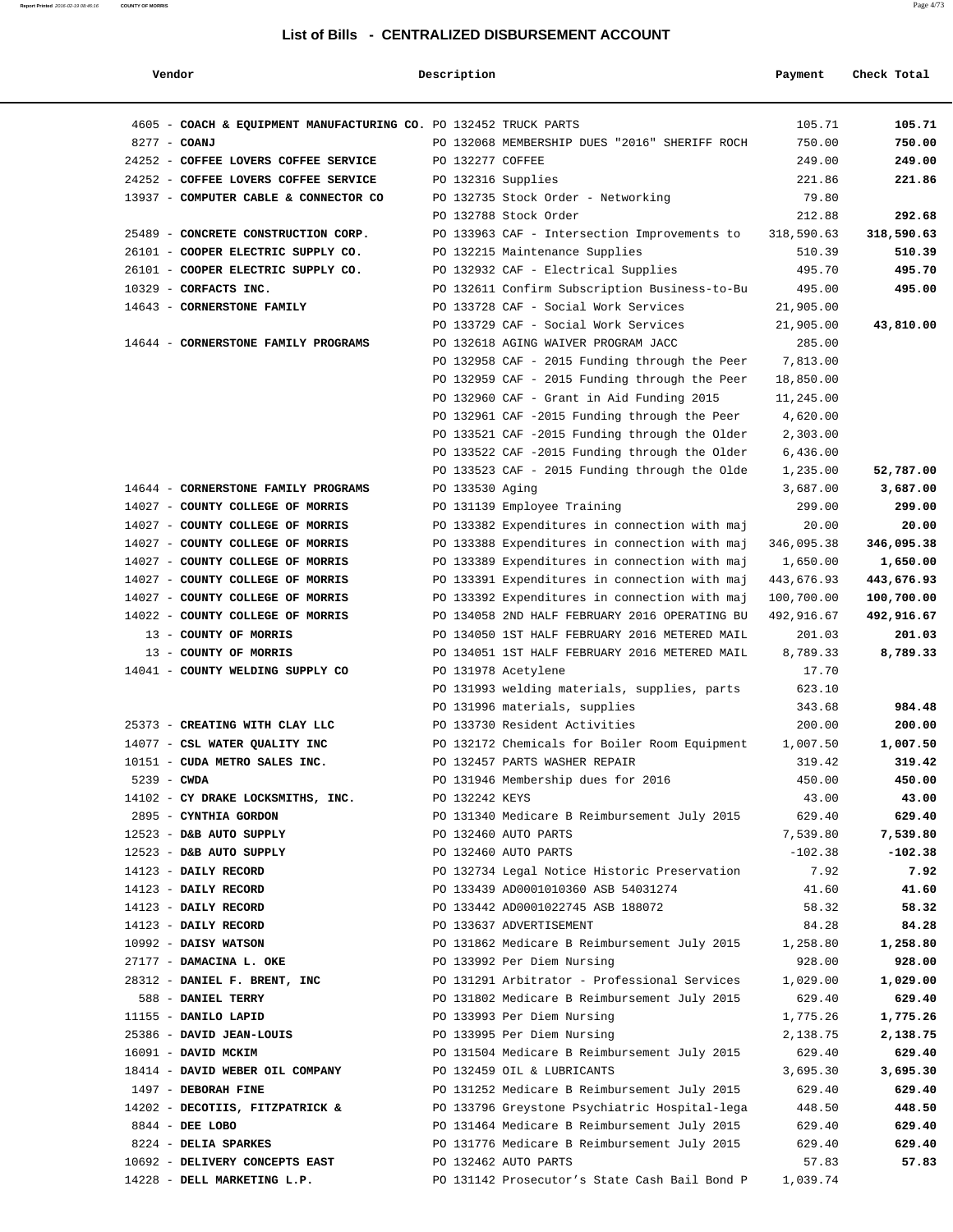| Vendor | Description | Payment | Check Total |
|--------|-------------|---------|-------------|
|        |             |         |             |

|                                                        | PO 131145 LPS - Com Center Project                                                           | 963.60             | 2,003.34           |
|--------------------------------------------------------|----------------------------------------------------------------------------------------------|--------------------|--------------------|
| 14249 - DELUXE INTERNATIONAL                           | PO 132461 TRUCK PARTS                                                                        | 2,605.02           |                    |
|                                                        | PO 132456 TRUCK REPAIRS                                                                      | 2,519.07           | 5,124.09           |
| 24048 - DENISE DENIS                                   | PO 133724 Employee Reimbursement                                                             | 30.00              | 30.00              |
| 26686 - DIEGNAN & BROPHY, LLC.                         | PO 133515 APS - legal services rendered                                                      | 2,484.00           | 2,484.00           |
| 10121 - DIGITAL INTELLIGENCE                           | PO 130015 Investigative Expense                                                              | 13,449.00          |                    |
|                                                        | PO 130023 Investigative Expense                                                              | 13,449.00          | 26,898.00          |
| 24349 - DIRECT ENERGY BUSINESS MARKETING               | PO 133584 GAS - HESS - SUPPLY - 1316                                                         | 40,292.09          | 40,292.09          |
| 8735 - DIRECT TV INC                                   | PO 133540 DirecTV - EOC                                                                      | 45.00              |                    |
|                                                        | PO 133541 DirecTV - MCC                                                                      | 63.99              | 108.99             |
| 24335 - DISCOVERY BENEFITS INC.                        | PO 130920 COBRA December 2015                                                                | 779.00             | 779.00             |
| 24335 - DISCOVERY BENEFITS INC.                        | PO 131901 COBRA payment for 11/15                                                            | 65.00              | 65.00              |
| 24335 - DISCOVERY BENEFITS INC.                        | PO 131951 COBRA Payment for 12/15                                                            | 65.00              | 65.00              |
| 27007 - DOMENIC ROBERTAZZI<br>25851 - DOMINIC GALLO    | PO 131619 Medicare B Reimbursement July 2015                                                 | 629.40<br>1,258.80 | 629.40<br>1,258.80 |
| 26446 - DONALD C. SMITH JR                             | PO 131323 Medicare B Reimbursement July 2015<br>PO 133115 Education, School, Training        | 100.00             | 100.00             |
| 7339 - DONNA GRUBLE                                    | PO 133149 REIMBURSEMENT                                                                      | 24.79              |                    |
|                                                        | PO 133167 REIMBURSEMENT                                                                      | 64.34              | 89.13              |
| 1224 - DOROTHY ALLEN                                   | PO 130930 Medicare B Reimbursement July 2015                                                 | 629.40             | 629.40             |
| 12369 - DOROTHY COLQUHOUN                              | PO 131076 Medicare B Reimbursement July 2015                                                 | 629.40             | 629.40             |
| 2960 - DOROTHY FONG                                    | PO 131260 Medicare B Reimbursement July 2015                                                 | 629.40             | 629.40             |
| 4652 - DOROTHY MCCORMICK                               | PO 131496 Medicare B Reimbursement July 2015                                                 | 629.40             | 629.40             |
| 26502 - DOROTHY MCGARVA                                | PO 131497 Medicare B Reimbursement July 2015                                                 | 1,258.80           | 1,258.80           |
| 20611 - DOROTHY RETTBERG                               | PO 131609 Medicare B Reimbursement July 2015                                                 | 1,258.80           | 1,258.80           |
| 17687 - DOROTHY SMARG                                  | PO 131761 Medicare B Reimbursement July 2015                                                 | 629.40             | 629.40             |
| 14379 - DOVER BRAKE & CLUTCH CO INC                    | PO 132458 TRUCK PARTS                                                                        | 9.28               | 9.28               |
| 11691 - DYNAMIC IMAGING SYSTMES INC                    | PO 132246 CONTRACT PAYMENT FOR PICTURELINK                                                   | 5,626.00           | 5,626.00           |
| 322 - EAGLE AUTO & TRUCK SERVICES INC.                 | PO 132522 Investigative Expense                                                              | 100.00             | 100.00             |
| 9394 - EARL NIELSEN                                    | PO 131544 Medicare B Reimbursement July 2015                                                 | 1,258.80           | 1,258.80           |
| 8590 - EBSCO PUBLISHING                                | PO 130260 Confirm On-Line databases                                                          | 5,287.00           | 5,287.00           |
| 27736 - EDDIE RAYFORD                                  | PO 131602 Medicare B Reimbursement July 2015                                                 | 629.40             | 629.40             |
| 1441 - EDILMA ACEVEDO                                  | PO 133073 Insurance reimb. for $1/16$ to $6/16$                                              | 72.00              | 72.00              |
| 12467 - EDITHA MARQUEZ                                 | PO 133994 Per Diem Nursing                                                                   | 1,239.50           | 1,239.50           |
| $11015$ - EDWARD RICE                                  | PO 131613 Medicare B Reimbursement July 2015                                                 | 629.40             | 629.40             |
| 14779 - ELAINE FRANCHI                                 | PO 131306 Medicare B Reimbursement July 2015                                                 | 629.40             | 629.40             |
| 21649 - ELEANOR CARROLL                                | PO 131030 Medicare B Reimbursement July 2015                                                 | 629.40             | 629.40             |
| $20909$ - ELEANOR SGRO                                 | PO 131672 Medicare B Reimbursement July 2015                                                 | 1,258.80           | 1,258.80           |
| 10560 - ELEANOR SHANN                                  | PO 131675 Medicare B Reimbursement July 2015                                                 | 629.40             | 629.40             |
| 21722 - ELITE TRANSCRIPTS INC.                         | PO 132501 Transcripts                                                                        | 51.48              | 51.48              |
| 21722 - ELITE TRANSCRIPTS INC.                         | PO 133516 State v. Cassimore Transcript per A                                                | 242.98             | 242.98             |
| 17613 - ELIZABETH SHANKLIN<br>1170 - ELIZABETH BAUERLE | PO 131674 Medicare B Reimbursement July 2015<br>PO 130945 Medicare B Reimbursement July 2015 | 629.40<br>629.40   | 629.40<br>629.40   |
| 8779 - ELIZABETH JAEGER                                | PO 131400 Medicare B Reimbursement July 2015                                                 | 629.40             | 629.40             |
| 26566 - ELIZABETH JOHNSON                              | PO 131406 Medicare B Reimbursement July 2015                                                 | 629.40             | 629.40             |
| 1802 - ELIZABETH LORI                                  | PO 131468 Medicare B Reimbursement July 2015                                                 | 429.90             | 429.90             |
| 13305 - ELIZABETH N. BELZ                              | PO 130973 Medicare B Reimbursement July 2015                                                 | 629.40             | 629.40             |
| 16785 - ELIZABETH O'KEEFFE                             | PO 131560 Medicare B Reimbursement July 2015                                                 | 629.40             | 629.40             |
| 27141 - ELLEN M. NOLL                                  | PO 133996 Per Diem Nursing                                                                   | 928.00             | 928.00             |
| 24190 - ELOUISE KING                                   | PO 131425 Medicare B Reimbursement July 2015                                                 | 755.40             | 755.40             |
| 7419 - ELSIE PATTERSON                                 | PO 131571 Medicare B Reimbursement July 2015                                                 | 629.40             | 629.40             |
| 25853 - ELTON WALLACE                                  | PO 131855 Medicare B Reimbursement July 2015                                                 | 1,468.60           | 1,468.60           |
| 4438 - ELVA WEININGER                                  | PO 131865 Medicare B Reimbursement July 2015                                                 | 629.40             | 629.40             |
| 3606 - EMAINT ENTERPRISES LLC                          | PO 132328 MAINTENANCE RENEWAL                                                                | 1,299.00           | 1,299.00           |
| 11345 - EMBROIDME                                      | PO 128999 Staff Gear                                                                         | 514.00             | 514.00             |
| 5245 - EMELDA WALCOTT                                  | PO 131853 Medicare B Reimbursement July 2015                                                 | 629.40             | 629.40             |
| 25417 - EMILY O'GORMAN                                 | PO 131557 Medicare B Reimbursement July 2015                                                 | 1,258.80           | 1,258.80           |
| 24099 - EMPIRE AMBULANCE LLC                           | PO 132174 Medical Transport                                                                  | 210.00             | 210.00             |
| 2047 - EMPLOYMENT HORIZONS, INC.                       | PO 133525 CAF - Grant in Aid Funding 2015                                                    | 1,396.00           |                    |
|                                                        | PO 133526 CAF - Grant in Aid Funding 2015                                                    | 17,945.00          |                    |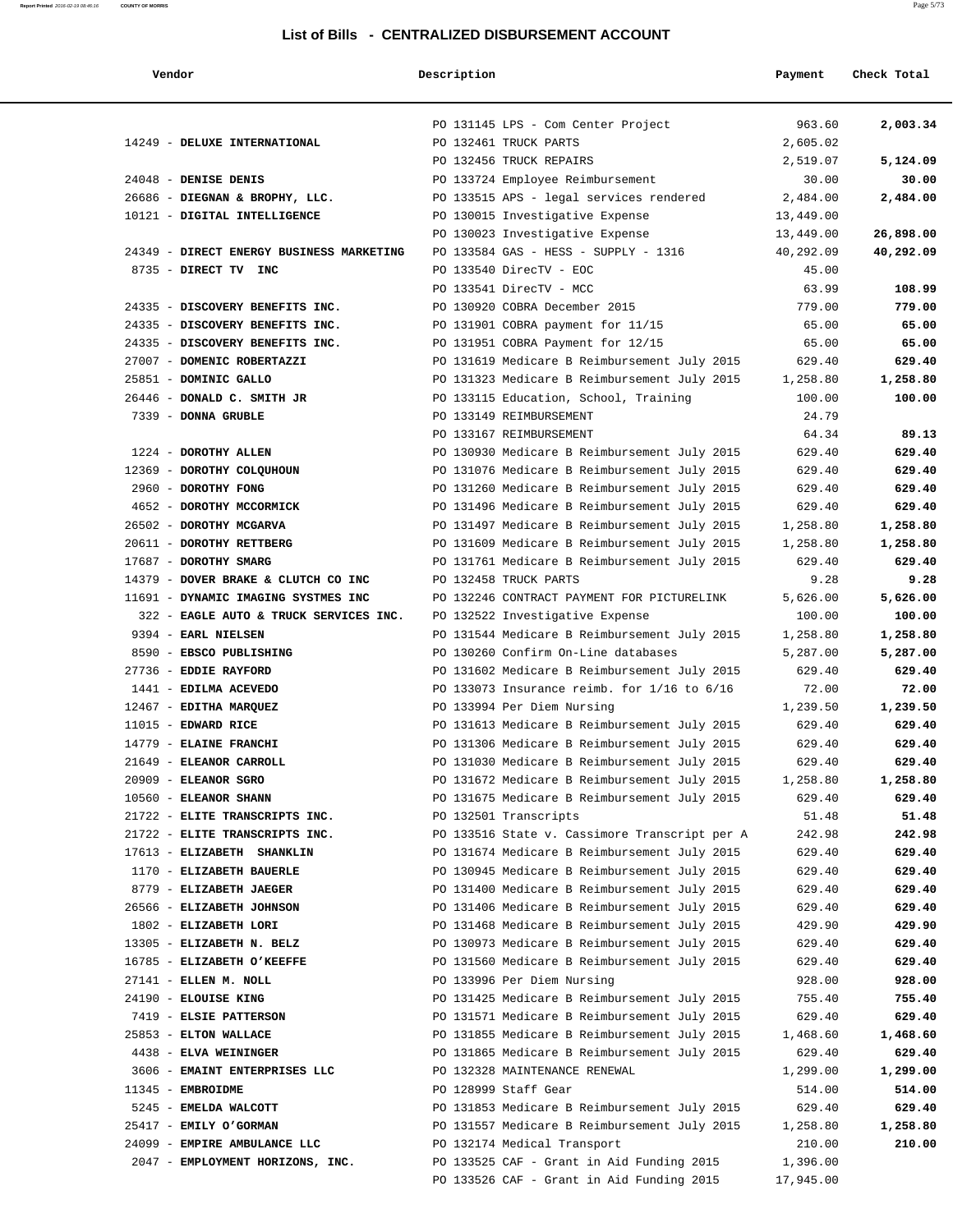| Vendo: |  |
|--------|--|
|        |  |

| Report Printed 2016-02-19 08:46:16 | <b>COUNTY OF MORRIS</b> |  |  | Page 6/73 |
|------------------------------------|-------------------------|--|--|-----------|
|                                    |                         |  |  |           |
|                                    |                         |  |  |           |

| Vendor                                         | Description        |                                                                                              | Payment          | Check Total      |
|------------------------------------------------|--------------------|----------------------------------------------------------------------------------------------|------------------|------------------|
|                                                |                    | PO 133527 CAF - 2015 Funding through the Peer                                                | 19,254.00        |                  |
|                                                |                    | PO 133792 JANITORIAL SERVICES: JANUARY 2016                                                  | 885.00           | 39,480.00        |
| 24329 - ERICA SOLECKI                          |                    | PO 133713 Mi. & Insurance reimb. for 7/15 to                                                 | 187.05           | 187.05           |
| 27495 - ERLOUSE MACEAN                         |                    | PO 131478 Medicare B Reimbursement July 2015                                                 | 629.40           | 629.40           |
| 15792 - ESTATE OF BETTY LISOVSKY               |                    | PO 131461 Medicare B Reimbursement July 2015                                                 | 629.40           | 629.40           |
| 1370 - ESTATE OF HAROLD SERGENT                |                    | PO 131670 Medicare B Reimbursement July 2015                                                 | 104.90           | 104.90           |
| 6576 - ESTHER ROBERTS                          |                    | PO 131621 Medicare B Reimbursement July 2015                                                 | 1,049.00         | 1,049.00         |
| 14673 - ETHEL FENTZLAFF                        |                    | PO 131249 Medicare B Reimbursement July 2015                                                 | 1,258.80         | 1,258.80         |
| 21666 - ETHEL HAWKINS                          |                    | PO 131375 Medicare B Reimbursement July 2015                                                 | 629.40           | 629.40           |
| 10403 - EUGENE JACKSON                         |                    | PO 131396 Medicare B Reimbursement July 2015                                                 | 1,258.80         | 1,258.80         |
| 440 - EUNICE A REYNOLDS                        |                    | PO 131610 Medicare B Reimbursement July 2015                                                 | 629.40           | 629.40           |
| 6582 - EVELYN NELSON                           |                    | PO 131538 Medicare B Reimbursement July 2015                                                 | 1,258.80         | 1,258.80         |
| 20265 - EVELYN TOLENTINO                       |                    | PO 133998 Per Diem Nursing                                                                   | 915.75           | 915.75           |
| 14604 - EXTEL COMMUNICATIONS                   |                    | PO 132331 Network Wiring                                                                     | 2,100.00         | 2,100.00         |
| 14604 - EXTEL COMMUNICATIONS                   |                    | PO 133750 CAF - Six CAT 5E cables for twelve                                                 | 5,420.00         | 5,420.00         |
| 3549 - EZ WHEELS DRIVING SCHOOL                |                    | PO 133459 CAF - 3549-2668                                                                    | 959.76           |                  |
|                                                |                    | PO 133935 CAF - 3549-2678                                                                    | 959.76           | 1,919.52         |
| 12079 - FAIRMOUNT FIRE CO. NO. 1               |                    | PO 132313 Primary 6/2/2015 & General Election                                                | 100.00           | 100.00           |
| 28262 - FARO TECHNOLOGIES, INC.                |                    | PO 129567 PLEASE ORDER - SCENE/P. Mangiafridd                                                | 2,490.00         | 2,490.00         |
| 12515 - FASTENAL COMPANY                       |                    | PO 132374 BUILD MAINT                                                                        | 887.52           |                  |
|                                                |                    | PO 132566 BUILD MAINT                                                                        | 184.46           | 1,071.98         |
| $14668$ - FEDEX                                |                    | PO 132312 Express Mail                                                                       | 293.15           |                  |
|                                                |                    | PO 132325 Express mail                                                                       | 115.95           |                  |
|                                                | PO 133501 Shipping |                                                                                              | 16.60            |                  |
|                                                |                    | PO 133732 Express Shipping                                                                   | 285.64           | 711.34           |
| $14669$ - FEDEX                                |                    | PO 132027 Fedex pak to Star Ledger                                                           | 54.61            | 54.61            |
| 1190 - FEROL DRUST                             |                    | PO 131223 Medicare B Reimbursement July 2015                                                 | 1,258.80         | 1,258.80         |
| 9388 - FF1 PROFESSIONAL SAFETY SERVICES        |                    | PO 128855 Fire Helmets                                                                       | 14,242.51        | 14,242.51        |
| 9388 - FF1 PROFESSIONAL SAFETY SERVICES        | PO 130858 OEM Gear |                                                                                              | 210.70           | 210.70           |
| 12151 - FLEMINGTON BUICK CHEVROLET             |                    | PO 132464 CAR PARTS                                                                          | 1,077.78         | 1,077.78         |
| 2147 - FLEMINGTON DEPT STORE INC               |                    | PO 131137 Uniforms for Weed and Pest Conrol                                                  | 520.80           | 520.80           |
| 28268 - FLEXRADIO SYSTEMS                      |                    | PO 130862 Radio Equipment                                                                    | 5,432.72         | 5,432.72         |
| 3786 - FLORIS ROCHESTER                        |                    | PO 131623 Medicare B Reimbursement July 2015                                                 | 629.40           | 629.40           |
| 14772 - FOWLER EQUIP CO INC.                   |                    | PO 132264 WASHER/DRYER PARTS/REPAIRS                                                         | 1,878.72         |                  |
|                                                |                    | PO 132259 WASHER/DRYER PARTS/REPAIRS                                                         | 948.72           | 2,827.44         |
| 16249 - FRANCES MOGIELNICKI                    |                    | PO 131526 Medicare B Reimbursement July 2015                                                 | 629.40           | 629.40           |
| 16981 - FRANCES PERKALIS                       |                    | PO 131579 Medicare B Reimbursement July 2015                                                 | 629.40           | 629.40           |
| 13205 - FRANCES SPICER<br>17295 - FRANK REILLY |                    | PO 131777 Medicare B Reimbursement July 2015<br>PO 131605 Medicare B Reimbursement July 2015 | 629.40<br>629.40 | 629.40<br>629.40 |
| 27014 - FRED E HEIDER                          |                    | PO 131379 Medicare B Reimbursement July 2015                                                 | 1,258.80         | 1,258.80         |
| 27809 - FRED PLECHATA                          |                    | PO 131588 Medicare B Reimbursement July 2015                                                 | 629.40           | 629.40           |
| 28155 - FREUND CONTRACTING, INC.               |                    | PO 133244 Contracted Snow Removal                                                            | 35, 233. 75      | 35,233.75        |
| 17778 - GAETANO SPINELLA                       |                    | PO 131778 Medicare B Reimbursement July 2015                                                 | 1,258.80         | 1,258.80         |
| 25849 - GAJENDRAKU SANDESARA                   |                    | PO 131646 Medicare B Reimbursement July 2015                                                 | 629.40           | 629.40           |
| 14841 - GALETON GLOVES                         |                    | PO 132004 uniforms, jackets etc.                                                             | 512.07           | 512.07           |
| 14857 - GARDEN STATE HIGHWAY                   |                    | PO 131965 Signage Material                                                                   | 1,414.80         | 1,414.80         |
| 27015 - GARY L KEEFER                          |                    | PO 131421 Medicare B Reimbursement July 2015                                                 | 1,258.80         | 1,258.80         |
| 10060 - GARY LINDSTEDT                         |                    | PO 133494 EXPENSE VOUCHER                                                                    | 49.66            | 49.66            |
| $21652$ - GARY RIETH                           |                    | PO 131614 Medicare B Reimbursement July 2015                                                 | 1,258.80         | 1,258.80         |
| 14726 - GEN-EL SAFETY & INDUSTRIAL             |                    | PO 131754 RAD Equipment Maintenance                                                          | 4,153.50         | 4,153.50         |
| $27026$ - GENE A SHAW                          |                    | PO 131676 Medicare B Reimbursement July 2015                                                 | 1,258.80         | 1,258.80         |
| 8167 - GENEVA JACKSON                          |                    | PO 131398 Medicare B Reimbursement July 2015                                                 | 629.40           | 629.40           |
| $10027$ - GENEVA MIMS                          |                    | PO 131521 Medicare B Reimbursement July 2015                                                 | 629.40           | 629.40           |
| 416 - GEORGE ERATH                             |                    | PO 131239 Medicare B Reimbursement July 2015                                                 | 1,258.80         | 1,258.80         |
| 16506 - GEORGE NAY                             |                    | PO 131537 Medicare B Reimbursement July 2015                                                 | 629.40           | 629.40           |
| 8269 - GEORGINA GRAY-HORSLEY                   |                    | PO 133997 Per Diem Nursing                                                                   | 935.25           | 935.25           |
| 6564 - GERHARD VIENNA                          |                    | PO 131842 Medicare B Reimbursement July 2015                                                 | 1,258.80         | 1,258.80         |
| 27440 - GERISCRIPT PHARMACY                    |                    | PO 133839 CAF - Pharmaceutical and Related Se                                                | 38,972.21        | 38,972.21        |
| 21818 - GET WELL HOUSE CALL P.C                | PO 133910 Aging    |                                                                                              | 400.00           | 400.00           |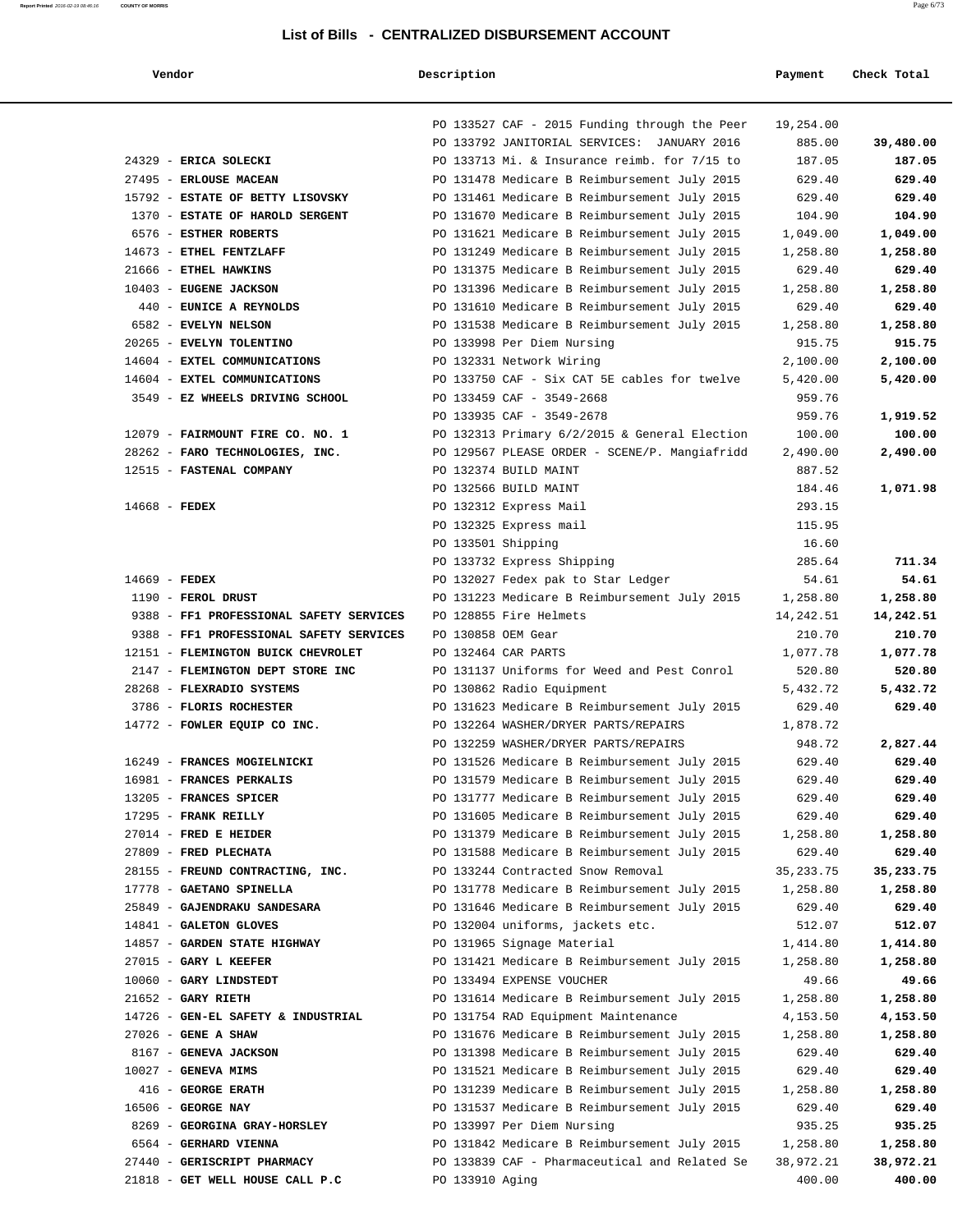| Vendor                                         | Description     |                                                                                              | Payment          | Check Total      |
|------------------------------------------------|-----------------|----------------------------------------------------------------------------------------------|------------------|------------------|
| 14908 - GFOA OF NEW JERSEY                     |                 | PO 134045 Membership Dues 2016 J. Kovalcik, J                                                | 90.00            | 90.00            |
| 24379 - GHYSLAINE F. BRILLANT                  |                 | PO 132214 Medicare B Reimbursement July 2015                                                 | 1,258.80         | 1,258.80         |
| 21655 - GLENDA JENKINS                         |                 | PO 131403 Medicare B Reimbursement July 2015                                                 | 629.40           | 629.40           |
| 14936 - GLOBAL KNOWLEDGE TRANING LLC           |                 | PO 132779 Yearly Training Contract - Payment                                                 | 20,000.00        | 20,000.00        |
| 5878 - GLORIA STEWART                          |                 | PO 131789 Medicare B Reimbursement July 2015                                                 | 1,258.80         | 1,258.80         |
| $11521$ - GPC, INC.                            |                 | PO 132335 CAF - Labor Rates for Carpentry                                                    | 11,321.17        |                  |
|                                                |                 | PO 133512 CAF - Alteration and Conversion of                                                 | 12,933.87        | 24,255.04        |
| 27486 - GRACE LA BARRE                         |                 | PO 130968 Medicare B Reimbursement July 2015                                                 | 1,258.80         | 1,258.80         |
| $14984$ - GRAINGER                             |                 | PO 132086 Network/Telecom Tools                                                              | 111.96           |                  |
|                                                |                 | PO 132789 Networking Tools                                                                   | 97.71            | 209.67           |
| $14983$ - GRAINGER                             |                 | PO 132231 MAINTENANCE SUPPLIES                                                               | 699.19           |                  |
|                                                |                 | PO 132274 WET/DRY VACS                                                                       | 261.80           | 960.99           |
| $24884$ - GRAINGER                             |                 | PO 132365 BUILD MAINT                                                                        | 879.59           | 879.59           |
| $24884$ - GRAINGER                             |                 | PO 132415 Misc. Supplies                                                                     | 327.60           | 327.60           |
| 26326 - GREEN OUTLOOK LANDSCAPING &            |                 | PO 133067 Contracted Snow Removal                                                            | 53,056.25        | 53,056.25        |
| 28260 - GRIFFITH ELECTRIC SUPPLY CO, INC.      |                 | PO 132363 CAF - Electrical Supplies                                                          | 9,713.53         |                  |
|                                                |                 | PO 132334 ELECTRICAL - LED LIGHTING                                                          | 295.08           |                  |
|                                                |                 | PO 132568 CAF - Electrical Supplies                                                          | 88.94            | 10,097.55        |
| 9668 - HANOVER POWER SPORTS                    |                 | PO 132320 Msic. Supplies                                                                     | 275.94           | 275.94           |
| 15082 - HANOVER TWP MUNICIPAL ALLIANCE         |                 | PO 133342 CAF - 2015 Supplemental Municipal A                                                | 2,000.00         | 2,000.00         |
| 16713 - HAROLD NOONAN                          |                 | PO 131548 Medicare B Reimbursement July 2015                                                 | 629.40           | 629.40           |
| 27490 - HARRAH'S ATLANTIC CITY                 |                 | PO 132681 79th Annual NJAEO Conference @ Harr                                                | 1,455.00         | 1,455.00         |
| 9728 - HARRIET VALLECER RN                     |                 | PO 133999 Per Diem Nursing                                                                   | 888.00           | 888.00           |
| 11991 - HAYWARD HARRELL                        |                 | PO 131368 Medicare B Reimbursement July 2015                                                 | 1,258.80         | 1,258.80         |
| 6075 - HECTOR MEZA                             |                 | PO 133497 2016 WORK BOOTS - NIGHT CREW                                                       | 90.00            | 90.00            |
| 20660 - HELEN NELSON                           |                 | PO 131540 Medicare B Reimbursement July 2015                                                 | 1,258.80         | 1,258.80         |
| $17704$ - HELEN SMITH                          |                 | PO 131767 Medicare B Reimbursement July 2015                                                 | 629.40           | 629.40           |
| 25845 - HELEN WILKENS                          |                 | PO 131875 Medicare B Reimbursement July 2015                                                 | 629.40           | 629.40           |
| 14507 - HENRY ELLIOTT<br>$21430$ - HENRY KAFEL |                 | PO 131232 Medicare B Reimbursement July 2015                                                 | 1,258.80         | 1,258.80         |
| 2880 - HENRY MASKER JR.                        |                 | PO 131415 Medicare B Reimbursement July 2015<br>PO 131488 Medicare B Reimbursement July 2015 | 629.40           | 629.40<br>629.40 |
| 20922 - HERBERT ROSA                           |                 | PO 131627 Medicare B Reimbursement July 2015                                                 | 629.40<br>629.40 | 629.40           |
| 25160 - HERMA I. MCNAB                         |                 | PO 131508 Medicare B Reimbursement July 2015                                                 | 629.40           | 629.40           |
| 8173 - HERMAN HOOPES                           |                 | PO 131390 Medicare B Reimbursement July 2015                                                 | 629.40           | 629.40           |
| 1330 - HERTRICH FLEET SERVICES INC             |                 | PO 125815 CAF - NJSC#A82889 - Two Dodge Carav                                                | 38,303.42        |                  |
|                                                |                 | PO 125815 CAF - NJSC#A82889 - Two Dodge Carav                                                | 3,036.58         | 41,340.00        |
| 3751 - HILTON KING                             |                 | PO 133065 Medicare B Reimbursement July 2015                                                 | 1,153.90         | 1,153.90         |
| 28284 - HOMESTEAD REHABILITATION &             |                 | PO 132885 CAF - OJT-16S-03-Adult                                                             | 1,819.13         | 1,819.13         |
| 20737 - HOOVER TRUCK CENTERS INC               |                 | PO 132468 TRUCK PARTS                                                                        | 1,266.46         | 1,266.46         |
| $1079$ - HUONG LU                              |                 | PO 133702 Insurance reimb. for $1/16$ to $6/16$                                              | 72.00            | 72.00            |
| $20932 - IDA RANDLE$                           |                 | PO 131600 Medicare B Reimbursement July 2015                                                 | 629.40           | 629.40           |
| 8785 - RUBINO IGNAZIO                          |                 | PO 131635 Medicare B Reimbursement July 2015                                                 | 629.40           | 629.40           |
| 26660 - ILIFF-RUGGIERO FUNERAL HOME INC.       |                 | PO 133216 Morgue Transportation - Sussex                                                     | 3,000.00         |                  |
|                                                |                 | PO 133217 Morgue Transportation - Morris                                                     | 1,770.00         | 4,770.00         |
| 10767 - ILLIENE CHARLES, RN                    |                 | PO 134001 Per Diem Nursing                                                                   | 3,339.25         | 3,339.25         |
| 3490 - INFOUSA CITY DIRECTORIES                |                 | PO 132304 City Directories - SHERIFF'S OFFICE                                                | 740.00           | 740.00           |
| 4592 - INFORMATION & TECHNOLOGY                |                 | PO 133927 CAF - 4592-1874                                                                    | 800.00           | 800.00           |
| 1664 - INGRAM LIBRARY SERVICES                 |                 | PO 132604 Recieved Books                                                                     | 833.41           |                  |
|                                                |                 | PO 132605 Received Books                                                                     | 2,076.02         | 2,909.43         |
| 1664 - INGRAM LIBRARY SERVICES                 |                 | PO 132606 Received Books                                                                     | 2,606.25         |                  |
|                                                |                 | PO 132607 Received Books                                                                     | 3,758.45         |                  |
|                                                |                 | PO 132608 Received Books                                                                     | 1,058.42         | 7,423.12         |
| 25019 - INSTITUTE FOR THERAPEUTIC              |                 | PO 133931 CAF - 25019-1967                                                                   | 1,199.78         | 1,199.78         |
| 6100 - INTER CITY TIRE                         | PO 132471 TIRES |                                                                                              | 11,071.57        | 11,071.57        |
| 20652 - INTERFAITH FOOD PANTRY INC.            |                 | PO 133528 CAF -2015 Funding through the Peer                                                 | 1,063.00         | 1,063.00         |
| 20652 - INTERFAITH FOOD PANTRY INC.            |                 | PO 133529 CAF - Grant in Aid Funding 2015                                                    | 10,016.00        | 10,016.00        |
| 25455 - INTERNATIONAL ACADEMIES OF             |                 | PO 130754 Education, School, Training                                                        | 1,865.00         | 1,865.00         |
| 21366 - ISABEL RUIZ                            |                 | PO 131636 Medicare B Reimbursement July 2015                                                 | 629.40           | 629.40           |
| 17661 - ISABELLE SIMON                         |                 | PO 131756 Medicare B Reimbursement July 2015                                                 | 629.40           | 629.40           |

**Report Printed** 2016-02-19 08:46:16 **COUNTY OF MORRIS** Page 7/73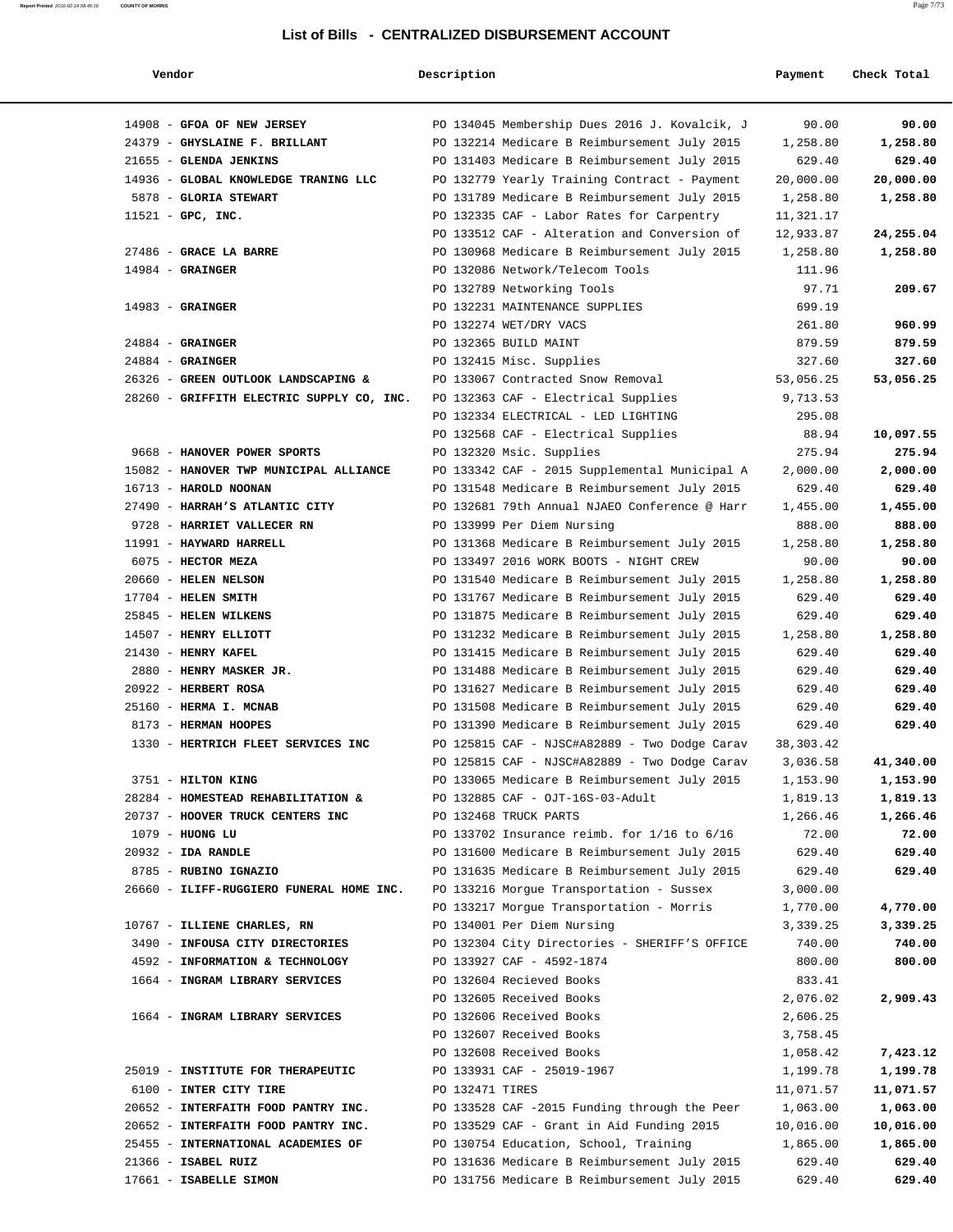|--|--|--|--|--|--|--|

**Report Printed**   $2016-02-1908:46:16$  **COUNTY OF MORRIS** 

| Vendor                             | Description                                     | Payment   | Check Total |
|------------------------------------|-------------------------------------------------|-----------|-------------|
|                                    |                                                 |           |             |
| 9398 - J.C. SAFFOLD                | PO 131642 Medicare B Reimbursement July 2015    | 629.40    | 629.40      |
| 15840 - JACK LUCAS                 | PO 131472 Medicare B Reimbursement July 2015    | 1,258.80  | 1,258.80    |
| 4432 - JACQUELYN BARRY             | PO 130942 Medicare B Reimbursement July 2015    | 629.40    | 629.40      |
| 8482 - JAGDISH DANG                | PO 133733 Psychiatric Services                  | 2,200.00  | 2,200.00    |
| 25562 - JAMES BRUNO                | PO 133275 Investigative Expense                 | 196.47    | 196.47      |
| 5874 - JAMES DUFFY                 | PO 131226 Medicare B Reimbursement July 2015    | 629.40    | 629.40      |
| 21373 - JAMES GRUBBS               | PO 131356 Medicare B Reimbursement July 2015    | 1,258.80  | 1,258.80    |
| 17400 - JAMES J ROSENBERG          | PO 131629 Medicare B Reimbursement July 2015    | 1,258.80  | 1,258.80    |
| 9489 - JAMES MURRAY                | PO 131536 Medicare B Reimbursement July 2015    | 1,258.80  | 1,258.80    |
| 7382 - JAMES WOODRUFF              | PO 131886 Medicare B Reimbursement July 2015    | 1,258.80  | 1,258.80    |
| 21341 - JANEITA RANDALL            | PO 131599 Medicare B Reimbursement July 2015    | 629.40    | 629.40      |
| 3749 - JANET NIENSTADT             | PO 131545 Medicare B Reimbursement July 2015    | 629.40    | 629.40      |
| 8770 - JANET SEABLOM               | PO 131666 Medicare B Reimbursement July 2015    | 629.40    | 629.40      |
| 25395 - JANET SEEBOHM              | PO 131668 Medicare B Reimbursement July 2015    | 1,258.80  | 1,258.80    |
| 11467 - JASCINTH MCINTOSH          | PO 131503 Medicare B Reimbursement July 2015    | 1,258.80  | 1,258.80    |
| 26744 - JASON LEZCANO              | PO 133118 Education, School, Training           | 100.00    | 100.00      |
| $26565$ - JEAN TAYLOR              | PO 131799 Medicare B Reimbursement July 2015    | 629.40    | 629.40      |
| 26995 - JEANNE HEIBER              | PO 131378 Medicare B Reimbursement July 2015    | 1,258.80  | 1,258.80    |
| 21088 - JENNIFER CARPINTERI        | PO 133741 Morris View Petty Cash Reimbursemen   | 203.37    | 203.37      |
| 5247 - JENNIFER CARRO              | PO 133703 Insurance reimb. for $1/16$ to $6/16$ | 72.00     | 72.00       |
| 960 - JERSEY CENTRAL POWER & LIGHT | PO 131146 FIBER POLE ATTACHMENT CONTRACT        | 1,000.00  | 1,000.00    |
| 960 - JERSEY CENTRAL POWER & LIGHT | PO 133114 Utility - Electric JCPL               | 1,769.54  | 1,769.54    |
| 960 - JERSEY CENTRAL POWER & LIGHT | PO 133240 ELECTRIC - CAC COMPLEX                | 11,482.35 | 11,482.35   |
| 960 - JERSEY CENTRAL POWER & LIGHT | PO 133250 Utility - Electric JCPL               | 507.46    | 507.46      |
| 960 - JERSEY CENTRAL POWER & LIGHT | PO 133297 ELECTRIC - COMM CENTER                | 11,136.94 | 11,136.94   |
| 960 - JERSEY CENTRAL POWER & LIGHT | PO 133313 JCP&L                                 | 97.14     | 97.14       |
| 960 - JERSEY CENTRAL POWER & LIGHT | PO 133742 MOSQUITO CONTROL                      | 660.72    | 660.72      |
| 960 - JERSEY CENTRAL POWER & LIGHT | PO 133770 ELECTRIC - 0537                       | 71,310.02 | 71,310.02   |
| 960 - JERSEY CENTRAL POWER & LIGHT | PO 133772 ELECTRIC - 0538                       | 4,324.03  | 4,324.03    |
| 960 - JERSEY CENTRAL POWER & LIGHT | PO 133775 ELECTRIC - MASTER ACCOUNT             | 33,792.02 | 33,792.02   |
| 960 - JERSEY CENTRAL POWER & LIGHT | PO 133777 JCP&L                                 | 57.68     | 57.68       |
| 960 - JERSEY CENTRAL POWER & LIGHT | PO 133798 JCP&L                                 | 578.75    | 578.75      |
| 1622 - JERSEY TRACTOR TRAILER      | PO 133360 CAF - 1622-2643                       | 3,200.00  | 3,200.00    |
| 8838 - JESSIE WEST                 | PO 131870 Medicare B Reimbursement July 2015    | 629.40    | 629.40      |
| $26493$ - JOAN CARUSO              | PO 131031 Medicare B Reimbursement July 2015    | 1,258.80  | 1,258.80    |
| 16017 - JOAN MARTIN                | PO 131486 Medicare B Reimbursement July 2015    | 629.40    | 629.40      |
| 13233 - JOAN MOSCHELLA             | PO 131531 Medicare B Reimbursement July 2015    | 629.40    | 629.40      |
| 5250 - JOAN PEANO                  | PO 131573 Medicare B Reimbursement July 2015    | 629.40    | 629.40      |
| 15552 - JOANNE KARES               | PO 131417 Medicare B Reimbursement July 2015    | 629.40    | 629.40      |
| $27028$ - JOHN A SOCHA             | PO 131772 Medicare B Reimbursement July 2015    | 629.40    | 629.40      |
| 17848 - JOHN J. STEELE             | PO 131783 Medicare B Reimbursement July 2015    | 629.40    | 629.40      |
| 1256 - JOHN LANZARA                | PO 131447 Medicare B Reimbursement July 2015    | 629.40    | 629.40      |
| 16082 - JOHN R. MCGILL             | PO 131498 Medicare B Reimbursement July 2015    | 629.40    | 629.40      |
| 8769 - JOHN ROSSMAN                | PO 131631 Medicare B Reimbursement July 2015    | 629.40    | 629.40      |
| $10533 - JOHN WALSH$               | PO 131856 Medicare B Reimbursement July 2015    | 1,258.80  | 1,258.80    |
| 13008 - JOHN WILLS STUDIOS INC     | PO 132249 SERVICE PLAQUES                       | 559.71    | 559.71      |
| 2998 - JOHNSTON COMMUNICATIONS     | PO 132523 Fax Server Maintenance                | 1,200.00  | 1,200.00    |
| 2695 - JOHNSTONE SUPPLY            | PO 133794 HVAC                                  | 1,030.21  |             |
|                                    | PO 133752 HVAC                                  | 127.14    | 1,157.35    |
| $16252 - JOSE MOJICA$              | PO 131527 Medicare B Reimbursement July 2015    | 629.40    | 629.40      |
| 1172 - JOSEPH LOSAPIO              | PO 131470 Medicare B Reimbursement July 2015    | 629.40    | 629.40      |
| 16818 - JOSEPH OLIVIA, MD.         | PO 131561 Medicare B Reimbursement July 2015    | 1,258.80  | 1,258.80    |
| 27047 - JOSEPH PIRELLO             | PO 131585 Medicare B Reimbursement July 2015    | 629.40    | 629.40      |
| $27019$ - JOSEPH R LYLE            | PO 131477 Medicare B Reimbursement July 2015    | 629.40    | 629.40      |
| 26574 - JOSEPH SCARPONE            | PO 131655 Medicare B Reimbursement July 2015    | 629.40    | 629.40      |
| 27050 - JOSEPH SHERWOOD            | PO 131681 Medicare B Reimbursement July 2015    | 629.40    | 629.40      |
| 28347 - JOSEPH SOULIAS             | PO 133276 Investigative Expense                 | 169.28    | 169.28      |
| 2239 - JOSEPH STUPPIELLO           | PO 131792 Medicare B Reimbursement July 2015    | 1,258.80  | 1,258.80    |
| 20664 - JOSEPHINE SIKORA           | PO 131682 Medicare B Reimbursement July 2015    | 1,258.80  | 1,258.80    |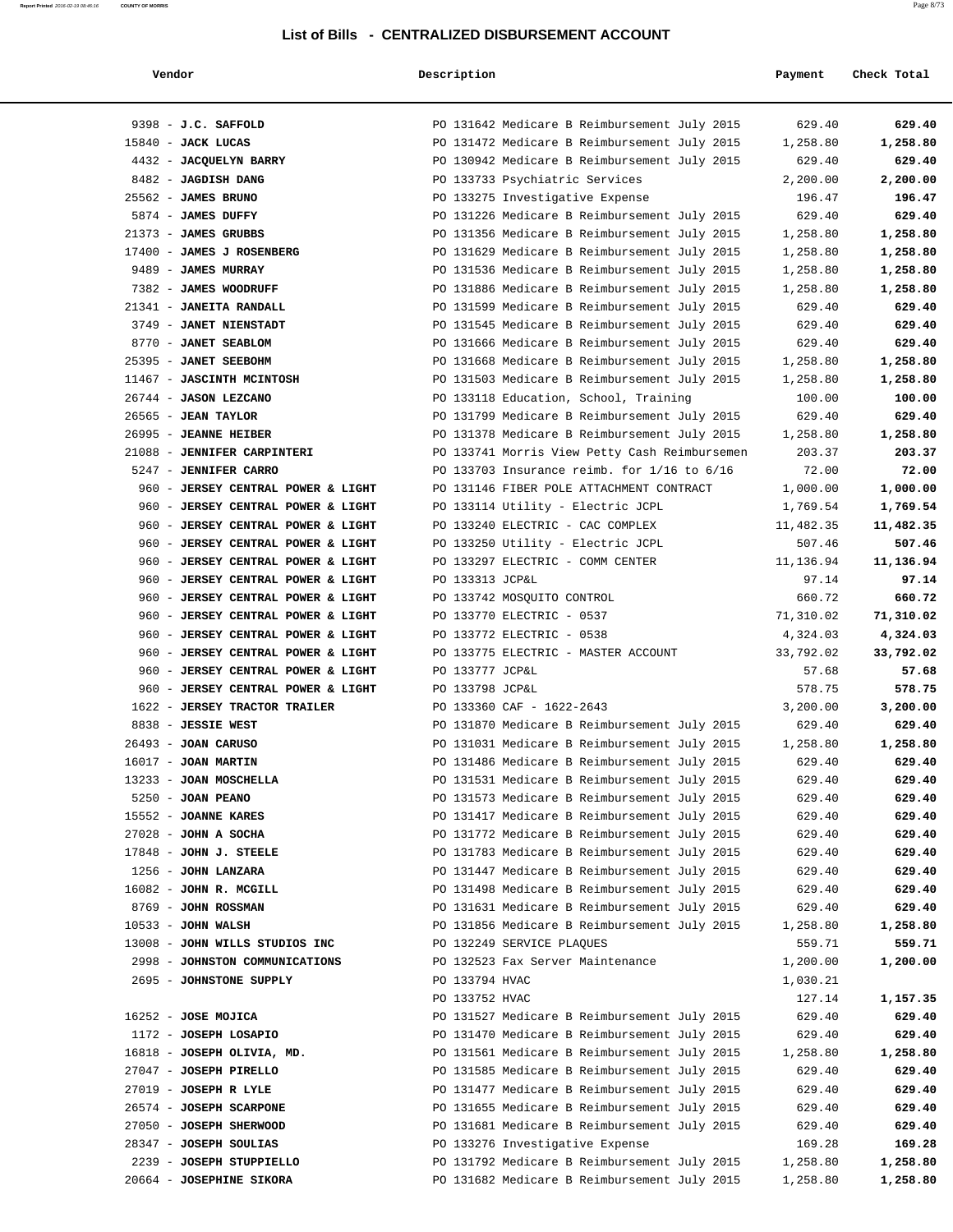| endoi |
|-------|
|-------|

| Vendor                                            | Description        |                                                                          | Payment        | Check Total       |
|---------------------------------------------------|--------------------|--------------------------------------------------------------------------|----------------|-------------------|
|                                                   |                    |                                                                          |                |                   |
| 2884 - JOYCE MOONEY                               |                    | PO 131530 Medicare B Reimbursement July 2015                             | 629.40         | 629.40            |
| 6601 - JOYCELENE ADAMS                            |                    | PO 130925 Medicare B Reimbursement July 2015                             | 629.40         | 629.40            |
| $25043 - JSTOR$                                   |                    | PO 132610 Annual Subscription                                            | 1,269.00       | 1,269.00          |
| $11543$ - JUAN MULERO                             |                    | PO 131535 Medicare B Reimbursement July 2015                             | 629.40         | 629.40            |
| 9396 - JULENE NORTHAN                             |                    | PO 131549 Medicare B Reimbursement July 2015                             | 1,258.80       | 1,258.80          |
| 3778 - JULIE CICCHETTI                            |                    | PO 133299 Insurance reimb. for $1/16$ to $6/16$                          | 72.00          | 72.00             |
| 677 - JULIO PORRAO                                |                    | PO 133704 Mi. & Insurance reimb. for 1/16 to                             | 81.80          | 81.80             |
| 7026 - JUNE TAYLOR                                |                    | PO 131798 Medicare B Reimbursement July 2015                             | 629.40         | 629.40            |
| 6214 - JUVENILE JUSTICE COMMISSION                |                    | PO 132303 Academy for Juvenile Detention Trai                            | 2,850.00       | 2,850.00          |
| 26077 - KAESER AND BLAIR, INC.                    |                    | PO 132178 Admissions Advertising                                         | 3,200.53       | 3,200.53          |
| 20384 - KAITLYN HELLYER                           |                    | PO 133705 Mi. & Insurance reimb. for 11/15 to                            | 100.35         | 100.35            |
| 6308 - KARIN KELLY-WEISERT                        |                    | PO 131424 Medicare B Reimbursement July 2015                             | 1,762.80       | 1,762.80          |
| 25418 - KATHLEEN FIUMARA                          |                    | PO 131256 Medicare B Reimbursement July 2015                             | 629.40         | 629.40            |
| 10025 - KATHLEEN HALL                             |                    | PO 131362 Medicare B Reimbursement July 2015                             | 1,258.80       | 1,258.80          |
| 9033 - KATHLEEN NOECKER                           |                    | PO 131547 Medicare B Reimbursement July 2015                             | 629.40         | 629.40            |
| 5252 - KATHLEEN SCANLON                           |                    | PO 131654 Medicare B Reimbursement July 2015                             | 1,258.80       | 1,258.80          |
| 16400 - KATHY MURARIK                             |                    | PO 133203 10/15-12/15 expenses                                           | 180.51         | 180.51            |
| 15574 - KENVIL POWER EQUIPMENT, INC.              |                    | PO 131995 parts, chain loop, maintenance                                 | 225.25         | 225.25            |
| 15587 - KEYSTONE PUBLIC SAFETY INC.               |                    | PO 130234 Software maintenance                                           | 1,050.00       |                   |
|                                                   |                    | PO 132064 R#2 12/21/15, Proprietary Software                             | 80,010.00      | 81,060.00         |
| 15596 - KILBOURNE & KILBOURNE                     |                    | PO 132181 Employee Recognition                                           | 81.70          | 81.70             |
| 10430 - KLEIZA ENTERPRISES INC                    | PO 132947 PLUMBING |                                                                          | 300.00         | 300.00            |
| 15634 - KORNER STORE INC                          |                    | PO 132569 MEAL RECEIPTS                                                  | 720.00         |                   |
|                                                   |                    | PO 133310 MEAL RECEIPTS                                                  | 230.00         | 950.00            |
| 3088 - KRONOS INC                                 |                    | PO 131141 Kronos WTK7 Upgrade - Project 20594                            | 21,322.50      | 21,322.50         |
| 7434 - LABORATORY CORPORATION OF                  |                    | PO 131937 DNA testing from $10/31/15$ to $11/28/$                        | 96.75          | 96.75             |
| 12726 - LANGUAGE LINE SERVICES                    |                    | PO 132245 LANGUAGE TRANSLATION SERVICE                                   | 304.30         |                   |
|                                                   |                    | PO 131967 Interpretation Service                                         | 18.70          |                   |
|                                                   |                    | PO 132280 LANGUAGE TRANSLATION SERVICE                                   | 749.70         |                   |
|                                                   |                    | PO 132476 Interpretation Services                                        | 20.40<br>28.70 | 1,093.10          |
| 25486 - LASZLO CSENGETO<br>5905 - LAURETTA RUNYON |                    | PO 133300 Mileage reimb. for 1/16                                        | 1,258.80       | 28.70<br>1,258.80 |
| 6040 - LAW ENFORCEMENT TARGETS INC                |                    | PO 131637 Medicare B Reimbursement July 2015<br>PO 132278 TARGET BACKERS | 61.54          | 61.54             |
| 25383 - LAW OFFICE OF ROBERT J. GREENBAUM         |                    | PO 133514 Various legal services rendered                                | 3,336.00       | 3,336.00          |
| 16637 - LAWYERS DIARY AND MANUAL LLC              |                    | PO 132588 Confirm Book                                                   | 102.00         | 102.00            |
| 15727 - LEARNING TREE INTL                        |                    | PO 132777 Yearly Training Contract (Reso 48 o                            | 29,925.00      | 29,925.00         |
| 21265 - LEDGEWOOD POWER SPORTS INC                |                    | PO 130524 ***PLEASE ORDER***                                             | 13,972.00      | 13,972.00         |
| 21750 - LEE P MINGO ALLICOCK                      |                    | PO 131523 Medicare B Reimbursement July 2015                             | 209.80         | 209.80            |
| 20653 - LEGAL SERVICES OF NORTHWEST               |                    | PO 132971 CAF - 2015 Funding through the Olde                            | 31,295.00      | 31,295.00         |
| 20653 - LEGAL SERVICES OF NORTHWEST               |                    | PO 132972 CAF - 2015 Funding through the Peer                            | 10,878.00      | 10,878.00         |
| 21665 - LESTER JOSEPH                             |                    | PO 131411 Medicare B Reimbursement July 2015                             | 629.40         | 629.40            |
| 5855 - LEXIS NEXIS                                |                    | PO 132589 Monthly On-Line Billing: Nov 01, 201                           | 174.00         | 174.00            |
| 5855 - LEXIS NEXIS                                |                    | PO 132590 Monthly On-Line Billing: Dec 01, 20                            | 174.00         | 174.00            |
| 5068 - LEXIS NEXIS/MATTHEW BENDER                 |                    | PO 125903 Confirm On-Line Renewal Corporate A                            | 1,862.00       | 1,862.00          |
| 412 - LINDA CSENGETO                              |                    | PO 133706 Mileage reimb. for 1/16                                        | 51.90          | 51.90             |
| 28126 - LINDE NORTH AMERICA, INC.                 |                    | PO 133462 CAF - OJT-16W-02-DW                                            | 4,995.76       | 4,995.76          |
| 26725 - LINVAL SENIOR                             |                    | PO 131669 Medicare B Reimbursement July 2015                             | 1,258.80       | 1,258.80          |
| 15816 - LONGFELLOWS SANDWICH DELI                 |                    | PO 133622 2016 Human Service Budget - Mtg Ref                            | 146.99         | 146.99            |
| 8307 - LOREEN RAFISURA                            |                    | PO 134000 Per Diem Nursing                                               | 594.59         | 594.59            |
| 13630 - LORENZO CAMPOLI                           |                    | PO 131026 Medicare B Reimbursement July 2015                             | 1,258.80       | 1,258.80          |
| 1927 - LORETTA HENDRICKSON                        |                    | PO 131382 Medicare B Reimbursement July 2015                             | 629.40         | 629.40            |
| 27022 - LOUIS D MCCANN                            |                    | PO 131495 Medicare B Reimbursement July 2015                             | 629.40         | 629.40            |
| 21688 - LOUIS MASTERBONE                          |                    | PO 131490 Medicare B Reimbursement July 2015                             | 629.40         | 629.40            |
| 27620 - LOUIS SACCO                               |                    | PO 131641 Medicare B Reimbursement July 2015                             | 629.40         | 629.40            |
| 15111 - LOUISE HARSANYI                           |                    | PO 131373 Medicare B Reimbursement July 2015                             | 629.40         | 629.40            |
| 24773 - LOUISE JOY-PARKER                         |                    | PO 131413 Medicare B Reimbursement July 2015                             | 1,258.80       | 1,258.80          |
| 21100 - LOUISE R. MACCHIA                         |                    | PO 134002 Per Diem Nursing                                               | 2,257.00       | 2,257.00          |
| 13206 - LUCILLE SCERBO                            |                    | PO 131658 Medicare B Reimbursement July 2015                             | 629.40         | 629.40            |
| 6050 - LUIS HENAO                                 |                    | PO 131381 Medicare B Reimbursement July 2015                             | 629.40         | 629.40            |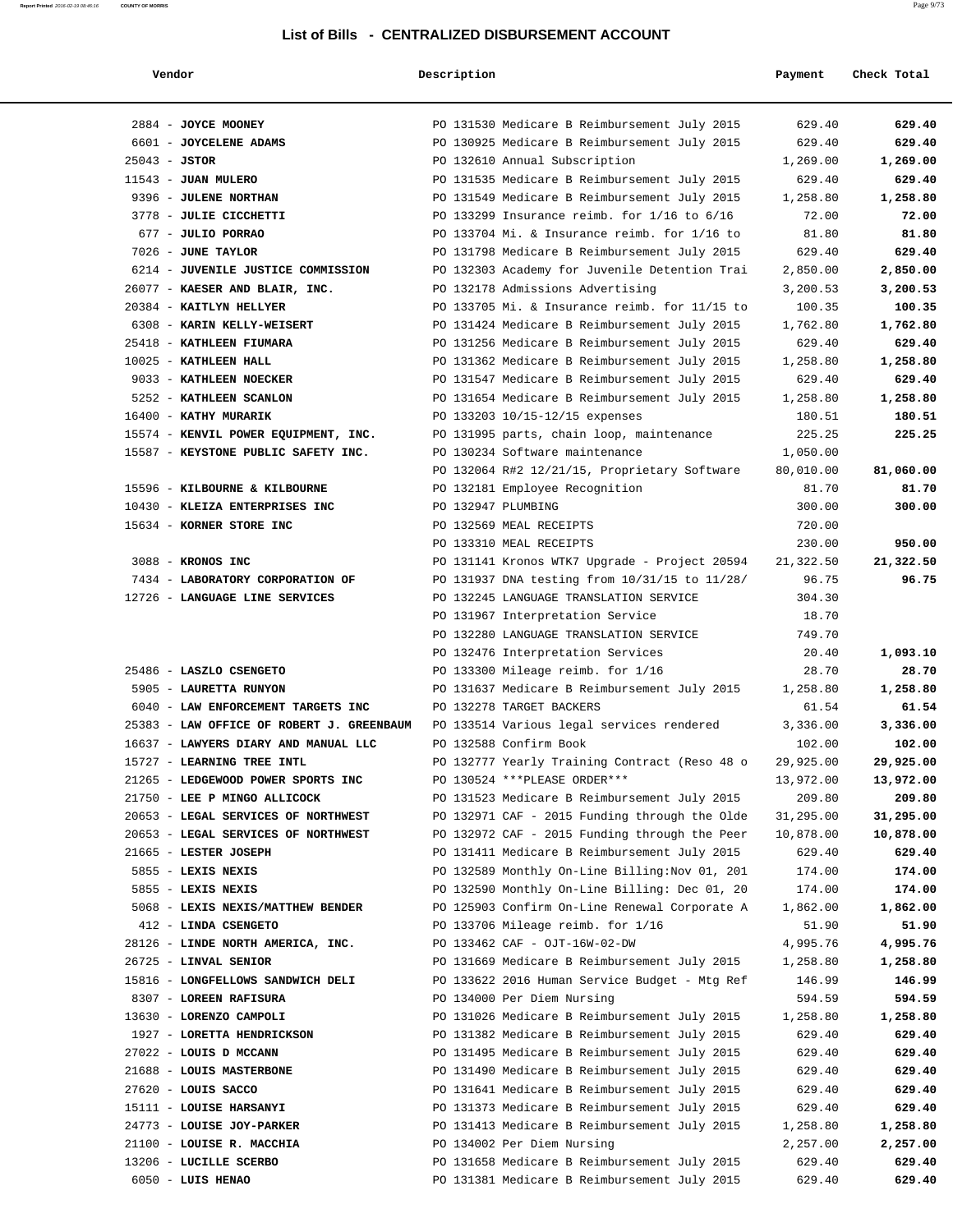| Vendor                                                                   | Description       |                                                                                   | Payment            | Check Total        |
|--------------------------------------------------------------------------|-------------------|-----------------------------------------------------------------------------------|--------------------|--------------------|
| 26505 - LUZ GOMEZ                                                        |                   | PO 131338 Medicare B Reimbursement July 2015                                      | 629.40             | 629.40             |
| 2144 - M C POLICE CHIEF'S ASSOCIATION                                    |                   | PO 132749 "2016" Membership Dues/SHERIFF'S OF                                     | 300.00             | 300.00             |
| 8601 - M.A.I.N., INC.                                                    |                   | PO 132591 Facts on FIle                                                           | 1,000.00           | 1,000.00           |
| 15926 - M.C. SCHOOL OF TECHNOLOGY                                        |                   | PO 133366 CAF - 15926-2409                                                        | 999.60             |                    |
|                                                                          |                   | PO 133447 CAF - 15926-2378                                                        | 824.67             |                    |
|                                                                          |                   | PO 133457 CAF - 15926-2387                                                        | 824.67             |                    |
|                                                                          |                   | PO 133944 CAF - 15926-2586                                                        | 816.96             |                    |
|                                                                          |                   | PO 133945 CAF - 15926-2590                                                        | 799.20             | 4,265.10           |
| 17579 - MABLE SEAWICK                                                    |                   | PO 131667 Medicare B Reimbursement July 2015                                      | 629.40             | 629.40             |
| 7568 - MADUKWE IMO IBOKO, RN                                             |                   | PO 134003 Per Diem Nursing                                                        | 2,368.00           | 2,368.00           |
| 15445 - MAMIE JACOBUS                                                    |                   | PO 131399 Medicare B Reimbursement July 2015                                      | 629.40             | 629.40             |
| 20710 - MAMMA CATERINA                                                   |                   | PO 133350 Hazmat Training                                                         | 62.75              | 62.75              |
| $3210 - MANPOWER$                                                        |                   | PO 111618 temporary staffing                                                      | 907.20             | 907.20             |
| 28247 - MARCUS & MILLICHAP REAL ESTATE                                   |                   | PO 134043 CAF - Operatons and Options Analysi                                     | 10,000.00          | 10,000.00          |
| 15168 - MARGARET HESLIN                                                  |                   | PO 131383 Medicare B Reimbursement July 2015                                      | 629.40             | 629.40             |
| 27024 - MARGARET K RAVO                                                  |                   | PO 131601 Medicare B Reimbursement July 2015                                      | 629.40             | 629.40             |
| 1636 - MARGARET ROMANO                                                   |                   | PO 131626 Medicare B Reimbursement July 2015                                      | 629.40             | 629.40             |
| 25396 - MARGARITA PONZANO                                                |                   | PO 131590 Medicare B Reimbursement July 2015                                      | 629.40             | 629.40             |
| $11468$ - MARIA PLA                                                      |                   | PO 131587 Medicare B Reimbursement July 2015                                      | 1,258.80           | 1,258.80           |
| 27830 - MARIA RODRIGUEZ                                                  |                   | PO 131624 Medicare B Reimbursement July 2015                                      | 629.40             | 629.40             |
| 21667 - MARIE REMY                                                       |                   | PO 131606 Medicare B Reimbursement July 2015                                      | 1,258.80           | 1,258.80           |
| 7549 - MARIE ROZAN                                                       |                   | PO 131633 Medicare B Reimbursement July 2015                                      | 629.40             | 629.40             |
| 8389 - MARIN CONSULTING ASSOCIATES                                       |                   | PO 132062 Training - Sgt. Michael Turkot/SHER                                     | 240.00             | 240.00             |
| 27031 - MARION G WILDER                                                  |                   | PO 131874 Medicare B Reimbursement July 2015                                      | 629.40             | 629.40             |
| 12639 - MARISOL HEREDIA                                                  |                   | PO 133707 Insurance reimb. for $7/15$ to $6/16$                                   | 144.00             | 144.00             |
| 8774 - MARTHA PORTILLA                                                   |                   | PO 131592 Medicare B Reimbursement July 2015                                      | 1,258.80           | 1,258.80           |
| $11023$ - MARTHA YAGHI                                                   |                   | PO 134004 Per Diem Nursing                                                        | 888.00             | 888.00             |
| 26497 - MARY A MONGEY                                                    |                   | PO 131529 Medicare B Reimbursement July 2015                                      | 1,258.80           | 1,258.80           |
| 27081 - MARY ANN HEMPHILL                                                |                   | PO 131380 Medicare B Reimbursement July 2015                                      | 881.40             | 881.40             |
| 411 - MARY LWOWSKI                                                       |                   | PO 131475 Medicare B Reimbursement July 2015                                      | 1,258.80           | 1,258.80           |
| 10995 - MARY ROLIO                                                       |                   | PO 131625 Medicare B Reimbursement July 2015                                      | 1,258.80           | 1,258.80           |
| 18076 - MARY TOGNO                                                       |                   | PO 131811 Medicare B Reimbursement July 2015                                      | 629.40             | 629.40             |
| $17620$ - MARY V SHEA                                                    |                   | PO 131677 Medicare B Reimbursement July 2015                                      | 629.40             | 629.40             |
| $10520$ - MARYANN FOX                                                    |                   | PO 131305 Medicare B Reimbursement July 2015                                      | 1,175.20           | 1,175.20           |
| 24771 - MARYANN ODONNELL                                                 |                   | PO 131555 Medicare B Reimbursement July 2015                                      | 629.40             | 629.40             |
| 28329 - MATERIALS CONSERVATION CO., LLC                                  |                   | PO 132361 CONSERVATION OF SIDELIGHTS                                              | 4,200.00           | 4,200.00           |
| 9175 - MATHEW POTTER                                                     |                   | PO 132500 Extradition                                                             | 537.51             | 537.51             |
| 11472 - MATILDE GARCERAN                                                 |                   | PO 131326 Medicare B Reimbursement July 2015                                      | 1,258.80           | 1,258.80           |
| 20661 - MAUREEN BURIAN                                                   |                   | PO 131016 Medicare B Reimbursement July 2015                                      | 629.40             | 629.40             |
| 9650 - MC LEAGUE OF MUNICIPALITIES                                       |                   | PO 131287 Registration for DL & CM to attend<br>PO 133222 MCLOM Wednesday 2/17/16 | 100.00<br>50.00    | 150.00             |
|                                                                          |                   |                                                                                   |                    |                    |
| 11199 - MC ORGANIZATION FOR HISPANIC<br>5659 - MC SHERIFFS CRIMESTOPPERS | PO 130021 Meeting | PO 133356 CAF - Grant in Aid Funding 2015                                         | 3,031.81<br>400.00 | 3,031.81<br>400.00 |
| 8443 - MELOJANE CELESTINO                                                |                   | PO 134006 Per Diem Nursing                                                        | 887.26             | 887.26             |
| 24004 - MENDHAM BOROUGH                                                  |                   | PO 132514 DRE Grant Reimbursement                                                 | 4,207.50           | 4,207.50           |
| 16158 - MGL PRINTING SOLUTIONS                                           |                   | PO 130559 Payroll Check Stock 12/28/15                                            | 3,036.00           | 3,036.00           |
| 1191 - MICHAEL CORCORAN                                                  |                   | PO 131084 Medicare B Reimbursement July 2015                                      | 1,258.80           | 1,258.80           |
| 20600 - MICHAEL LOWE                                                     |                   | PO 131471 Medicare B Reimbursement July 2015                                      | 629.40             | 629.40             |
| 12056 - MICHAEL PEOPLES                                                  |                   | PO 132950 Education, School, Training                                             | 100.00             | 100.00             |
| 17101 - MICHAEL POPOVICH                                                 |                   | PO 131591 Medicare B Reimbursement July 2015                                      | 1,258.80           | 1,258.80           |
| 24951 - MICHELLE CAPILI                                                  |                   | PO 134005 Per Diem Nursing                                                        | 2,664.00           | 2,664.00           |
| 28204 - MICHELLE PELLECHIO                                               |                   | PO 131575 Medicare B Reimbursement July 2015                                      | 1,049.00           | 1,049.00           |
| 11726 - MICHELLE RHINESMITH                                              |                   | PO 133305 Meeting Expense                                                         | 99.69              | 99.69              |
| 11453 - MIDWEST TAPE LLC                                                 |                   | PO 132592 Received CD's & DVD's                                                   | 3,734.65           | 3,734.65           |
| 9373 - MILDRED JOLLY                                                     |                   | PO 131410 Medicare B Reimbursement July 2015                                      | 629.40             | 629.40             |
| 28304 - MILDRED LORENZO                                                  |                   | PO 133800 Insurance reimb. for $1/16$ to $6/16$                                   | 72.00              | 72.00              |
| 3879 - MILLENNIUM SOLUTION FOCUS                                         |                   | PO 133361 CAF - 3879-2550                                                         | 2,600.00           | 2,600.00           |
| 20658 - MILTON SMITH                                                     |                   | PO 131762 Medicare B Reimbursement July 2015                                      | 629.40             | 629.40             |
| 1209 - MIRIAM ACEVEDO                                                    |                   | PO 133074 Insurance reimb. for $1/16$ to $6/16$                                   | 90.00              | 90.00              |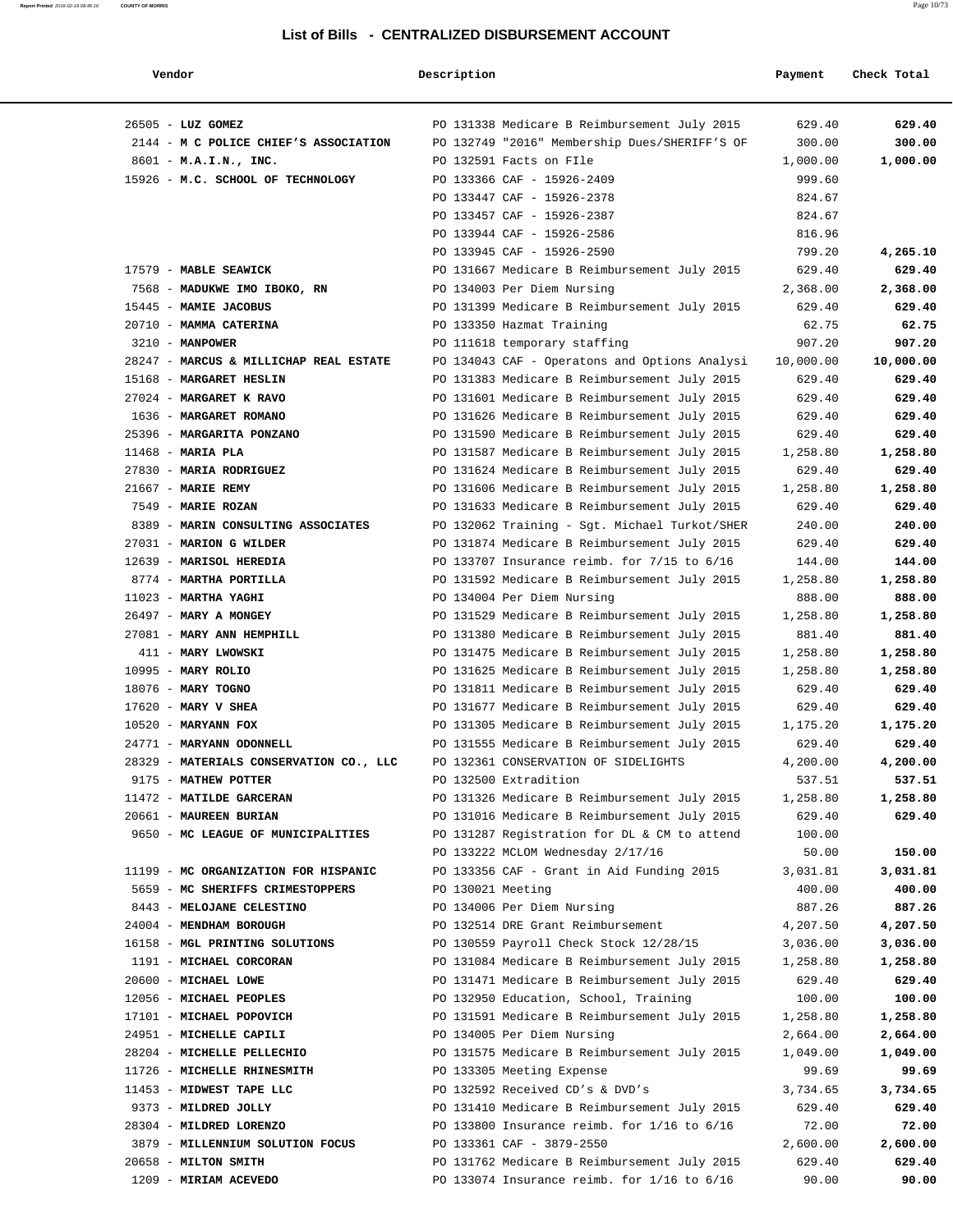| Vendor                                 | Description                         |                                               | Payment   | Check Total |
|----------------------------------------|-------------------------------------|-----------------------------------------------|-----------|-------------|
| 25428 - MIRLENE ESTRIPLET              | PO 134007 Per Diem Nursing          |                                               | 2,395.75  | 2,395.75    |
| 6953 - MOBILEX USA                     | PO 132209 Medical Diagnostics       |                                               | 1,612.31  |             |
|                                        | PO 132124 Lab Work & Supplies       |                                               | 4,694.27  | 6,306.58    |
| 24115 - MONICA A JOINTE                |                                     | PO 131409 Medicare B Reimbursement July 2015  | 629.40    | 629.40      |
| 15883 - MORRIS COUNTY BAR ASSOCIATION  | PO 132309 2016 Dues                 |                                               | 1,700.00  | 1,700.00    |
| 15883 - MORRIS COUNTY BAR ASSOCIATION  | PO 132310 Seminar                   |                                               | 156.00    | 156.00      |
| 12819 - MORRIS COUNTY M.U.A            | PO 132715 Tipping Fees              |                                               | 303.34    | 303.34      |
| 19483 - MORRIS COUNTY MUNICIPAL        |                                     | PO 132184 CAF - Solid Waste Collection        | 5,569.39  | 5,569.39    |
| 19483 - MORRIS COUNTY MUNICIPAL        |                                     | PO 133791 DUMPSTER SERVICE: JANUARY 2016      | 350.00    | 350.00      |
| 10666 - MORRIS COUNTY SHERIFF'S OFFICE |                                     | PO 133524 CAF - 2015 Funding through the Olde | 733.64    | 733.64      |
| 16318 - MORRISTOWN DINER               | PO 133050 Meals                     |                                               | 57.50     | 57.50       |
| 16321 - MORRISTOWN LUMBER &            | PO 132766 Misc. Supplies            |                                               | 156.91    | 156.91      |
| 16323 - MORRISTOWN MEDICAL CENTER      | PO 133738 TB Clinic Services        |                                               | 10,000.00 | 10,000.00   |
| 21573 - ATLANTIC CORPORATE             |                                     | PO 133801 Atlantic Health Services January 20 | 8,533.00  | 8,533.00    |
| 16323 - MORRISTOWN MEDICAL CENTER      |                                     | PO 134056 SAFE COMMUNITIES OCT 2015-DEC 2015  | 19,207.79 | 19,207.79   |
| 16338 - MORRISTOWN NEIGHBORHOOD HOUSE  | PO 132697 CAF - JJ-1504             |                                               | 3,436.00  | 3,436.00    |
| 16340 - MORRISTOWN PARKING AUTHORITY   | PO 133767 PARKING MAINTENANCE FEE   |                                               | 5,340.00  |             |
|                                        |                                     | PO 133717 ELECTRIC - SCHUYLER ANNEX PARKING   | 694.48    | 6,034.48    |
| 16355 - MORSE WATCHMANS INC            | PO 132270 KEY RINGS AND HUBS        |                                               | 182.25    | 182.25      |
| 27021 - MOSES MCBRYDE                  |                                     | PO 131493 Medicare B Reimbursement July 2015  | 629.40    | 629.40      |
| 27651 - MUNICIPAL CLERKS ASSO. OF MC   | PO 132954 Membership Dues           |                                               | 50.00     | 50.00       |
| 20763 - MUNICIPAL SOFTWARE INC         |                                     | PO 132625 CAF - Maintenance to proprietary co | 6,770.00  | 6,770.00    |
| $27865 - N J N E O A$                  |                                     | PO 132813 Membership Dues - E. Zienowicz      | 90.00     | 90.00       |
| 19523 - N.J. NATURAL GAS COMPANY       |                                     | PO 133785 NATURAL GAS - DOVER PROBATION       | 584.69    |             |
|                                        |                                     | PO 133786 NATURAL GAS - WHARTON ROADS         | 1,499.90  |             |
|                                        |                                     | PO 133787 NATURAL GAS - WHARTON BRIDGES       | 3,256.67  |             |
|                                        | PO 133788 NATURAL GAS - WHARTON OFF |                                               | 306.71    | 5,647.97    |
| 27018 - NANCY A LUTES                  |                                     | PO 131473 Medicare B Reimbursement July 2015  | 629.40    | 629.40      |
| 14423 - NANCY DUNLEAVY                 |                                     | PO 131227 Medicare B Reimbursement July 2015  | 629.40    | 629.40      |
| 20657 - NANCY MEEKER                   |                                     | PO 131511 Medicare B Reimbursement July 2015  | 629.40    | 629.40      |
| 12481 - NATIONAL CAREER INSTITUTE      | PO 133941 CAF - 12481-2247          |                                               | 1,612.00  | 1,612.00    |
| 21122 - NATIONAL FUEL OIL INC.         | PO 134049 FUEL CHARGES 1/16         |                                               | 27,570.93 |             |
|                                        | PO 134049 FUEL CHARGES 1/16         |                                               | 4,915.40  | 32,486.33   |
| 10830 - NCSPLUS INC                    |                                     | PO 132593 Claim Forms for Collections         | 2,500.00  | 2,500.00    |
| 16552 - NEWBRIDGE SERVICES INC         |                                     | PO 132965 CAF -2015 Funding through the Older | 4,167.00  |             |
|                                        |                                     | PO 132966 CAF - Grant in Aid Funding 2015     | 376.00    |             |
|                                        |                                     | PO 132967 CAF -2015 Funding through the Older | 4,265.00  |             |
|                                        |                                     | PO 132968 CAF - Grant in Aid Funding 2015     | 1,490.00  |             |
|                                        |                                     | PO 132970 CAF -2015 Funding through the Older | 32,933.00 |             |
|                                        | PO 133463 CAF - NEWSER-16M-WIA      |                                               | 3,650.00  |             |
|                                        | PO 133464 CAF - NEWSER-16M-WIA      |                                               | 2,480.00  |             |
|                                        | PO 133465 CAF - NEWSER-16M-WIA      |                                               | 4,160.00  | 53,521.00   |
| 16552 - NEWBRIDGE SERVICES INC         | PO 133466 CAF - NEWSER-16M-WIA      |                                               | 3,140.00  |             |
|                                        | PO 133467 CAF - NEWSER-16M-WIA      |                                               | 3,140.00  |             |
|                                        | PO 133468 CAF - NEWSER-16M-WIA      |                                               | 3,505.00  |             |
|                                        | PO 133469 CAF - NEWSER-16M-WIA      |                                               | 3,140.00  |             |
|                                        | PO 133470 CAF - NEWSER-16M-WIA      |                                               | 3,140.00  |             |
|                                        | PO 133471 CAF - NEWSER-16M-WIA      |                                               | 2,130.00  |             |
|                                        | PO 133472 CAF - NEWSER-16M-WIA      |                                               | 3,505.00  |             |
|                                        | PO 133490 CAF - NEWSER-16M-WIA      |                                               | 213.29    | 21,913.29   |
| 16552 - NEWBRIDGE SERVICES INC         | PO 133491 CAF - NEWSER-16M-WIA      |                                               | 450.90    |             |
|                                        | PO 133585 Aging                     |                                               | 855.00    | 1,305.90    |
| 24712 - NICHOLAS L. ROCCAFORTE         | PO 133739 Resident Activities       |                                               | 75.00     | 75.00       |
| $16482 - NIGP$                         | PO 132046 Membership Renewal        |                                               | 270.00    | 270.00      |
| $10699 - NJ COST$                      | PO 131915 MAPS                      |                                               | 50.00     | 50.00       |
| 2290 - NJ SECTION AWRA                 | PO 130838 2016 Membership           |                                               | 30.00     | 30.00       |
| $6458 - NJABO$                         |                                     | PO 131277 NJAEO Membership Application for 20 | 1,125.00  | 1,125.00    |
| 8991 - NJHMFA-HMIS                     |                                     | PO 131902 Annual Participation fee for NJHMIS | 750.00    | 750.00      |
| 20613 - NORMA MINGO                    |                                     | PO 131522 Medicare B Reimbursement July 2015  | 1,258.80  | 1,258.80    |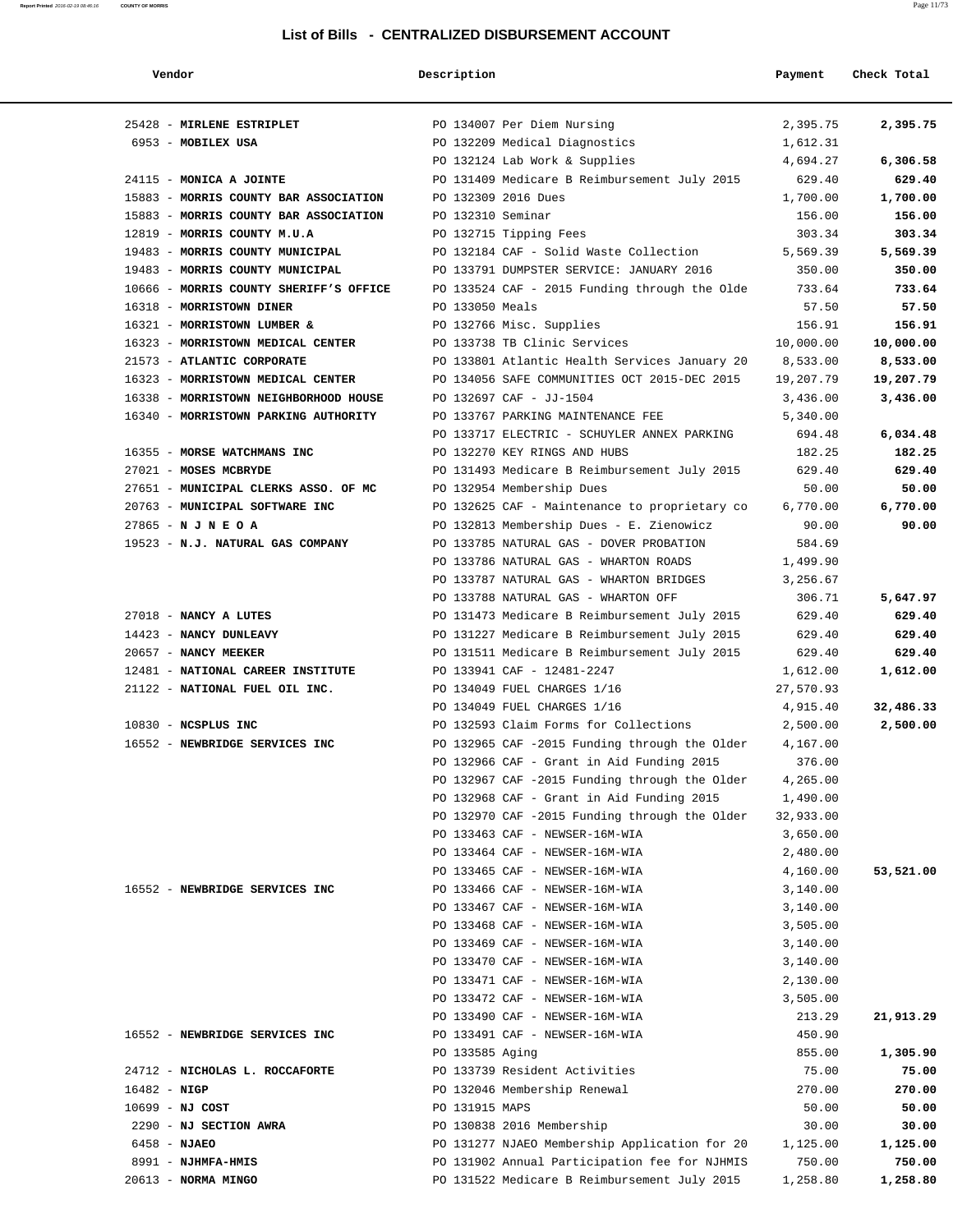| Vendor                                 | Description    |                                               | Payment   | Check Total |
|----------------------------------------|----------------|-----------------------------------------------|-----------|-------------|
| 26357 - NORTHEAST COMMUNICATIONS, INC. |                | PO 132425 Radio Installation                  | 71.00     | 71.00       |
| 21565 - OCLC ONLINE COMPUTER           |                | PO 132594 Monthly On-Line Billing: Nov 1, 201 | 2,101.86  | 2,101.86    |
| 21565 - OCLC ONLINE COMPUTER           |                | PO 132595 Monthly On-Line Service for Dec 01, | 2,101.86  | 2,101.86    |
| 2887 - ODESSA PRIVOTT                  |                | PO 131593 Medicare B Reimbursement July 2015  | 629.40    | 629.40      |
| 8872 - OEGLAIRE INGRAM                 |                | PO 131394 Medicare B Reimbursement July 2015  | 1,258.80  | 1,258.80    |
| 26726 - OFFICE CONCEPTS GROUP, INC.    |                | PO 131994 Ink Cartridge                       | 126.36    | 126.36      |
| 26726 - OFFICE CONCEPTS GROUP, INC.    |                | PO 132070 Office Supplies - SHERIFF'S OFFICE  | 1,016.09  | 1,016.09    |
| 26726 - OFFICE CONCEPTS GROUP, INC.    |                | PO 132392 OFFICE SUPPLIES                     | 9.21      | 9.21        |
| 26726 - OFFICE CONCEPTS GROUP, INC.    |                | PO 132411 Misc. Office Supplies               | 319.79    | 319.79      |
| 26726 - OFFICE CONCEPTS GROUP, INC.    |                | PO 132596 Confirm Processing Materials, Suppl | 1,425.01  | 1,425.01    |
| 26726 - OFFICE CONCEPTS GROUP, INC.    |                | PO 133158 Various Office Supplies             | 249.37    | 249.37      |
| 26726 - OFFICE CONCEPTS GROUP, INC.    |                | PO 133340 Dept. of Human Services (C&BH) 2016 | 72.34     | 72.34       |
| 10246 - OFFICE OF TEMPORARY ASSISTANCE |                | PO 133697 Estimated Co. Share of ASSIR for 2/ | 40,000.00 | 40,000.00   |
| 10246 - OFFICE OF TEMPORARY ASSISTANCE |                | PO 133698 Estimated Co. Share of TANF for 2/1 | 10,000.00 | 10,000.00   |
| 4654 - OFFICE TEAM                     |                | PO 132554 T. Gould w/e 1/15/16                | 875.00    | 875.00      |
| 10248 - OKCHIN MEERBERGER              |                | PO 131512 Medicare B Reimbursement July 2015  | 1,258.80  | 1,258.80    |
| 9987 - OLIVE RUSSELL                   |                |                                               |           |             |
| 25021 - ONE SOURCE OF NEW JERSEY LLC   |                | PO 131638 Medicare B Reimbursement July 2015  | 1,258.80  | 1,258.80    |
|                                        | PO 130853 Nuts |                                               | 68.23     | 68.23       |
| 2624 - PAMELA REYNOLDS                 |                | PO 131611 Medicare B Reimbursement July 2015  | 629.40    | 629.40      |
| 10287 - PANCIELLO CONSTRUCTION LLC     |                | PO 133734 CAF - Labor Rates Concrete Replacem | 5,790.00  | 5,790.00    |
| 16887 - PAPER MART INC                 |                | PO 131922 Office Supplies                     | 1,113.75  |             |
|                                        |                | PO 131923 Office Supplies                     | 1,483.80  | 2,597.55    |
| 2811 - PATRICA SCHRAFT                 |                | PO 131662 Medicare B Reimbursement July 2015  | 629.40    | 629.40      |
| 7929 - PATRICIA BIZZARO                |                | PO 130980 Medicare B Reimbursement July 2015  | 629.40    | 629.40      |
| 13842 - PATRICIA CLARK                 |                | PO 131044 Medicare B Reimbursement July 2015  | 629.40    | 629.40      |
| 15955 - PATRICIA MAGEE                 |                | PO 133343 travel reimbursement                | 46.81     | 46.81       |
| 7374 - PATRICIA MATHER                 |                | PO 131491 Medicare B Reimbursement July 2015  | 629.40    | 629.40      |
| 12380 - PATRICIA SCHWARTZ              |                | PO 131664 Medicare B Reimbursement July 2015  | 629.40    | 629.40      |
| 18491 - PATRICIA WILLS                 |                | PO 131879 Medicare B Reimbursement July 2015  | 881.40    | 881.40      |
| 21343 - PATRICK O'CONNOR               |                | PO 131554 Medicare B Reimbursement July 2015  | 629.40    | 629.40      |
| 21370 - PAUL DATTOLO                   |                | PO 131095 Medicare B Reimbursement July 2015  | 629.40    | 629.40      |
| 28366 - PAUL MOLLINEAU                 |                | PO 133498 EXPENSE VOUCHER                     | 90.00     | 90.00       |
| 27008 - PAULA SCERBO                   |                | PO 131657 Medicare B Reimbursement July 2015  | 881.40    | 881.40      |
| 24044 - PAULINE A TURNER               |                | PO 133723 Employee Reimbursement              | 30.00     | 30.00       |
| 18373 - PAULINE WARD                   |                | PO 131860 Medicare B Reimbursement July 2015  | 1,258.80  | 1,258.80    |
| 24966 - PAVIA KRIEGMAN                 |                | PO 132069 Quarterly Maintenance - SHERIFF'S O | 200.00    | 200.00      |
| 11975 - PEARL SAVAGE                   |                | PO 131650 Medicare B Reimbursement July 2015  | 1,258.80  | 1,258.80    |
| 24836 - PEIRCE EQUIPMENT CO.           |                | PO 132467 TRUCK PARTS                         | 22.69     | 22.69       |
| 18102 - PEQUANNOCK TOWNSHIP            |                | PO 133215 CAF - Salting, Sanding and or Plowi | 4,400.00  | 4,400.00    |
| 20911 - PETER HEYWANG                  |                | PO 131384 Medicare B Reimbursement July 2015  | 1,258.80  | 1,258.80    |
| 10794 - PETER NITZSCHE                 |                | PO 133202 9/15-12/15 expenses                 | 406.26    | 406.26      |
| 27413 - PETROLIN NELSON                |                | PO 131539 Medicare B Reimbursement July 2015  | 1,258.80  | 1,258.80    |
| 26546 - PEZZO PIZZA II                 |                | PO 132783 2015 Meals                          | 92.00     | 92.00       |
| 24188 - PHILIP GALATI                  |                | PO 131318 Medicare B Reimbursement July 2015  | 629.40    | 629.40      |
| 16712 - PHILIP NODORO                  |                | PO 131546 Medicare B Reimbursement July 2015  | 629.40    | 629.40      |
| 8140 - PHYLLIS KELLEY                  |                | PO 131422 Medicare B Reimbursement July 2015  | 629.40    | 629.40      |
| 19681 - PITNEY BOWES CREDIT CORP       |                | PO 131938 Maintenance charges for mail machin | 183.50    | 183.50      |
| 17066 - PLAINSMAN AUTO SUPPLY          |                | PO 132322 Misc Parts                          | 42.80     |             |
|                                        |                | PO 132422 Wiper blades                        | 24.27     |             |
|                                        |                | PO 133153 Strobe light                        | 209.42    | 276.49      |
| 12398 - POP-A-LOCK OF NORTHERN NJ      |                | PO 132662 Padlocks - CIS/SHERIFF'S OFFICE     | 75.00     | 75.00       |
| 6553 - PORTASOFT OF MORRIS COUNTY INC  |                | PO 132186 Service Agreement                   | 450.00    | 450.00      |
| 25535 - PRECIOUS GEMS MUSIC, LLC       |                | PO 133810 Resident Activities                 | 125.00    | 125.00      |
| 10503 - PREMIER HEALTHCARE             |                | PO 133811 CAF - Management Services           | 89,608.96 |             |
|                                        |                | PO 134046 CAF - Management Services           | 71,497.93 |             |
|                                        |                | PO 134047 Management Services                 | 16,711.03 | 177,817.92  |
| 8172 - PREMLATABE TRIVEDI              |                | PO 131820 Medicare B Reimbursement July 2015  | 629.40    | 629.40      |
| 21391 - PRISCILLA HARTWELL             |                | PO 131374 Medicare B Reimbursement July 2015  | 629.40    | 629.40      |
| 17528 - PRISCILLA SAWYER               |                | PO 131653 Medicare B Reimbursement July 2015  | 629.40    | 629.40      |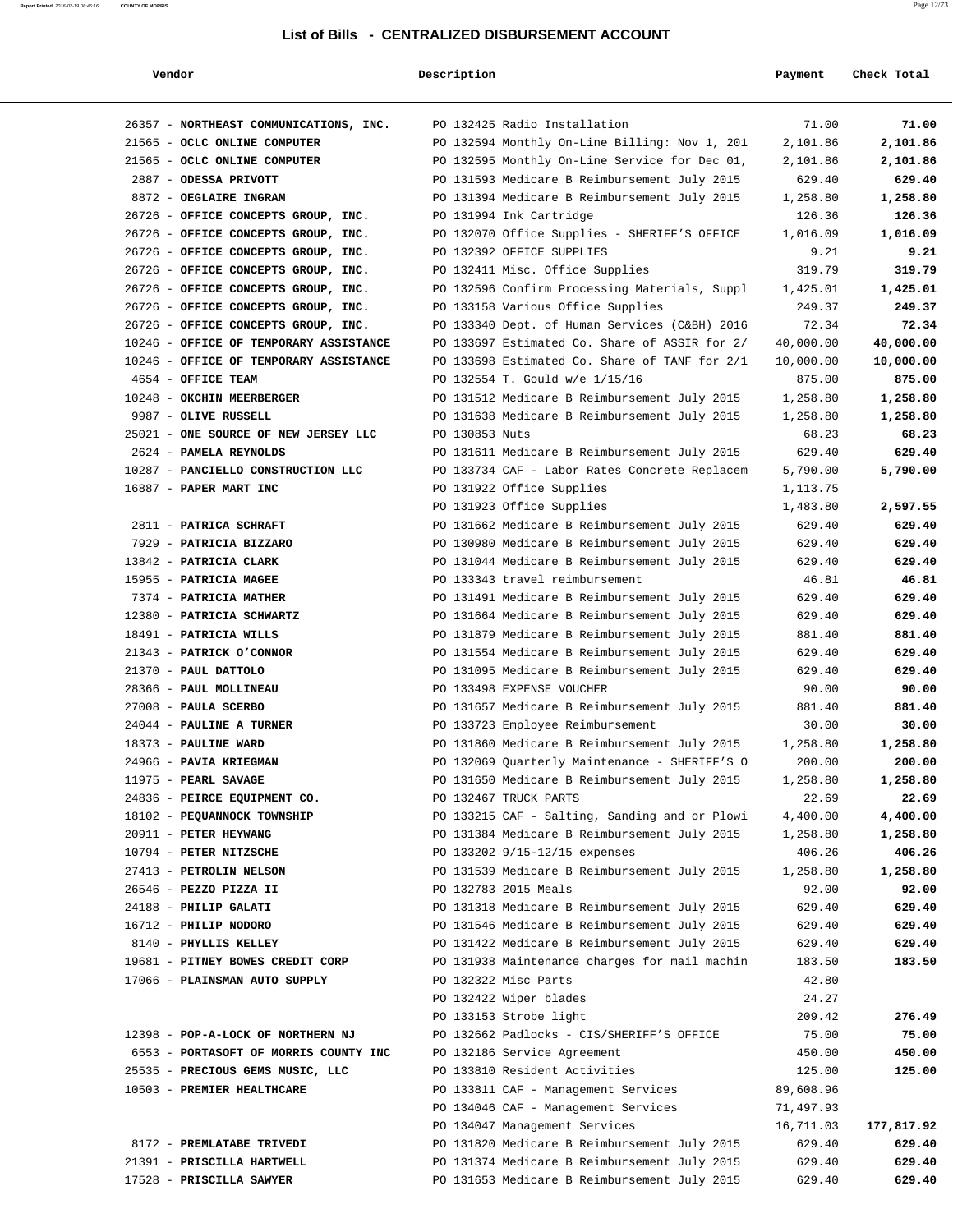| Vendor                              | Description     |                                               | Payment   | Check Total |
|-------------------------------------|-----------------|-----------------------------------------------|-----------|-------------|
| 3316 - PROJECT SELF SUFFICIENCY     |                 | PO 133942 CAF - PSS3316-JR/JS-16-WFNJ (perfor | 453.00    | 453.00      |
| 17189 - PSE&G CO                    |                 | PO 133715 GAS - PSE & G - MOSQUITO            | 1,549.10  |             |
|                                     |                 | PO 133812 Gas Usage at Morris View            | 15,905.47 |             |
|                                     |                 | PO 133813 Gas Usage at Morris View            | 1,281.54  | 18,736.11   |
| 27549 - PYRAMID SCHOOL PRODUCTS     |                 | PO 132217 CAF - Coarse Paper and Household Su | 5,384.94  | 5,384.94    |
| 7872 - QUENCH USA, INC.             | PO 128200 Water |                                               | 48.00     | 48.00       |
| 264 - R & J CONTROL, INC.           |                 | PO 132276 GENERATOR MAINTENANCE               | 374.00    | 374.00      |
| 21740 - RACHAEL MOBLEY              |                 | PO 131525 Medicare B Reimbursement July 2015  | 629.40    | 629.40      |
| 930 - RALPH MCGRANE                 |                 | PO 131500 Medicare B Reimbursement July 2015  | 629.40    | 629.40      |
| 25416 - RARZELL GRUBBS              |                 | PO 131355 Medicare B Reimbursement July 2015  | 629.40    | 629.40      |
| 274 - READY REFRESH                 |                 | PO 132563 WATER FOR BUILDINGS & GROUNDS / CO  | 77.61     | 77.61       |
| 274 - READY REFRESH                 |                 | PO 132738 Spring Water Acct # 8450007060      | 152.30    | 152.30      |
| 274 - READY REFRESH                 |                 | PO 132780 Water for Morris Township - 12/15/1 | 300.16    | 300.16      |
| 274 - READY REFRESH                 |                 | PO 132828 Bottled Water                       | 46.83     | 46.83       |
| 274 - READY REFRESH                 |                 | PO 132902 water for ETS Dec-Jan.              | 63.97     | 63.97       |
| 274 - READY REFRESH                 |                 | PO 132909 Monthly Water Delivery              | 45.84     | 45.84       |
| 274 - READY REFRESH                 |                 | PO 132922 Spring Water - Acct # 8450007060    | 166.50    | 166.50      |
| 274 - READY REFRESH                 |                 | PO 133117 Water for Morris County Youth Shete | 60.79     | 60.79       |
| 810 - READY REFRESH                 |                 | PO 133124 water supply                        | 31.37     | 31.37       |
| 274 - READY REFRESH                 |                 | PO 133130 WATER COOLER RENTAL/COFFEE SERVICE  | 257.89    | 257.89      |
| 274 - READY REFRESH                 |                 | PO 133191 1/19/16 bottled water delivery      | 19.92     | 19.92       |
| 810 - READY REFRESH                 |                 | PO 133212 Bottle Water                        | 19.92     | 19.92       |
| 810 - READY REFRESH                 |                 | PO 133213 Bottle Water Montville Garage       | 13.94     | 13.94       |
| 810 - READY REFRESH                 |                 | PO 133214 Bottle Water Hanover Garage         | 21.42     | 21.42       |
| 810 - READY REFRESH                 |                 | PO 133228 bottled water for office 2015 last  | 29.88     | 29.88       |
| 810 - READY REFRESH                 |                 | PO 133438 Inv. 15L0427719620 December 2015 Wa | 27.70     | 27.70       |
| 17269 - RECORDED BOOKS LLC          |                 | PO 132597 Confirm Replacement CD              | 6.95      | 6.95        |
| 17283 - REGENT BOOK CO              |                 | PO 132598 Received BH&G Appetizers            | 17.06     | 17.06       |
| 7384 - REGINA BRENDLE               |                 | PO 130998 Medicare B Reimbursement July 2015  | 1,258.80  | 1,258.80    |
| 8648 - REINER SHELLEY               |                 | PO 134009 Per Diem Nursing                    | 928.00    | 928.00      |
| 25448 - RESCUE VAC INDUSTRIES, INC. |                 | PO 128657 OEM Homeland Security Vehicle Parts | 4,077.00  | 4,077.00    |
| 14533 - RICHARD ENRIGHT             |                 | PO 131237 Medicare B Reimbursement July 2015  | 629.40    | 629.40      |
| 8196 - RICHARD JENNINGS             |                 | PO 131404 Medicare B Reimbursement July 2015  | 1,258.80  | 1,258.80    |
| 24774 - RICHARD LOOCK               |                 | PO 131467 Medicare B Reimbursement July 2015  | 1,734.80  | 1,734.80    |
| 10985 - RICHARD RILEY               |                 | PO 131615 Medicare B Reimbursement July 2015  | 1,258.80  | 1,258.80    |
| 25419 - RICHARD SKWIERALSKI         |                 | PO 131759 Medicare B Reimbursement July 2015  | 3,272.40  | 3,272.40    |
| 19765 - RICOH AMERICAS CORPORATION  |                 | PO 128789 Ricoh Copier                        | 1,029.09  |             |
|                                     |                 | PO 132272 COPIER LEASE PAYMENT                | 742.57    |             |
|                                     |                 | PO 132628 RICOH MPC4503SP Quarterly Lease 12/ | 904.42    |             |
|                                     |                 | PO 132224 Copier Lease                        | 483.83    |             |
|                                     |                 | PO 132409 Color Copies - Seria; # W512LB01192 | 74.27     |             |
|                                     |                 | PO 132410 Lease of Ricoh Copier - Contract #1 | 956.43    |             |
|                                     |                 | PO 132761 RICOH MPC3503R COPIER               | 911.92    |             |
|                                     |                 | PO 133185 Leasing Charge                      | 1,016.21  | 6,118.74    |
| 19765 - RICOH AMERICAS CORPORATION  |                 | PO 133232 Office Machine Rental - copier      | 658.75    |             |
|                                     |                 | PO 133814 Office Machine Rental               | 6,034.77  |             |
|                                     |                 | PO 133837 Office Machine Rentals              | 8,408.74  | 15,102.26   |
| 7952 - RIOS' ENGRAVING              |                 | PO 133218 Name Tags and Name Plates - Open Sp | 79.00     | 79.00       |
| 25852 - RITA FORTENBERRY            |                 | PO 131266 Medicare B Reimbursement July 2015  | 629.40    | 629.40      |
| 21644 - ROBERT DURR                 |                 | PO 131229 Medicare B Reimbursement July 2015  | 629.40    | 629.40      |
| 8223 - ROBERT EMMONS                |                 | PO 131235 Medicare B Reimbursement July 2015  | 629.40    | 629.40      |
| 21324 - ROBERT PECK                 |                 | PO 131574 Medicare B Reimbursement July 2015  | 629.40    | 629.40      |
| 10996 - ROBERT ROSSI                |                 | PO 131630 Medicare B Reimbursement July 2015  | 629.40    | 629.40      |
| 22161 - ROBERT SCHMIDT              |                 | PO 131661 Medicare B Reimbursement July 2015  | 209.80    | 209.80      |
| 17622 - ROBERT SHEEHAN              |                 | PO 131678 Medicare B Reimbursement July 2015  | 629.40    | 629.40      |
| 28332 - ROBIN STEELE                |                 | PO 132485 Medicare B Reimbursement July 2015  | 524.50    | 524.50      |
| 5903 - ROGER SAVAGE                 |                 | PO 131651 Medicare B Reimbursement July 2015  | 629.40    | 629.40      |
| 25846 - ROSA QUICENO                |                 | PO 131595 Medicare B Reimbursement July 2015  | 629.40    | 629.40      |

17517 - **ROSAMOND SANTELLA** PO 131648 Medicare B Reimbursement July 2015 629.40 **629.40**

**Report Printed** 2016-02-19 08:46:16 **COUNTY OF MORRIS** Page 13/73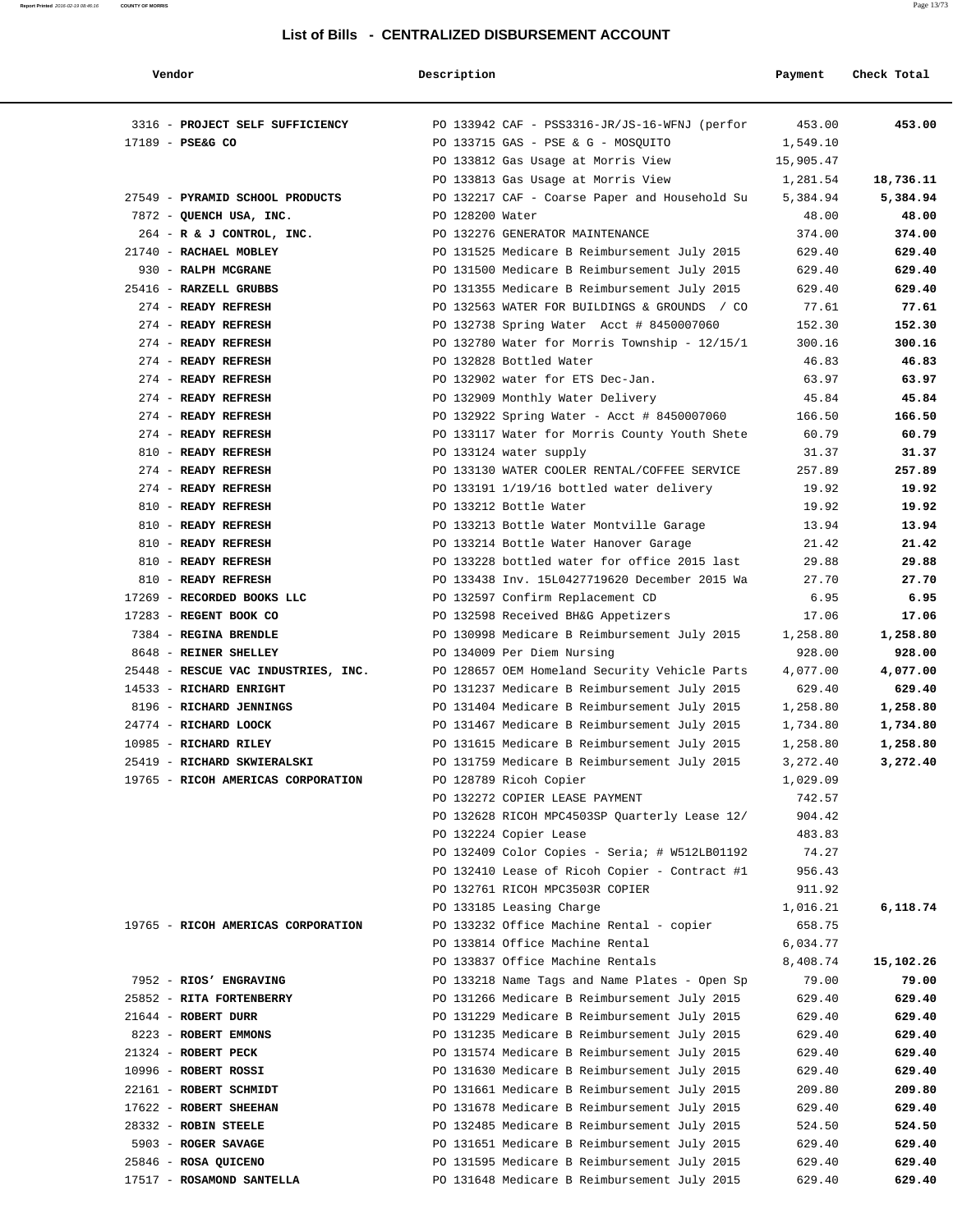| Vendor                                                           | Description       |                                                     | Payment          | Check Total      |
|------------------------------------------------------------------|-------------------|-----------------------------------------------------|------------------|------------------|
| 28259 - ROSARIO PATINO                                           |                   | PO 131570 Medicare B Reimbursement July 2015        | 629.40           | 629.40           |
| 7805 - ROSE DUMAPIT                                              |                   | PO 134008 Per Diem Nursing                          | 888.00           | 888.00           |
| 24397 - ROSEMARY BATANE COBCOBO                                  |                   | PO 134010 Per Diem Nursing                          | 1,480.00         | 1,480.00         |
| 25265 - ROUTE 23 AUTOMALL                                        | PO 132413 Parts   |                                                     | 411.06           | 411.06           |
| 9938 - RUTGERS CENTER FOR CONTINUING                             |                   | PO 132546 CAF - 9938-2569                           | 1,916.00         |                  |
|                                                                  |                   | PO 132852 CAF - 9938-2024                           | 3,095.00         |                  |
|                                                                  |                   | PO 133455 CAF - 9938-2514                           | 1,238.00         |                  |
|                                                                  |                   | PO 133456 CAF - 9938-2459                           | 2,699.00         |                  |
|                                                                  |                   | PO 133460 CAF - 9938-2671                           | 1,828.00         |                  |
|                                                                  |                   | PO 133461 CAF - 9938-2222                           | 1,476.00         | 12,252.00        |
| 27044 - RUTGERS, THE STATE UNIVERSITY                            |                   | PO 133061 CAF - 27044-2374                          | 800.00           |                  |
|                                                                  |                   | PO 133362 CAF - 27044-2654                          | 3,200.00         |                  |
|                                                                  |                   | PO 133943 CAF - 27044-2521                          | 800.00           | 4,800.00         |
| 9990 - RUTH SCHULTZ                                              |                   | PO 131663 Medicare B Reimbursement July 2015        | 629.40           | 629.40           |
| 21775 - SABINE VON AULOCK                                        |                   | PO 131851 Medicare B Reimbursement July 2015        | 629.40           | 629.40           |
| $25252 - SAFE-T$                                                 |                   | PO 128721 Saws and Saw Blades                       | 3,123.69         | 3,123.69         |
| 20656 - SALOME OGILVIE                                           |                   | PO 131556 Medicare B Reimbursement July 2015        | 629.40           | 629.40           |
| 21319 - SCHINDLER ELEVATOR CORPORATION                           |                   | PO 133744 Service Agreement for Elevator Main       | 4,886.58         | 4,886.58         |
| 21319 - SCHINDLER ELEVATOR CORPORATION                           |                   | PO 133746 Service Agreement for Elevator Main       | 4,886.58         | 4,886.58         |
| 705 - SCOTT DIGIRALOMO                                           |                   | PO 133542 EOC Expenses                              | 73.14            | 73.14            |
| 26405 - SECAP FINANCE                                            |                   | PO 132553 4Q15 Mailroom Postage Equipment           | 2,097.00         | 2,097.00         |
| 24284 - SELECT REHABILITATION INC.                               |                   | PO 133817 Rehabilitation for Morris View Resi       | 170,718.98       | 170,718.98       |
| 21685 - SENIOR SALON SERVICES LLC                                |                   | PO 133835 CAF - Cosmetology Services                | 5,950.00         | 5,950.00         |
| 24186 - SERAFIN GONZALEZ                                         |                   | PO 131339 Medicare B Reimbursement July 2015        | 629.40           | 629.40           |
| 15454 - SERVICE PLUS                                             |                   | PO 132232 KITCHEN EQUIPMENT REPAIRS                 | 3,558.39         | 3,558.39         |
| 25331 - SHAWNNA BAILEY                                           |                   | PO 133301 Mi. & Insurance reimb. from 9/15 to       | 291.95           | 291.95           |
| 17621 - SHEAFFER SUPPLY, INC.                                    | PO 131998 gas can |                                                     | 43.95            | 43.95            |
| 8193 - SHEILA KARNER                                             |                   | PO 131418 Medicare B Reimbursement July 2015        | 1,258.80         | 1,258.80         |
| 17726 - SHI INTERNATIONAL CORP                                   |                   | PO 128332 Checkpoint Professional Services          | 10,000.00        | 10,000.00        |
| 24112 - SHIRLEY M CAMPBELL                                       |                   | PO 132484 Medicare B Reimbursement July 2015        | 629.40           | 629.40           |
| 17662 - SIMPLEXGRINNELL LP                                       |                   | PO 131720 repair on time clock                      | 290.62           | 290.62           |
| 17690 - SMITH & SOLOMON                                          |                   | PO 133363 CAF - 17690-2448                          | 376.00           |                  |
|                                                                  |                   | PO 133936 CAF - 17690-2644                          | 3,200.00         | 3,576.00         |
| 6981 - SODEXO INC & AFFILIATES                                   |                   | PO 132641 CAF - Dietary Services for Various        | 8,036.89         | 8,036.89         |
| 6981 - SODEXO INC & AFFILIATES                                   |                   | PO 132647 JDC Catering event                        | 177.47           | 177.47           |
| 6981 - SODEXO INC & AFFILIATES                                   |                   | PO 133019 2016 Human Service Budget - Meeting       | 47.90            | 47.90            |
| 6981 - SODEXO INC & AFFILIATES<br>6981 - SODEXO INC & AFFILIATES |                   | PO 133277 Meeting Expense<br>PO 133567 MAPS Meeting | 308.75<br>183.00 | 308.75<br>183.00 |
| 6981 - SODEXO INC & AFFILIATES                                   |                   | PO 133640 2016 Morris County Department of Hu       | 134.20           | 134.20           |
| 6981 - SODEXO INC & AFFILIATES                                   |                   | PO 133774 Dietary Services from 1/2/2016 thro       | 7,257.93         | 7,257.93         |
| 6981 - SODEXO INC & AFFILIATES                                   |                   | PO 133818 Sodexo Laundry                            | 84,279.03        | 84,279.03        |
| 6981 - SODEXO INC & AFFILIATES                                   |                   | PO 133819 CAF - Dietary Services                    | 281,265.69       | 281,265.69       |
| 6981 - SODEXO INC & AFFILIATES                                   |                   | PO 133820 CAF - Housekeeping, Facility & Boil       | 181,867.28       | 181,867.28       |
| 11448 - SONIA JOHNSTON                                           |                   | PO 131408 Medicare B Reimbursement July 2015        | 1,153.90         | 1,153.90         |
| 17755 - SOUTHEAST MORRIS COUNTY                                  |                   | PO 133223 WATER - MONTHLY                           | 11,931.21        | 11,931.21        |
| 17755 - SOUTHEAST MORRIS COUNTY                                  |                   | PO 133822 Water Usage at Morris View                | 6,429.09         | 6,429.09         |
| 17766 - SPECIALIZED PHOTOGRAPHIC                                 |                   | PO 133194 Photography of Courthouse                 | 300.00           | 300.00           |
| 17772 - SPEEDWELL ELECTRIC MOTORS                                |                   | PO 132936 CAF - Labor Rates for On-Site Elect       | 523.56           | 523.56           |
| 5031 - SPRINT NEXTEL                                             |                   | PO 130809 Jack Patten's cell phone                  | 32.35            | 32.35            |
| 19919 - STAR LEDGER                                              |                   | PO 133823 Newspapers for Bistro                     | 131.75           | 131.75           |
| 5021 - AEROFUND FINANCIAL INC.                                   |                   | PO 133923 CAF - Agreement STATSHUT-15M-JARC         | 4,268.22         | 4,268.22         |
| 6999 - STATION HARDWARE LAWN &                                   |                   | PO 131131 Pest supplies                             | 128.86           | 128.86           |
| 28243 - STEPHANIE MERCED                                         |                   | PO 133254 Investigation Expense                     | 144.64           | 144.64           |
| 6563 - STEPHEN ROZAN                                             |                   | PO 131634 Medicare B Reimbursement July 2015        | 629.40           | 629.40           |
| 27020 - STEVE J MACIAG                                           |                   | PO 131480 Medicare B Reimbursement July 2015        | 1,258.80         | 1,258.80         |
| 9717 - STEVE MASER DR.                                           |                   | PO 132228 INMATE MEDICAL CARE                       | 102.00           | 102.00           |
| 15211 - STEVEN B. HODES, DVM PA                                  |                   | PO 132657 Medcal - K9 SHERIFF'S OFFICE              | 938.40           |                  |
|                                                                  |                   | PO 133208 Medical K-9 - SHERIFF'S OFFICE            | 1,385.44         | 2,323.84         |
| 11950 - SUMITA SAKPAL                                            |                   | PO 131643 Medicare B Reimbursement July 2015        | 1,258.80         | 1,258.80         |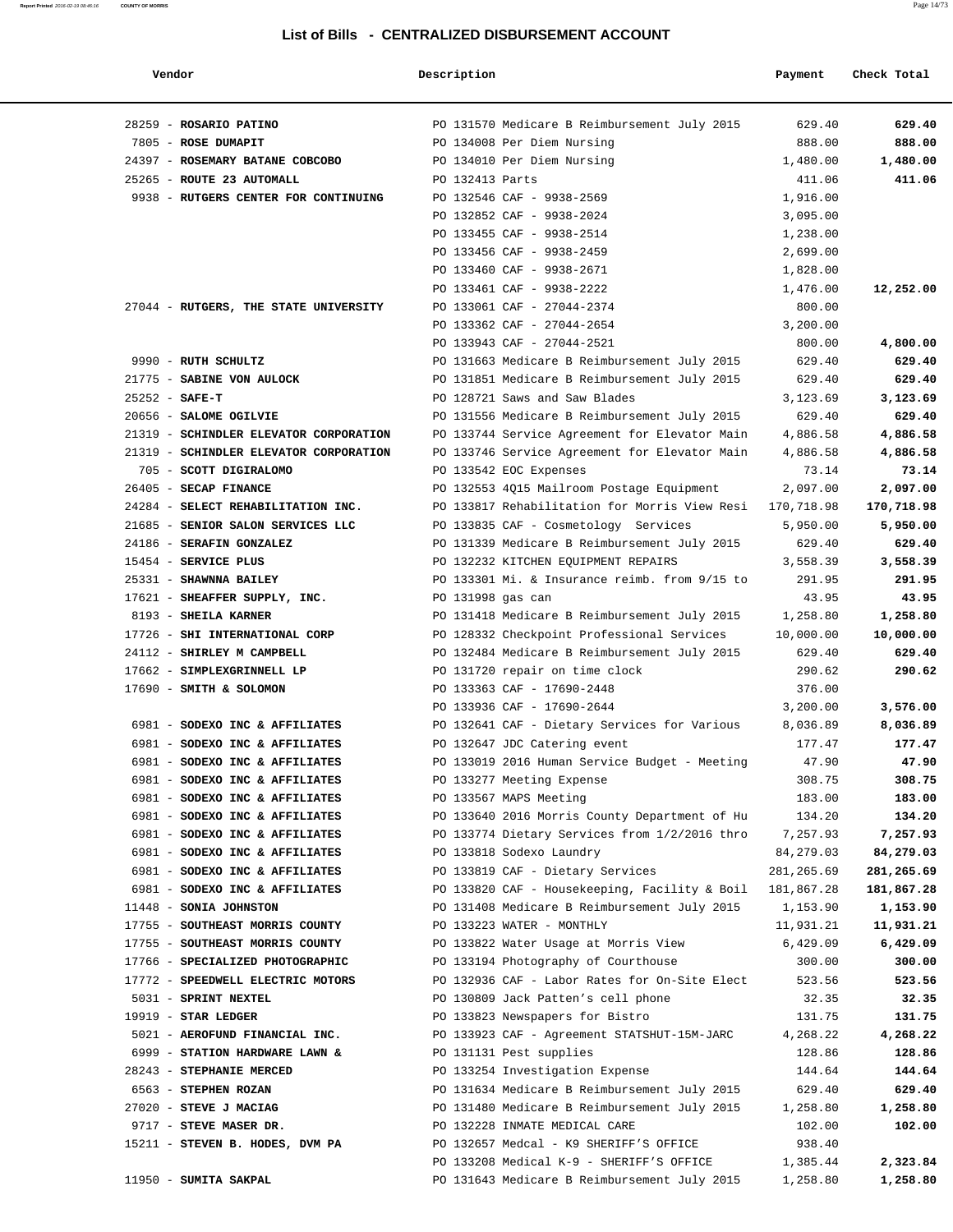| Vendor                                  | Description        |                                                        | Payment   | Check Total |
|-----------------------------------------|--------------------|--------------------------------------------------------|-----------|-------------|
| 17937 - SUSSEX COUNTY COMMUNITY COLLEGE |                    | PO 134057 CHARGEBACK FOR SPRING 2016                   | 1,959.62  | 1,959.62    |
| 25400 - SUZIE COLLIN                    |                    | PO 134011 Per Diem Nursing                             | 3,033.26  | 3,033.26    |
| 2908 - SYBIL RALPH                      |                    | PO 131598 Medicare B Reimbursement July 2015           | 629.40    | 629.40      |
| 25387 - SYLVIA CHARLES                  |                    | PO 131035 Medicare B Reimbursement July 2015           | 629.40    | 629.40      |
| 3901 - SYLVIA MIDLER                    |                    | PO 131516 Medicare B Reimbursement July 2015           | 629.40    | 629.40      |
| 18067 - T J'S SPORTWIDE TROPHY          |                    | PO 132239 PLAQUE AND ENGRAVING                         | 95.30     | 95.30       |
| 18096 - TAX COLLECTOR                   |                    | PO 133771 SEWER - MORRISTOWN                           | 57,374.68 | 57,374.68   |
| 17990 - TELESEARCH INC                  |                    | PO 133352 temporary staffing                           | 623.49    |             |
|                                         |                    | PO 132537 temporary staffing                           | 3,578.80  |             |
|                                         |                    | PO 132906 temporary staffing                           | 3,811.05  |             |
|                                         |                    | PO 132786 temporary staffing                           | 541.35    |             |
|                                         |                    | PO 133385 temporary staffing                           | 3,659.53  | 12,214.22   |
| 26677 - TEODORA O. DELEON               |                    | PO 134012 Per Diem Nursing                             | 296.00    | 296.00      |
| 27034 - TERESA OMWENGA                  |                    | PO 134013 Per Diem Nursing                             | 1,479.26  | 1,479.26    |
| 24184 - TERESA PANNULLO                 |                    |                                                        |           |             |
|                                         |                    | PO 131567 Medicare B Reimbursement July 2015           | 1,258.80  | 1,258.80    |
| 12107 - TEREX UTILITIES, INC.           |                    | PO 125846 TRUCK SERVICE                                | 452.50    |             |
|                                         |                    | PO 127896 TRUCK SERVICE                                | 757.50    | 1,210.00    |
| 11311 - TERRI MCINERNEY                 |                    | PO 131501 Medicare B Reimbursement July 2015           | 629.40    | 629.40      |
| 7040 - THE AUTOMOTIVE TRAINING GROUP    | PO 132448 TRAINING |                                                        | 836.00    | 836.00      |
| 2447 - THE PORTASOFT COMPANY INC        |                    | PO 132266 WATER SOFTNER QUARTERLY CONTRACT PA          | 412.53    | 412.53      |
| 24831 - THERESA JACKSON                 |                    | PO 131395 Medicare B Reimbursement July 2015           | 629.40    | 629.40      |
| 16007 - THOMAS A. MARKT                 |                    | PO 131483 Medicare B Reimbursement July 2015           | 629.40    | 629.40      |
| 8778 - THOMAS JANKE                     |                    | PO 131402 Medicare B Reimbursement July 2015           | 629.40    | 629.40      |
| 20151 - THOMAS MCNIECE                  |                    | PO 131509 Medicare B Reimbursement July 2015           | 629.40    | 629.40      |
| 24933 - THOMAS POLLIO                   |                    | PO 133445 Reimbursement                                | 200.00    | 200.00      |
| 122 - TILCON NEW YORK INC.              |                    | PO 132790 Bituminous Concrete                          | 428.39    | 428.39      |
| 26631 - TOM MYNES                       |                    | PO 133351 Travel reimbursement                         | 115.06    | 115.06      |
| 281 - TOMAR INDUSTRIES INC              |                    | PO 132414 Misc. Supplies                               | 150.05    | 150.05      |
| 9055 - TOTAL ADMINISTRATIVE SERVICES    |                    | PO 130987 1/1/2016-3/31/2016 + Renewal TASC A          | 2,428.22  | 2,428.22    |
| 26316 - TOTAL VIDEO PRODUCTS, INC.      |                    | PO 131149 Maintenance Contract - Freeholders'          | 4,900.00  | 4,900.00    |
| 13419 - TOWN OF BOONTON                 |                    | PO 133948 CAF - 2016 Municipal Aliance Funds           | 1,600.00  | 1,600.00    |
| 17247 - TOWNSHIP OF RANDOLPH            |                    | PO 133575 CAF - 2016 Municipal Aliance Funds           | 2,792.07  | 2,792.07    |
| 17379 - TOWNSHIP OF ROXBURY             |                    | PO 133579 CAF - 2016 Municipal Aliance Funds           | 3,691.00  | 3,691.00    |
| 18105 - TOWNSQUARE DINER RESTAURANT     |                    | PO 133210 Meals 2015 - 2016                            | 402.50    | 402.50      |
| $3049$ - TRANE                          |                    | PO 132895 SERVICE AGREEMENT                            | 1,037.50  |             |
|                                         |                    | PO 132840 EQUIP REPAIR                                 | 12,069.00 |             |
|                                         |                    | PO 132930 SERVICE AGREEMENT # 188769                   | 564.00    | 13,670.50   |
| 18144 - TREE KING INC                   |                    | PO 132338 Snow Plowing                                 | 9,075.00  | 9,075.00    |
| 18144 - TREE KING INC                   |                    | PO 133245 Contracted Snow Plowing                      | 91,162.50 | 91,162.50   |
| 12333 - TRIMBOLI & PRUSINOWSKI, LLC     |                    | PO 133636 Legal services - County Counsel's O          | 1,140.00  |             |
|                                         |                    | PO 133829 Corrections- Legal Services rendere          | 271.83    | 1,411.83    |
| 21352 - TROPICANA CASINO & RESORT       |                    | PO 130848 Hotel Reservations for the NJ Trans          | 225.00    | 225.00      |
| 4144 - U-LINE SHIPPING SUPPLY           |                    | PO 128083 Cold Bricks for Carts used in Nursi          | 352.33    |             |
|                                         |                    | PO 132201 Office Supplies                              | 23.97     |             |
|                                         |                    | PO 132202 Office Supplies                              | 24.41     | 400.71      |
| 24658 - U.S. BANK OPERATIONS CENTER     |                    | PO 134044 Administrative Expenses                      |           | 87.50       |
|                                         |                    |                                                        | 87.50     |             |
| 217 - US LIFE INSURANCE COMPANY         |                    | PO 131103 group life insurance                         | 1,346.48  |             |
|                                         |                    | PO 131968 group life                                   | 354.24    | 1,700.72    |
| 9285 - U.S. SECURITY ASSOCIATES, INC.   |                    | PO 134018 Security Officer - 12/25/15-02/04/1          | 9,070.25  | 9,070.25    |
| 18219 - UNIQUE PHOTO INC                |                    | PO 129626 PLEASE ORDER - SHERIFF'S OFFICE (CI          | 1,635.20  | 1,635.20    |
| 18232 - UNITED PARCEL SERVICE           |                    | PO 132226 Shipping Fee                                 | 19.42     |             |
|                                         |                    | PO 132782 UPS Shipping Fees                            | 9.60      | 29.02       |
| 446 - UNITRONIX DATA SYSTEMS INC        |                    | PO 133040 Software maintenance for 12/15               | 5,682.60  | 5,682.60    |
| $20042$ - V.E. RALPH & SON INC.         | PO 128998 Medical  |                                                        | 4,560.33  | 4,560.33    |
| 24207 - VALENCIA COLLEGE                |                    | PO 132013 Education, School, Training                  | 539.00    | 539.00      |
| 18290 - VAN METER & ASSOCIATES INC.     |                    | PO 132382 Education, School, Training                  | 1,190.00  | 1,190.00    |
| $1286$ - VERIZON                        |                    | PO 132539 908-853-3220                                 | 282.34    | 282.34      |
| $1286$ - VERIZON                        |                    | PO 132769 Centrex/POTS Monthly Bill                    | 7,846.98  | 7,846.98    |
| $1286$ - VERIZON                        |                    | PO 132771 Prosecutor's Office PBX - Monthly S 1,589.38 |           | 1,589.38    |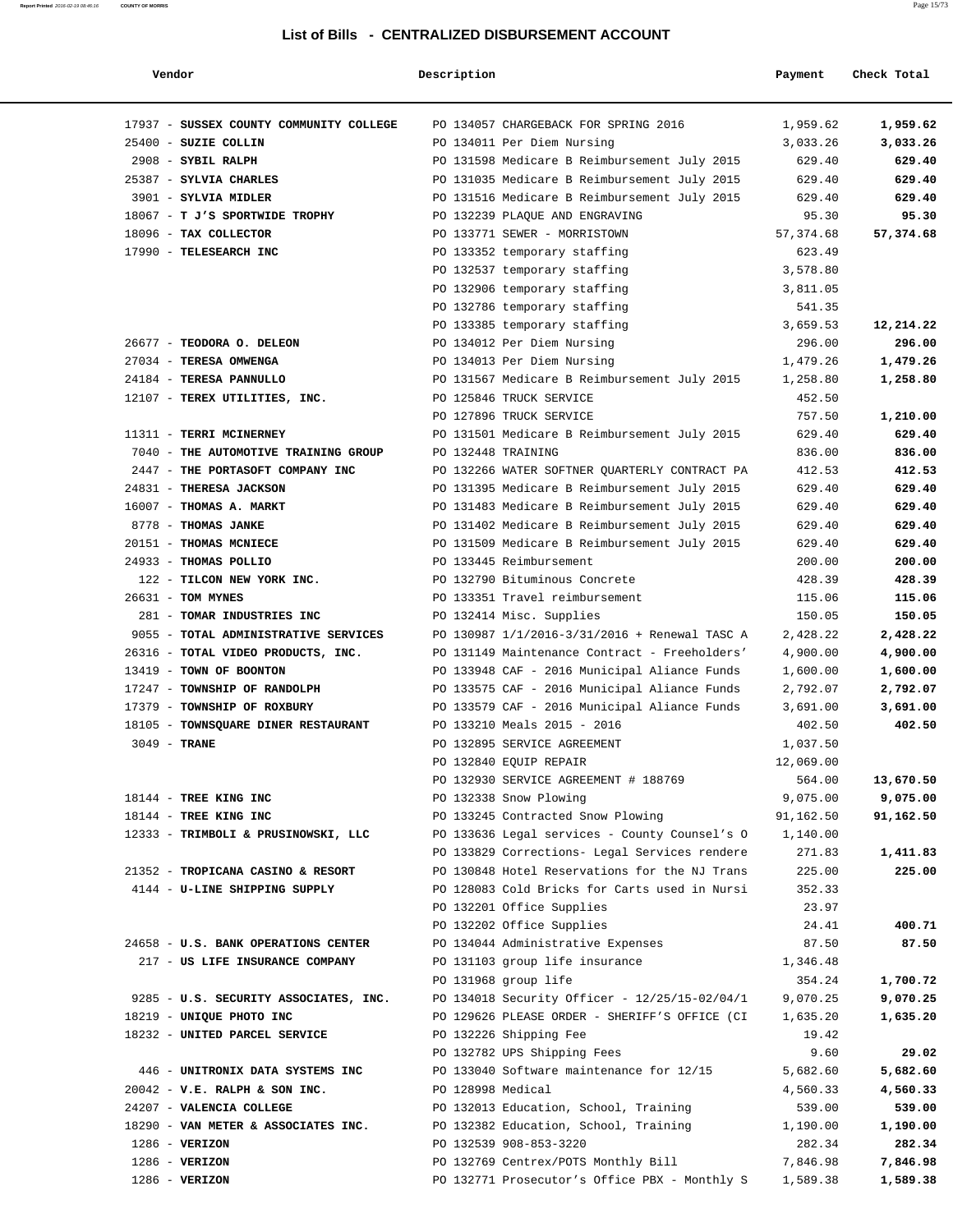| Vendor                                    | Description                   |                                                | Payment   | Check Total |
|-------------------------------------------|-------------------------------|------------------------------------------------|-----------|-------------|
| $1286$ - VERIZON                          |                               | PO 132776 Monthly Data Circuit Services - TLS  | 7,003.70  | 7,003.70    |
| $1286$ - VERIZON                          |                               | PO 132792 PRI Service - Schuyler Circuit       | 6,419.14  | 6,419.14    |
| $1286$ - VERIZON                          |                               | PO 132897 PRI Service L&PS Circuits            | 5,704.26  | 5,704.26    |
| $1286$ - VERIZON                          | PO 133120 Telephone pobox4833 |                                                | 30.03     | 30.03       |
| $1286$ - VERIZON                          | PO 133121 telephone - T1's    |                                                | 11,336.09 | 11,336.09   |
| $1286$ - VERIZON                          |                               | PO 133322 MORRIS CTY SHERIFF'S OFC & INST      | 40.05     | 40.05       |
| $1286$ - VERIZON                          |                               | PO 133720 PENTHOUSE- A & R BLDG                | 67.22     | 67.22       |
| $1286$ - VERIZON                          |                               | PO 133824 Telephone Service Line               | 30.07     | 30.07       |
| 21097 - VERIZON BUSINESS                  |                               | PO 131975 Telephone Services (NUMS)            | 295.00    | 295.00      |
| 10502 - VERIZON BUSINESS                  |                               | PO 132772 Morris County Internet Service Prov  | 5,929.02  | 5,929.02    |
| 21097 - VERIZON BUSINESS                  |                               | PO 132773 Centrex Voicemail Service - Deirdre  | 94.16     | 94.16       |
| 1348 - VERIZON WIRELESS                   |                               | PO 132065 Monthly Statements - SHERIFF'S OFFI  | 1,651.52  |             |
|                                           |                               | PO 132066 Monthly Statement - SHERIFF'S OFFIC  | 3,331.36  |             |
|                                           |                               | PO 133572 VERIZON WIRELESS MOBILE SERVICE FOR  | 276.96    |             |
|                                           |                               | PO 133572 VERIZON WIRELESS MOBILE SERVICE FOR  | 9,430.26  | 14,690.10   |
| 20154 - VERNA FRASER                      |                               | PO 131310 Medicare B Reimbursement July 2015   | 629.40    | 629.40      |
| 8263 - VERNA KOLMAN                       |                               | PO 131435 Medicare B Reimbursement July 2015   | 1,258.80  | 1,258.80    |
| 20910 - VERONICA VASSEL                   |                               | PO 131837 Medicare B Reimbursement July 2015   | 629.40    | 629.40      |
| 16028 - VINCENT MASSALONGO                |                               | PO 131489 Medicare B Reimbursement July 2015   | 629.40    | 629.40      |
| 14766 - VIRGINIA FORTE                    |                               | PO 131265 Medicare B Reimbursement July 2015   | 629.40    | 629.40      |
| 14319 - VISITING NURSE ASSOC. OF          |                               | PO 133565 CAF - 2015 Funding through the Olde  | 5,000.00  |             |
|                                           |                               | PO 133566 CAF - 2015 Funding through the Olde  | 26,852.00 |             |
|                                           |                               | PO 133531 CAF - 2015 Funding through the Peer  | 20,076.00 |             |
|                                           |                               | PO 133568 CAF - 2015 Funding through the Olde  | 2,907.80  |             |
|                                           |                               | PO 133569 CAF - 2015 Funding through the Olde  | 32,150.00 | 86,985.80   |
| 16784 - VIVIAN O'KEEFE                    |                               | PO 131559 Medicare B Reimbursement July 2015   | 629.40    | 629.40      |
| 6146 - W.B. MASON COMPANY INC             | PO 132244 OFFICE SUPPLIES     |                                                | 2,239.08  |             |
|                                           | PO 131927 Office Supplies     |                                                | 7,198.05  |             |
|                                           | PO 131181 Office Supplies     |                                                | 147.93    |             |
|                                           |                               | PO 132386 MAPS OFFICE SUPPLIES                 | 704.28    |             |
|                                           |                               | PO 132388 MAPS OFFICE SUPPLIES                 | 290.04    |             |
|                                           |                               | PO 132387 AGING OFFICE SUPPLIES                | 170.31    |             |
|                                           |                               | PO 132389 AGING OFFICE SUPPLIES                | 13.99     | 10,763.68   |
| 6146 - W.B. MASON COMPANY INC             | PO 132412 Promotional items   |                                                | 1,592.43  |             |
|                                           | PO 132337 Paper               |                                                | 126.21    |             |
|                                           |                               | PO 133020 Office Supplies - SHERIFF'S OFFICE   | 2,795.47  | 4,514.11    |
| 15649 - WALTER P. KRICH JR.               |                               | PO 133425 Medicare B Reimbursement July 2015   | 629.40    | 629.40      |
| 18389 - WARREN COUNTY TECHNICAL SCHOOL    | PO 132855 CAF - 18389-1851    |                                                | 475.30    |             |
|                                           | PO 132858 CAF - 18389-1886    |                                                | 393.82    |             |
|                                           | PO 133364 CAF - 18389-1871    |                                                | 393.82    | 1,262.94    |
| 24231 - WATERS, MCPHERSON, MCNEILL, P.C.  |                               | PO 133630 Main/Changebridge Rd, Montville pro  | 750.00    | 750.00      |
| 24231 - WATERS, MCPHERSON, MCNEILL, P.C.  |                               | PO 133633 Sussex Turnpike Improvement Project  | 1,496.70  | 1,496.70    |
| 24231 - WATERS, MCPHERSON, MCNEILL, P.C.  |                               | PO 133634 N.Main St., Wharton improvement-lega | 132.00    | 132.00      |
| 24231 - WATERS, MCPHERSON, MCNEILL, P.C.  |                               | PO 133635 Schooley's Mtn. acq. legal services  | 2,718.73  | 2,718.73    |
| 13392 - WEBSTER PLUMBING &                |                               | PO 132213 Replace/Repair Water Heaters         | 2,414.65  |             |
|                                           | PO 132357 PLUMBING            |                                                | 2,884.60  | 5,299.25    |
| 25859 - WESCOM SOLUTONS INC.              | PO 132205 CAF - Point of Care |                                                | 3,507.59  | 3,507.59    |
| 10826 - WHITES HEALTHCARE ENTERPRISES INC |                               | PO 132056 medication for residents youth shel  | 829.77    |             |
|                                           |                               | PO 132893 Youth Shelter Med. Dec. 2015         | 274.57    | 1,104.34    |
| 20610 - WILLIAM CALLERY                   |                               | PO 131024 Medicare B Reimbursement July 2015   | 450.00    | 450.00      |
|                                           |                               | PO 133768 CAF - Use of Property located at 91  |           | 8,437.49    |
| 13246 - WILLIAM F. BARNISH                |                               |                                                | 8,437.49  |             |
| 1885 - WILLIAM HIBLER                     |                               | PO 131386 Medicare B Reimbursement July 2015   | 1,762.80  | 1,762.80    |
| 21372 - WILLIAM JOHNSON                   |                               | PO 131407 Medicare B Reimbursement July 2015   | 1,258.80  | 1,258.80    |
| 8221 - WILLIAM MCNIECE                    |                               | PO 131510 Medicare B Reimbursement July 2015   | 1,258.80  | 1,258.80    |
| $20941 - WILLIAM OSA$                     |                               | PO 131563 Medicare B Reimbursement July 2015   | 629.40    | 629.40      |

8335 - **WILLIAM PATERSON UNIVERSITY** PO 133365 CAF - 8335-2494 2,425.44 **2,425.44**

 21361 - **WILLIAM STATON** PO 131782 Medicare B Reimbursement July 2015 1,258.80 **1,258.80** 10817 - **WINFRED SUE ROWE** PO 131632 Medicare B Reimbursement July 2015 629.40 **629.40**

20119 - **WINNER FORD FLEET** PO 124205 Public Safety Training Academy Vehi 28,206.40 **28,206.40**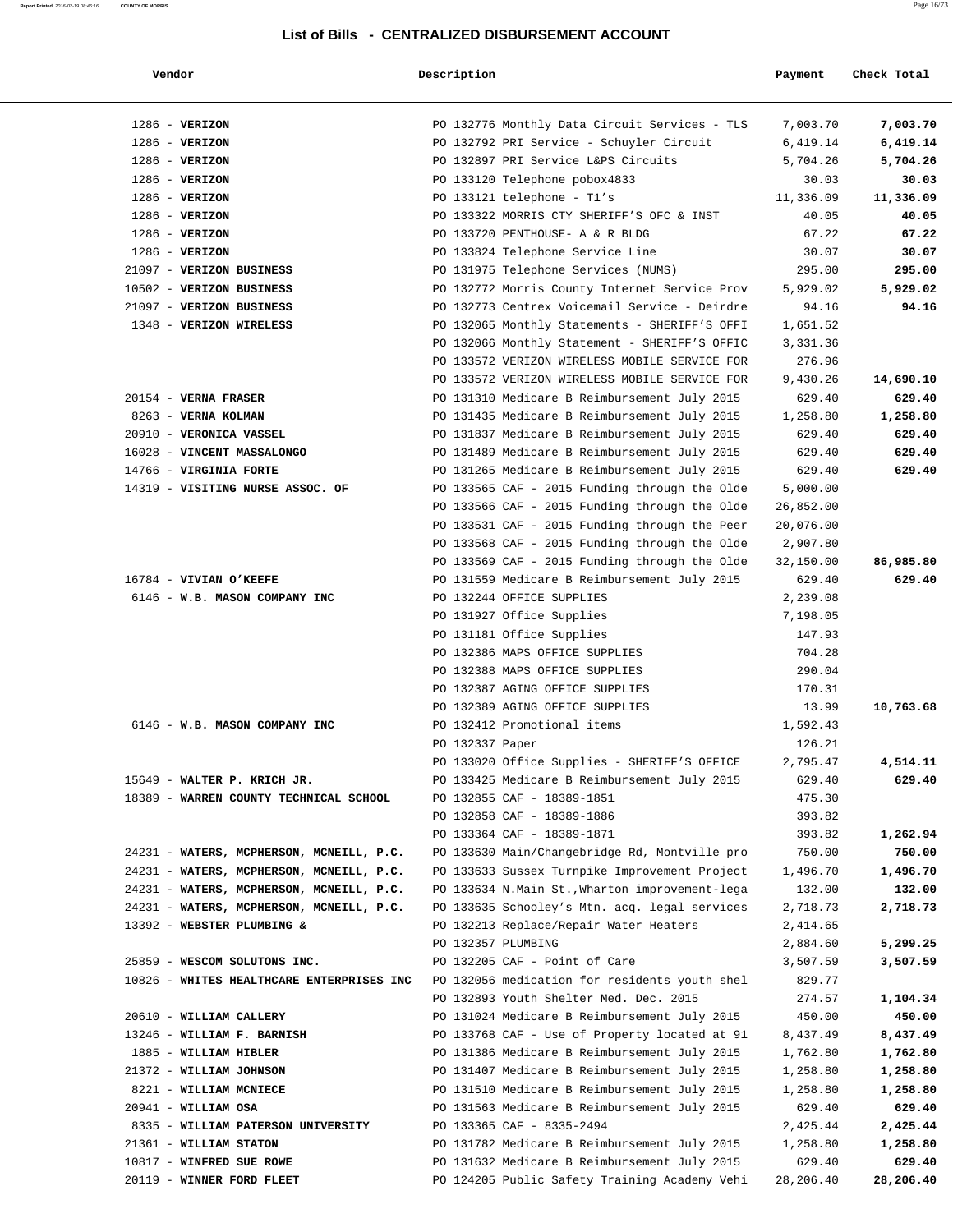| Vendor                    | Description                                  | Payment   | Check Total  |
|---------------------------|----------------------------------------------|-----------|--------------|
| 3793 - WOODRUFF ENERGY    | PO 133825 Gas Usage at Morris View           | 31,246.86 |              |
|                           | PO 133826 Gas Usage at Morris View           | 2,899.00  | 34,145.86    |
| 18538 - WORK N WEAR STORE | PO 132367 WINTER GEAR                        | 144.00    | 144.00       |
| 8355 - X-RAY IMAGING      | PO 132265 X-RAY BADGE SERVICE                | 1,237.80  | 1,237.80     |
| 20129 - YORK MOTORS, INC. | PO 132765 EOUIP REPAIRS                      | 438.85    | 438.85       |
| $24271$ - YVONNE LYKEN    | PO 131476 Medicare B Reimbursement July 2015 | 629.40    | 629.40       |
| $20140 -$ ZERISH FYFFE    | PO 131315 Medicare B Reimbursement July 2015 | 629.40    | 629.40       |
|                           |                                              |           |              |
| TOTAL                     |                                              |           | 4,987,222.43 |

|  |  |  |  | Total to be paid from Fund 01 Current Fund    | 3,388,354.70 |
|--|--|--|--|-----------------------------------------------|--------------|
|  |  |  |  | Total to be paid from Fund 02 Grant Fund      | 509,077.33   |
|  |  |  |  | Total to be paid from Fund 04 County Capital  | 1,057,176.35 |
|  |  |  |  | Total to be paid from Fund 13 Dedicated Trust | 32,614.05    |
|  |  |  |  |                                               |              |
|  |  |  |  |                                               | 4,987,222.43 |

**Report Printed** 2016-02-19 08:46:16 **COUNTY OF MORRIS** Page 17/73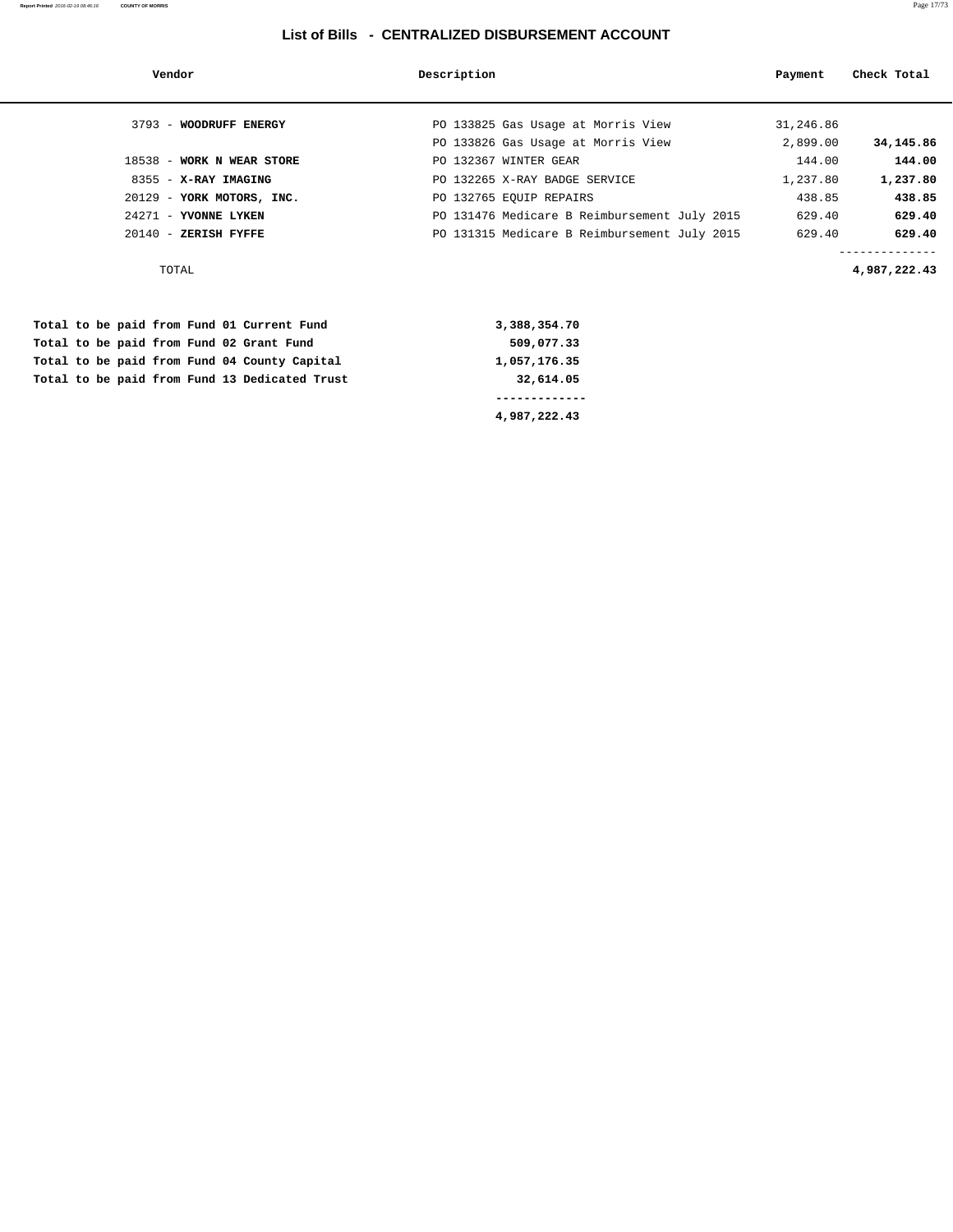**Report Printed** 2016-02-19 08:46:31 **COUNTY OF MORRIS** Page 18/73

## **List of Bills (Department/Account Detail) - CENTRALIZED DISBURSEMENT ACCOUNT**

| Account | PO# | Vendor | Description | Payment | Account Total |
|---------|-----|--------|-------------|---------|---------------|
|         |     |        |             |         |               |

## **Current Fund**

## **County Administrator**

| 134051 COUNTY OF MORRIS                                  |                                       | 1ST HALF FEBRUARY 2016 METERED MAIL      | 50.41     |              |
|----------------------------------------------------------|---------------------------------------|------------------------------------------|-----------|--------------|
| $01 - 201 - 20 - 100100 - 068$<br>Postage & Metered Mail |                                       | TOTAL FOR ACCOUNT                        |           | 50.41        |
|                                                          |                                       |                                          |           |              |
| 133194 SPECIALIZED PHOTOGRAPHIC                          |                                       | 1/3/16 video/audio recording of Freehold | 300.00    |              |
| Other Outside Services<br>$01 - 201 - 20 - 100100 - 084$ |                                       | TOTAL FOR ACCOUNT                        |           | 300.00       |
|                                                          |                                       |                                          |           |              |
|                                                          | 133158 OFFICE CONCEPTS GROUP, INC.    | Pens, DVD Discs, Coffee, Cal             | 249.37    |              |
| $01 - 203 - 20 - 100100 - 058$                           | (2015) Office Supplies & Stationery   | TOTAL FOR ACCOUNT                        |           | 249.37       |
|                                                          |                                       |                                          |           |              |
| 131291 DANIEL F. BRENT, INC                              |                                       | Matter of Arbitration Case No. AR-2015-6 | 1,029.00  |              |
|                                                          | 134043 MARCUS & MILLICHAP REAL ESTATE | OPERATIONS & OPTIONS ANALYSIS FOR MORRIS | 10,000.00 |              |
| 01-203-20-100100-084                                     | (2015) Other Outside Services         | TOTAL FOR ACCOUNT                        |           | 11,029.00    |
|                                                          | 130524 LEDGEWOOD POWER SPORTS INC     | 2016 SPORTSMAN 450                       | 13,972.00 |              |
|                                                          |                                       |                                          |           |              |
| 01-203-20-100100-167                                     | (2015) Transportation Vehicles        | TOTAL FOR ACCOUNT                        |           | 13,972.00    |
|                                                          |                                       |                                          |           | ============ |
|                                                          |                                       |                                          |           |              |
| TOTAL for County Administrator                           |                                       |                                          |           | 25,600.78    |
|                                                          |                                       |                                          |           |              |

 **Personnel** 

| 134051 COUNTY OF MORRIS                        | 1ST HALF FEBRUARY 2016 METERED MAIL | 123.79     |
|------------------------------------------------|-------------------------------------|------------|
| Postage & Metered Mail<br>01-201-20-105100-068 | TOTAL FOR ACCOUNT                   | 123.79     |
|                                                |                                     |            |
|                                                |                                     | ---------- |
| TOTAL for Personnel                            |                                     | 123.79     |
|                                                |                                     |            |

#### **Board of Chosen Freeholders**

| 134051 COUNTY OF MORRIS<br>134051 COUNTY OF MORRIS                                                  | 1ST HALF FEBRUARY 2016 METERED MAIL<br>1ST HALF FEBRUARY 2016 METERED MAIL | 27.54<br>48.77  |          |
|-----------------------------------------------------------------------------------------------------|----------------------------------------------------------------------------|-----------------|----------|
| 01-201-20-110100-068<br>Postage & Metered Mail                                                      | TOTAL FOR ACCOUNT                                                          |                 | 76.31    |
| 130848 TROPICANA CASINO & RESORT<br>130848 TROPICANA CASINO & RESORT                                | HTA16 Room Reservation for the NJ Transa<br>Extra Room Charge              | 195.00<br>30.00 |          |
| Special Projects<br>01-201-20-110100-079                                                            | TOTAL FOR ACCOUNT                                                          |                 | 225.00   |
| 133185 RICOH AMERICAS CORPORATION<br><i><b>Office Machines - Rental</b></i><br>01-201-20-110100-164 | Leasing Charges for the month of Jan, Feb<br>TOTAL FOR ACCOUNT             | 1,016.21        | 1,016.21 |
|                                                                                                     |                                                                            |                 |          |
| TOTAL for Board of Chosen Freeholders                                                               |                                                                            |                 | 1,317.52 |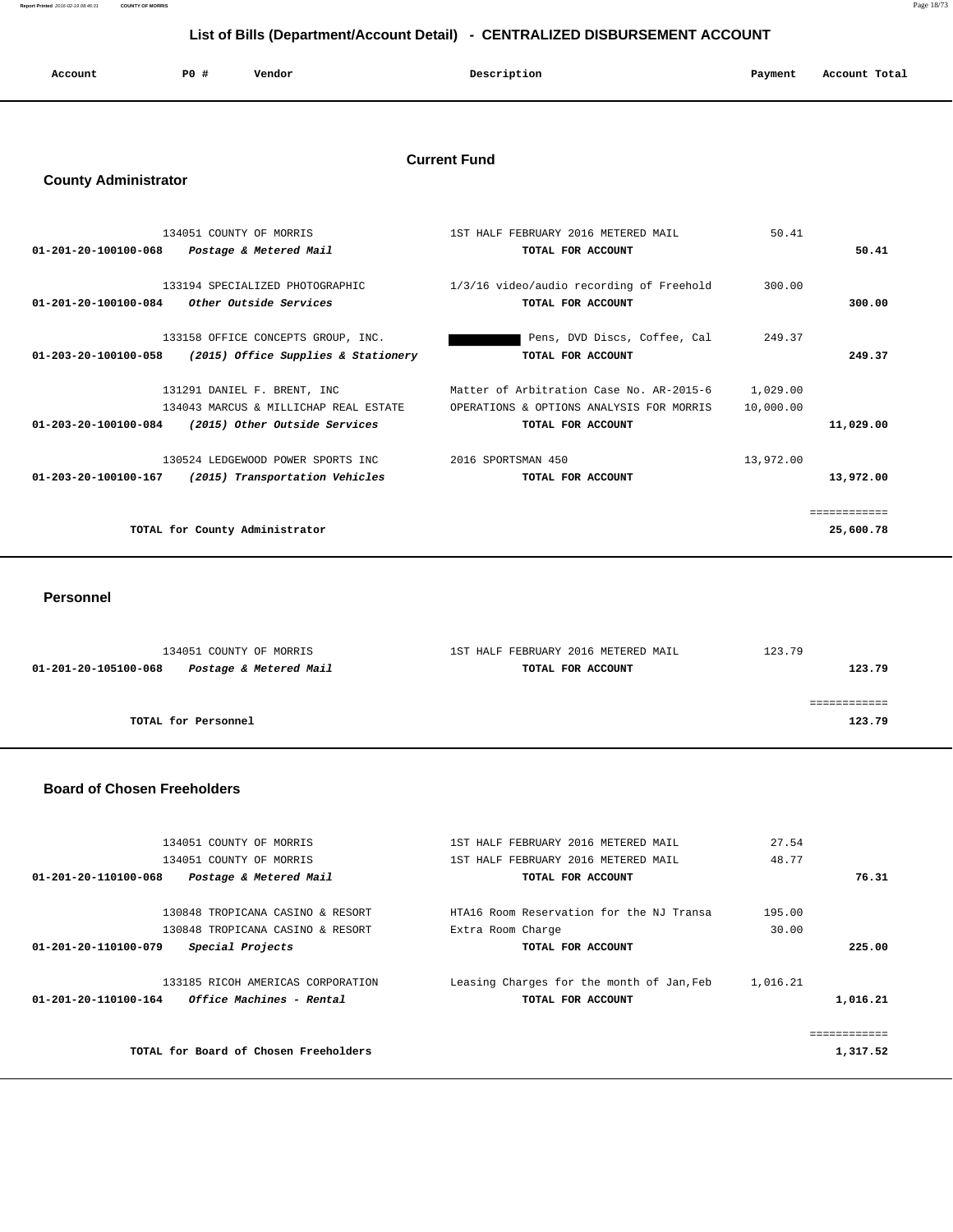**Report Printed** 2016-02-19 08:46:31 **COUNTY OF MORRIS** Page 19/73

## **List of Bills (Department/Account Detail) - CENTRALIZED DISBURSEMENT ACCOUNT**

| Account              | PO#                                | Vendor                                                              | Description                                                   | Payment | Account Total          |
|----------------------|------------------------------------|---------------------------------------------------------------------|---------------------------------------------------------------|---------|------------------------|
|                      |                                    |                                                                     |                                                               |         |                        |
| 01-201-20-110105-022 | 133637 DAILY RECORD<br>Advertising |                                                                     | ASB-03668474 BIDS AND RFPS 02/02/16<br>TOTAL FOR ACCOUNT      | 84.28   | 84.28                  |
| 01-201-20-110105-023 |                                    | 132954 MUNICIPAL CLERKS ASSO. OF MC<br>Associations and Memberships | Membership Dues for Diane Ketchum, Clerk<br>TOTAL FOR ACCOUNT | 50.00   | 50.00                  |
|                      | TOTAL for Clerk of the Board       |                                                                     |                                                               |         | ============<br>134.28 |

## **County Clerk**

|                                | 133572 VERIZON WIRELESS                                                                                                                                    | COUNTY CLERK                                                                                                                                                                                                                                                         | 230.39                                             |                          |
|--------------------------------|------------------------------------------------------------------------------------------------------------------------------------------------------------|----------------------------------------------------------------------------------------------------------------------------------------------------------------------------------------------------------------------------------------------------------------------|----------------------------------------------------|--------------------------|
| 01-201-20-120100-031           | Cellular Phones/Pagers                                                                                                                                     | TOTAL FOR ACCOUNT                                                                                                                                                                                                                                                    |                                                    | 230.39                   |
| 01-201-20-120100-058           | 133615 ANN F. GROSSI<br>Office Supplies & Stationery                                                                                                       | petty cash to maryann for picking up mis<br>TOTAL FOR ACCOUNT                                                                                                                                                                                                        | 63.73                                              | 63.73                    |
| $01 - 201 - 20 - 120100 - 068$ | 134051 COUNTY OF MORRIS<br>Postage & Metered Mail                                                                                                          | 1ST HALF FEBRUARY 2016 METERED MAIL<br>TOTAL FOR ACCOUNT                                                                                                                                                                                                             | 1,442.94                                           | 1,442.94                 |
|                                | 133222 MC LEAGUE OF MUNICIPALITIES<br>133615 ANN F. GROSSI<br>133615 ANN F. GROSSI<br>133615 ANN F. GROSSI<br>133615 ANN F. GROSSI<br>133615 ANN F. GROSSI | One from the Morris County Clerk's Offic<br>petty cash to pam for picking up cake at<br>petty cash to John for picking up muffin<br>petty cash to maryann for picking up thi<br>petty cash to john for bagelicious for t<br>petty cash to pam for bj cake and suppli | 50.00<br>23.99<br>15.98<br>30.82<br>30.10<br>56.98 |                          |
| 01-201-20-120100-185           | Food                                                                                                                                                       | TOTAL FOR ACCOUNT                                                                                                                                                                                                                                                    |                                                    | 207.87                   |
| $01 - 203 - 20 - 120100 - 031$ | 131688 AT&T MOBILITY<br>(2015) Cellular Phones/Pagers                                                                                                      | wireless account $973-6108331$ account # 2<br>TOTAL FOR ACCOUNT                                                                                                                                                                                                      | 40.98                                              | 40.98                    |
| 01-203-20-120100-058           | 133615 ANN F. GROSSI<br>(2015) Office Supplies & Stationery                                                                                                | petty cash to John W.for picking up item<br>TOTAL FOR ACCOUNT                                                                                                                                                                                                        | 37.43                                              | 37.43                    |
| 01-203-20-120100-084           | 131720 SIMPLEXGRINNELL LP<br>(2015) Other Outside Services                                                                                                 | repair on time clock. would not advance n<br>TOTAL FOR ACCOUNT                                                                                                                                                                                                       | 290.62                                             | 290.62                   |
| 01-203-20-120100-095           | 133228 READY REFRESH<br>(2015) Other Administrative Supplies                                                                                               | bottled water for the office 12/15/15-01<br>TOTAL FOR ACCOUNT                                                                                                                                                                                                        | 29.88                                              | 29.88                    |
| 01-203-20-120100-185           | 133615 ANN F. GROSSI<br>$(2015)$ Food                                                                                                                      | petty cash to pam for picking up at BJ c<br>TOTAL FOR ACCOUNT                                                                                                                                                                                                        | 23.99                                              | 23.99                    |
|                                | TOTAL for County Clerk                                                                                                                                     |                                                                                                                                                                                                                                                                      |                                                    | ============<br>2,367.83 |

## **County Board of Elections**

| 01-201-20-121100-022<br>Advertising | TOTAL FOR ACCOUNT                        | 41.60 |
|-------------------------------------|------------------------------------------|-------|
| 133439 DAILY RECORD                 | AD0001010360 ACCT: ASB 54031274 Affidavi | 35.00 |
| 133439 DAILY RECORD                 | ASB 54031274 Notice of Morris County Boa | 6.60  |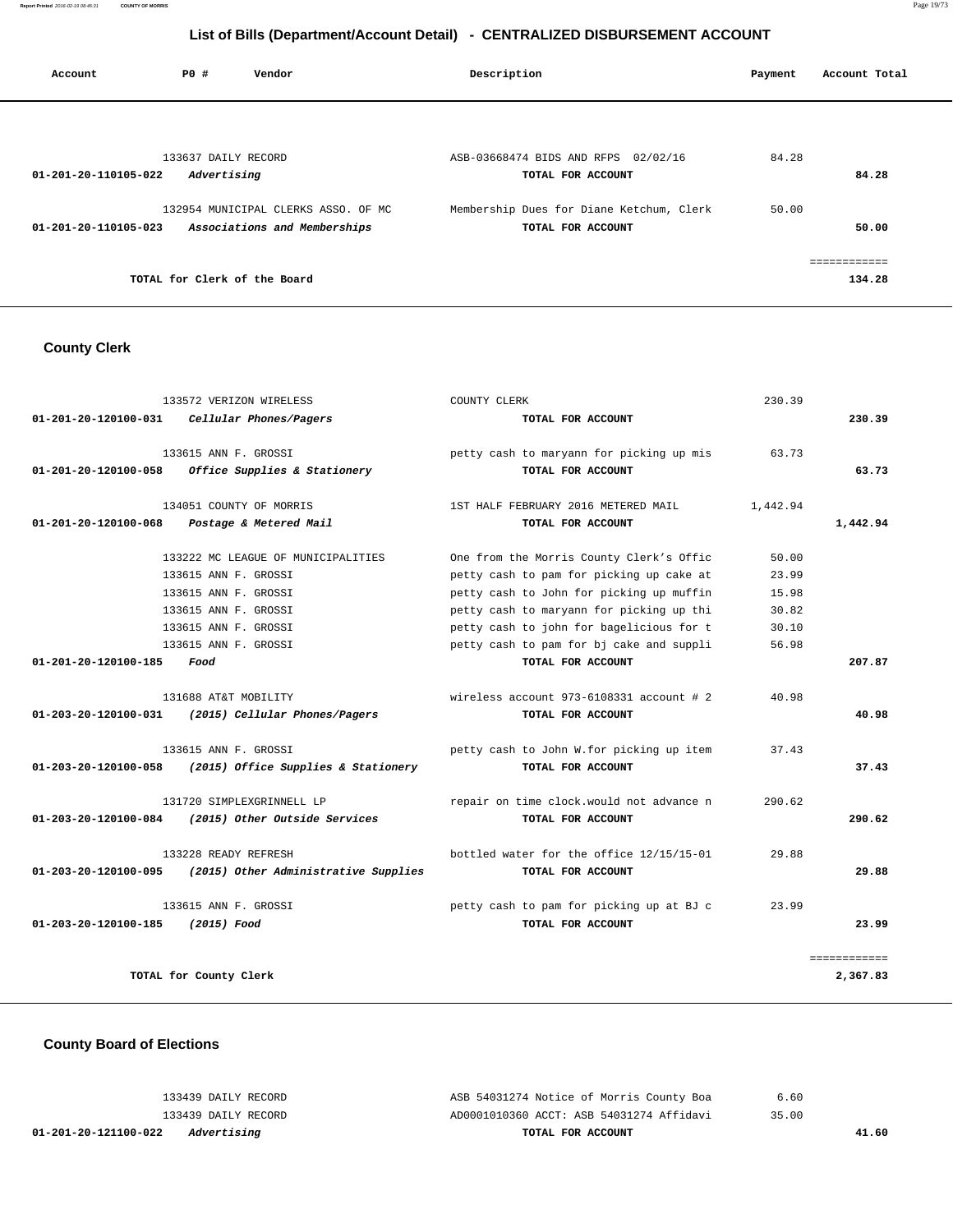**Report Printed** 2016-02-19 08:46:31 **COUNTY OF MORRIS** Page 20/73

## **List of Bills (Department/Account Detail) - CENTRALIZED DISBURSEMENT ACCOUNT**

| Account                          | PO# | Vendor                                                         | Description                                                   | Payment | Account Total          |
|----------------------------------|-----|----------------------------------------------------------------|---------------------------------------------------------------|---------|------------------------|
| <b>County Board of Elections</b> |     |                                                                |                                                               |         |                        |
| 01-203-20-121100-067             |     | 132313 FAIRMOUNT FIRE CO. NO. 1<br>(2015) Polling Place Rental | November 3, 2015 Primary Election Pollin<br>TOTAL FOR ACCOUNT | 50.00   | 100.00                 |
|                                  |     | TOTAL for County Board of Elections                            |                                                               |         | ------------<br>141.60 |

## **Superintendent of Elections**

|              | 225.00   | Regular Member Dale Kramer, Administrato  | 131277 NJAEO                          |                                |
|--------------|----------|-------------------------------------------|---------------------------------------|--------------------------------|
|              | 225.00   | Regular Member Brian Hamilton, Statewide  | 131277 NJAEO                          |                                |
|              | 225.00   | Regular Members Garrett Schubert, Sr. Dat | 131277 NJAEO                          |                                |
|              | 225.00   | Regular Members Robert Kennedy, Technica  | 131277 NJAEO                          |                                |
|              | 225.00   | Regular Members Wilson Torres, Operation  | 131277 NJAEO                          |                                |
| 1,125.00     |          | TOTAL FOR ACCOUNT                         | Associations and Memberships          | $01 - 201 - 20 - 121105 - 023$ |
|              | 623.22   | Cablevision<br><b>BOE</b>                 | 131274 CABLEVISION                    |                                |
|              | 24.00    | Dale Kramer Tourism/Occupancy Fee Per Ro  | 132681 HARRAH'S ATLANTIC CITY         |                                |
|              | 24.00    | Brian Hamilton Tourism/Occupancy Fee Per  | 132681 HARRAH'S ATLANTIC CITY         |                                |
|              | 24.00    | Garrett Schubert Tourism/Occupancy Fee P  | 132681 HARRAH'S ATLANTIC CITY         |                                |
|              | 24.00    | Robert Kennedy Tourism/Occupancy Fee Per  | 132681 HARRAH'S ATLANTIC CITY         |                                |
|              | 24.00    | Wilson Torresy Tourism/Occupancy Fee Per  | 132681 HARRAH'S ATLANTIC CITY         |                                |
|              | 75.00    | Extra room charge                         | 132681 HARRAH'S ATLANTIC CITY         |                                |
| 818.22       |          | TOTAL FOR ACCOUNT                         | National Voter Registration           | 01-201-20-121105-057           |
|              | 2,629.96 | 1ST HALF FEBRUARY 2016 METERED MAIL       | 134051 COUNTY OF MORRIS               |                                |
| 2,629.96     |          | TOTAL FOR ACCOUNT                         | Postage & Metered Mail                | 01-201-20-121105-068           |
|              | 23.32    | ASB 188072 Notice of Long Hill Township   | 133442 DAILY RECORD                   |                                |
|              | 35.00    | Affidavit<br>AD0001022745                 | 133442 DAILY RECORD                   |                                |
| 58.32        |          | TOTAL FOR ACCOUNT                         | School Board Elections                | 01-201-20-121105-076           |
|              | 252.00   | Dale Kramer Reservation @ Harrah's Resor  | 132681 HARRAH'S ATLANTIC CITY         |                                |
|              | 252.00   | Brian Hamilton Reservation @ Harrah's Re  | 132681 HARRAH'S ATLANTIC CITY         |                                |
|              | 252.00   | Garrett Schubert Reservation @ Harrah's   | 132681 HARRAH'S ATLANTIC CITY         |                                |
|              | 252.00   | Robert Kennedy Reservation @ Harrah's Re  | 132681 HARRAH'S ATLANTIC CITY         |                                |
|              | 252.00   | Wilson Torres Reservation @ Harrah's Res  | 132681 HARRAH'S ATLANTIC CITY         |                                |
| 1,260.00     |          | TOTAL FOR ACCOUNT                         | Travel Expense                        | 01-201-20-121105-082           |
|              | 27.70    | Water & Rental for 12/1/15 thru 12/31/15  | 133438 READY REFRESH                  |                                |
| 27.70        |          | TOTAL FOR ACCOUNT                         | (2015) Other Administrative Supplies  | 01-203-20-121105-095           |
| ============ |          |                                           |                                       |                                |
| 5,919.20     |          |                                           | TOTAL for Superintendent of Elections |                                |

 **County Elections (Cty Clerk)**

| 134051 COUNTY OF MORRIS                        | 1ST HALF FEBRUARY 2016 METERED MAIL | 68.82 |
|------------------------------------------------|-------------------------------------|-------|
| Postage & Metered Mail<br>01-201-20-121110-068 | TOTAL FOR ACCOUNT                   | 68.82 |
|                                                |                                     |       |
|                                                |                                     |       |
| TOTAL for County Elections (Cty Clerk)         |                                     | 68.82 |
|                                                |                                     |       |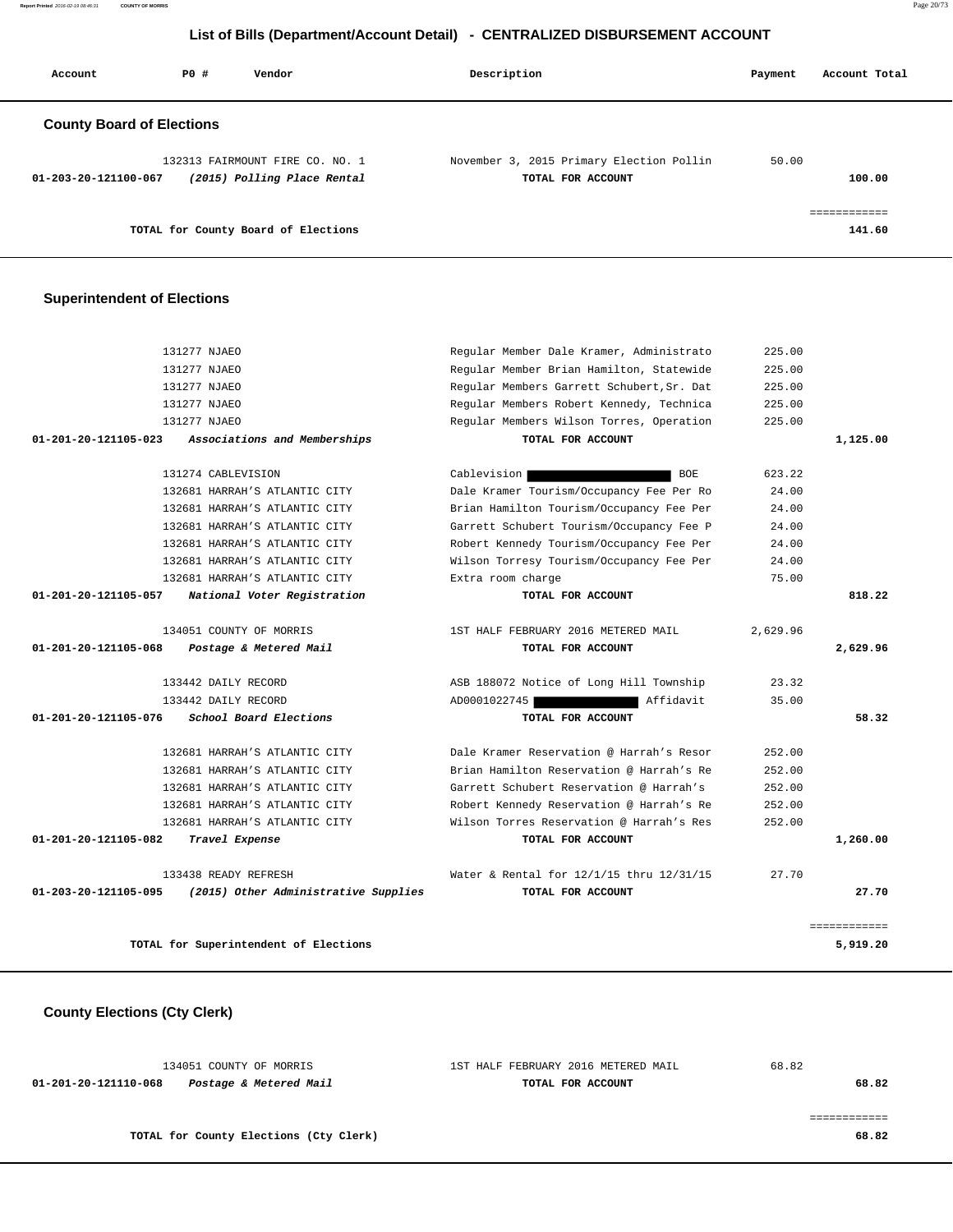**Report Printed** 2016-02-19 08:46:31 **COUNTY OF MORRIS** Page 21/73

## **List of Bills (Department/Account Detail) - CENTRALIZED DISBURSEMENT ACCOUNT**

| Account | PO <sub>1</sub> | Vendor | Description | Payment | Account Total<br>. |
|---------|-----------------|--------|-------------|---------|--------------------|
|         |                 |        |             |         |                    |

## **County Treasurer**

| 132554 OFFICE TEAM                                            | T. Gould w/e 1/15/16                     | 875.00   |              |
|---------------------------------------------------------------|------------------------------------------|----------|--------------|
| 01-201-20-130100-016<br><i>Outside Salaries &amp; Wages</i>   | TOTAL FOR ACCOUNT                        |          | 875.00       |
| 134045 GFOA OF NEW JERSEY                                     | Membership Dues 2016 J. Kovalcik, Jr.    | 90.00    |              |
| $01-201-20-130100-039$ Education Schools & Training           | TOTAL FOR ACCOUNT                        |          | 90.00        |
| 134051 COUNTY OF MORRIS                                       | 1ST HALF FEBRUARY 2016 METERED MAIL      | 370.39   |              |
| $01 - 201 - 20 - 130100 - 068$<br>Postage & Metered Mail      | TOTAL FOR ACCOUNT                        |          | 370.39       |
|                                                               |                                          |          |              |
| 134044 U.S. BANK OPERATIONS CENTER                            | Administrative Expenses Cty of Morris Gu | 87.50    |              |
| $01-201-20-130100-084$ Other Outside Services                 | TOTAL FOR ACCOUNT                        |          | 87.50        |
| 130559 MGL PRINTING SOLUTIONS                                 | Payroll Check Stock - M114-22            | 3,036.00 |              |
| 01-203-20-130100-037<br>(2015) Data Processing Supplies       | TOTAL FOR ACCOUNT                        |          | 3,036.00     |
| 132625 MUNICIPAL SOFTWARE INC                                 | 4Q15 Fund Accounting & Web Requisition S | 6,770.00 |              |
| $01 - 203 - 20 - 130100 - 078$<br>(2015) Software Maintenance | TOTAL FOR ACCOUNT                        |          | 6,770.00     |
|                                                               |                                          |          |              |
|                                                               |                                          |          | ============ |
| TOTAL for County Treasurer                                    |                                          |          | 11,228.89    |
|                                                               |                                          |          |              |

## **Purchasing Division**

| 132046 NIGP                                                                                       | 29261 - 2016 Membership Dues for James J                 | 270.00 |                       |
|---------------------------------------------------------------------------------------------------|----------------------------------------------------------|--------|-----------------------|
| Education, Schools & Training<br>01-201-20-130105-039                                             | TOTAL FOR ACCOUNT                                        |        | 270.00                |
| 134051 COUNTY OF MORRIS<br>01-201-20-130105-068<br>Postage & Metered Mail                         | 1ST HALF FEBRUARY 2016 METERED MAIL<br>TOTAL FOR ACCOUNT | 198.80 | 198.80                |
| 132392 OFFICE CONCEPTS GROUP, INC.<br>(2015) Office Supplies & Stationery<br>01-203-20-130105-058 | 16868 DEPT#PURCH - MARKERS<br>TOTAL FOR ACCOUNT          | 9.21   | 9.21                  |
| TOTAL for Purchasing Division                                                                     |                                                          |        | ===========<br>478.01 |

#### **Office Services**

| 132553 SECAP FINANCE                                    | 4Q15 Mailroom Postage Equipment | 2,097.00 |  |
|---------------------------------------------------------|---------------------------------|----------|--|
| (2015) Office Machines - Rental<br>01-203-20-130110-164 | TOTAL FOR ACCOUNT               | 2,097.00 |  |
|                                                         |                                 |          |  |
| TOTAL for Office Services                               |                                 | 2,097.00 |  |
|                                                         |                                 |          |  |

## **Information Technology Div**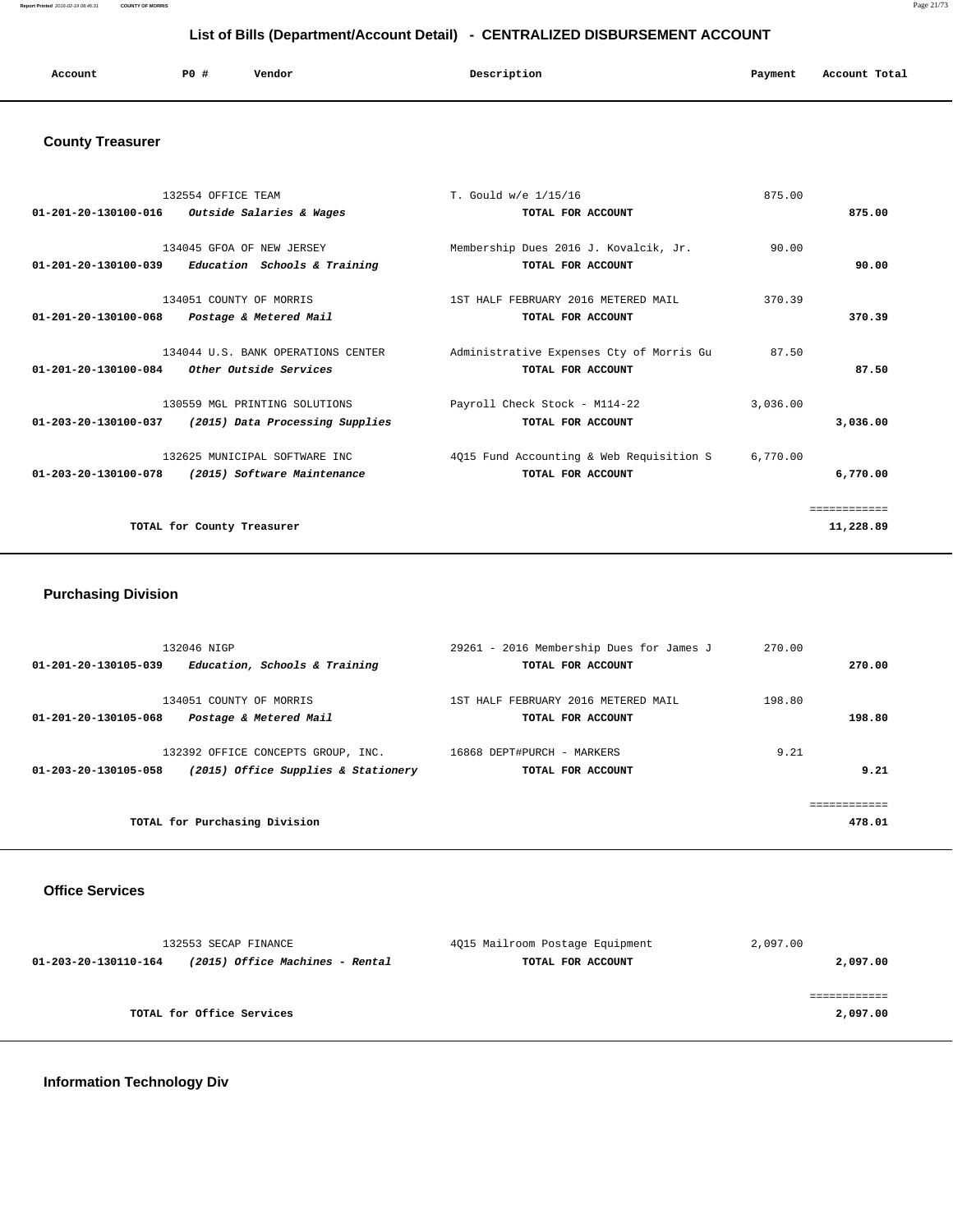| Account                           | Vendor<br>PO#                        | Description                              | Payment   | Account Total |
|-----------------------------------|--------------------------------------|------------------------------------------|-----------|---------------|
| <b>Information Technology Div</b> |                                      |                                          |           |               |
|                                   | 132777 LEARNING TREE INTL            | Training Voucher Program                 | 29,925.00 |               |
|                                   | 131139 COUNTY COLLEGE OF MORRIS      | Managing Project Performance - Course 28 | 299.00    |               |
| $01 - 201 - 20 - 140100 - 039$    | Education Schools & Training         | TOTAL FOR ACCOUNT                        |           | 50,224.00     |
|                                   | 131149 TOTAL VIDEO PRODUCTS, INC.    | Maintenance Contract Option B as per att | 4,900.00  |               |
| 01-201-20-140100-044              | Equipment Service Agreements         | TOTAL FOR ACCOUNT                        |           | 4,900.00      |
|                                   | 132782 UNITED PARCEL SERVICE         | Account W6Y434                           | 9.60      |               |
|                                   | 134051 COUNTY OF MORRIS              | 1ST HALF FEBRUARY 2016 METERED MAIL      | 25.29     |               |
| $01 - 201 - 20 - 140100 - 068$    | Postage & Metered Mail               | TOTAL FOR ACCOUNT                        |           | 34.89         |
|                                   | 132086 GRAINGER                      | 5" FLOOR PULLER - HEAVY DUTY             | 111.96    |               |
|                                   | 132789 GRAINGER                      | Security Bit Set                         | 53.07     |               |
|                                   | 132789 GRAINGER                      | Screwdriver Bit Set                      | 44.64     |               |
|                                   | 132788 COMPUTER CABLE & CONNECTOR CO | CAT6 Coupler                             | 69.36     |               |
|                                   | 132788 COMPUTER CABLE & CONNECTOR CO | USB to Parallel Cable                    | 143.52    |               |
|                                   | 132735 COMPUTER CABLE & CONNECTOR CO | 35' CAT5E Cable                          | 79.80     |               |
| $01 - 201 - 20 - 140100 - 098$    | Other Operating&Repair Supply        | TOTAL FOR ACCOUNT                        |           | 502.35        |
|                                   | 128332 SHI INTERNATIONAL CORP        | Checkpoint Services Engagement           | 10,000.00 |               |
| 01-203-20-140100-036              | (2015) Contracted Services           | TOTAL FOR ACCOUNT                        |           | 10,000.00     |
|                                   | 131147 ALTERNATIVE MICROGRAPHICS INC | Microfilming as per invoice              | 1,750.60  |               |
| 01-203-20-140100-054              | (2015) Microfilming                  | TOTAL FOR ACCOUNT                        |           | 1,750.60      |
|                                   | 132909 READY REFRESH                 | Account 0419423314 12/01/15-12/31/15     | 45.84     |               |
| 01-203-20-140100-058              | (2015) Office Supplies & Stationery  | TOTAL FOR ACCOUNT                        |           | 45.84         |
|                                   | 132226 UNITED PARCEL SERVICE         | UPS Shipping                             | 19.42     |               |
| $01 - 203 - 20 - 140100 - 068$    | (2015) Postage & Metered Mail        | TOTAL FOR ACCOUNT                        |           | 19.42         |

# **County Board of Taxation**

| 134051 COUNTY OF MORRIS                                                                      | 1ST HALF FEBRUARY 2016 METERED MAIL | 91.54            |
|----------------------------------------------------------------------------------------------|-------------------------------------|------------------|
| Postage & Metered Mail<br>01-201-20-150100-068                                               | TOTAL FOR ACCOUNT                   | 91.54            |
| 132337 W.B. MASON COMPANY INC<br>(2015) Office Supplies & Stationery<br>01-203-20-150100-058 | Xerox, 1tr 3HP<br>TOTAL FOR ACCOUNT | 126.21<br>126.21 |
| TOTAL for County Board of Taxation                                                           |                                     | 217.75           |
|                                                                                              |                                     |                  |

# **County Counsel**

| 133781 CLEARY GIACOBBE ALFIERI & | General           | 600.00    |
|----------------------------------|-------------------|-----------|
| 133781 CLEARY GIACOBBE ALFIERI & | John St.-Highview | 24.00     |
| 133781 CLEARY GIACOBBE ALFIERI & | General Counsel   | 15,050.00 |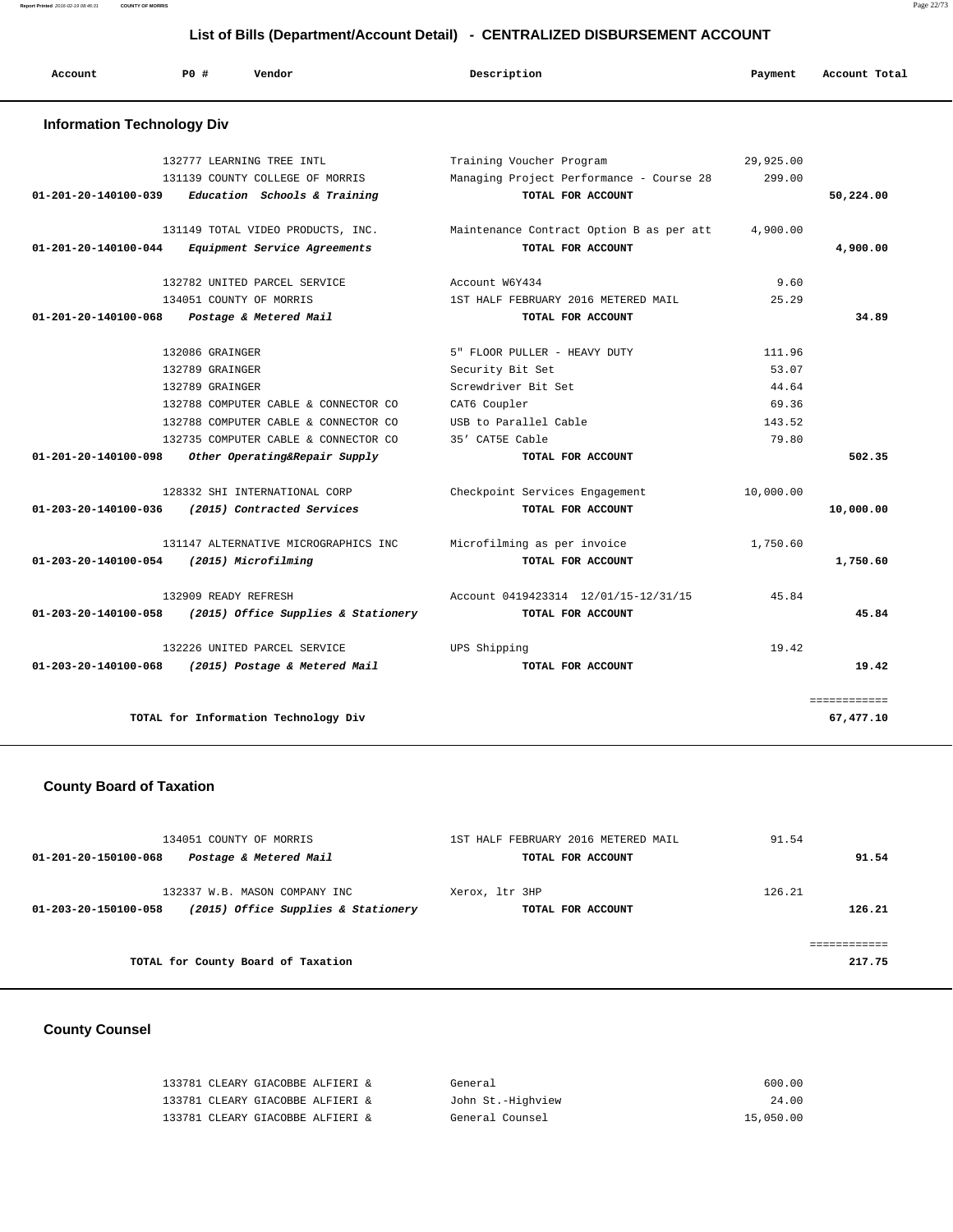| List of Bills (Department/Account Detail) - CENTRALIZED DISBURSEMENT ACCOUNT |       |                                          |                                          |          |               |
|------------------------------------------------------------------------------|-------|------------------------------------------|------------------------------------------|----------|---------------|
| Account                                                                      | PO#   | Vendor                                   | Description                              | Payment  | Account Total |
| <b>County Counsel</b>                                                        |       |                                          |                                          |          |               |
|                                                                              |       | 133636 TRIMBOLI & PRUSINOWSKI, LLC       | Workplace Invest. (5.2015)               | 96.00    |               |
|                                                                              |       | 133829 TRIMBOLI & PRUSINOWSKI, LLC       | Lerro, Michael                           | 271.83   |               |
|                                                                              |       | 133828 ALOIA LAW FIRM, LLC               | Legal services rendered                  | 516.98   |               |
|                                                                              |       | 133219 CLEARY GIACOBBE ALFIERI &         | legal services rendered                  | 96.00    |               |
|                                                                              |       | 133518 BARBARULA LAW OFFICE              | Legal services                           | 300.00   |               |
|                                                                              |       | 133515 DIEGNAN & BROPHY, LLC.            | Lapallo, Barbara                         | 108.00   |               |
|                                                                              |       | 133515 DIEGNAN & BROPHY, LLC.            | Swick, Charles                           | 60.00    |               |
|                                                                              |       | 133515 DIEGNAN & BROPHY, LLC.            | Colfax, Raymond                          | 912.00   |               |
|                                                                              |       | 133515 DIEGNAN & BROPHY, LLC.            | Feldman, Reinhard                        | 1,332.00 |               |
|                                                                              |       | 133515 DIEGNAN & BROPHY, LLC.            | Werthammer, Marliese                     | 36.00    |               |
|                                                                              |       | 133515 DIEGNAN & BROPHY, LLC.            | Monaghan, James                          | 36.00    |               |
|                                                                              |       | 133514 LAW OFFICE OF ROBERT J. GREENBAUM | Carberry                                 | 228.00   |               |
|                                                                              |       | 133514 LAW OFFICE OF ROBERT J. GREENBAUM | Crayne-Civil Service                     | 624.00   |               |
|                                                                              |       | 133514 LAW OFFICE OF ROBERT J. GREENBAUM | Holmes-EEOC                              | 792.00   |               |
|                                                                              |       | 133514 LAW OFFICE OF ROBERT J. GREENBAUM | MCCF                                     | 1,560.00 |               |
|                                                                              |       | 133514 LAW OFFICE OF ROBERT J. GREENBAUM | Restrepo-Civil Service                   | 132.00   |               |
| 01-201-20-155100-051                                                         | Legal |                                          | TOTAL FOR ACCOUNT                        |          | 23,818.81     |
|                                                                              |       | 133516 ELITE TRANSCRIPTS INC.            | State v. Cassimore -Transcript           | 242.98   |               |
| 01-201-20-155100-059                                                         |       | Other General Expenses                   | TOTAL FOR ACCOUNT                        |          | 242.98        |
|                                                                              |       | 134051 COUNTY OF MORRIS                  | 1ST HALF FEBRUARY 2016 METERED MAIL      | 16.34    |               |
| 01-201-20-155100-068                                                         |       | Postage & Metered Mail                   | TOTAL FOR ACCOUNT                        |          | 16.34         |
|                                                                              |       | 132628 RICOH AMERICAS CORPORATION        | Contract G-2075 - copier lease months of | 602.95   |               |

 **01-201-20-155100-164 Office Machines - Rental TOTAL FOR ACCOUNT 602.95**

 132628 RICOH AMERICAS CORPORATION Contract G-2075 - copier lease month of 301.47  **01-203-20-155100-164 (2015) Office Machines - Rental TOTAL FOR ACCOUNT 301.47**

============

**TOTAL for County Counsel 24,982.55**

### **County Surrogate**

| 134051 COUNTY OF MORRIS                        | 1ST HALF FEBRUARY 2016 METERED MAIL | 333.96 |
|------------------------------------------------|-------------------------------------|--------|
| Postage & Metered Mail<br>01-201-20-160100-068 | TOTAL FOR ACCOUNT                   | 333.96 |
|                                                |                                     |        |
|                                                |                                     |        |
| TOTAL for County Surrogate                     |                                     | 333.96 |
|                                                |                                     |        |

### **Engineering**

| 133124 READY REFRESH                                 | 0434495495 12/15/15-01/14/16 Rental fo | 31.37 |
|------------------------------------------------------|----------------------------------------|-------|
| Office Supplies & Stationery<br>01-201-20-165100-058 | TOTAL FOR ACCOUNT                      | 31.37 |
|                                                      |                                        |       |
| 134051 COUNTY OF MORRIS                              | 1ST HALF FEBRUARY 2016 METERED MAIL    | 11.56 |
| 134051 COUNTY OF MORRIS                              | 1ST HALF FEBRUARY 2016 METERED MAIL    | 36.49 |
| 134051 COUNTY OF MORRIS                              | 1ST HALF FEBRUARY 2016 METERED MAIL    | 1.91  |
| Postage & Metered Mail<br>01-201-20-165100-068       | TOTAL FOR ACCOUNT                      | 49.96 |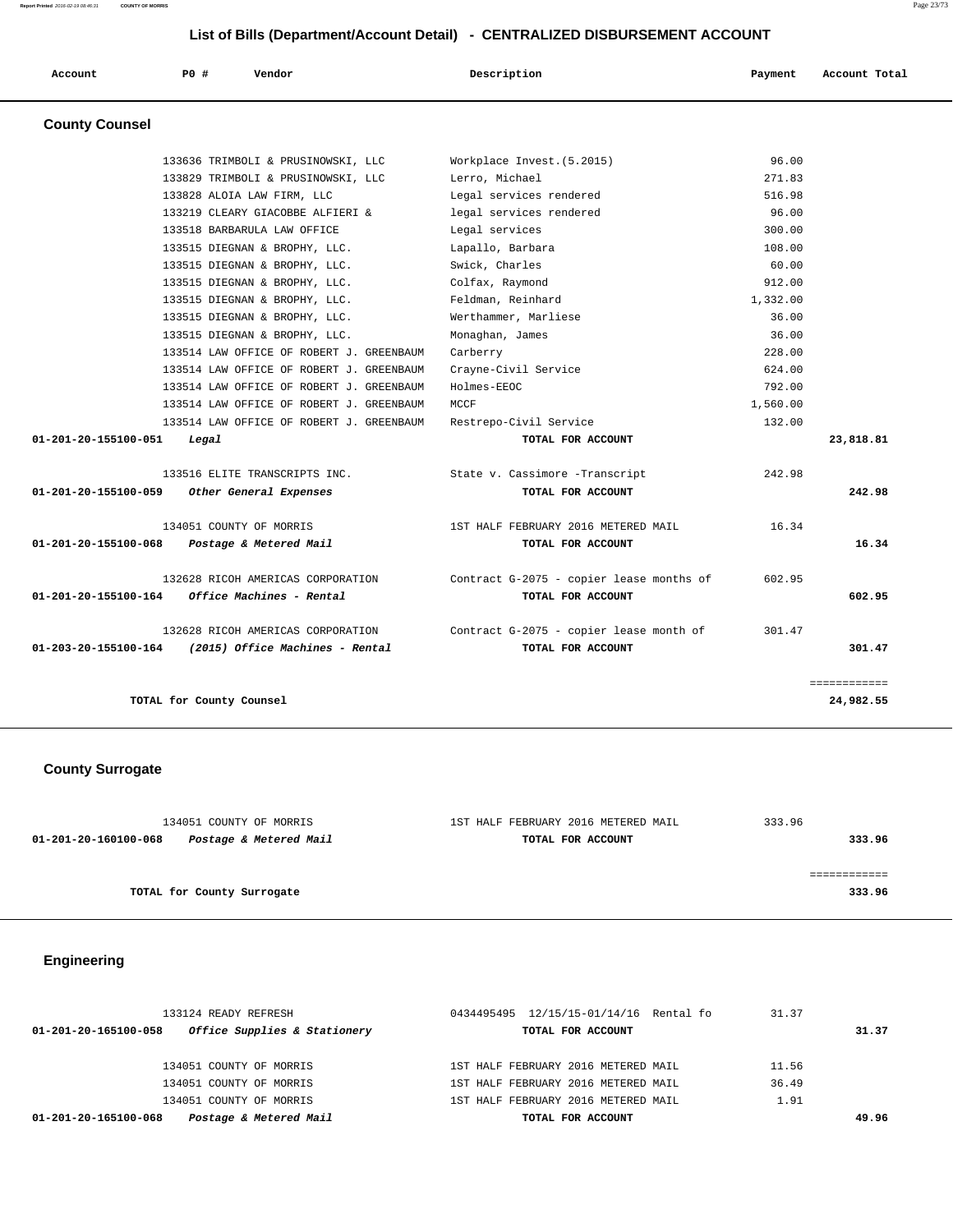#### **Report Printed** 2016-02-19 08:46:31 **COUNTY OF MORRIS** Page 24/73

### **List of Bills (Department/Account Detail) - CENTRALIZED DISBURSEMENT ACCOUNT**

| Account              | PO#          | Vendor                                                 | Description                                                  | Payment | Account Total |
|----------------------|--------------|--------------------------------------------------------|--------------------------------------------------------------|---------|---------------|
| Engineering          |              |                                                        |                                                              |         |               |
| 01-201-20-165100-070 |              | 131111 AASHTO BOOKSTORE<br>Publication & Subscriptions | Freight<br>TOTAL FOR ACCOUNT                                 | 14.05   | 295.05        |
| 01-203-20-165100-059 | 132027 FEDEX | (2015) Other General Expenses                          | 1487-7249-5 Ad for Pest Spraying for ce<br>TOTAL FOR ACCOUNT | 54.61   | 54.61         |

 131126 AT&T MOBILITY 287235988683 Sim card/equipment services 36.81  **01-203-20-165100-078 (2015) Software Maintenance TOTAL FOR ACCOUNT 36.81**

 131137 FLEMINGTON DEPT STORE INC Hood Pullover, Work Tee's in various siz 520.80  **01-203-20-165100-207 (2015) Uniform & Clothing Allowance TOTAL FOR ACCOUNT 520.80**

 131131 STATION HARDWARE LAWN & 2 pk 1/4" RND Lock Pin, sz large black g 95.92 131131 STATION HARDWARE LAWN & (6) Mouse Traps 32.94  **01-203-20-165100-225 (2015) Chemicals & Sprays TOTAL FOR ACCOUNT 128.86**

**TOTAL for Engineering 1,117.46**

============

| <b>Planning Board</b>                                                                    |                                                               |        |       |
|------------------------------------------------------------------------------------------|---------------------------------------------------------------|--------|-------|
| 130838 NJ SECTION AWRA<br>$01 - 201 - 20 - 180100 - 023$<br>Associations and Memberships | NJAWRA membership dues for Virginia Mich<br>TOTAL FOR ACCOUNT | 30.00  | 30.00 |
| 132019 AMERICAN PLANNING ASSOCIATION                                                     | 1 Day ONLY - Thursday, January 28, 2016                       | 600.00 |       |
| 132019 AMERICAN PLANNING ASSOCIATION                                                     | 1 Day ONLY - Friday, January 29, 2016 -                       | 200.00 |       |
| 132019 AMERICAN PLANNING ASSOCIATION                                                     | 2 Day (FULL) Conference for Thursday, Jan                     | 600.00 |       |
| 131287 MC LEAGUE OF MUNICIPALITIES                                                       | Registration for Deena Leary, Director,                       | 50.00  |       |

| 131287 MC LEAGUE OF MUNICIPALITIES                            | Registration for Christine Marion, Plann | 50.00  |          |
|---------------------------------------------------------------|------------------------------------------|--------|----------|
| Education Schools & Training<br>01-201-20-180100-039          | TOTAL FOR ACCOUNT                        |        | 1,500.00 |
| 134051 COUNTY OF MORRIS                                       | 1ST HALF FEBRUARY 2016 METERED MAIL      | 138.67 |          |
| 01-201-20-180100-068<br>Postage & Metered Mail                | TOTAL FOR ACCOUNT                        |        | 138.67   |
| 132734 DAILY RECORD                                           | ASB-187835 Historic Preservation Trust F | 7.92   |          |
| Publication & Subscriptions<br>$01 - 201 - 20 - 180100 - 070$ | TOTAL FOR ACCOUNT                        |        | 7.92     |
|                                                               |                                          |        |          |
| TOTAL for Planning Board                                      |                                          |        | 1,676.59 |

#### **County Weights & Measures**

|                      | 133572 VERIZON WIRELESS          | WEIGHTS & MEASURES<br>L&PS          | 261.18 |          |
|----------------------|----------------------------------|-------------------------------------|--------|----------|
| 01-201-22-201100-031 | Cellular Phones/Pagers           | TOTAL FOR ACCOUNT                   |        | 261.18   |
|                      | 134051 COUNTY OF MORRIS          | 1ST HALF FEBRUARY 2016 METERED MAIL | 3.85   |          |
| 01-201-22-201100-068 | Postage & Metered Mail           | TOTAL FOR ACCOUNT                   |        | 3.85     |
|                      |                                  |                                     |        |          |
|                      | 133792 EMPLOYMENT HORIZONS, INC. | JANUARY 2016                        | 885.00 |          |
|                      | 133791 MORRIS COUNTY MUNICIPAL   | CUSTOMER#: WEIGHTS & MEASURES       | 350.00 |          |
| 01-201-22-201100-084 | Other Outside Services           | TOTAL FOR ACCOUNT                   |        | 1,235.00 |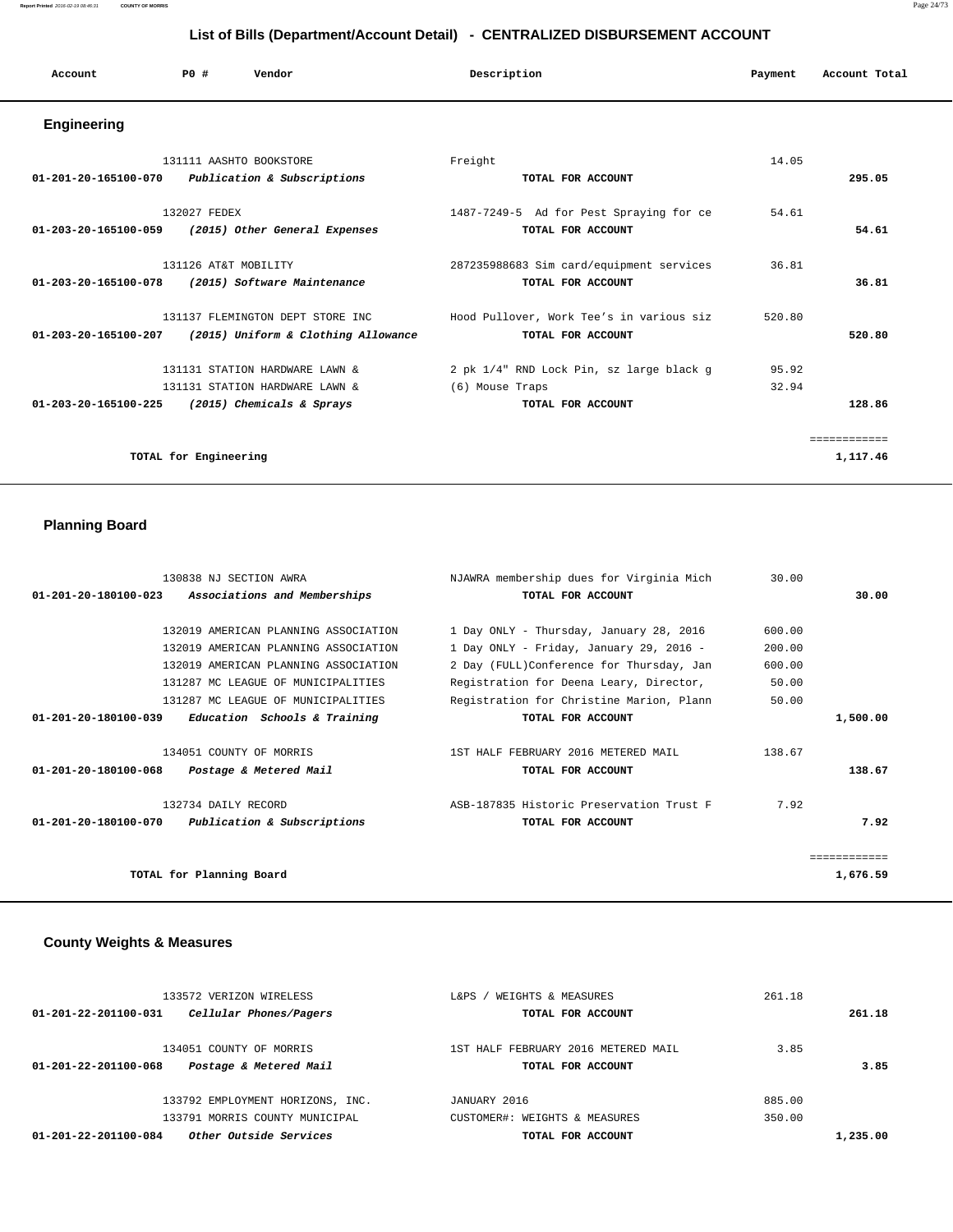**Report Printed** 2016-02-19 08:46:31 **COUNTY OF MORRIS** Page 25/73

## **List of Bills (Department/Account Detail) - CENTRALIZED DISBURSEMENT ACCOUNT**

| Account                              | PO# | Vendor                                                | Description                            | Payment<br>Account Total |
|--------------------------------------|-----|-------------------------------------------------------|----------------------------------------|--------------------------|
| <b>County Weights &amp; Measures</b> |     |                                                       |                                        |                          |
| 01-203-22-201100-137                 |     | (2015) Electricity                                    | TOTAL FOR ACCOUNT                      | 906.06                   |
| 01-203-22-201100-140                 |     | 134049 NATIONAL FUEL OIL INC.<br>(2015) Gas Purchases | FUEL CHARGES 1/16<br>TOTAL FOR ACCOUNT | 472.04<br>472.04         |
|                                      |     | TOTAL for County Weights & Measures                   |                                        | ------------<br>2,878.13 |

|                      | 130987 TOTAL ADMINISTRATIVE SERVICES  |                   | $1/1/2016 - 3/31/2016 +$ Renewal Fee, Accoun | 2,428.22 |          |
|----------------------|---------------------------------------|-------------------|----------------------------------------------|----------|----------|
| 01-201-23-220100-090 | Employee Group Insurance Expenditures | TOTAL FOR ACCOUNT |                                              |          | 2,428.22 |
|                      | 131528 AGNES MOLLAHAN                 |                   | Medicare B - July 2015 through December      | 629.40   |          |
|                      | 131564 AILEEN OZDEN                   |                   | Medicare B - July 2015 through December      | 1,258.80 |          |
| 131479 ALAN MACEY    |                                       |                   | Medicare B - July 2015 through December      | 419.60   |          |
|                      | 131622 ALBERT ROCCHETTI               |                   | Medicare B - July 2015 through December      | 629.40   |          |
|                      | 131608 ALBINA RETEMIAH                |                   | Medicare B - July 2015 through December      | 629.40   |          |
|                      | 131513 ALICE MENDELSOHN               |                   | Medicare B - July 2015 through December      | 629.40   |          |
|                      | 131604 ALICE REDFIELD                 |                   | Medicare B - July 2015 through December      | 629.40   |          |
|                      | 131846 ALICE VITOVITCH                |                   | Medicare B - July 2015 through December      | 1,180.80 |          |
|                      | 131565 AMELIA PALAZZO                 |                   | Medicare B - July 2015 through December      | 629.40   |          |
|                      | 131359 ANGELINA GUERRIERO             |                   | Medicare B - July 2015 through December      | 629.40   |          |
|                      | 131779 ANITA SPIVAK                   |                   | Medicare B - July 2015 through December      | 1,258.80 |          |
|                      | 131804 ANJU THAKUR                    |                   | Medicare B - July 2015 through December      | 629.40   |          |
| 131582 ANN T PETTI   |                                       |                   | Medicare B - July 2015 through December      | 1,258.80 |          |
| 131572 ANNE PAUST    |                                       |                   | Medicare B - July 2015 through December      | 629.40   |          |
|                      | 131469 ANTHONY LORI                   |                   | Medicare B - July 2015 through December      | 429.90   |          |
|                      | 131514 ANTOINETTE MENNELLA            |                   | Medicare B - July 2015 through December      | 629.40   |          |
| 131342 ARNE GOYTIL   |                                       |                   | Medicare B - July 2015 through December      | 881.40   |          |
|                      | 131019 ARTHUR BURNS                   |                   | Medicare B - July 2015 through December      | 629.40   |          |
|                      | 131074 ARTHUR COHEN                   |                   | Medicare B - July 2015 through December      | 629.40   |          |
|                      | 131487 ARTHUR MARTIN                  |                   | Medicare B - July 2015 through December      | 1,258.80 |          |
|                      | 131552 ARTHUR O'BRIEN                 |                   | Medicare B - July 2015 through December      | 629.40   |          |
|                      | 131502 AVIS MCINTOSH                  |                   | Medicare B - July 2015 through December      | 629.40   |          |
|                      | 131482 BAILA MANDEL                   |                   | Medicare B - July 2015 through December      | 1,258.80 |          |
|                      | 130933 BARBARA ARMSTRONG              |                   | Medicare B - July 2015 through December      | 629.40   |          |
|                      | 131258 BARBARA FLINT                  |                   | Medicare B - July 2015 through December      | 629.40   |          |
|                      | 131506 BARBARA MCLAUGHLIN             |                   | Medicare B - July 2015 through December      | 1,258.80 |          |
|                      | 131515 BARBARA MENZEL                 |                   | Medicare B - July 2015 through December      | 629.40   |          |
|                      | 131532 BARBARA MUELLER                |                   | Medicare B - July 2015 through December      | 1,258.80 |          |
|                      | 131562 BARBARA OREFICE                |                   | Medicare B - July 2015 through December      | 1,258.80 |          |
|                      | 131589 BARBARA POBURSKI               |                   | Medicare B - July 2015 through December      | 629.40   |          |
|                      | 131660 BARBARA SCHECKMAN              |                   | Medicare B - July 2015 through December      | 629.40   |          |
|                      | 130931 BATTINA ALRAZI                 |                   | Medicare B - July 2015 through December      | 629.40   |          |
|                      | 131499 BEATRICE MCGOVERN              |                   | Medicare B - July 2015 through December      | 629.40   |          |
|                      | 131566 BERTRAM PALK                   |                   | Medicare B - July 2015 through December      | 910.80   |          |
|                      | 130936 BETTY ATTALLAH                 |                   | Medicare B - July 2015 through December      | 629.40   |          |
|                      | 131494 BETTY MCBURNEY                 |                   | Medicare B - July 2015 through December      | 1,258.80 |          |
|                      | 130967 BOBBY R BEAVERS                |                   | Medicare B - July 2015 through December      | 629.40   |          |
|                      | 131520 BRENDA MILLER                  |                   | Medicare B - July 2015 through December      | 881.40   |          |
|                      | 131618 CARLOS RIVERA                  |                   | Medicare B - July 2015 through December      | 629.40   |          |
|                      | 131577 CARMEN PEREZ                   |                   | Medicare B - July 2015 through December      | 629.40   |          |
|                      |                                       |                   |                                              |          |          |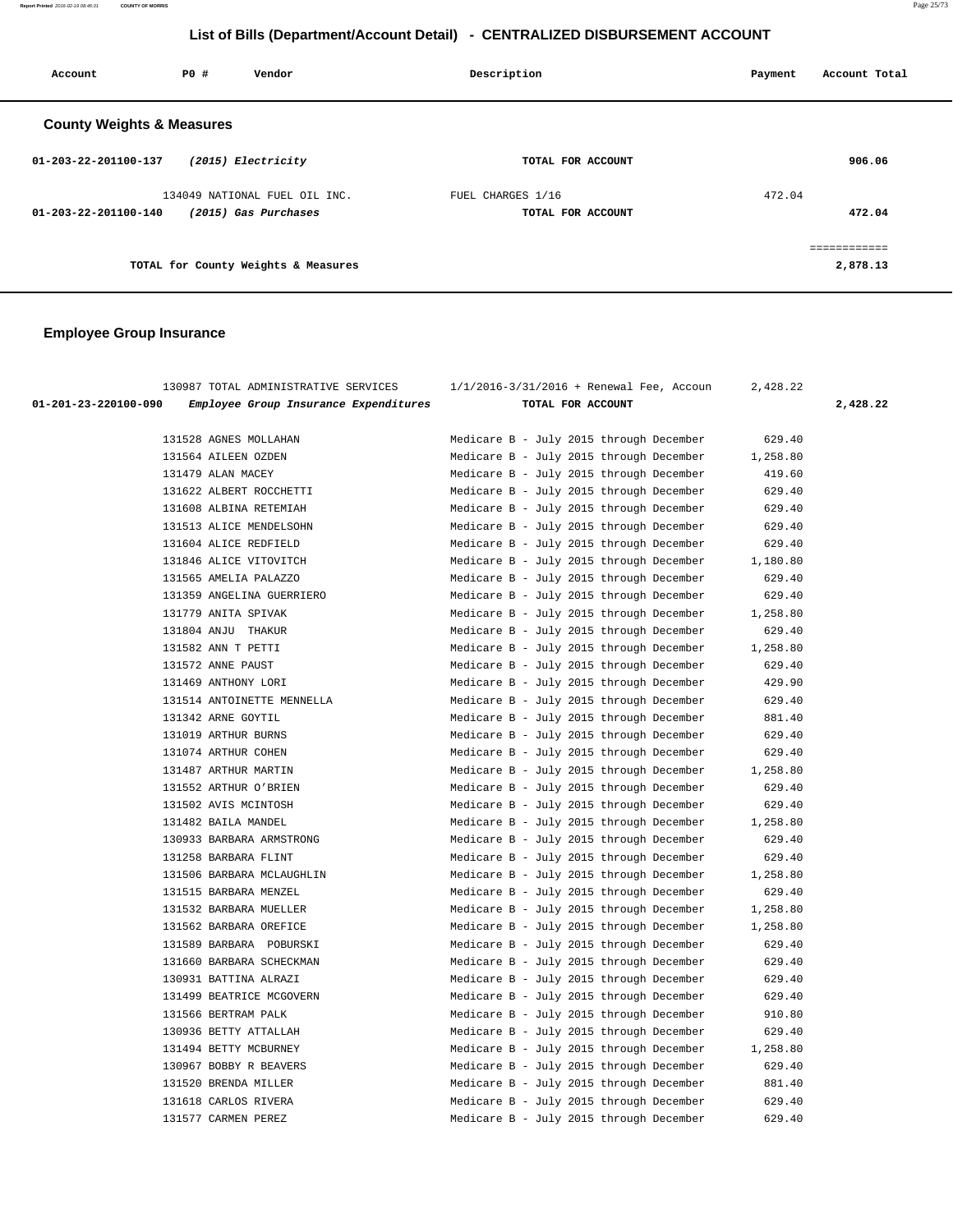| Account<br>. | P0 # | Vendor | Description<br>$\sim$ $\sim$ | Payment | Account Total |
|--------------|------|--------|------------------------------|---------|---------------|
|              |      |        |                              |         |               |

| 131212 CAROL DI ANTHONY   |
|---------------------------|
| 131659 CAROL SCHABLIK     |
| 131620 CAROLANN ROBERTO   |
| 131412 CAROLYN JOY        |
| 131558 CAROLYN O'GRADY    |
| 131360 CATHERINE GUIN     |
| 131416 CELESTE KALINA     |
| 131436 CHARLES KOPP       |
| 131484 CHARLES MAROTTA    |
| 131683 CHARLOTTE SIMANDY  |
| 131429 CHERYL KNEVALS     |
| 131401 CHILRAKHA JAIRAM   |
| 131652 CHRISTINE SAWYER   |
| 131371 CLARITA HARRISON   |
| 131405 CLAUDETTE JENNINGS |
| 131015 CLAUDIA BUDDY      |
| 131340 CYNTHIA GORDON     |
| 131862 DAISY WATSON       |
| 131802 DANIEL TERRY       |
| 131504 DAVID MCKIM        |
| 131252 DEBORAH FINE       |
| 131464 DEE LOBO           |
| 131776 DELIA SPARKES      |
| 131076 DOROTHY COLQUHOUN  |
| 131260 DOROTHY FONG       |
| 131496 DOROTHY MCCORMICK  |
| 131497 DOROTHY MCGARVA    |
| 131609 DOROTHY RETTBERG   |
| 131544 EARL NIELSEN       |
| 131602 EDDIE RAYFORD      |
| 131613 EDWARD RICE        |
| 131306 ELAINE FRANCHI     |
| 131675 ELEANOR SHANN      |
| 130945 ELIZABETH BAUERLE  |
| 130973 ELIZABETH N. BELZ  |
| 131400 ELIZABETH JAEGER   |
| 131406 ELIZABETH JOHNSON  |
| 131468 ELIZABETH LORI     |
| 131560 ELIZABETH O'KEEFFE |
| 131674 ELIZABETH SHANKLIN |
| 131425 ELOUISE KING       |
| 131571 ELSIE PATTERSON    |
| 131855 ELTON WALLACE      |
| 131865 ELVA WEININGER     |
| 131853 EMELDA WALCOTT     |
|                           |
| 131557 EMILY O'GORMAN     |
| 131478 ERLOUSE MACEAN     |
| 131249 ETHEL FENTZLAFF    |
| 131396 EUGENE JACKSON     |
| 131610 EUNICE A REYNOLDS  |
| 131538 EVELYN NELSON      |
| 131223 FEROL DRUST        |
| 131623 FLORIS ROCHESTER   |
| 131605 FRANK REILLY       |
| 131777 FRANCES SPICER     |
| 131379 FRED E HEIDER      |

| 131212 CAROL DI ANTHONY                           | Medicare B - July 2015 through December<br>629.40                                                        |
|---------------------------------------------------|----------------------------------------------------------------------------------------------------------|
| 131659 CAROL SCHABLIK                             | Medicare B - July 2015 through December<br>1,258.80                                                      |
| 131620 CAROLANN ROBERTO                           | 629.40<br>Medicare B - July 2015 through December                                                        |
| 131412 CAROLYN JOY                                | Medicare B - July 2015 through December<br>629.40                                                        |
| 131558 CAROLYN O'GRADY                            | Medicare B - July 2015 through December<br>629.40                                                        |
| 131360 CATHERINE GUIN                             | Medicare B - July 2015 through December<br>1,258.80                                                      |
| 131416 CELESTE KALINA                             | Medicare B - July 2015 through December<br>629.40                                                        |
| 131436 CHARLES KOPP                               | Medicare B - July 2015 through December<br>629.40                                                        |
| 131484 CHARLES MAROTTA                            | Medicare B - July 2015 through December<br>629.40                                                        |
| 131683 CHARLOTTE SIMANDY                          | 1,258.80<br>Medicare B - July 2015 through December                                                      |
| 131429 CHERYL KNEVALS                             | 629.40<br>Medicare B - July 2015 through December                                                        |
| 131401 CHILRAKHA JAIRAM                           | Medicare B - July 2015 through December<br>629.40                                                        |
| 131652 CHRISTINE SAWYER                           | Medicare B - July 2015 through December<br>629.40                                                        |
| 131371 CLARITA HARRISON                           | Medicare B - July 2015 through December<br>1,258.80                                                      |
| 131405 CLAUDETTE JENNINGS                         | Medicare B - July 2015 through December<br>1,258.80                                                      |
| 131015 CLAUDIA BUDDY                              | Medicare B - July 2015 through December<br>1,258.80                                                      |
| 131340 CYNTHIA GORDON                             | 629.40<br>Medicare B - July 2015 through December                                                        |
| 131862 DAISY WATSON                               | Medicare B - July 2015 through December<br>1,258.80                                                      |
| 131802 DANIEL TERRY                               | Medicare B - July 2015 through December<br>629.40                                                        |
| 131504 DAVID MCKIM                                | Medicare B - July 2015 through December<br>629.40                                                        |
| 131252 DEBORAH FINE                               | Medicare B - July 2015 through December<br>629.40                                                        |
| 131464 DEE LOBO                                   | Medicare B - July 2015 through December<br>629.40                                                        |
| 131776 DELIA SPARKES                              | Medicare B - July 2015 through December<br>629.40                                                        |
| 131076 DOROTHY COLQUHOUN                          | Medicare B - July 2015 through December<br>629.40                                                        |
| 131260 DOROTHY FONG                               | 629.40<br>Medicare B - July 2015 through December                                                        |
| 131496 DOROTHY MCCORMICK                          | Medicare B - July 2015 through December<br>629.40                                                        |
| 131497 DOROTHY MCGARVA                            | Medicare B - July 2015 through December<br>1,258.80                                                      |
| 131609 DOROTHY RETTBERG                           | Medicare B - July 2015 through December<br>1,258.80                                                      |
| 131544 EARL NIELSEN                               | Medicare B - July 2015 through December<br>1,258.80                                                      |
| 131602 EDDIE RAYFORD                              | Medicare B - July 2015 through December<br>629.40                                                        |
| 131613 EDWARD RICE                                | Medicare B - July 2015 through December<br>629.40                                                        |
| 131306 ELAINE FRANCHI                             | Medicare B - July 2015 through December<br>629.40                                                        |
| 131675 ELEANOR SHANN                              | Medicare B - July 2015 through December<br>629.40                                                        |
| 130945 ELIZABETH BAUERLE                          | Medicare B - July 2015 through December<br>629.40                                                        |
| 130973 ELIZABETH N. BELZ                          | Medicare B - July 2015 through December<br>629.40                                                        |
| 131400 ELIZABETH JAEGER                           | Medicare B - July 2015 through December<br>629.40                                                        |
| 131406 ELIZABETH JOHNSON                          | Medicare B - July 2015 through December<br>629.40                                                        |
| 131468 ELIZABETH LORI                             | Medicare B - July 2015 through December<br>429.90                                                        |
| 131560 ELIZABETH O'KEEFFE                         | Medicare B - July 2015 through December<br>629.40                                                        |
| 131674 ELIZABETH SHANKLIN                         | Medicare B - July 2015 through December<br>629.40                                                        |
| 131425 ELOUISE KING                               | Medicare B - July 2015 through December<br>755.40                                                        |
| 131571 ELSIE PATTERSON                            | Medicare B - July 2015 through December<br>629.40                                                        |
| 131855 ELTON WALLACE                              | Medicare B - July 2015 through December<br>1,468.60                                                      |
| 131865 ELVA WEININGER                             | Medicare B - July 2015 through December<br>629.40                                                        |
| 131853 EMELDA WALCOTT                             | Medicare B - July 2015 through December<br>629.40                                                        |
| 131557 EMILY O'GORMAN                             | Medicare B - July 2015 through December<br>1,258.80                                                      |
| 131478 ERLOUSE MACEAN                             | Medicare B - July 2015 through December<br>629.40                                                        |
| 131249 ETHEL FENTZLAFF                            | Medicare B - July 2015 through December<br>1,258.80                                                      |
|                                                   |                                                                                                          |
| 131396 EUGENE JACKSON<br>131610 EUNICE A REYNOLDS | Medicare B - July 2015 through December<br>1,258.80<br>Medicare B - July 2015 through December<br>629.40 |
|                                                   |                                                                                                          |
| 131538 EVELYN NELSON                              | Medicare B - July 2015 through December<br>1,258.80                                                      |
| 131223 FEROL DRUST                                | Medicare B - July 2015 through December<br>1,258.80                                                      |
| 131623 FLORIS ROCHESTER                           | Medicare B - July 2015 through December<br>629.40                                                        |
| 131605 FRANK REILLY                               | Medicare B - July 2015 through December<br>629.40                                                        |
| 131777 FRANCES SPICER                             | Medicare B - July 2015 through December<br>629.40                                                        |
| 131379 FRED E HEIDER                              | 1,258.80<br>Medicare B - July 2015 through December                                                      |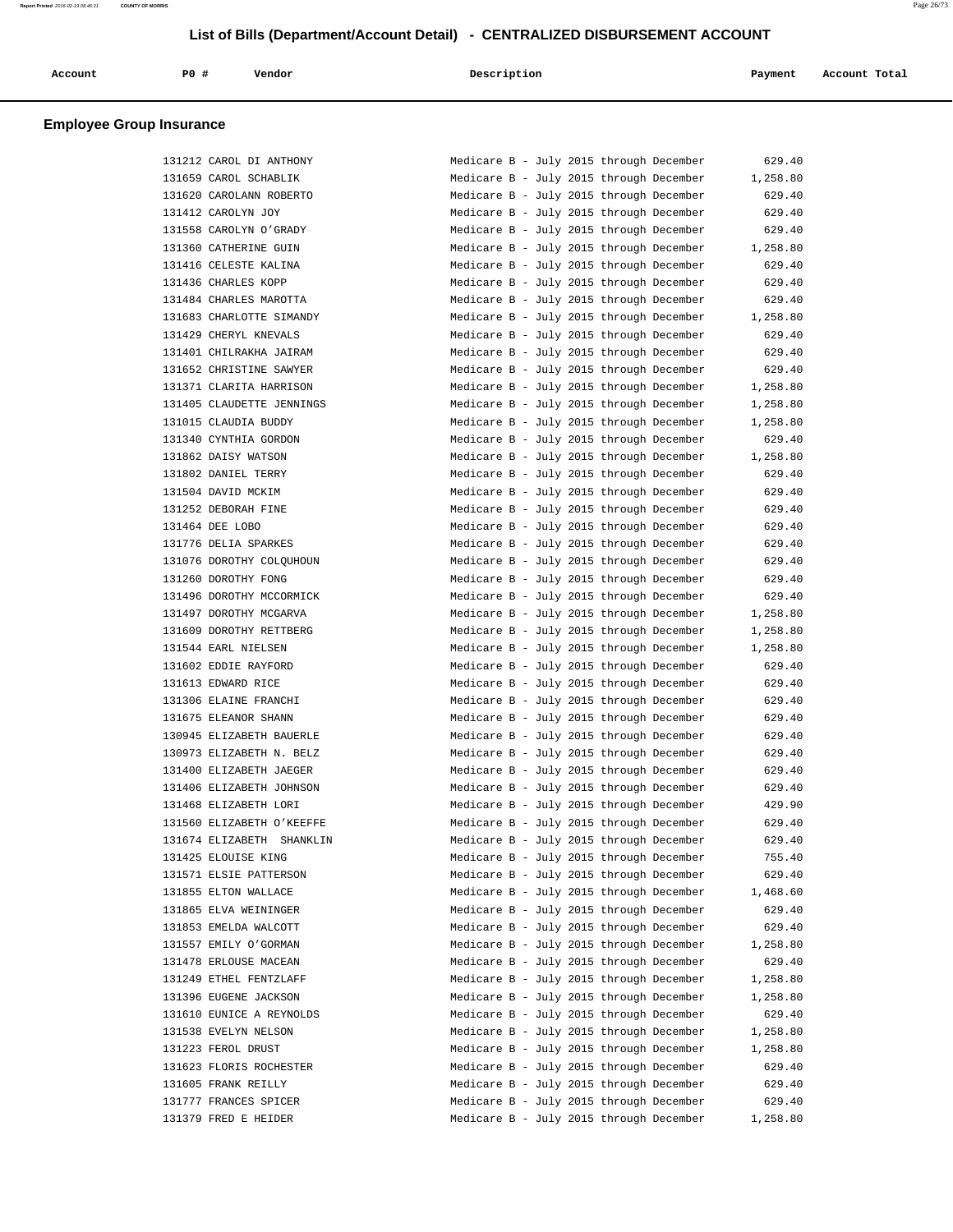| Account<br>. | PO# | Vendor | Description | Payment | Account Total<br>. |
|--------------|-----|--------|-------------|---------|--------------------|
|              |     |        |             |         |                    |

| 131646 GAJENDRAKU SANDESARA | Medicare B - July 2015 through December |  | 629.40   |
|-----------------------------|-----------------------------------------|--|----------|
| 131614 GARY RIETH           | Medicare B - July 2015 through December |  | 1,258.80 |
| 131398 GENEVA JACKSON       | Medicare B - July 2015 through December |  | 629.40   |
| 131521 GENEVA MIMS          | Medicare B - July 2015 through December |  | 629.40   |
| 131239 GEORGE ERATH         | Medicare B - July 2015 through December |  | 1,258.80 |
| 131537 GEORGE NAY           | Medicare B - July 2015 through December |  | 629.40   |
| 131842 GERHARD VIENNA       | Medicare B - July 2015 through December |  | 1,258.80 |
| 131403 GLENDA JENKINS       | Medicare B - July 2015 through December |  | 629.40   |
| 131789 GLORIA STEWART       | Medicare B - July 2015 through December |  | 1,258.80 |
| 130968 GRACE LA BARRE       | Medicare B - July 2015 through December |  | 1,258.80 |
| 131368 HAYWARD HARRELL      | Medicare B - July 2015 through December |  | 1,258.80 |
| 131232 HENRY ELLIOTT        | Medicare B - July 2015 through December |  | 1,258.80 |
| 131488 HENRY MASKER JR.     | Medicare B - July 2015 through December |  | 629.40   |
|                             |                                         |  |          |
| 131508 HERMA I. MCNAB       | Medicare B - July 2015 through December |  | 629.40   |
| 131390 HERMAN HOOPES        | Medicare B - July 2015 through December |  | 629.40   |
| 131600 IDA RANDLE           | Medicare B - July 2015 through December |  | 629.40   |
| 131472 JACK LUCAS           | Medicare B - July 2015 through December |  | 1,258.80 |
| 130942 JACQUELYN BARRY      | Medicare B - July 2015 through December |  | 629.40   |
| 131356 JAMES GRUBBS         | Medicare B - July 2015 through December |  | 1,258.80 |
| 131536 JAMES MURRAY         | Medicare B - July 2015 through December |  | 1,258.80 |
| 131629 JAMES J ROSENBERG    | Medicare B - July 2015 through December |  | 1,258.80 |
| 131886 JAMES WOODRUFF       | Medicare B - July 2015 through December |  | 1,258.80 |
| 131599 JANEITA RANDALL      | Medicare B - July 2015 through December |  | 629.40   |
| 131545 JANET NIENSTADT      | Medicare B - July 2015 through December |  | 629.40   |
| 131666 JANET SEABLOM        | Medicare B - July 2015 through December |  | 629.40   |
| 131668 JANET SEEBOHM        | Medicare B - July 2015 through December |  | 1,258.80 |
| 131503 JASCINTH MCINTOSH    | Medicare B - July 2015 through December |  | 1,258.80 |
| 131378 JEANNE HEIBER        | Medicare B - July 2015 through December |  | 1,258.80 |
| 131870 JESSIE WEST          | Medicare B - July 2015 through December |  | 629.40   |
| 131031 JOAN CARUSO          | Medicare B - July 2015 through December |  | 1,258.80 |
| 131486 JOAN MARTIN          | Medicare B - July 2015 through December |  | 629.40   |
| 131573 JOAN PEANO           | Medicare B - July 2015 through December |  | 629.40   |
| 131417 JOANNE KARES         | Medicare B - July 2015 through December |  | 629.40   |
| 131498 JOHN R. MCGILL       | Medicare B - July 2015 through December |  | 629.40   |
| 131631 JOHN ROSSMAN         | Medicare B - July 2015 through December |  | 629.40   |
| 131772 JOHN A SOCHA         | Medicare B - July 2015 through December |  | 629.40   |
|                             |                                         |  |          |
| 131783 JOHN J. STEELE       | Medicare B - July 2015 through December |  | 629.40   |
| 131527 JOSE MOJICA          | Medicare B - July 2015 through December |  | 629.40   |
| 131470 JOSEPH LOSAPIO       | Medicare B - July 2015 through December |  | 629.40   |
| 131561 JOSEPH OLIVIA, MD.   | Medicare B - July 2015 through December |  | 1,258.80 |
| 131477 JOSEPH R LYLE        | Medicare B - July 2015 through December |  | 629.40   |
| 131655 JOSEPH SCARPONE      | Medicare B - July 2015 through December |  | 629.40   |
| 131681 JOSEPH SHERWOOD      | Medicare B - July 2015 through December |  | 629.40   |
| 131792 JOSEPH STUPPIELLO    | Medicare B - July 2015 through December |  | 1,258.80 |
| 131530 JOYCE MOONEY         | Medicare B - July 2015 through December |  | 629.40   |
| 131535 JUAN MULERO          | Medicare B - July 2015 through December |  | 629.40   |
| 131549 JULENE NORTHAN       | Medicare B - July 2015 through December |  | 1,258.80 |
| 131798 JUNE TAYLOR          | Medicare B - July 2015 through December |  | 629.40   |
| 131362 KATHLEEN HALL        | Medicare B - July 2015 through December |  | 1,258.80 |
| 131637 LAURETTA RUNYON      | Medicare B - July 2015 through December |  | 1,258.80 |
| 131523 LEE P MINGO ALLICOCK | Medicare B - July 2015 through December |  | 209.80   |
| 131411 LESTER JOSEPH        | Medicare B - July 2015 through December |  | 629.40   |
| 131026 LORENZO CAMPOLI      | Medicare B - July 2015 through December |  | 1,258.80 |
| 131382 LORETTA HENDRICKSON  | Medicare B - July 2015 through December |  | 629.40   |
| 131495 LOUIS D MCCANN       | Medicare B - July 2015 through December |  | 629.40   |
| 131490 LOUIS MASTERBONE     | Medicare B - July 2015 through December |  | 629.40   |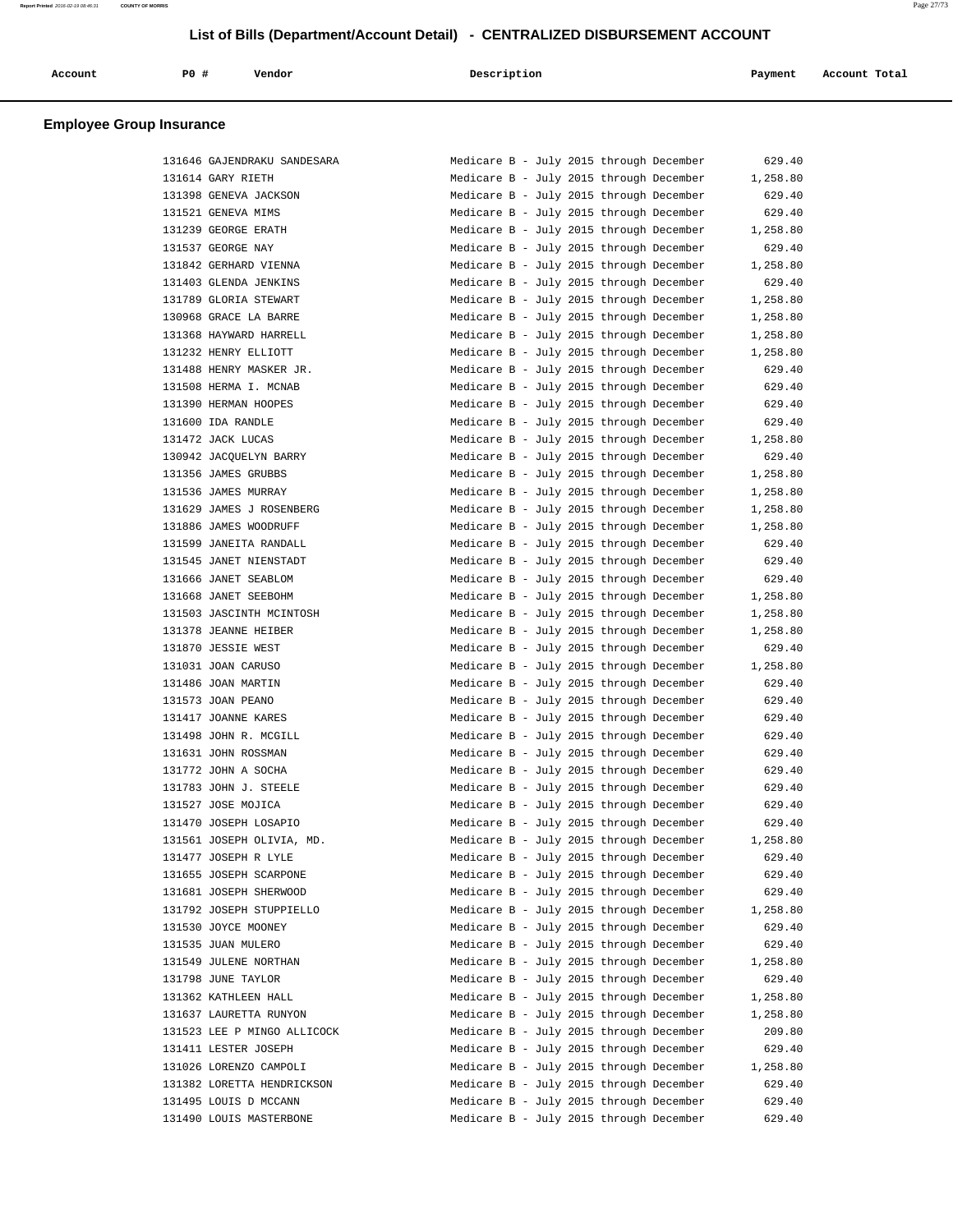| Account | PO# | Vendor<br>. | Description | Payment | Account Total |
|---------|-----|-------------|-------------|---------|---------------|
|         |     |             |             |         |               |

|        | 131658 LUCILLE SCERBO     |
|--------|---------------------------|
|        | 131381 LUIS HENAO         |
|        | 131338 LUZ GOMEZ          |
|        | 131667 MABLE SEAWICK      |
|        | 131399 MAMIE JACOBUS      |
|        | 131590 MARGARITA PONZANO  |
|        | 131624 MARIA RODRIGUEZ    |
| 131606 | MARIE REMY                |
|        | 131633 MARIE ROZAN        |
|        | 131592 MARTHA PORTILLA    |
|        | 131529 MARY A MONGEY      |
|        | 131380 MARY ANN HEMPHILL  |
|        |                           |
|        | 131625 MARY ROLIO         |
|        | 131305 MARYANN FOX        |
|        | 131326 MATILDE GARCERAN   |
|        | 131016 MAUREEN BURIAN     |
|        | 131084 MICHAEL CORCORAN   |
|        | 131471 MICHAEL LOWE       |
|        | 131591 MICHAEL POPOVICH   |
|        | 131410 MILDRED JOLLY      |
|        | 131762 MILTON SMITH       |
|        | 131409 MONICA A JOINTE    |
| 131493 | MOSES MCBRYDE             |
|        | 131227 NANCY DUNLEAVY     |
|        | 131473 NANCY A LUTES      |
|        | 131511 NANCY MEEKER       |
|        | 131522 NORMA MINGO        |
|        | 131593 ODESSA PRIVOTT     |
|        | 131638 OLIVE RUSSELL      |
| 131611 | PAMELA REYNOLDS           |
| 130980 | PATRICIA BIZZARO          |
|        | 131044 PATRICIA CLARK     |
|        | 131491 PATRICIA MATHER    |
|        | 131662 PATRICA SCHRAFT    |
|        | 131879 PATRICIA WILLS     |
|        | 131554 PATRICK O'CONNOR   |
| 131095 | PAUL DATTOLO              |
| 131657 | PAULA SCERBO              |
| 131860 | PAULINE WARD              |
|        | 131650 PEARL SAVAGE       |
|        | 131384 PETER HEYWANG      |
|        | 131539 PETROLIN NELSON    |
|        | 131318 PHILIP GALATI      |
| 131546 | PHILIP NODORO             |
| 131422 | PHYLLIS KELLEY            |
|        | 131820 PREMLATABE TRIVEDI |
|        |                           |
|        | 131374 PRISCILLA HARTWELL |
|        | 131525 RACHAEL MOBLEY     |
|        | 131500 RALPH MCGRANE      |
|        | 131355 RARZELL GRUBBS     |
|        | 130998 REGINA BRENDLE     |
|        | 131237 RICHARD ENRIGHT    |
|        | 131467 RICHARD LOOCK      |
|        | 131615 RICHARD RILEY      |
|        | 131266 RITA FORTENBERRY   |
|        | 131229 ROBERT DURR        |

| 131658 LUCILLE SCERBO     | Medicare B - July 2015 through December | 629.40   |
|---------------------------|-----------------------------------------|----------|
| 131381 LUIS HENAO         | Medicare B - July 2015 through December | 629.40   |
| 131338 LUZ GOMEZ          | Medicare B - July 2015 through December | 629.40   |
| 131667 MABLE SEAWICK      | Medicare B - July 2015 through December | 629.40   |
| 131399 MAMIE JACOBUS      | Medicare B - July 2015 through December | 629.40   |
| 131590 MARGARITA PONZANO  | Medicare B - July 2015 through December | 629.40   |
| 131624 MARIA RODRIGUEZ    | Medicare B - July 2015 through December | 629.40   |
| 131606 MARIE REMY         | Medicare B - July 2015 through December | 1,258.80 |
| 131633 MARIE ROZAN        | Medicare B - July 2015 through December | 629.40   |
| 131592 MARTHA PORTILLA    | Medicare B - July 2015 through December | 1,258.80 |
| 131529 MARY A MONGEY      | Medicare B - July 2015 through December | 1,258.80 |
| 131380 MARY ANN HEMPHILL  | Medicare B - July 2015 through December | 881.40   |
| 131625 MARY ROLIO         | Medicare B - July 2015 through December | 1,258.80 |
| 131305 MARYANN FOX        | Medicare B - July 2015 through December | 1,175.20 |
| 131326 MATILDE GARCERAN   | Medicare B - July 2015 through December | 1,258.80 |
| 131016 MAUREEN BURIAN     | Medicare B - July 2015 through December | 629.40   |
| 131084 MICHAEL CORCORAN   | Medicare B - July 2015 through December | 1,258.80 |
| 131471 MICHAEL LOWE       | Medicare B - July 2015 through December | 629.40   |
| 131591 MICHAEL POPOVICH   | Medicare B - July 2015 through December | 1,258.80 |
| 131410 MILDRED JOLLY      | Medicare B - July 2015 through December | 629.40   |
| 131762 MILTON SMITH       | Medicare B - July 2015 through December | 629.40   |
| 131409 MONICA A JOINTE    | Medicare B - July 2015 through December | 629.40   |
| 131493 MOSES MCBRYDE      | Medicare B - July 2015 through December | 629.40   |
| 131227 NANCY DUNLEAVY     | Medicare B - July 2015 through December | 629.40   |
| 131473 NANCY A LUTES      | Medicare B - July 2015 through December | 629.40   |
| 131511 NANCY MEEKER       | Medicare B - July 2015 through December | 629.40   |
| 131522 NORMA MINGO        | Medicare B - July 2015 through December | 1,258.80 |
| 131593 ODESSA PRIVOTT     | Medicare B - July 2015 through December | 629.40   |
| 131638 OLIVE RUSSELL      | Medicare B - July 2015 through December | 1,258.80 |
| 131611 PAMELA REYNOLDS    | Medicare B - July 2015 through December | 629.40   |
| 130980 PATRICIA BIZZARO   | Medicare B - July 2015 through December | 629.40   |
| 131044 PATRICIA CLARK     | Medicare B - July 2015 through December | 629.40   |
| 131491 PATRICIA MATHER    | Medicare B - July 2015 through December | 629.40   |
| 131662 PATRICA SCHRAFT    | Medicare B - July 2015 through December | 629.40   |
| 131879 PATRICIA WILLS     | Medicare B - July 2015 through December | 881.40   |
| 131554 PATRICK O'CONNOR   | Medicare B - July 2015 through December | 629.40   |
| 131095 PAUL DATTOLO       | Medicare B - July 2015 through December | 629.40   |
| 131657 PAULA SCERBO       | Medicare B - July 2015 through December | 881.40   |
| 131860 PAULINE WARD       | Medicare B - July 2015 through December | 1,258.80 |
| 131650 PEARL SAVAGE       | Medicare B - July 2015 through December | 1,258.80 |
| 131384 PETER HEYWANG      | Medicare B - July 2015 through December | 1,258.80 |
| 131539 PETROLIN NELSON    | Medicare B - July 2015 through December | 1,258.80 |
| 131318 PHILIP GALATI      | Medicare B - July 2015 through December | 629.40   |
| 131546 PHILIP NODORO      | Medicare B - July 2015 through December | 629.40   |
| 131422 PHYLLIS KELLEY     | Medicare B - July 2015 through December | 629.40   |
| 131820 PREMLATABE TRIVEDI | Medicare B - July 2015 through December | 629.40   |
| 131374 PRISCILLA HARTWELL | Medicare B - July 2015 through December | 629.40   |
| 131525 RACHAEL MOBLEY     | Medicare B - July 2015 through December | 629.40   |
| 131500 RALPH MCGRANE      | Medicare B - July 2015 through December | 629.40   |
| 131355 RARZELL GRUBBS     | Medicare B - July 2015 through December | 629.40   |
| 130998 REGINA BRENDLE     | Medicare B - July 2015 through December | 1,258.80 |
| 131237 RICHARD ENRIGHT    | Medicare B - July 2015 through December | 629.40   |
| 131467 RICHARD LOOCK      | Medicare B - July 2015 through December | 1,734.80 |
| 131615 RICHARD RILEY      | Medicare B - July 2015 through December | 1,258.80 |
| 131266 RITA FORTENBERRY   | Medicare B - July 2015 through December | 629.40   |
| 131229 ROBERT DURR        | Medicare B - July 2015 through December | 629.40   |
|                           |                                         |          |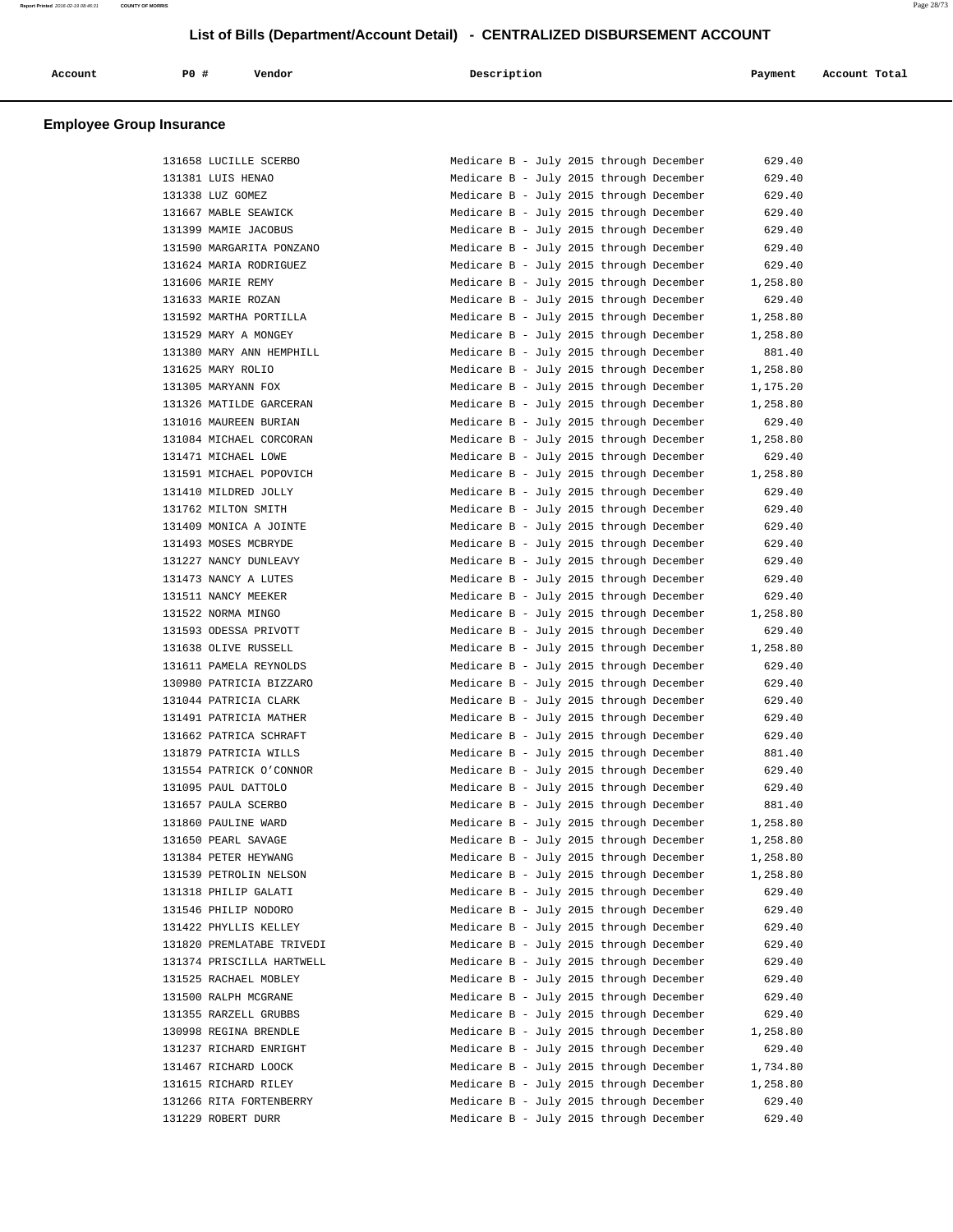| Account<br>. | P <sub>0</sub> | Vendor | Description | Payment | Account Total |
|--------------|----------------|--------|-------------|---------|---------------|
|              |                |        |             |         |               |

| 131574 ROBERT PECK              | Medicare B - July 2015 through December<br>629.40   |
|---------------------------------|-----------------------------------------------------|
| 131661 ROBERT SCHMIDT           | Medicare B - July 2015 through December<br>209.80   |
| 131678 ROBERT SHEEHAN           | Medicare B - July 2015 through December<br>629.40   |
| 131651 ROGER SAVAGE             | Medicare B - July 2015 through December<br>629.40   |
| 131595 ROSA OUICENO             | Medicare B - July 2015 through December<br>629.40   |
| 131648 ROSAMOND SANTELLA        | Medicare B - July 2015 through December<br>629.40   |
| 131570 ROSARIO PATINO           | Medicare B - July 2015 through December<br>629.40   |
| 131635 RUBINO IGNAZIO           | Medicare B - July 2015 through December<br>629.40   |
| 131663 RUTH SCHULTZ             | Medicare B - July 2015 through December<br>629.40   |
| 131556 SALOME OGILVIE           | Medicare B - July 2015 through December<br>629.40   |
| 131339 SERAFIN GONZALEZ         | Medicare B - July 2015 through December<br>629.40   |
| 131418 SHEILA KARNER            | Medicare B - July 2015 through December<br>1,258.80 |
| 131408 SONIA JOHNSTON           | Medicare B - July 2015 through December<br>1,153.90 |
| 131634 STEPHEN ROZAN            | Medicare B - July 2015 through December<br>629.40   |
| 131480 STEVE J MACIAG           | Medicare B - July 2015 through December<br>1,258.80 |
| 131643 SUMITA SAKPAL            | Medicare B - July 2015 through December<br>1,258.80 |
| 131035 SYLVIA CHARLES           | Medicare B - July 2015 through December<br>629.40   |
| 131516 SYLVIA MIDLER            | Medicare B - July 2015 through December<br>629.40   |
| 131567 TERESA PANNULLO          | Medicare B - July 2015 through December<br>1,258.80 |
| 131501 TERRI MCINERNEY          | Medicare B - July 2015 through December<br>629.40   |
| 131402 THOMAS JANKE             | Medicare B - July 2015 through December<br>629.40   |
| 131509 THOMAS MCNIECE           | Medicare B - July 2015 through December<br>629.40   |
| 131435 VERNA KOLMAN             | Medicare B - July 2015 through December<br>1,258.80 |
| 131837 VERONICA VASSEL          | Medicare B - July 2015 through December<br>629.40   |
| 131489 VINCENT MASSALONGO       | Medicare B - July 2015 through December<br>629.40   |
| 131559 VIVIAN O'KEEFE           | Medicare B - July 2015 through December<br>629.40   |
| 131024 WILLIAM CALLERY          | Medicare B - July 2015 through December<br>450.00   |
| 131407 WILLIAM JOHNSON          | Medicare B - July 2015 through December<br>1,258.80 |
| 131510 WILLIAM MCNIECE          | Medicare B - July 2015 through December<br>1,258.80 |
| 131563 WILLIAM OSA              | Medicare B - July 2015 through December<br>629.40   |
| 131782 WILLIAM STATON           | Medicare B - July 2015 through December<br>1,258.80 |
| 131632 WINFRED SUE ROWE         | Medicare B - July 2015 through December<br>629.40   |
| 131766 ALFRED SMITH             | Medicare B - July 2015 through December<br>629.40   |
| 131377 ANNIE HAYNES             | Medicare B - July 2015 through December<br>629.40   |
| 130924 ARTHUR ACKERMAN          | Medicare B - July 2015 through December<br>629.40   |
| 131045 BOBBIE CLARY             | Medicare B - July 2015 through December<br>1,258.80 |
| 131584 CAROLE PIERSON           | Medicare B - July 2015 through December<br>629.40   |
| 130999 CLARENCE BRICKMAN        | Medicare B - July 2015 through December<br>629.40   |
| 131323 DOMINIC GALLO            | Medicare B - July 2015 through December<br>1,258.80 |
| 131761 DOROTHY SMARG            | 629.40<br>Medicare B - July 2015 through December   |
| 131672 ELEANOR SGRO             | Medicare B - July 2015 through December<br>1,258.80 |
| 131579 FRANCES PERKALIS         | Medicare B - July 2015 through December<br>629.40   |
| 131676 GENE A SHAW              | Medicare B - July 2015 through December<br>1,258.80 |
| 131670 ESTATE OF HAROLD SERGENT | Medicare B - July 2015 through December<br>104.90   |
| 131415 HENRY KAFEL              | Medicare B - July 2015 through December<br>629.40   |
| 132214 GHYSLAINE F. BRILLANT    | Medicare B - July 2015 through December<br>1,258.80 |
| 131669 LINVAL SENIOR            | Medicare B - July 2015 through December<br>1,258.80 |
| 131799 JEAN TAYLOR              | Medicare B - July 2015 through December<br>629.40   |
| 131647 BARBARA SANGSTER         | Medicare B - July 2015 through December<br>629.40   |
| 132484 SHIRLEY M CAMPBELL       | Medicare B - July 2015 through December<br>629.40   |
| 131265 VIRGINIA FORTE           | Medicare B - July 2015 through December<br>629.40   |
| 131587 MARIA PLA                | Medicare B - July 2015 through December<br>1,258.80 |
| 131259 ARLENE FOGARTY           | Medicare B - July 2015 through December<br>629.40   |
|                                 | Medicare B - July 2015 through December             |
| 131526 FRANCES MOGIELNICKI      | 629.40                                              |
| 131476 YVONNE LYKEN             | Medicare B - July 2015 through December<br>629.40   |
| 131811 MARY TOGNO               | Medicare B - July 2015 through December<br>629.40   |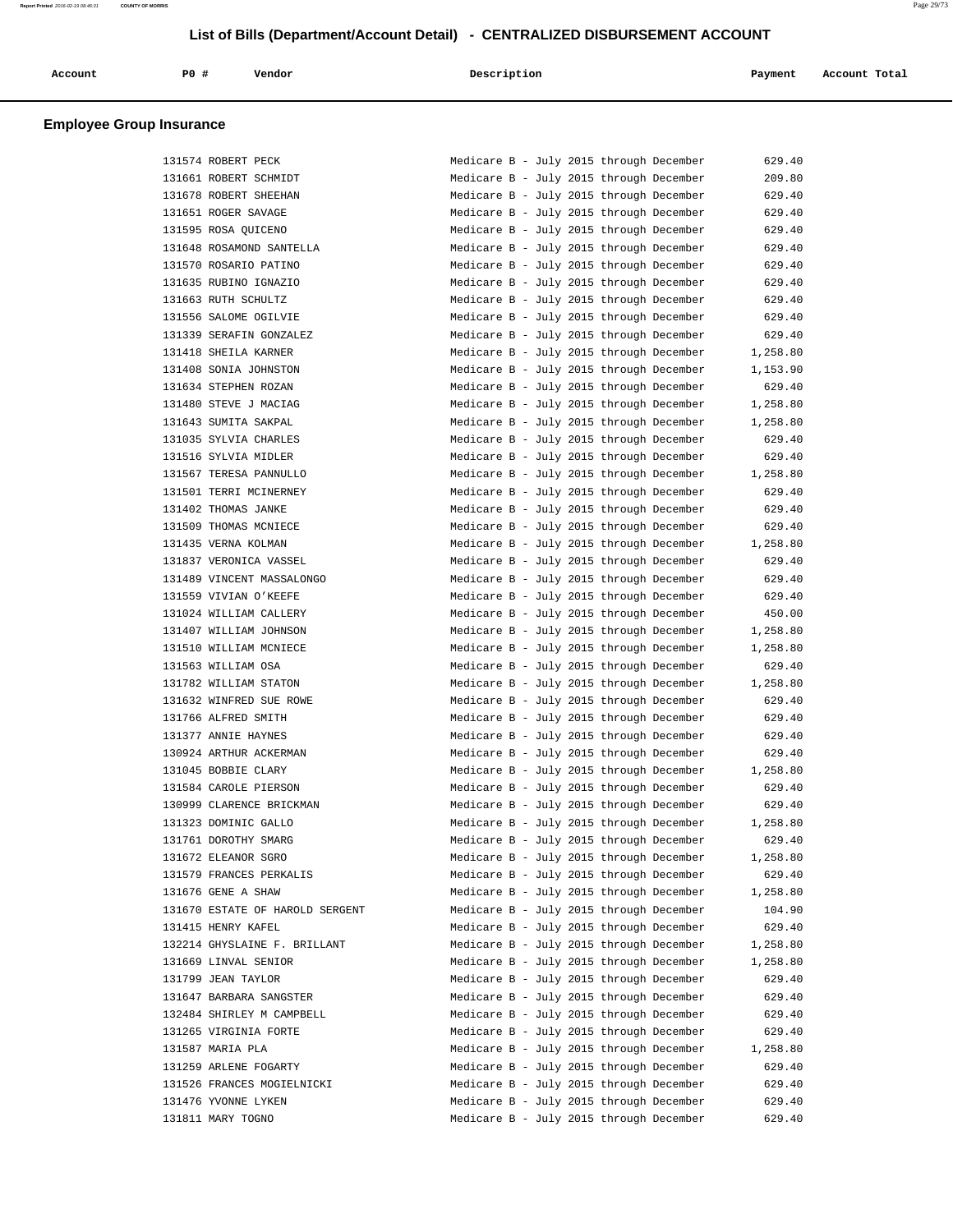| Account | P <sub>0</sub> | Vendor | Description | Payment       | Account Total |
|---------|----------------|--------|-------------|---------------|---------------|
| .       |                |        |             | $\sim$ $\sim$ | .             |
|         |                |        |             |               |               |

| 131548 HAROLD NOONAN       | Medicare B - July 2015 through December                                            | 629.40   |
|----------------------------|------------------------------------------------------------------------------------|----------|
| 131767 HELEN SMITH         | Medicare B - July 2015 through December                                            | 629.40   |
| 131756 ISABELLE SIMON      | Medicare B - July 2015 through December                                            | 629.40   |
| 131447 JOHN LANZARA        | Medicare B - July 2015 through December                                            | 629.40   |
| 131585 JOSEPH PIRELLO      | Medicare B - July 2015 through December                                            | 629.40   |
| 131682 JOSEPHINE SIKORA    | Medicare B - July 2015 through December                                            | 1,258.80 |
| 131424 KARIN KELLY-WEISERT | Medicare B - July 2015 through December                                            | 1,762.80 |
| 131547 KATHLEEN NOECKER    | Medicare B - July 2015 through December                                            | 629.40   |
| 131373 LOUISE HARSANYI     | Medicare B - July 2015 through December                                            | 629.40   |
| 131413 LOUISE JOY-PARKER   | Medicare B - July 2015 through December                                            | 1,258.80 |
| 131626 MARGARET ROMANO     | Medicare B - July 2015 through December                                            | 629.40   |
| 131677 MARY V SHEA         | Medicare B - July 2015 through December                                            | 629.40   |
| 131555 MARYANN ODONNELL    | Medicare B - July 2015 through December                                            | 629.40   |
| 131575 MICHELLE PELLECHIO  | Medicare B - July 2015 through December                                            | 1,049.00 |
| 131664 PATRICIA SCHWARTZ   | Medicare B - July 2015 through December                                            | 629.40   |
| 131404 RICHARD JENNINGS    | Medicare B - July 2015 through December                                            | 1,258.80 |
| 131630 ROBERT ROSSI        | Medicare B - July 2015 through December                                            | 629.40   |
| 132485 ROBIN STEELE        | Medicare B - July 2015 through December                                            | 524.50   |
| 131598 SYBIL RALPH         | Medicare B - July 2015 through December                                            | 629.40   |
| 131395 THERESA JACKSON     | Medicare B - July 2015 through December                                            | 629.40   |
| 131386 WILLIAM HIBLER      | Medicare B - July 2015 through December                                            | 1,762.80 |
| 131759 RICHARD SKWIERALSKI | Medicare B - July 2015 through December                                            | 3,272.40 |
| 133947 ARTHUR ACKERMAN     | Medicare B - January 2013 through June 2                                           | 629.40   |
| 133946 ARTHUR ACKERMAN     | Medicare B - July 2014 through December                                            | 629.40   |
| 131540 HELEN NELSON        | Medicare B - July 2015 through December                                            | 1,258.80 |
| 133065 HILTON KING         | Medicare B - July 2015 through December                                            | 1,153.90 |
| 131642 J.C. SAFFOLD        | Medicare B - July 2015 through December                                            | 629.40   |
| 133425 WALTER P. KRICH JR. | Medicare B - July 2015 through December                                            | 629.40   |
| 131310 VERNA FRASER        | Medicare B - July 2015 through December                                            | 629.40   |
| 130937 CARMEN N. AYALA     | Medicare B - July 2015 through December                                            | 629.40   |
| 131315 ZERISH FYFFE        | Medicare B - July 2015 through December                                            | 629.40   |
| 131394 OEGLAIRE INGRAM     | Medicare B - July 2015 through December                                            | 1,258.80 |
| 130925 JOYCELENE ADAMS     | Medicare B - July 2015 through December                                            | 629.40   |
| 130930 DOROTHY ALLEN       | Medicare B - July 2015 through December                                            | 629.40   |
| 131226 JAMES DUFFY         | Medicare B - July 2015 through December                                            | 629.40   |
| 131621 ESTHER ROBERTS      | Medicare B - July 2015 through December                                            | 1,049.00 |
| 131654 KATHLEEN SCANLON    | Medicare B - July 2015 through December                                            | 1,258.80 |
| 131256 KATHLEEN FIUMARA    | Medicare B - July 2015 through December                                            | 629.40   |
| 131875 HELEN WILKENS       | Medicare B - July 2015 through December                                            | 629.40   |
| 131653 PRISCILLA SAWYER    | Medicare B - July 2015 through December                                            | 629.40   |
| 131778 GAETANO SPINELLA    | Medicare B - July 2015 through December                                            | 1,258.80 |
| 131531 JOAN MOSCHELLA      | Medicare B - July 2015 through December                                            | 629.40   |
| 131308 AMPARO FRANCO       | Medicare B - July 2015 through December                                            | 629.40   |
| 131874 MARION G WILDER     | Medicare B - July 2015 through December                                            | 629.40   |
| 131627 HERBERT ROSA        | Medicare B - July 2015 through December                                            | 629.40   |
| 131383 MARGARET HESLIN     | Medicare B - July 2015 through December                                            | 629.40   |
|                            | Medicare B - July 2015 through December                                            | 629.40   |
| 131030 ELEANOR CARROLL     | Medicare B - July 2015 through December                                            |          |
| 131601 MARGARET K RAVO     |                                                                                    | 629.40   |
| 131475 MARY LWOWSKI        | Medicare B - July 2015 through December<br>Medicare B - July 2015 through December | 1,258.80 |
| 131483 THOMAS A. MARKT     |                                                                                    | 629.40   |
| 131636 ISABEL RUIZ         | Medicare B - July 2015 through December                                            | 629.40   |
| 131619 DOMENIC ROBERTAZZI  | Medicare B - July 2015 through December                                            | 629.40   |
| 131375 ETHEL HAWKINS       | Medicare B - July 2015 through December                                            | 629.40   |
| 131856 JOHN WALSH          | Medicare B - July 2015 through December                                            | 1,258.80 |
| 131512 OKCHIN MEERBERGER   | Medicare B - July 2015 through December                                            | 1,258.80 |
| 131421 GARY L KEEFER       | Medicare B - July 2015 through December                                            | 1,258.80 |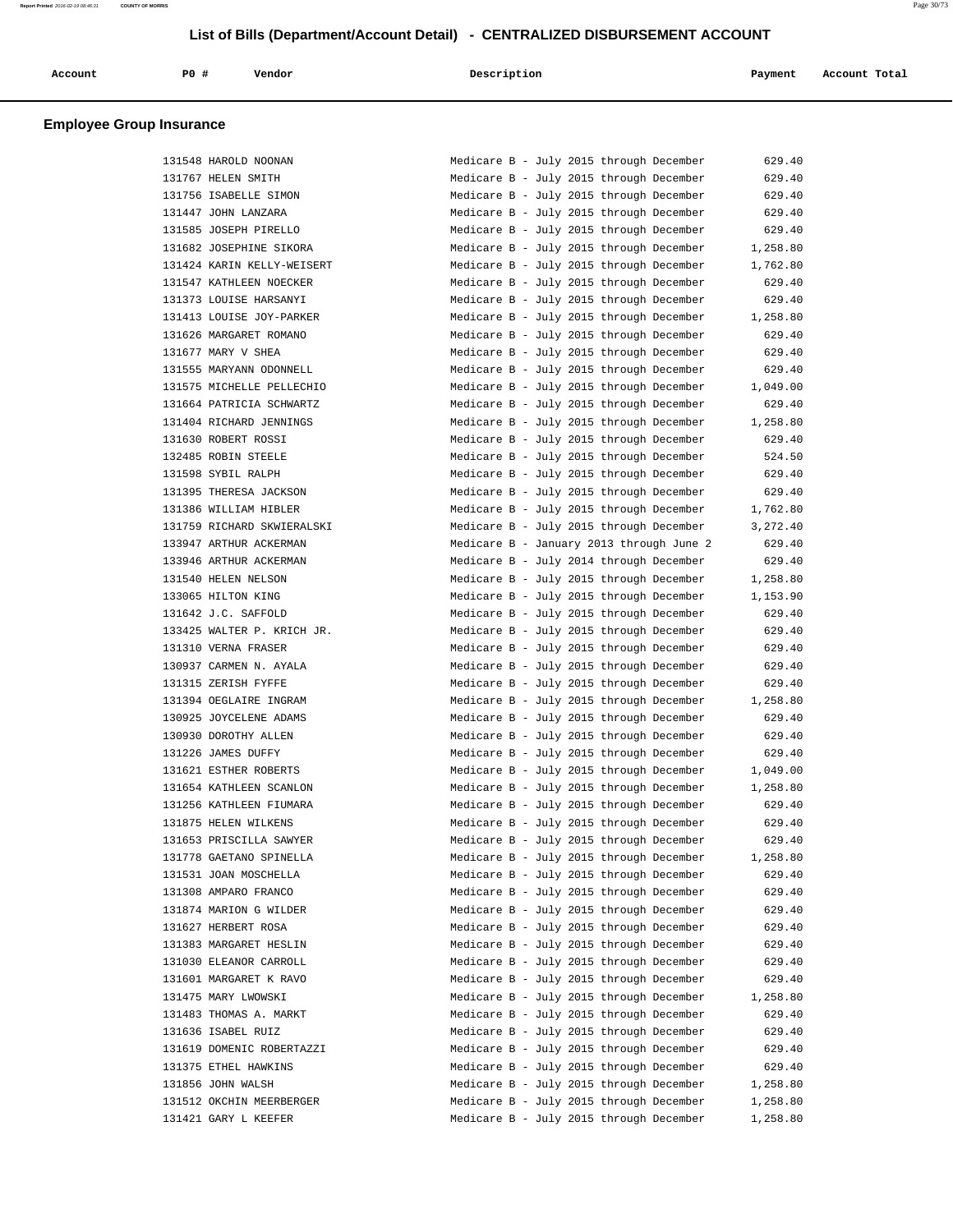**Report Printed** 2016-02-19 08:46:31 **COUNTY OF MORRIS** Page 31/73

## **List of Bills (Department/Account Detail) - CENTRALIZED DISBURSEMENT ACCOUNT**

| Account                         | PO# | Vendor                                                                      | Description                                                  | Payment | Account Total   |
|---------------------------------|-----|-----------------------------------------------------------------------------|--------------------------------------------------------------|---------|-----------------|
| <b>Employee Group Insurance</b> |     |                                                                             |                                                              |         |                 |
| 01-203-23-220100-090            |     | 131461 ESTATE OF BETTY LISOVSKY<br>(2015) Employee Group Insurance Expendit | Medicare B - July 2015 through December<br>TOTAL FOR ACCOUNT | 629.40  | 270,601.00      |
|                                 |     | TOTAL for Employee Group Insurance                                          |                                                              |         | .<br>273,029.22 |

## **Office of Emergency Management**

| 133572 VERIZON WIRELESS                                    | L&PS / ADMIN                                                                 | 203.43 |              |
|------------------------------------------------------------|------------------------------------------------------------------------------|--------|--------------|
| $01-201-25-252100-031$ Cellular Phones/Pagers              | TOTAL FOR ACCOUNT                                                            |        | 203.43       |
|                                                            |                                                                              |        |              |
|                                                            | 132316 COFFEE LOVERS COFFEE SERVICE TEOC Supplies per inv dated 1/11/16 Acct | 221.86 |              |
| $01-201-25-252100-058$ Office Supplies & Stationery        | TOTAL FOR ACCOUNT                                                            |        | 221.86       |
| 133540 DIRECT TV INC                                       | Account 065593658 - Monthly Access Charg                                     | 45.00  |              |
|                                                            |                                                                              |        |              |
| 133542 SCOTT DIGIRALOMO                                    | OEM / EOC Activation - Blizzard 1/23/16                                      | 73.14  |              |
| 130858 FF1 PROFESSIONAL SAFETY SERVICES                    | Per Attached Quote #146491 Dated 1/7/16                                      | 210.70 |              |
| 133541 DIRECT TV INC                                       | Account 056856956 - Business, Local Chan                                     | 63.99  |              |
| 01-201-25-252100-059 Other General Expenses                | TOTAL FOR ACCOUNT                                                            |        | 392.83       |
|                                                            |                                                                              |        |              |
| 133501 FEDEX                                               | Cust#164215938, 1/25/16                                                      | 16.60  |              |
| 134051 COUNTY OF MORRIS                                    | 1ST HALF FEBRUARY 2016 METERED MAIL                                          | 0.98   |              |
| 134051 COUNTY OF MORRIS                                    | 1ST HALF FEBRUARY 2016 METERED MAIL                                          | 6.23   |              |
| 01-201-25-252100-068 Postage & Metered Mail                | TOTAL FOR ACCOUNT                                                            |        | 23.81        |
|                                                            | 128200 OUENCH USA, INC. 40 AC#D060587, 7/1/15, 720-UV-HC-U, 066877           | 48.00  |              |
| $01-203-25-252100-058$ (2015) Office Supplies & Stationery | TOTAL FOR ACCOUNT                                                            |        | 48.00        |
|                                                            |                                                                              |        |              |
|                                                            |                                                                              |        | eessessesses |
| TOTAL for Office of Emergency Management                   |                                                                              |        | 889.93       |
|                                                            |                                                                              |        |              |

#### **Communications Center**

|           | 100.00    | ENP Reference manual & practice test bun    | 133115 DONALD C. SMITH JR                                  |
|-----------|-----------|---------------------------------------------|------------------------------------------------------------|
|           | 100.00    | ENP Reference manual & practice test bun    | 133118 JASON LEZCANO                                       |
|           | 100.00    | ENP Reference manual & practice test bun    | 132950 MICHAEL PEOPLES                                     |
|           | 539.00    | $1/14/16$ , TDD Agreement - 911 Operator TD | 132013 VALENCIA COLLEGE                                    |
|           | 1,190.00  | 1/19/16, First-Line Supervision course o    | 132382 VAN METER & ASSOCIATES INC.                         |
| 2,029.00  |           | TOTAL FOR ACCOUNT                           | 01-201-25-252105-039<br>Education Schools & Training       |
|           | 7.62      | 1ST HALF FEBRUARY 2016 METERED MAIL         | 134051 COUNTY OF MORRIS                                    |
| 7.62      |           | TOTAL FOR ACCOUNT                           | $01 - 201 - 25 - 252105 - 068$<br>Postage & Metered Mail   |
|           | 80,010.00 | 1/1/16, Priority Dispatch Maintenance 1/    | 132064 KEYSTONE PUBLIC SAFETY INC.                         |
| 80,010.00 |           | TOTAL FOR ACCOUNT                           | 01-201-25-252105-078<br>Software Maintenance               |
|           | 1,910.17  | Tower rental February 2016 Green Pond Ro    | 132952 AMERICAN TOWER CORPORATION                          |
| 1,910.17  |           | TOTAL FOR ACCOUNT                           | County Wide Radio System<br>$01 - 201 - 25 - 252105 - 131$ |
|           | 1,800.00  | 12/17/15, 16 EPD recertifications, 10 EF    | 130754 INTERNATIONAL ACADEMIES OF                          |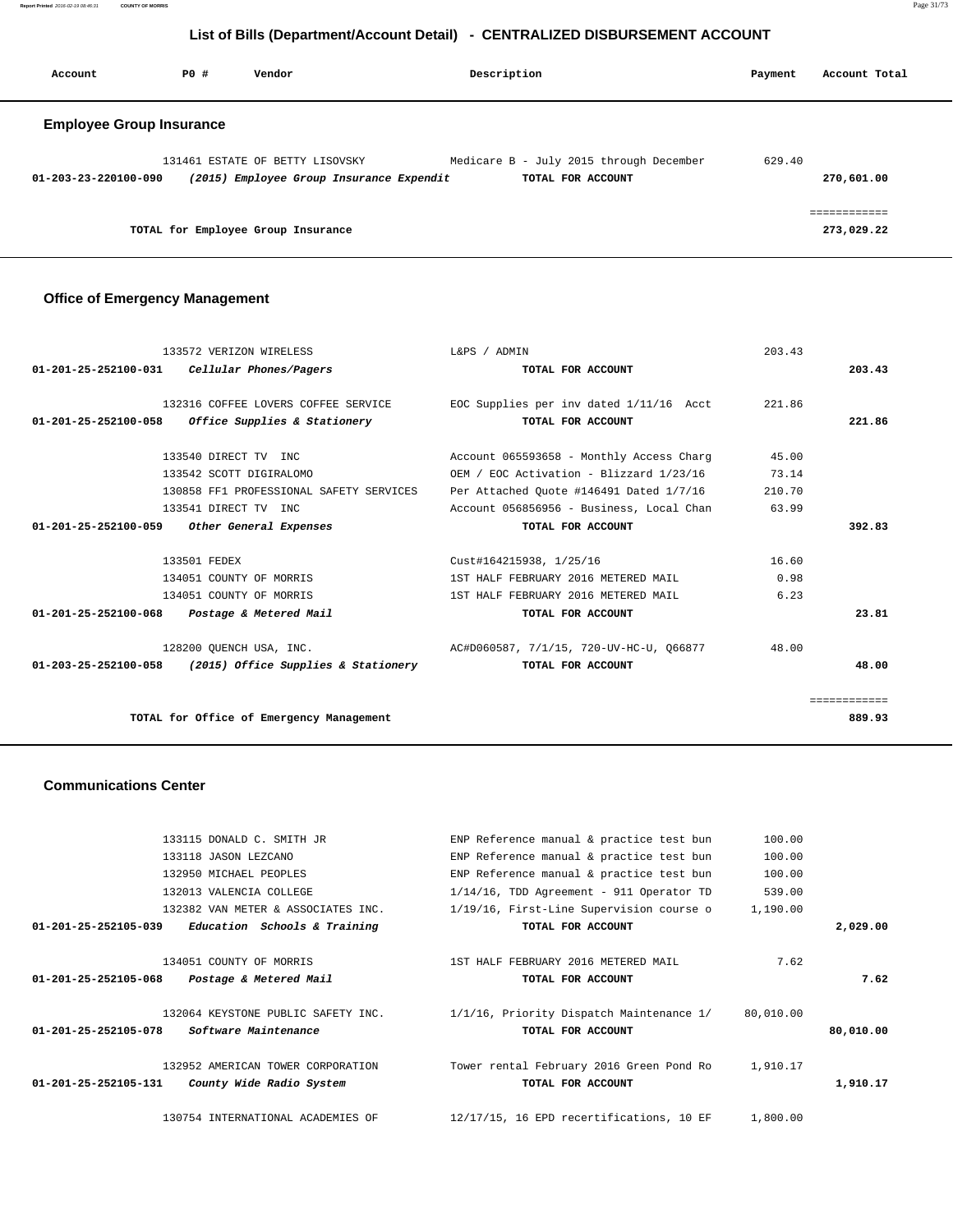**Report Printed** 2016-02-19 08:46:31 **COUNTY OF MORRIS** Page 32/73

## **List of Bills (Department/Account Detail) - CENTRALIZED DISBURSEMENT ACCOUNT**

| Account                        | <b>PO #</b>      | Vendor                                                                   | Description                                                   | Payment  | Account Total |
|--------------------------------|------------------|--------------------------------------------------------------------------|---------------------------------------------------------------|----------|---------------|
| <b>Communications Center</b>   |                  |                                                                          |                                                               |          |               |
| 01-203-25-252105-039           |                  | 130754 INTERNATIONAL ACADEMIES OF<br>(2015) Education Schools & Training | 12/28/15, 1 EMD recertification, M.Vivia<br>TOTAL FOR ACCOUNT | 50.00    | 1,865.00      |
|                                |                  | 130234 KEYSTONE PUBLIC SAFETY INC.                                       | SOW# 141945, 10/2/15, 1) Add ability to                       | 450.00   |               |
|                                |                  | 130234 KEYSTONE PUBLIC SAFETY INC.                                       | SOW# 141984, 10/6/15, Provide a process                       | 300.00   |               |
|                                |                  | 130234 KEYSTONE PUBLIC SAFETY INC.                                       | SOW# 141990, 10/6/15, Enhance the recomm                      | 300.00   |               |
| 01-203-25-252105-078           |                  | (2015) Software Maintenance                                              | TOTAL FOR ACCOUNT                                             |          | 1,050.00      |
|                                |                  | 133114 JERSEY CENTRAL POWER & LIGHT                                      | 100 100 194 933, 1/19/16, High Ridge Rd                       | 378.45   |               |
|                                |                  | 133114 JERSEY CENTRAL POWER & LIGHT                                      | 100 097 920 035, 1/20/16, W Springtown R                      | 379.57   |               |
|                                |                  | 133114 JERSEY CENTRAL POWER & LIGHT                                      | 100 097 970 519, 1/21/16, W Hanover Dr R                      | 1,011.52 |               |
|                                |                  | 133250 JERSEY CENTRAL POWER & LIGHT                                      | 100 082 995 745, 1/28/16, Conkling Rd An                      | 10.10    |               |
|                                |                  | 133250 JERSEY CENTRAL POWER & LIGHT                                      | 100 078 774 427, 1/28/16, Ross Dr Boonto                      | 497.36   |               |
| 01-203-25-252105-137           |                  | (2015) Electricity                                                       | TOTAL FOR ACCOUNT                                             |          | 2,277.00      |
|                                |                  | 133232 RICOH AMERICAS CORPORATION                                        | 2/1/16, Ricoh MP4002SP Copier, S/N W523L                      | 658.75   |               |
| $01 - 203 - 25 - 252105 - 164$ |                  | (2015) Office Machines - Rental                                          | TOTAL FOR ACCOUNT                                             |          | 658.75        |
|                                |                  | 128998 V.E. RALPH & SON INC.                                             | Medical support supplies per attached Qu                      | 4,067.93 |               |
|                                |                  | 128998 V.E. RALPH & SON INC.                                             |                                                               | 248.64   |               |
|                                |                  | 128998 V.E. RALPH & SON INC.                                             |                                                               | 27.33    |               |
|                                |                  | 128998 V.E. RALPH & SON INC.                                             |                                                               | 168.00   |               |
|                                |                  | 128998 V.E. RALPH & SON INC.                                             |                                                               | 34.86    |               |
|                                |                  | 128998 V.E. RALPH & SON INC.                                             |                                                               | 13.57    |               |
| $01 - 203 - 25 - 252105 - 189$ |                  | $(2015)$ Medical                                                         | TOTAL FOR ACCOUNT                                             |          | 4,560.33      |
|                                | 128999 EMBROIDME |                                                                          | Shirts per attached Invoices dated 11/16                      | 498.00   |               |
|                                | 128999 EMBROIDME |                                                                          |                                                               | 16.00    |               |
| $01 - 203 - 25 - 252105 - 202$ |                  | (2015) Uniform And Accessories                                           | TOTAL FOR ACCOUNT                                             |          | 514.00        |

## **County Medical Examiner Office**

|                                | 133216 ILIFF-RUGGIERO FUNERAL HOME INC.         | Sussex Livery January 2016               | 3,000.00 |              |
|--------------------------------|-------------------------------------------------|------------------------------------------|----------|--------------|
|                                | 133217 ILIFF-RUGGIERO FUNERAL HOME INC.         | Morris County Livery, January 2016       | 1,770.00 |              |
| $01 - 201 - 25 - 254100 - 059$ | Other General Expenses                          | TOTAL FOR ACCOUNT                        |          | 4,770.00     |
|                                | 134051 COUNTY OF MORRIS                         | 1ST HALF FEBRUARY 2016 METERED MAIL      | 23.99    |              |
| 01-201-25-254100-068           | Postage & Metered Mail                          | TOTAL FOR ACCOUNT                        |          | 23.99        |
|                                | 132224 RICOH AMERICAS CORPORATION               | Pymt 8/12, Dec 2015, Jan & Feb 2016      | 483.83   |              |
|                                | $01-201-25-254100-164$ Office Machines - Rental | TOTAL FOR ACCOUNT                        |          | 483.83       |
|                                | 132221 ALLINA HEALTH                            | Cust#15367, 12/31/15 Case R15294, Case 1 | 710.24   |              |
|                                | 132221 ALLINA HEALTH                            | Cust#15367, 12/31/15, CaseR15303, CAse 1 | 400.00   |              |
|                                | 01-203-25-254100-035 (2015) Consultation Fee    | TOTAL FOR ACCOUNT                        |          | 1,110.24     |
|                                | 132624 CANDACE RANKIN                           | RMB mileage 3rd qtr 2015                 | 117.60   |              |
|                                | 132624 CANDACE RANKIN                           | RMB mileage 4th gtr 2015                 | 60.20    |              |
| 01-203-25-254100-082           | (2015) Travel Expense                           | TOTAL FOR ACCOUNT                        |          | 177.80       |
|                                |                                                 |                                          |          |              |
|                                |                                                 |                                          |          | ============ |

**TOTAL for County Medical Examiner Office 6,565.86**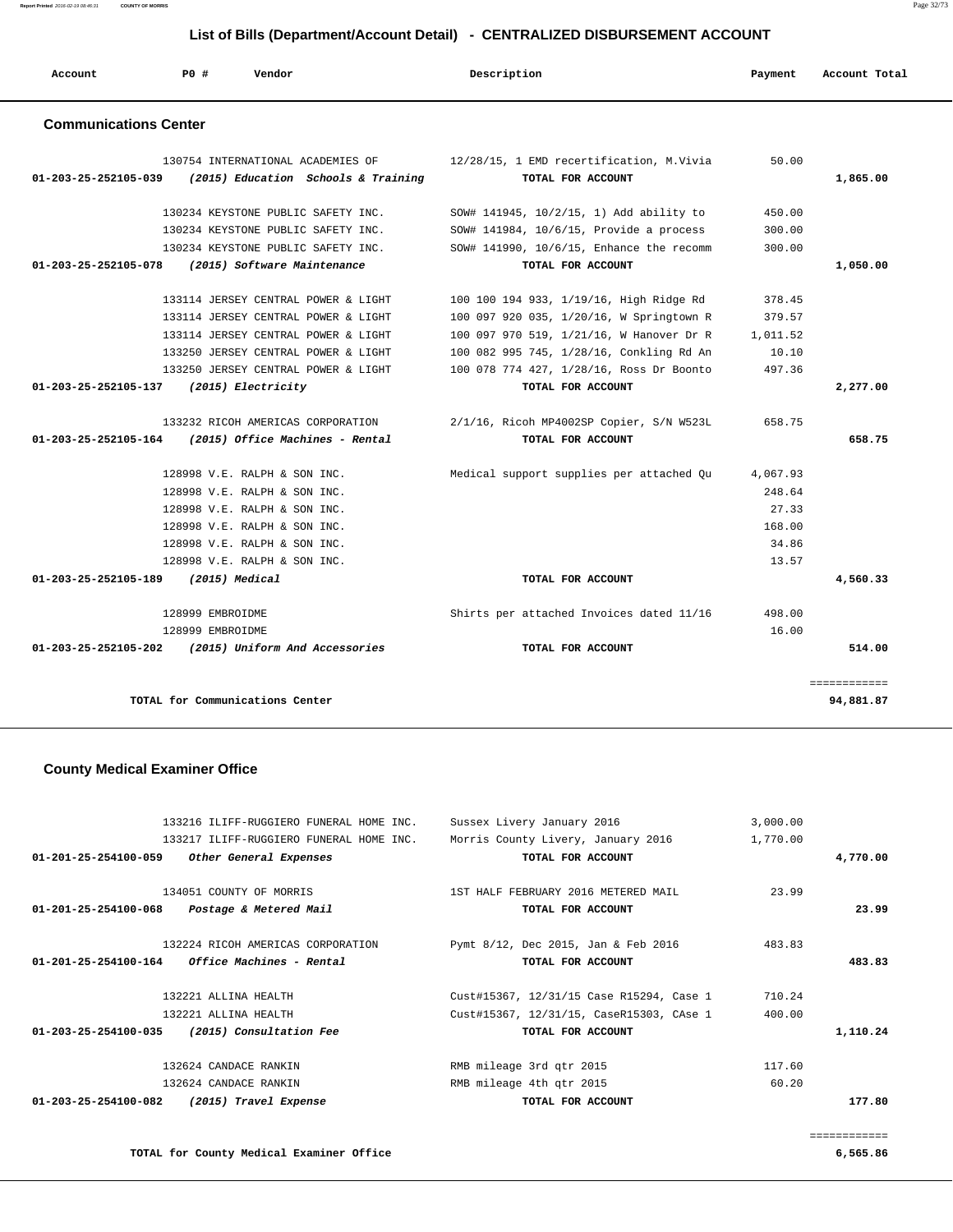**Report Printed** 2016-02-19 08:46:31 **COUNTY OF MORRIS** Page 33/73

## **List of Bills (Department/Account Detail) - CENTRALIZED DISBURSEMENT ACCOUNT**

| Account | PO# | Vendor | Description | Payment | Account Total |
|---------|-----|--------|-------------|---------|---------------|
|         |     |        |             |         |               |

### **County Sheriff's Department**

|                      | 132068 COANJ<br>132749 M C POLICE CHIEF'S ASSOCIATION                   | Edward V. Rochford, Inv dtd 1/4/16<br>Philip Di Gavero 2016 membership dues | 750.00<br>300.00 |          |
|----------------------|-------------------------------------------------------------------------|-----------------------------------------------------------------------------|------------------|----------|
|                      | 132813 N J N E O A<br>01-201-25-270100-023 Associations and Memberships | 3yr General Membership Dues "2016", Inv<br>TOTAL FOR ACCOUNT                | 90.00            | 1,140.00 |
|                      | 134051 COUNTY OF MORRIS                                                 | 1ST HALF FEBRUARY 2016 METERED MAIL                                         | 447.48           |          |
| 01-201-25-270100-068 | Postage & Metered Mail                                                  | TOTAL FOR ACCOUNT                                                           |                  | 447.48   |
|                      | 132062 MARIN CONSULTING ASSOCIATES                                      | "Performance and Accountability", Oct 6-                                    | 240.00           |          |
| 01-203-25-270100-039 | (2015) Education Schools & Training                                     | TOTAL FOR ACCOUNT                                                           |                  | 240.00   |
|                      | 129567 FARO TECHNOLOGIES, INC.                                          | Item #SMAS0002-R - SCENE - Maint - 3 Yr.                                    | 2,490.00         |          |
| 01-203-25-270100-044 | (2015) Equipment Service Agreements                                     | TOTAL FOR ACCOUNT                                                           |                  | 2,490.00 |
|                      | 132304 INFOUSA CITY DIRECTORIES                                         | (1) Admin/Sheriff Rochford, (1) Legal Se                                    | 720.00           |          |
|                      | 132304 INFOUSA CITY DIRECTORIES                                         | Shipping                                                                    | 20.00            |          |
| 01-203-25-270100-050 | $(2015)$ Law Books                                                      | TOTAL FOR ACCOUNT                                                           |                  | 740.00   |
|                      | 132655 CASTLE PRINTING                                                  | James VanValen (500) and Michael Carbone                                    | 90.00            |          |
| 01-203-25-270100-058 | (2015) Office Supplies & Stationery                                     | TOTAL FOR ACCOUNT                                                           |                  | 90.00    |
|                      | 132070 OFFICE CONCEPTS GROUP, INC.                                      | Supplies - Admin/K. Lehman, Inv dtd 9/24                                    | 300.44           |          |
|                      | 132070 OFFICE CONCEPTS GROUP, INC.                                      | Supplies - CIS/K. Rogers, Inv dtd 12/31/                                    | 527.25           |          |
|                      | 132070 OFFICE CONCEPTS GROUP, INC.                                      | Supplies - CIS/K. Rogers, Inv dtd 12/31/                                    | 188.40           |          |
|                      | 133020 W.B. MASON COMPANY INC                                           | Office Supplies -D. Blank/Legal Services                                    | 1,290.54         |          |
|                      | 133020 W.B. MASON COMPANY INC                                           | CREDIT #CR2689116, D. Blank/Legal Servic                                    | $-205.82$        |          |
|                      | 133020 W.B. MASON COMPANY INC                                           | Office Supplies - D. Blank/Legal Service                                    | 205.82           |          |
|                      | 133020 W.B. MASON COMPANY INC                                           | Office Supplies - K. Rogers/CIS, Cust#C1                                    | 1,572.89         |          |
|                      | 133020 W.B. MASON COMPANY INC                                           | CREDIT - Ref#CR2680780                                                      | $-67.96$         |          |
| 01-203-25-270100-095 | (2015) Other Administrative Supplies                                    | TOTAL FOR ACCOUNT                                                           |                  | 3,811.56 |
|                      | 132069 PAVIA KRIEGMAN                                                   | Web Site Maintenance for www/mcsheriff.o                                    | 200.00           |          |
|                      | 132065 VERIZON WIRELESS                                                 | 442002049-00001 10/24/15 - 11/23/15, In                                     | 827.09           |          |
|                      | 132065 VERIZON WIRELESS                                                 | 442002049-00001 11/24/15 - 12/23/15, In                                     | 824.43           |          |
|                      | 132066 VERIZON WIRELESS                                                 | 482559481-00001 11/2/15 - 12/1/15, Inv                                      | 1,665.60         |          |
|                      | 132066 VERIZON WIRELESS                                                 | 482559481-00001 12/2/15 - 1/1/16, Inv d                                     | 1,665.76         |          |
| 01-203-25-270100-161 | (2015) Communications Equipment                                         | TOTAL FOR ACCOUNT                                                           |                  | 5,182.88 |
|                      | 132657 STEVEN B. HODES, DVM PA                                          | MITJO - 11/5/15 & 11/11/15 Wound Care; H                                    | 938.40           |          |
|                      | 133208 STEVEN B. HODES, DVM PA                                          | MITJO - ES Pin Bleeding profusely 11/21/                                    | 837.64           |          |
|                      | 133208 STEVEN B. HODES, DVM PA                                          | RENO - Urine Test 12/4/15, Examination 1                                    | 499.80           |          |
|                      | 133208 STEVEN B. HODES, DVM PA                                          | WILLIE - Examine Neck & Medication 12/28                                    | 48.00            |          |
| 01-203-25-270100-189 | $(2015)$ Medical                                                        | TOTAL FOR ACCOUNT                                                           |                  | 2,323.84 |
|                      | 132662 POP-A-LOCK OF NORTHERN NJ                                        | Combination Padlocks Item #MA 175LHD for                                    | 60.00            |          |
|                      | 132662 POP-A-LOCK OF NORTHERN NJ                                        | Shipping & Handling                                                         | 15.00            |          |
| 01-203-25-270100-246 | $(2015)$ Tools - Others                                                 | TOTAL FOR ACCOUNT                                                           |                  | 75.00    |
|                      | 129554 ATLANTIC TACTICAL OF NJ, INC.                                    | BOXES - Winchester Ranger .223 55gr. Sof                                    | 976.50           |          |
|                      | 129554 ATLANTIC TACTICAL OF NJ, INC.                                    | BOXES - Winchester Ranger .45 230gr. Bon                                    | 279.50           |          |
|                      | 129559 BROWNELLS INC                                                    | SIG Kit w/Tool Box (ITEM #080220100SIG)                                     | 279.22           |          |
|                      | 129626 UNIQUE PHOTO INC                                                 | CANON EOS 70D 20.2 MP CMOS Digital Camer                                    | 1,199.00         |          |
|                      | 129626 UNIQUE PHOTO INC                                                 | CANON NORMAL EF-S 60mm f/2.8 USM Macro A                                    | 419.00           |          |
|                      | 129626 UNIQUE PHOTO INC                                                 | Freight                                                                     | 17.20            |          |
| 01-203-25-270100-262 | (2015) Machinery Repairs & Parts                                        | TOTAL FOR ACCOUNT                                                           |                  | 3,170.42 |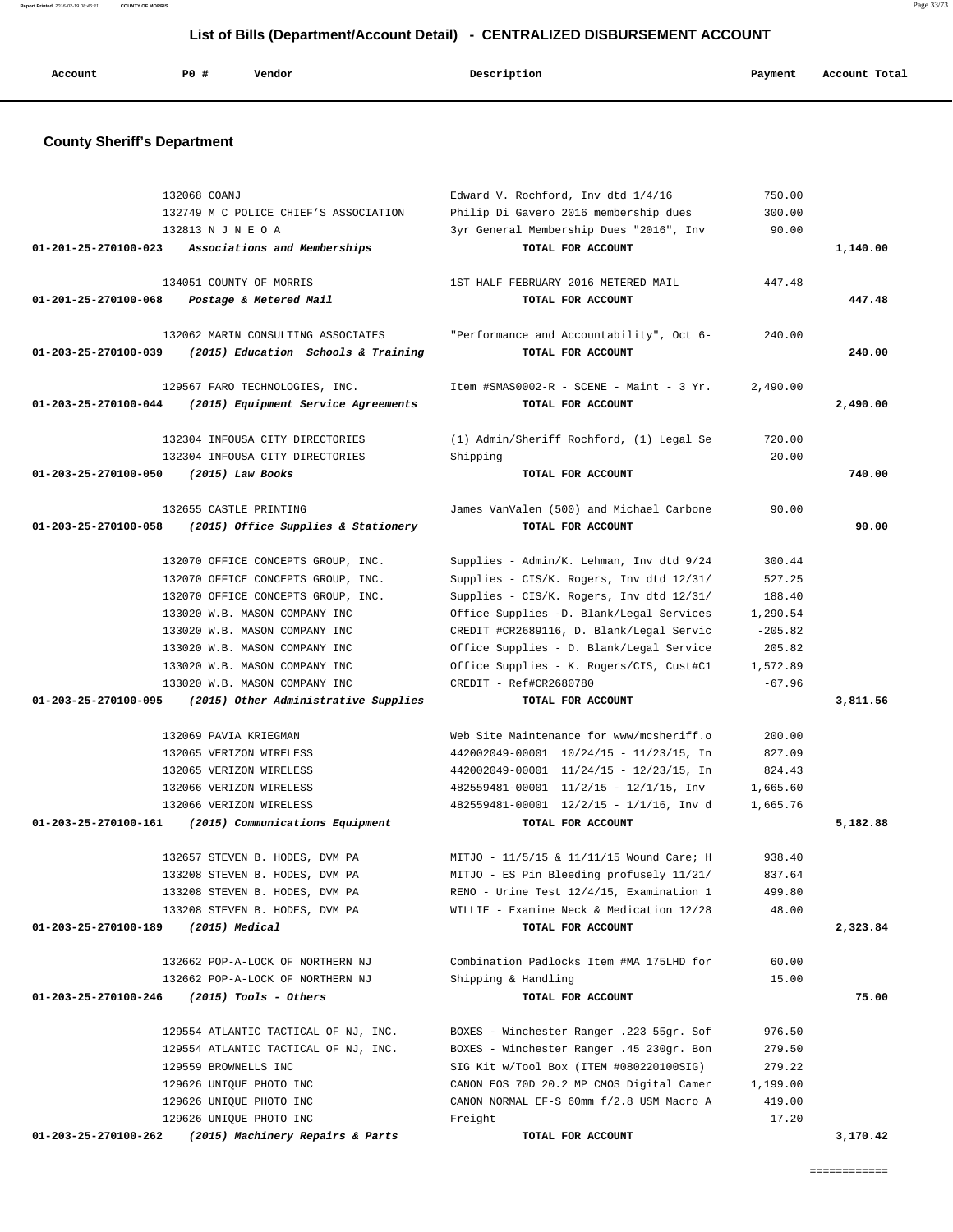## **List of Bills (Department/Account Detail) - CENTRALIZED DISBURSEMENT ACCOUNT**

| Account | <b>PO #</b> | Vendor | Description | Payment | Account Total |
|---------|-------------|--------|-------------|---------|---------------|
|         |             |        |             |         |               |

 **County Sheriff's Department**

**TOTAL for County Sheriff's Department 19,711.18**

### **County Prosecutor's Office**

| 132309 MORRIS COUNTY BAR ASSOCIATION                   | Morris County Prosecutor's Bar Associati | 75.00  |          |
|--------------------------------------------------------|------------------------------------------|--------|----------|
| 132309 MORRIS COUNTY BAR ASSOCIATION                   | Maggie Calderwood                        | 75.00  |          |
| 132309 MORRIS COUNTY BAR ASSOCIATION                   | Erin Callahan Carroll                    | 75.00  |          |
| 132309 MORRIS COUNTY BAR ASSOCIATION                   | Francine Ehrenberg                       | 75.00  |          |
| 132309 MORRIS COUNTY BAR ASSOCIATION                   | Melissa Ercolano                         | 50.00  |          |
| 132309 MORRIS COUNTY BAR ASSOCIATION                   | Eryn Fernandez-Ledon                     | 50.00  |          |
| 132309 MORRIS COUNTY BAR ASSOCIATION                   | Sean Gaynor                              | 50.00  |          |
| 132309 MORRIS COUNTY BAR ASSOCIATION                   | Julian Hill                              | 75.00  |          |
| 132309 MORRIS COUNTY BAR ASSOCIATION                   | Paula Jordao                             | 75.00  |          |
| 132309 MORRIS COUNTY BAR ASSOCIATION                   | Alexis Keller                            | 50.00  |          |
| 132309 MORRIS COUNTY BAR ASSOCIATION                   | Caitlyn Kelly                            | 50.00  |          |
| 132309 MORRIS COUNTY BAR ASSOCIATION                   | Brian Kenney                             | 75.00  |          |
| 132309 MORRIS COUNTY BAR ASSOCIATION                   | Fredric M. Knapp                         | 75.00  |          |
| 132309 MORRIS COUNTY BAR ASSOCIATION                   | Catherine LaQuaglia                      | 50.00  |          |
| 132309 MORRIS COUNTY BAR ASSOCIATION                   | John McNamara                            | 75.00  |          |
| 132309 MORRIS COUNTY BAR ASSOCIATION                   | Michael Rappa                            | 75.00  |          |
| 132309 MORRIS COUNTY BAR ASSOCIATION                   | Meg Rodriguez                            | 75.00  |          |
| 132309 MORRIS COUNTY BAR ASSOCIATION                   | Christopher Schellhorn                   | 75.00  |          |
| 132309 MORRIS COUNTY BAR ASSOCIATION                   | Melanie Smith                            | 75.00  |          |
| 132309 MORRIS COUNTY BAR ASSOCIATION                   | Justin Tellone                           | 150.00 |          |
| 132309 MORRIS COUNTY BAR ASSOCIATION                   | Matthew J. Troiano                       | 150.00 |          |
| 132309 MORRIS COUNTY BAR ASSOCIATION                   | Tara Vyas                                | 50.00  |          |
| 132309 MORRIS COUNTY BAR ASSOCIATION                   | Thomas A. Zelante                        | 75.00  |          |
| 01-201-25-275100-023<br>Associations and Memberships   | TOTAL FOR ACCOUNT                        |        | 1,700.00 |
|                                                        |                                          |        |          |
| 132523 JOHNSTON COMMUNICATIONS                         | JC Fax Server Maintenance - January 2016 | 600.00 |          |
| 132523 JOHNSTON COMMUNICATIONS                         | Febuary 2016                             | 600.00 |          |
| 01-201-25-275100-044<br>Equipment Service Agreements   | TOTAL FOR ACCOUNT                        |        | 1,200.00 |
|                                                        |                                          |        |          |
| 132325 FEDEX                                           | Account #1051-0576-2 (1/4-1/7/16)        | 115.95 |          |
| 134051 COUNTY OF MORRIS                                | 1ST HALF FEBRUARY 2016 METERED MAIL      | 833.83 |          |
| 01-201-25-275100-068<br>Postage & Metered Mail         | TOTAL FOR ACCOUNT                        |        | 949.78   |
|                                                        |                                          |        |          |
| 133305 MICHELLE RHINESMITH                             | Clergy Community Outreach Program 1/22/1 | 99.69  |          |
| 133277 SODEXO INC & AFFILIATES                         | Breakfast Catering for meeting on 1/22/1 | 308.75 |          |
| 01-201-25-275100-088<br>Meeting Exp Advisory Board Etc | TOTAL FOR ACCOUNT                        |        | 408.44   |
|                                                        |                                          |        |          |
| 133275 JAMES BRUNO                                     | Iowa Investigation (2015X-01558) Meals a | 73.65  |          |
| 133275 JAMES BRUNO                                     | Car Rental                               | 122.82 |          |
| 133276 JOSEPH SOULIAS                                  | Investigation: 2015X-00095 ** Car Rental | 169.28 |          |
| 133254 STEPHANIE MERCED                                | Iowa Investigation/Arrest (2015X-01558)  | 45.64  |          |
| 133254 STEPHANIE MERCED                                | Airport Parking. (1/19-1/21/16)          | 99.00  |          |
| Investigation Expense<br>01-201-25-275100-118          | TOTAL FOR ACCOUNT                        |        | 510.39   |
| 132500 MATHEW POTTER                                   | State v Palestino, Alexis (#15002615) Ex | 339.01 |          |
| 01-201-25-275100-126<br>Court Expenses-Extradition     | TOTAL FOR ACCOUNT                        |        | 339.01   |
|                                                        |                                          |        |          |
| 132310 MORRIS COUNTY BAR ASSOCIATION                   | Bail Reform-Coming Your Way Seminar ** F | 156.00 |          |
|                                                        |                                          |        |          |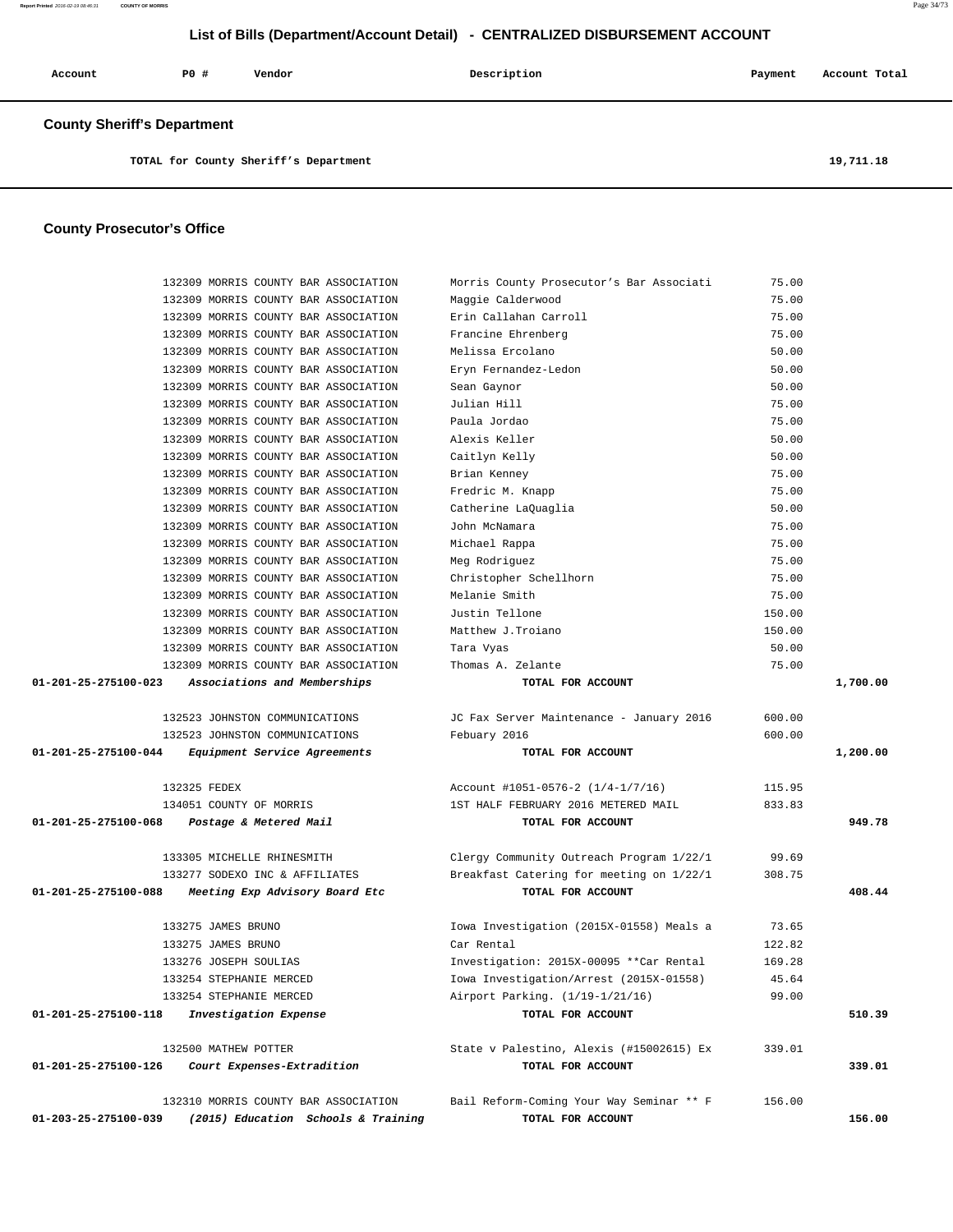**List of Bills (Department/Account Detail) - CENTRALIZED DISBURSEMENT ACCOUNT**

| Account Total | Payment   | Description                               | <b>PO #</b><br>Vendor                   | Account                           |
|---------------|-----------|-------------------------------------------|-----------------------------------------|-----------------------------------|
|               |           |                                           |                                         | <b>County Prosecutor's Office</b> |
|               | 117.49    | Account#105105762 12/14/15                | 132312 FEDEX                            |                                   |
|               | 104.84    | Account#105105762 12/21/15                | 132312 FEDEX                            |                                   |
|               | 27.02     | Account#105105762 12/28/15                | 132312 FEDEX                            |                                   |
|               | 16.78     | Account#105105762 12/28/15                | 132312 FEDEX                            |                                   |
| 293.15        |           | TOTAL FOR ACCOUNT                         | (2015) Postage & Metered Mail           | $01 - 203 - 25 - 275100 - 068$    |
|               | 51.48     | State v Conzola, C. Requested by: AP Kel  | 132501 ELITE TRANSCRIPTS INC.           |                                   |
| 51.48         |           | TOTAL FOR ACCOUNT                         | (2015) Transcripts                      | 01-203-25-275100-081              |
|               | 400.00    | Crime Stoppers 30th Annual Fundraiser: Pr | 130021 MC SHERIFFS CRIMESTOPPERS        |                                   |
| 400.00        |           | TOTAL FOR ACCOUNT                         | (2015) Meeting Exp Advisory Board Etc   | 01-203-25-275100-088              |
|               | 13,349.00 | Item F1210 - Forensic Recovery of Quote   | 130015 DIGITAL INTELLIGENCE             |                                   |
|               | 100.00    | Shipping                                  | 130015 DIGITAL INTELLIGENCE             |                                   |
|               | 13,349.00 | Quote #20151124B ***Item F1210 - Forensi  | 130023 DIGITAL INTELLIGENCE             |                                   |
|               | 100.00    | Shipping                                  | 130023 DIGITAL INTELLIGENCE             |                                   |
|               | 100.00    | Flatbed Tow Charge (Black Buick Park Ave  | 132522 EAGLE AUTO & TRUCK SERVICES INC. |                                   |
| 26,998.00     |           | TOTAL FOR ACCOUNT                         | (2015) Investigation Expense            | 01-203-25-275100-118              |
|               | 198.50    | State v Wright, D. (11000088) Extradition | 132500 MATHEW POTTER                    |                                   |
| 198.50        |           | TOTAL FOR ACCOUNT                         | (2015) Court Expenses-Extradition       | 01-203-25-275100-126              |

 **County Jail** 

|                                | 132258 BLUE BOOK                                  | 2016 NJ BLUE BOOK DATED 1.7.16           | 120.95   |          |
|--------------------------------|---------------------------------------------------|------------------------------------------|----------|----------|
| 01-201-25-280100-028           | <i>Books &amp; Periodicals</i>                    | TOTAL FOR ACCOUNT                        |          | 120.95   |
|                                | 132266 THE PORTASOFT COMPANY INC                  | 129619 OUARTERLY CONTRACT PAYMENT FOR WA | 412.53   |          |
|                                | 01-201-25-280100-044 Equipment Service Agreements | TOTAL FOR ACCOUNT                        |          | 412.53   |
|                                | 132277 COFFEE LOVERS COFFEE SERVICE               | COFFEE DATED 1.14.16                     | 249.00   |          |
| $01 - 201 - 25 - 280100 - 058$ | Office Supplies & Stationery                      | TOTAL FOR ACCOUNT                        |          | 249.00   |
|                                | 132278 LAW ENFORCEMENT TARGETS INC                | TARGET BACKERS PLUS FREIGHT DATED 1.11.1 | 61.54    |          |
| 01-201-25-280100-059           | Other General Expenses                            | TOTAL FOR ACCOUNT                        |          | 61.54    |
|                                | 134051 COUNTY OF MORRIS                           | 1ST HALF FEBRUARY 2016 METERED MAIL      | 23.47    |          |
| $01 - 201 - 25 - 280100 - 068$ | Postage & Metered Mail                            | TOTAL FOR ACCOUNT                        |          | 23.47    |
|                                | 132268 CLIFTON ELEVATOR SERVICE CO INC            | ELEVATOR MAINTENANCE FOR JAN. 2016 DATED | 1,680.00 |          |
|                                | 132265 X-RAY IMAGING                              | X-RAY BADGE SERVICE FROM 1.1.16 TO 12.31 | 1,237.80 |          |
|                                | $01-201-25-280100-084$ Other Outside Services     | TOTAL FOR ACCOUNT                        |          | 2,917.80 |
|                                | 132272 RICOH AMERICAS CORPORATION                 | LEASE PAYMENT FOR COPIER IN MAINTENANCE  | 742.57   |          |
|                                | $01-201-25-280100-164$ Office Machines - Rental   | TOTAL FOR ACCOUNT                        |          | 742.57   |
|                                | 133167 DONNA GRUBLE                               | REIMBURSEMENT FOR MEDICAL SUPPLIES DATED | 18.17    |          |
|                                | 133167 DONNA GRUBLE                               | REIMBURSEMENT FOR MEDICAL BOOKS DATED 1. | 46.17    |          |
| $01 - 201 - 25 - 280100 - 189$ | Medical                                           | TOTAL FOR ACCOUNT                        |          | 64.34    |

**Report Printed** 2016-02-19 08:46:31 **COUNTY OF MORRIS** Page 35/73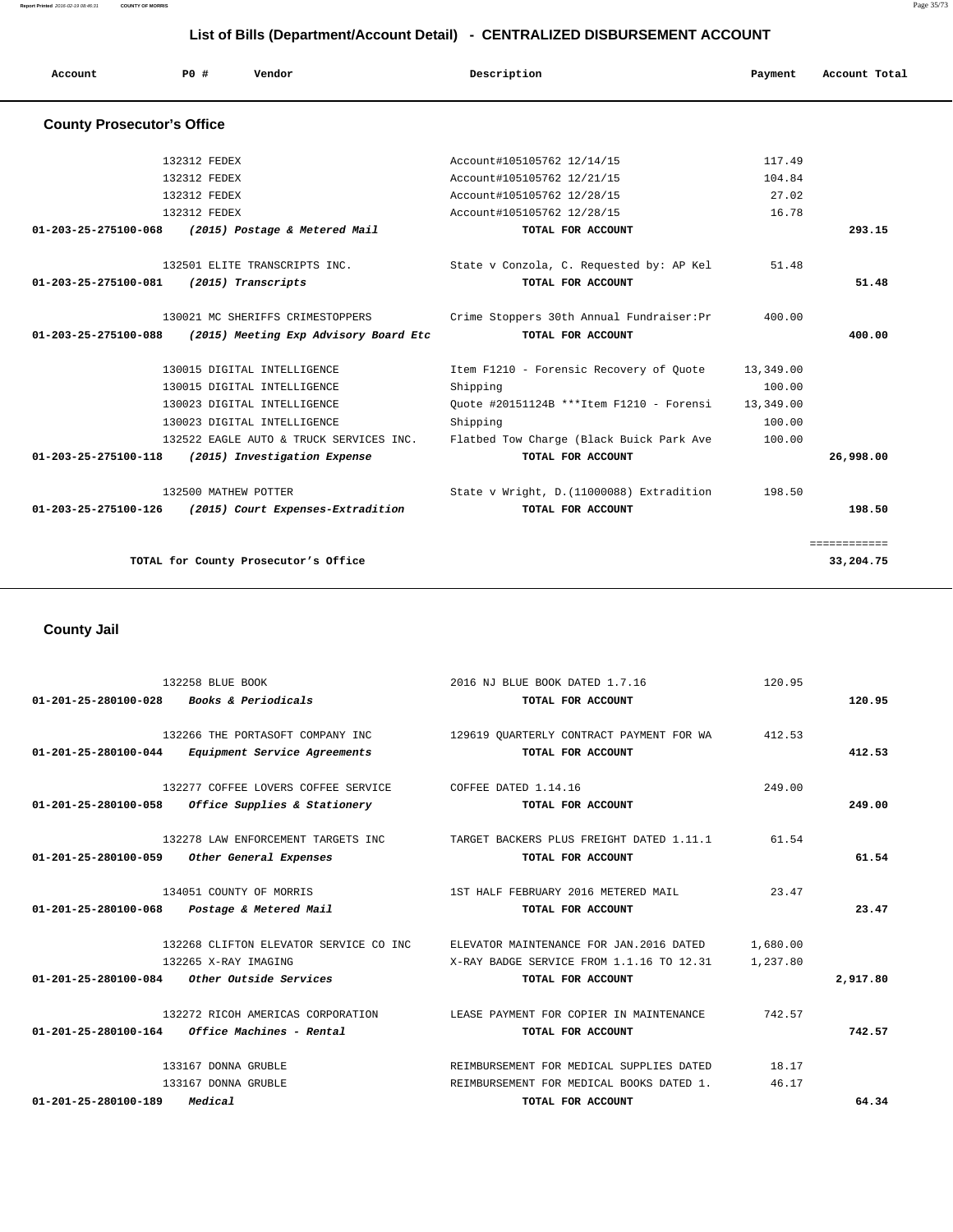#### **County Youth Detention Facilit**

 **Account P0 # Vendor Description Payment Account Total County Jail 01-201-25-280100-249 Bldg Maintenance Supplies TOTAL FOR ACCOUNT 261.80** 132276 R & J CONTROL, INC. GENERATOR MAINTENANCE DATED 1.7.16 374.00  **01-201-25-280100-262 Machinery Repairs & Parts TOTAL FOR ACCOUNT 374.00** 132246 DYNAMIC IMAGING SYSTMES INC CONTRACT PAYMENT FOR PICTURELINK FROM 1. 5,626.00  **01-203-25-280100-044 (2015) Equipment Service Agreements TOTAL FOR ACCOUNT 5,626.00** 132244 W.B. MASON COMPANY INC OFFICE SUPPLIES DATED 12.8.15 2,207.24 132244 W.B. MASON COMPANY INC OFFICE SUPPLIES DATED 12.9.15 31.84  **01-203-25-280100-058 (2015) Office Supplies & Stationery TOTAL FOR ACCOUNT 2,239.08** 132245 LANGUAGE LINE SERVICES LANGUAGE TRANSLATION SER 304.30 132280 LANGUAGE LINE SERVICES LANGUAGE TRANSLATION SER 749.70  **01-203-25-280100-059 (2015) Other General Expenses TOTAL FOR ACCOUNT 1,054.00** 132249 JOHN WILLS STUDIOS INC SERVICE PLAQUES DATED 12.18.15 559.71 132239 T J'S SPORTWIDE TROPHY PLAQUE AND ENGRAVING DATED  $12.7.15$  50.30 132239 T J'S SPORTWIDE TROPHY PLATE AND ENGRAVING DATED 12.12.15 15.00 132239 T J'S SPORTWIDE TROPHY PLATE AND ENGRAVING DATED 12.11.15 15.00 132239 T J'S SPORTWIDE TROPHY PLATE AND ENGRAVING DATED 12.16.15 15.00  **01-203-25-280100-084 (2015) Other Outside Services TOTAL FOR ACCOUNT 655.01** 132242 CY DRAKE LOCKSMITHS, INC. KEYS DATED 12.15.15 16.80 132242 CY DRAKE LOCKSMITHS, INC. KEYS DATED 12.22.15 26.20 132270 MORSE WATCHMANS INC KEY RINGS AND HUBS PLUS FREIGHT DATED 12 182.25  **01-203-25-280100-128 (2015) Security Equipment TOTAL FOR ACCOUNT 225.25** 132228 STEVE MASER DR. MEDICAL CARE FOR I.SEPULVEDA DATED 12.3. 102.00 133149 DONNA GRUBLE REIMBURSEMENT FOR MEDICAL SUPPLIES DATED 6.83 133149 DONNA GRUBLE REIMBURSEMENT FOR MEDICAL SUPPLIES DATED 2.97 133149 DONNA GRUBLE REIMBURSEMENT FOR MEDICAL SUPPLIES DATED 14.99  **01-203-25-280100-189 (2015) Medical TOTAL FOR ACCOUNT 126.79** 132231 GRAINGER 65.26 MAINTENANCE SUPPLIES DATED 12.3.15 85.26 132231 GRAINGER MAINTENANCE SUPPLIES DATED 11.30.15 470.88 132231 GRAINGER MAINTENANCE SUPPLIES DATED 12.7.15 143.05  **01-203-25-280100-249 (2015) Bldg Maintenance Supplies TOTAL FOR ACCOUNT 699.19** 132259 FOWLER EQUIP CO INC. WASHER/DRYER PARTS/REPAIRS DATED 10.23.1 808.21 132259 FOWLER EQUIP CO INC. DRYER PART DATED 10.29.15 140.51 132264 FOWLER EQUIP CO INC. WASHER/DRYER PARTS/REPAIRS DATED 12.28.1 480.50 132264 FOWLER EQUIP CO INC. WASHER PARTS/REPAIR DATED 12.24.15 1,398.22 132232 SERVICE PLUS KITCHEN EQUIPMENT REPAIRS DATED 11.23.15 803.99 132232 SERVICE PLUS KITCHEN EQUIPMENT REPAIRS DATED 12.11.20 169.00 132232 SERVICE PLUS KITCHEN EQUIPMENT REPAIRS DATED 12.22.20 2,585.40  **01-203-25-280100-262 (2015) Machinery Repairs & Parts TOTAL FOR ACCOUNT 6,385.83** ============

**TOTAL for County Jail 22,239.15**

#### **List of Bills (Department/Account Detail) - CENTRALIZED DISBURSEMENT ACCOUNT**

**Report Printed** 2016-02-19 08:46:31 **COUNTY OF MORRIS** Page 36/73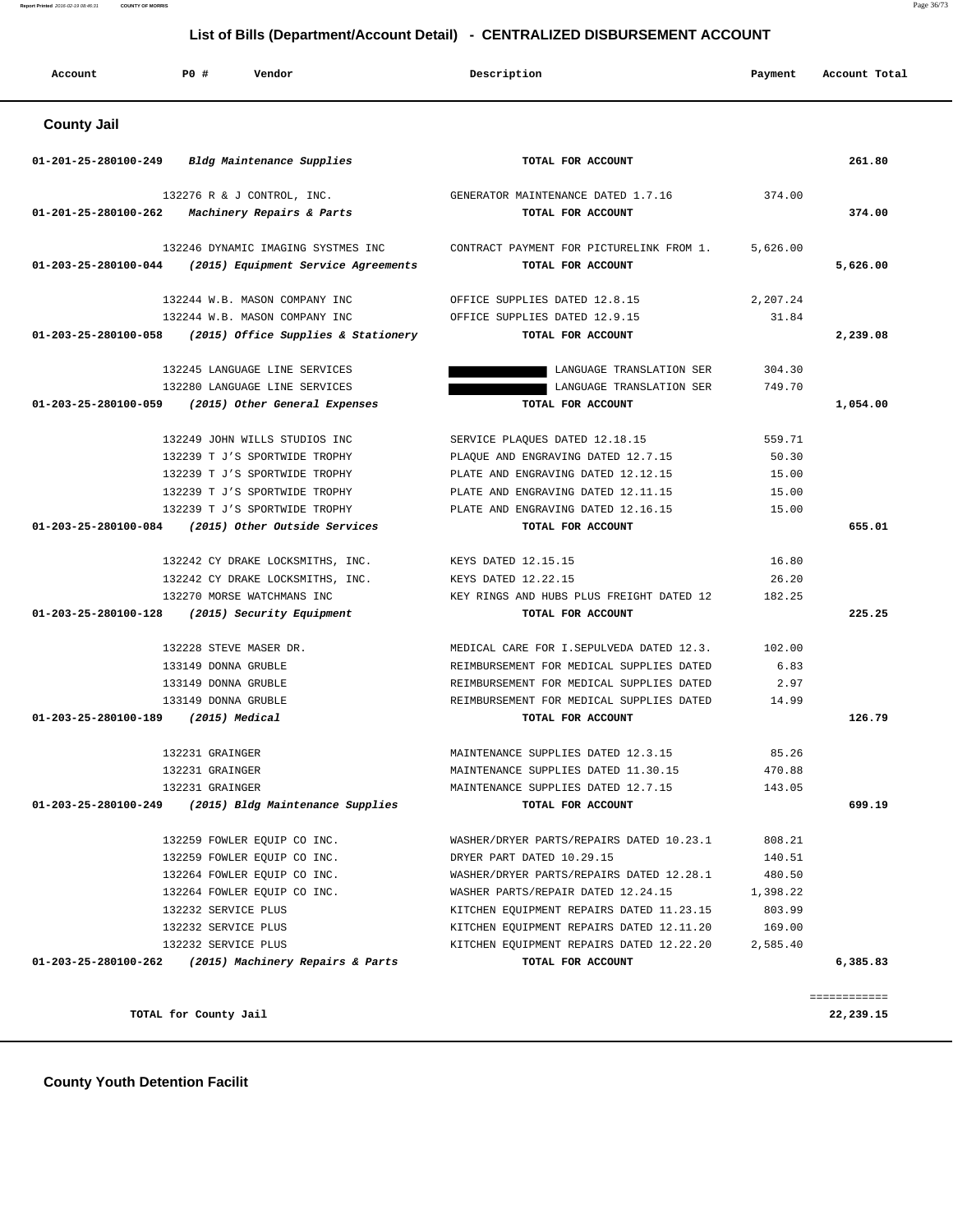| Account | P <sub>0</sub> | Vendor | Description   | Payment | Account Total |
|---------|----------------|--------|---------------|---------|---------------|
| .       |                | .      | $\sim$ $\sim$ |         | .             |

# **County Youth Detention Facilit**

| 01-201-25-281100-068<br>Postage & Metered Mail              | TOTAL FOR ACCOUNT                           |          | 20.35        |
|-------------------------------------------------------------|---------------------------------------------|----------|--------------|
| 132828 READY REFRESH                                        | 16 5 Gallon Nestle Pure Life Drinking Wa    | 47.84    |              |
| 132828 READY REFRESH                                        | Rent                                        | 0.99     |              |
| 132828 READY REFRESH                                        | Credit                                      | $-2.00$  |              |
| $01 - 201 - 25 - 281100 - 185$<br>Food                      | TOTAL FOR ACCOUNT                           |          | 46.83        |
| 132303 JUVENILE JUSTICE COMMISSION                          | Course Development Services, Instruction    | 1,500.00 |              |
| 132303 JUVENILE JUSTICE COMMISSION                          | Training for new recruits: Kaitlyn Cowle    | 1,350.00 |              |
| 01-203-25-281100-039<br>(2015) Education Schools & Training | TOTAL FOR ACCOUNT                           |          | 2,850.00     |
| 132641 SODEXO INC & AFFILIATES                              | Contractual charge (571.52) weekly          | 2,857.60 |              |
| 132641 SODEXO INC & AFFILIATES                              | Congregate meals: $1,280.00$ meals x \$2.77 | 3,545.60 |              |
| 132641 SODEXO INC & AFFILIATES                              | AFI and Other                               | 1,633.69 |              |
| 132647 SODEXO INC & AFFILIATES                              | 12/19/15 JDC catering event                 | 177.47   |              |
| $01 - 203 - 25 - 281100 - 185$<br>(2015) Food               | TOTAL FOR ACCOUNT                           |          | 8,214.36     |
|                                                             |                                             |          | ============ |
| TOTAL for County Youth Detention Facilit                    |                                             |          | 11, 131.54   |

# **Road Repairs**

| 134051 COUNTY OF MORRIS                             | 1ST HALF FEBRUARY 2016 METERED MAIL         | 5.29        |            |
|-----------------------------------------------------|---------------------------------------------|-------------|------------|
| 01-201-26-290100-068 Postage & Metered Mail         | TOTAL FOR ACCOUNT                           |             | 5.29       |
| 133210 TOWNSQUARE DINER RESTAURANT                  | 2016 meals                                  | 90.00       |            |
| 133210 TOWNSOUARE DINER RESTAURANT                  | Gratuity 15%                                | 13.50       |            |
| 133050 MORRISTOWN DINER                             | meals 1/23/2016                             | 50.00       |            |
| 133050 MORRISTOWN DINER                             | 15% Gratuity                                | 7.50        |            |
| 01-201-26-290100-188<br>Meals                       | TOTAL FOR ACCOUNT                           |             | 161.00     |
| 132790 TILCON NEW YORK INC.                         | $I-5$ , $I-6$                               | 296.29      |            |
| 132790 TILCON NEW YORK INC.                         | $T - 6$                                     | 132.10      |            |
| $01-201-26-290100-222$ Bituminous Concrete          | TOTAL FOR ACCOUNT                           |             | 428.39     |
| 132338 TREE KING INC                                | Storm #2 Plowing Services 1/12/2016 Rout    | 9,075.00    |            |
| 133244 FREUND CONTRACTING, INC.                     | Snow Removal 1/23-24, 2016 Routes 1,5,14    | 35, 233. 75 |            |
| 133245 TREE KING INC                                | Storm #3 Jan 22, 2016 Routes 10, 17, 21, 22 | 91,162.50   |            |
| 133067 GREEN OUTLOOK LANDSCAPING &                  | Storm 1/23/2016 Sections 2,8,16,18          | 53,056.25   |            |
| 133215 PEOUANNOCK TOWNSHIP                          | Snow Removal & Salting Jan. 23-24 2016      | 4,400.00    |            |
| 01-201-26-290100-228<br>Contracted Snow/Ice Removal | TOTAL FOR ACCOUNT                           |             | 192,927.50 |
| 133214 READY REFRESH                                | bottle water Acct 0434540159 12/15/15-0     | 21.42       |            |
| 133213 READY REFRESH                                | 0434540175 12/15/15-01/14/16 bottle wat     | 12.95       |            |
| 01-201-26-290100-266<br>Safety Items                | TOTAL FOR ACCOUNT                           |             | 34.37      |
| 134049 NATIONAL FUEL OIL INC.                       | FUEL CHARGES 1/16                           | 2,283.94    |            |
| 01-203-26-290100-140<br>(2015) Gas Purchases        | TOTAL FOR ACCOUNT                           |             | 2,283.94   |
| 133210 TOWNSQUARE DINER RESTAURANT                  | 2015 meals                                  | 260.00      |            |
| 133210 TOWNSOUARE DINER RESTAURANT                  | Gratuity 15%                                | 39.00       |            |
| 132783 PEZZO PIZZA II                               | 2015 meals $6/14 - 12/7/2015$               | 80.00       |            |
| 132783 PEZZO PIZZA II                               | 15% Gratuity                                | 12.00       |            |
| $01 - 203 - 26 - 290100 - 188$<br>$(2015)$ Meals    | TOTAL FOR ACCOUNT                           |             | 391.00     |

**Report Printed** 2016-02-19 08:46:31 **COUNTY OF MORRIS** Page 37/73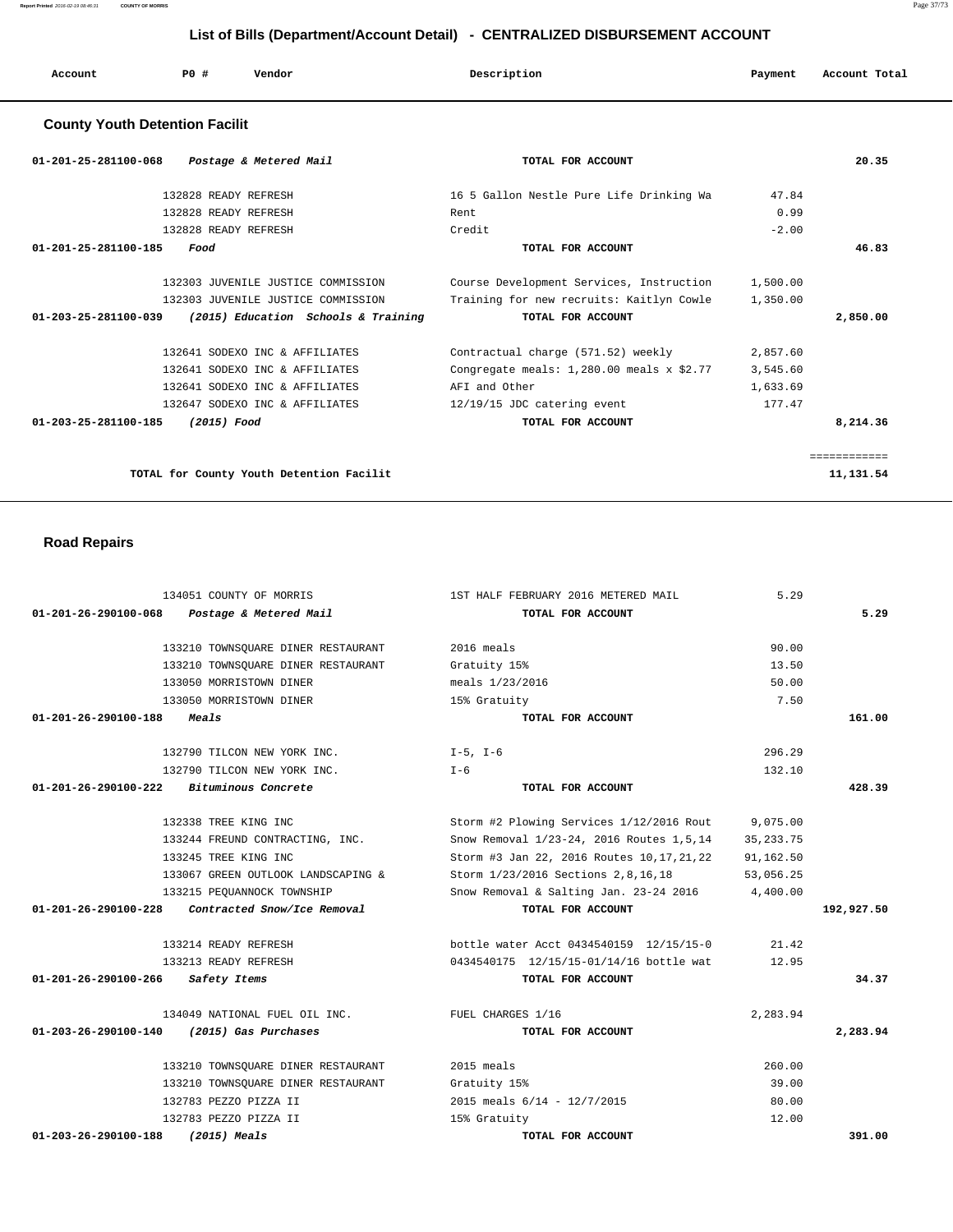**Report Printed** 2016-02-19 08:46:31 **COUNTY OF MORRIS** Page 38/73

# **List of Bills (Department/Account Detail) - CENTRALIZED DISBURSEMENT ACCOUNT**

| Account                        | PO#                    | Vendor                              | Description       |                               | Payment | Account Total |
|--------------------------------|------------------------|-------------------------------------|-------------------|-------------------------------|---------|---------------|
| <b>Road Repairs</b>            |                        |                                     |                   |                               |         |               |
|                                |                        | 131978 COUNTY WELDING SUPPLY CO     | acetylene, oxygen |                               | 8.85    |               |
|                                |                        | 130853 ONE SOURCE OF NEW JERSEY LLC |                   | 5/16-18 USS Finished Hex Nuts | 68.23   |               |
| $01 - 203 - 26 - 290100 - 238$ |                        | $(2015)$ Signage                    |                   | TOTAL FOR ACCOUNT             |         | 85.93         |
|                                | 133213 READY REFRESH   |                                     | 0434540175        | 11/15/15-12/14/15 bottle wat  | 0.99    |               |
| 01-203-26-290100-266           |                        | (2015) Safety Items                 |                   | TOTAL FOR ACCOUNT             |         | 0.99          |
|                                |                        |                                     |                   |                               |         | ============  |
|                                | TOTAL for Road Repairs |                                     |                   |                               |         | 196,318.41    |

# **Bridges and Culverts**

| 132351 AH HARRIS & SONS, INC.                               | Concrete Green 60#/50 plt, Rapid Set (50                                    | 1,903.04 |              |
|-------------------------------------------------------------|-----------------------------------------------------------------------------|----------|--------------|
| 01-201-26-292100-227<br>Concrete                            | TOTAL FOR ACCOUNT                                                           |          | 1,903.04     |
|                                                             | 131994 OFFICE CONCEPTS GROUP, INC. Thk Cartridges - 2 eachHew-CN049ANHew CR | 126.36   |              |
| (2015) Office Supplies & Stationery<br>01-203-26-292100-058 | TOTAL FOR ACCOUNT                                                           |          | 126.36       |
| 131995 KENVIL POWER EOUIPMENT, INC.                         | Hose, Tension Spring, Sealing Spring, Fi                                    | 106.12   |              |
| 131995 KENVIL POWER EQUIPMENT, INC.                         | 63 PMC 50E Chain Loop                                                       | 20.36    |              |
| 131995 KENVIL POWER EQUIPMENT, INC.                         | 63 PMC 50E Chain Loop61 PMM3 50E Chain L                                    | $-1.47$  |              |
| 131995 KENVIL POWER EQUIPMENT, INC.                         | Back plate, replace shoulder strap, labo                                    | 100.24   |              |
| 01-203-26-292100-246<br>$(2015)$ Tools - Others             | TOTAL FOR ACCOUNT                                                           |          | 225.25       |
| 131996 COUNTY WELDING SUPPLY CO                             | fu 3001 lighter, shield, drag ice 60T, 8                                    | 119.89   |              |
| 131996 COUNTY WELDING SUPPLY CO                             | un1072 oxygen compressed 2.2, cws 251 cf                                    | 139.85   |              |
| 131996 COUNTY WELDING SUPPLY CO                             | 70S6 .035 11# spool                                                         | 24.09    |              |
| 131996 COUNTY WELDING SUPPLY CO                             | cws 125 cf argon, cws 125 ar/co2, 75/25,                                    | 38.35    |              |
| 131996 COUNTY WELDING SUPPLY CO                             | un1072 oxygen compressed 2.2, cws 251 cf                                    | 21.50    |              |
| 131993 COUNTY WELDING SUPPLY CO                             | machine repair                                                              | 429.00   |              |
| 131993 COUNTY WELDING SUPPLY CO                             | un1072 oxygen compressed 2.2, cws 251 cf                                    | 21.50    |              |
| 131993 COUNTY WELDING SUPPLY CO                             | un1072 oxygen compressed 2.2cws 251 cf c                                    | 107.36   |              |
| 131993 COUNTY WELDING SUPPLY CO                             | brass torch to hose set                                                     | 65.24    |              |
| 01-203-26-292100-248<br>(2015) Welding-Oxygen-Acetylene Etc | TOTAL FOR ACCOUNT                                                           |          | 966.78       |
| 132004 GALETON GLOVES                                       | gloves, gray lens, gojo east wipes, Bomb                                    | 409.21   |              |
| 132004 GALETON GLOVES                                       | Bomber jackets                                                              | 57.95    |              |
| 132004 GALETON GLOVES                                       | Icon pant with rflc TapeBlack                                               | 44.91    |              |
| 131998 SHEAFFER SUPPLY, INC.                                | 5 gal Type 1 Safety Gas Can                                                 | 43.95    |              |
| 01-203-26-292100-266<br>(2015) Safety Items                 | TOTAL FOR ACCOUNT                                                           |          | 556.02       |
|                                                             |                                                                             |          | ============ |
| TOTAL for Bridges and Culverts                              |                                                                             |          | 3,777.45     |

### **Shade Tree Commission**

| 01-203-26-300100-058 | (2015) Office Supplies & Stationery | TOTAL FOR ACCOUNT                          |        | 147.93 |
|----------------------|-------------------------------------|--------------------------------------------|--------|--------|
|                      | 131181 W.B. MASON COMPANY INC       | desk pad calendars, daily diary, inkcarts, | 147.93 |        |
| 01-201-26-300100-098 | Other Operating&Repair Supply       | TOTAL FOR ACCOUNT                          |        | 18.93  |
| 133212 READY REFRESH |                                     | 0434593380 12/15/15-01/14/16 water renta   | 18.93  |        |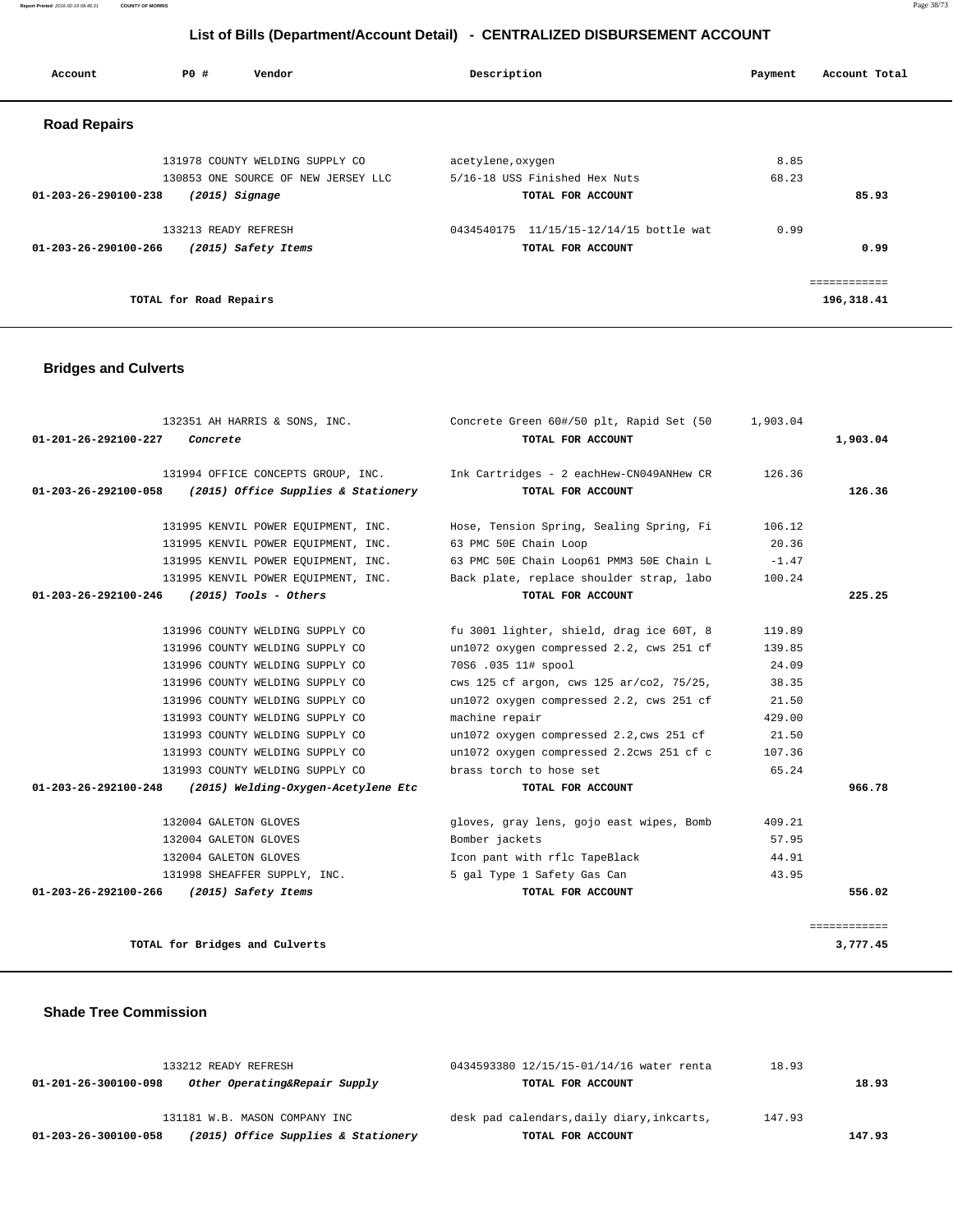**Report Printed** 2016-02-19 08:46:31 **COUNTY OF MORRIS** Page 39/73

# **List of Bills (Department/Account Detail) - CENTRALIZED DISBURSEMENT ACCOUNT**

| Account                      | PO# | Vendor                               | Description       | Payment | Account Total          |
|------------------------------|-----|--------------------------------------|-------------------|---------|------------------------|
| <b>Shade Tree Commission</b> |     |                                      |                   |         |                        |
| 01-203-26-300100-098         |     | (2015) Other Operating&Repair Supply | TOTAL FOR ACCOUNT |         | 0.99                   |
|                              |     | TOTAL for Shade Tree Commission      |                   |         | ============<br>167.85 |

# **Buildings & Grounds**

|                                                 | 133768 WILLIAM F. BARNISH                          | RENT FOR DOVER PROBATION / MARCH 2016    | 8,437.49 |          |
|-------------------------------------------------|----------------------------------------------------|------------------------------------------|----------|----------|
| 01-201-26-310100-029                            | Building Rental                                    | TOTAL FOR ACCOUNT                        |          | 8,437.49 |
|                                                 | 132930 TRANE                                       | RE: GREYSTONE CAC - REPAIR/ 01-12-16     | 564.00   |          |
|                                                 | 132895 TRANE                                       | SERVICE AGREEMENT# 188769/ RE: GREYSTONE | 1,037.50 |          |
|                                                 | 01-201-26-310100-044 Equipment Service Agreements  | TOTAL FOR ACCOUNT                        |          | 1,601.50 |
|                                                 |                                                    |                                          |          |          |
|                                                 | 133767 MORRISTOWN PARKING AUTHORITY                | PARKING MAINTENANCE FEE/ FEBRUARY 2016   | 5,340.00 |          |
| 01-201-26-310100-062                            | Parking Lot Rental                                 | TOTAL FOR ACCOUNT                        |          | 5,340.00 |
|                                                 | 132569 KORNER STORE INC                            | RE: MEAL RECEIPTS/ 12/12/15 THRU 01-25-1 | 720.00   |          |
|                                                 | 133310 KORNER STORE INC                            | RE: MEAL RECEIPTS/ 1/23/16 THRU 01-26-16 | 230.00   |          |
|                                                 | 01-201-26-310100-084 Other Outside Services        | TOTAL FOR ACCOUNT                        |          | 950.00   |
|                                                 | 132563 READY REFRESH                               | 0434507703/ 12-15-15 THRU 01-14-16/ DATE | 77.61    |          |
|                                                 | 01-201-26-310100-095 Other Administrative Supplies | TOTAL FOR ACCOUNT                        |          | 77.61    |
|                                                 | 133497 HECTOR MEZA                                 | RE: 2016 WORK BOOTS - NIGHT CREW/ 01-30- | 90.00    |          |
|                                                 | 132934 ANTHONY CROSBY                              | RE: 2016 WORK BOOTS                      | 79.99    |          |
|                                                 | 132367 WORK N WEAR STORE                           | RE: B&G - WINTER GEAR/ 01-22-16          | 144.00   |          |
|                                                 | 01-201-26-310100-207 Uniform & Clothing Allowance  | TOTAL FOR ACCOUNT                        |          | 313.99   |
|                                                 | 132366 AMERICAN FLOORS & BLINDS                    | RE: B&G/ 01-08-16                        | 39.26    |          |
| $01 - 201 - 26 - 310100 - 223$ Building Repairs |                                                    | TOTAL FOR ACCOUNT                        |          | 39.26    |
|                                                 | 132947 KLEIZA ENTERPRISES INC                      | RE: YOUTH SHELTER & PSTA/ 01-28-16       | 300.00   |          |
| 01-201-26-310100-235                            | <i>Pipes - Others</i>                              | TOTAL FOR ACCOUNT                        |          | 300.00   |
|                                                 |                                                    |                                          |          |          |
|                                                 | 132371 BAYWAY LUMBER                               | RE: JBWS/ 01-14-16                       | 1,966.72 |          |
|                                                 | 132374 FASTENAL COMPANY                            | WO76546/ RE: B&G/ 01-16-16               | 22.08    |          |
|                                                 | 132374 FASTENAL COMPANY                            | WO76820/ RE: JDC/ 01-06-16               | 865.44   |          |
|                                                 | 132365 GRAINGER                                    | WO76901/ RE: B&G/ 01-13-16               | 643.34   |          |
|                                                 | 132365 GRAINGER                                    | WO76865/ RE: PERSONNEL/ 01-08-16         | 236.25   |          |
|                                                 | 132566 FASTENAL COMPANY                            | WO76943/ RE: A&R/ 01-20-16               | 44.26    |          |
|                                                 | 132566 FASTENAL COMPANY                            | WO76798/ RE: OTA/ 01-11-16               | 140.20   |          |
|                                                 | 01-201-26-310100-249 Bldg Maintenance Supplies     | TOTAL FOR ACCOUNT                        |          | 3,918.29 |
|                                                 | 132936 SPEEDWELL ELECTRIC MOTORS                   | WO76963/ RE: CTY LIBRARY/ 01-22-16       | 523.56   |          |
| 01-201-26-310100-262                            | Machinery Repairs & Parts                          | TOTAL FOR ACCOUNT                        |          | 523.56   |
|                                                 | 132370 BINSKY SERVICE LLC                          | RE: JDC/ 01-14-16                        | 620.84   |          |
|                                                 | 132763 AUTOMATED BUILDING CONTROLS                 | RE: A&R/ 10/28/15                        | 2,145.00 |          |
|                                                 | 132763 AUTOMATED BUILDING CONTROLS                 | RE: A&R/ 11/18/15                        | 1,365.00 |          |
|                                                 | 132763 AUTOMATED BUILDING CONTROLS                 | RE: A&R/ 11/18/15                        | 2,790.00 |          |
|                                                 | 133794 JOHNSTONE SUPPLY                            | WO76498/ RE: B&G/ 01-25-16               | 10.20    |          |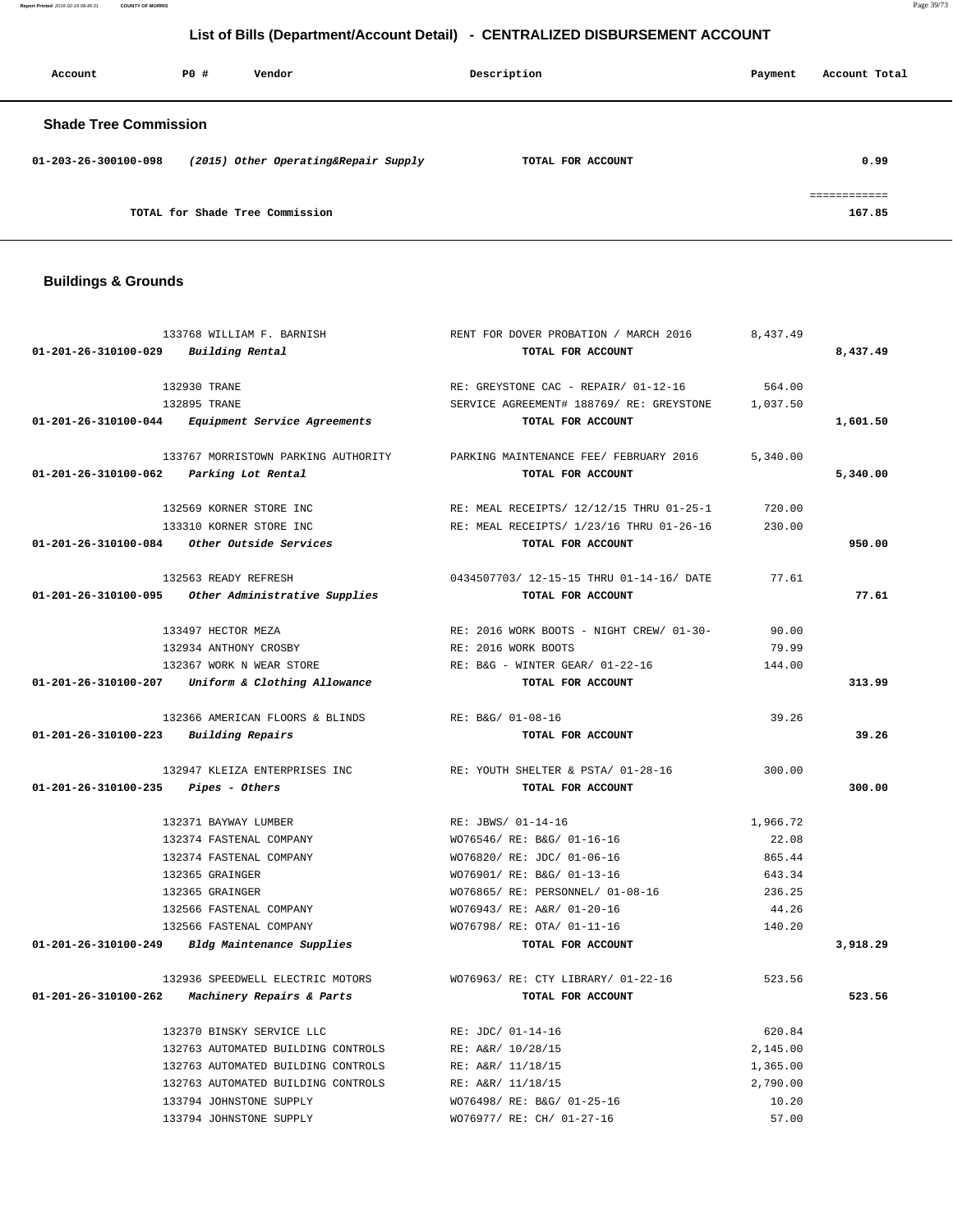**01-201-26-315100-039 Education Schools & Training TOTAL FOR ACCOUNT 836.00**

132448 THE AUTOMOTIVE TRAINING GROUP FORD ENGINE PERFORMANCE SEMINAR, ATTENDE 836.00

 **Motor Services Center** 

|                                            | TOTAL for Buildings & Grounds                                                               |                                                                        |              | ============<br>62,071.45 |
|--------------------------------------------|---------------------------------------------------------------------------------------------|------------------------------------------------------------------------|--------------|---------------------------|
|                                            |                                                                                             |                                                                        |              |                           |
| 01-203-26-310100-265 (2015) Electrical     | 132932 COOPER ELECTRIC SUPPLY CO.                                                           | WO76023/ RE: CREDIT MEMO - REF: PO127005<br>TOTAL FOR ACCOUNT          | $-2, 241.90$ | 495.70                    |
|                                            | 132932 COOPER ELECTRIC SUPPLY CO.                                                           | WO76772/ RE: HUMAN SERV/ 12-30-15                                      | 177.29       |                           |
|                                            | 132932 COOPER ELECTRIC SUPPLY CO.                                                           | WO76023/ RE: DOOR ACCESS CONTROLS/ 12-04                               | 98.89        |                           |
|                                            | 132932 COOPER ELECTRIC SUPPLY CO.                                                           | WO76392/ RE: MV PKG LOT/ 11-02-15                                      | 1,451.64     |                           |
|                                            | 132932 COOPER ELECTRIC SUPPLY CO.                                                           | WO74969/ RE: W&M/ 10-30-15                                             | 1,009.78     |                           |
|                                            | 01-203-26-310100-262 (2015) Machinery Repairs & Parts                                       | TOTAL FOR ACCOUNT                                                      |              | 12,507.85                 |
|                                            | 132765 YORK MOTORS, INC.                                                                    | WO74507/ RE: B&G/ 02-06-15                                             | 314.85       |                           |
|                                            | 132765 YORK MOTORS, INC.                                                                    | WO74507/ RE: B&G/ 02-05-15                                             | 124.00       |                           |
|                                            | 132840 TRANE                                                                                | 131564 RE: CREDIT/ -\$298.00 AND -\$4,365                              | $-4,663.00$  |                           |
|                                            | 132840 TRANE                                                                                | RE: GREYSTONE/ 12-18-15                                                | 16,000.00    |                           |
|                                            | 132840 TRANE                                                                                | RE: GREYSTONE / 12-03-15                                               | 732.00       |                           |
|                                            | 132217 PYRAMID SCHOOL PRODUCTS<br>01-203-26-310100-252 (2015) Janitorial Supplies           | WO76466/RE: JANITORIAL SUPPLIES/ 12-11- 5,384.94<br>TOTAL FOR ACCOUNT  |              | 5,384.94                  |
| 01-203-26-310100-235 (2015) Pipes - Others |                                                                                             | TOTAL FOR ACCOUNT                                                      |              | 2,884.60                  |
|                                            | 132357 WEBSTER PLUMBING &                                                                   | RE: WARRANTS/ 10-29-15                                                 | 2,884.60     |                           |
|                                            | 01-203-26-310100-223 (2015) Building Repairs                                                | TOTAL FOR ACCOUNT                                                      |              | 117.00                    |
|                                            | 131703 AMERICAN FLOORS & BLINDS                                                             | WO76705/ RE: CH - CR6/ 12-24-15                                        | 117.00       |                           |
|                                            | 132328 EMAINT ENTERPRISES LLC<br>$01-203-26-310100-044$ (2015) Equipment Service Agreements | ANNUAL SUPPORT & SUBSCRIPTION THROUGH 12 1,299.00<br>TOTAL FOR ACCOUNT |              | 1,299.00                  |
| 01-201-26-310100-265 Electrical            |                                                                                             | TOTAL FOR ACCOUNT                                                      |              | 9,802.47                  |
|                                            | 132568 GRIFFITH ELECTRIC SUPPLY CO, INC.                                                    | WO76837/ RE: PSTA/ 01-18-16                                            | 19.94        |                           |
|                                            | 132568 GRIFFITH ELECTRIC SUPPLY CO, INC.                                                    | WO76660/ RE: B&G/ 01-18-16                                             | 44.00        |                           |
|                                            | 132568 GRIFFITH ELECTRIC SUPPLY CO, INC.                                                    | WO76660/ RE: B&G/ 01-18-16                                             | 25.00        |                           |
|                                            | 132363 GRIFFITH ELECTRIC SUPPLY CO, INC.                                                    | WO76660/ RE: B&G/01-13-16                                              | 1,812.51     |                           |
|                                            | 132363 GRIFFITH ELECTRIC SUPPLY CO, INC.                                                    | WO76816/ RE: B&G/ 01-15-16                                             | 2,875.42     |                           |
|                                            | 132363 GRIFFITH ELECTRIC SUPPLY CO, INC.                                                    | WO76838/ RE: B&G/ 01-15-16                                             | 7.38         |                           |
|                                            | 132363 GRIFFITH ELECTRIC SUPPLY CO, INC.                                                    | WO76837/ RE: PSTA/ 01-15-16                                            | 34.52        |                           |
|                                            | 132363 GRIFFITH ELECTRIC SUPPLY CO, INC.                                                    | WO76660/ RE: B&G/ 01-15-16                                             | 215.03       |                           |
|                                            | 132363 GRIFFITH ELECTRIC SUPPLY CO, INC.                                                    | WO76660/ RE: B&G/ 01-13-16                                             | 414.24       |                           |
|                                            | 132363 GRIFFITH ELECTRIC SUPPLY CO, INC.                                                    | WO76816/ RE: B&G/ 01-11-16                                             | 2,633.03     |                           |
|                                            | 132363 GRIFFITH ELECTRIC SUPPLY CO, INC.                                                    | WO76838/ RE: B&G/ 01-11-16                                             | 1,721.40     |                           |
| 01-201-26-310100-264 Heat & A/C            |                                                                                             | TOTAL FOR ACCOUNT                                                      |              | 8,078.19                  |
|                                            | 133752 JOHNSTONE SUPPLY                                                                     | WO76595/ RE: A&R/ 02-02-16                                             | 52.91        |                           |
|                                            | 133752 JOHNSTONE SUPPLY                                                                     | WO76983/ RE: PSTA/ 01-28-16                                            | 74.23        |                           |
|                                            | 133794 JOHNSTONE SUPPLY                                                                     | WO76662/ RE: B&G/ 02-02-16                                             | 686.40       |                           |

#### **Buildings & Grounds**

# 133794 JOHNSTONE SUPPLY WO77014/ RE: A&R - JBWS/ 01-29-16 94.48 133794 JOHNSTONE SUPPLY WO96946/ RE: B&G/ 02-01-16 94.48 133794 JOHNSTONE SUPPLY WO76946/ RE: B&G/ 02-01-16 22.10 133794 JOHNSTONE SUPPLY WO76662/ RE: B&G/ 02-02-16 686.40

 **List of Bills (Department/Account Detail) - CENTRALIZED DISBURSEMENT ACCOUNT**

 **Account P0 # Vendor Description Payment Account Total**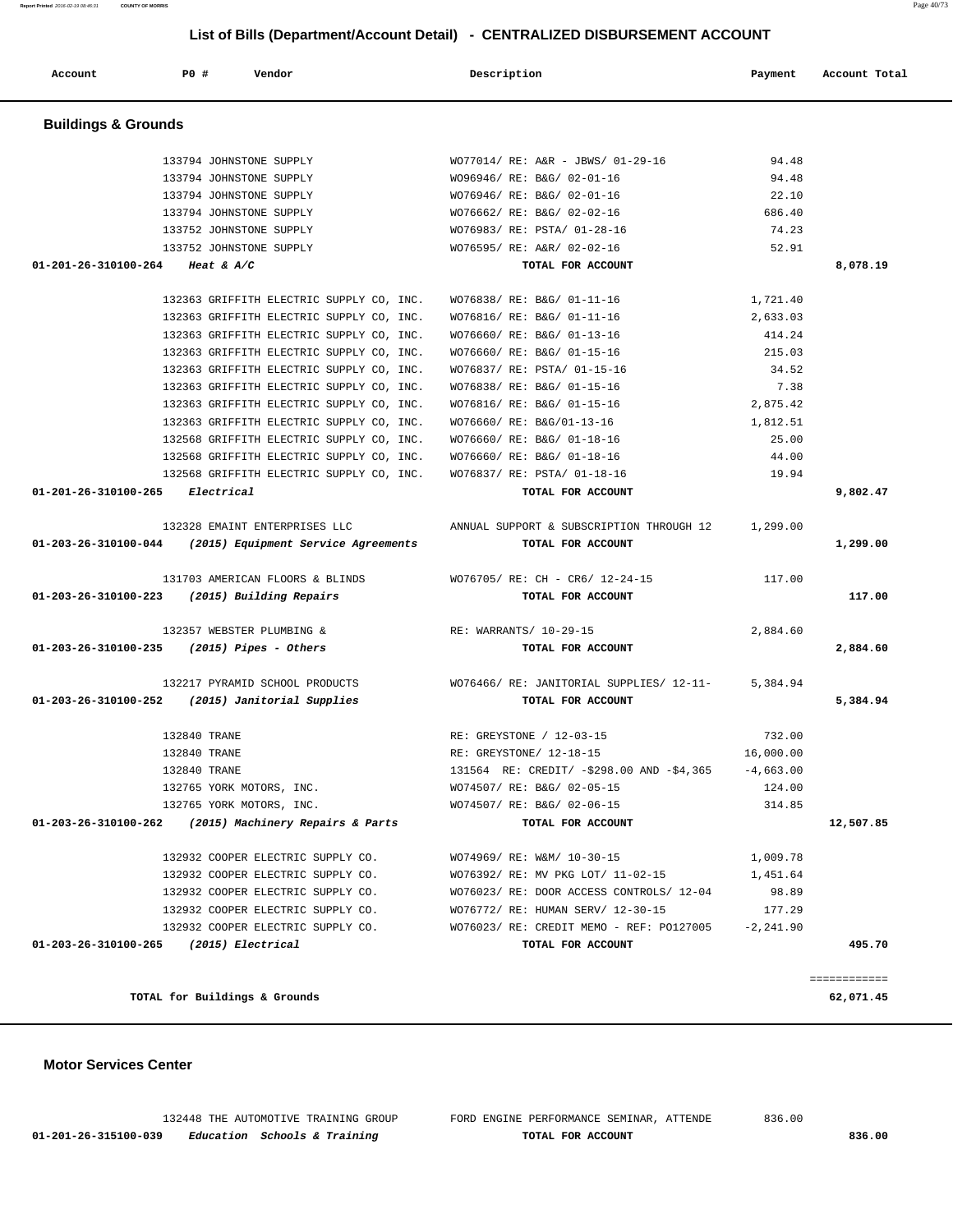**Report Printed** 2016-02-19 08:46:31 **COUNTY OF MORRIS** 

|  | Page 41/73<br>$\overline{\phantom{a}}$ |
|--|----------------------------------------|
|  |                                        |
|  |                                        |

| <b>PO #</b><br>Account<br>Vendor                             | Description                                         | Payment            | Account Total |
|--------------------------------------------------------------|-----------------------------------------------------|--------------------|---------------|
| <b>Motor Services Center</b>                                 |                                                     |                    |               |
| 01-201-26-315100-098<br>Other Operating&Repair Supply        | TOTAL FOR ACCOUNT                                   |                    | 106.00        |
| 132442 AMERICAN WEAR INC.                                    | UNIFORMS AND MAT RENTAL                             | 191.58             |               |
| 133494 GARY LINDSTEDT                                        | WORK BOOTS PER CONTRACT                             | 49.66              |               |
| 133498 PAUL MOLLINEAU                                        | WORK BOOTS PER CONTRACT                             | 90.00              |               |
| 01-201-26-315100-207<br>Uniform & Clothing Allowance         | TOTAL FOR ACCOUNT                                   |                    | 331.24        |
| 132471 INTER CITY TIRE                                       | TIRES                                               | 1,359.98           |               |
| 132471 INTER CITY TIRE                                       | TIRES                                               | 500.76             |               |
| 01-201-26-315100-245<br>Tires                                | TOTAL FOR ACCOUNT                                   |                    | 1,860.74      |
| 132468 HOOVER TRUCK CENTERS INC                              | FUEL TANK                                           | 1,098.20           |               |
| 132467 PEIRCE EQUIPMENT CO.                                  | HANDLE WITH NUT                                     | 22.69              |               |
| 132461 DELUXE INTERNATIONAL                                  | <b>VALVE</b>                                        | 41.57              |               |
| 132461 DELUXE INTERNATIONAL                                  | PUMP KIT                                            | 1,741.26           |               |
| 01-201-26-315100-261<br>Spare Parts for Equipment            | TOTAL FOR ACCOUNT                                   |                    | 2,903.72      |
| 132445 ABSOLUTE AUTO AND FLAT GLASS                          | WINDSHIELD $(6-41)$                                 | 233.40             |               |
| 01-201-26-315100-291<br>Vehicle Repairs                      | TOTAL FOR ACCOUNT                                   |                    | 233.40        |
| 132457 CUDA METRO SALES INC.                                 | REPAIR H20-2530 PARTS WASHER, CHAIN WITH            | 319.42             |               |
| 132443 ATLAS DISPOSAL OPTIONS INC                            | USED OIL FILTER REMOVAL                             | 225.00             |               |
| 132450 BOONTON AUTO PARTS                                    | CHROMABASE B/C                                      | 62.64              |               |
| 132450 BOONTON AUTO PARTS                                    | CHROMABASE BLACK B/C, CHROMACLEAR ACTIVAT           | 131.80             |               |
| 132450 BOONTON AUTO PARTS                                    | CHROMABASE MID TEMP                                 | 178.36             |               |
| 132450 BOONTON AUTO PARTS                                    | GOLD STIKIT, VELCRO, FIBRE DISC GREEN               | 354.30             |               |
| 132450 BOONTON AUTO PARTS                                    | ACRYLIC ENAMEL, ACTIVATOR, BASE REDUCER ME          | 122.44             |               |
| 132450 BOONTON AUTO PARTS                                    | CHROMABASE B/C, CHROMACLEAR                         | 467.76             |               |
| 133130 READY REFRESH                                         | $0435051180, 11/15/15 - 12/14/15$                   | 257.89             |               |
| 01-203-26-315100-098<br>(2015) Other Operating&Repair Supply | TOTAL FOR ACCOUNT                                   |                    | 2,119.61      |
| 132441 AMERICAN WEAR INC.                                    | UNIFORMS AND MAT RENTAL                             | 265.35             |               |
| 132441 AMERICAN WEAR INC.                                    | UNIFORMS AND MAT RENTAL                             | 207.56             |               |
| 132441 AMERICAN WEAR INC.                                    | UNIFORMS AND MAT RENTAL                             | 262.35             |               |
| 132441 AMERICAN WEAR INC.                                    | UNIFORMS AND MAT RENTAL                             | 191.58             |               |
| 132441 AMERICAN WEAR INC.                                    | UNIFORMS AND MAT RENTAL                             | 249.37             |               |
| $01-203-26-315100-207$ (2015) Uniform & Clothing Allowance   | TOTAL FOR ACCOUNT                                   |                    | 1,176.21      |
| 132459 DAVID WEBER OIL COMPANY                               | HIGH EP #2 GREASE, 15W/40 ULTRA, WINDSHIEL 3,695.30 |                    |               |
| $01-203-26-315100-232$ (2015) Lubricants & Anti Freeze       | TOTAL FOR ACCOUNT                                   |                    | 3,695.30      |
| 132471 INTER CITY TIRE                                       | TIRES                                               | 310.02             |               |
| 132471 INTER CITY TIRE                                       | TIRES                                               | 294.04             |               |
| 132471 INTER CITY TIRE                                       | TIRES                                               | 507.20             |               |
| 132471 INTER CITY TIRE                                       | TIRES                                               | 434.12             |               |
| 132471 INTER CITY TIRE                                       | TIRES                                               | 697.28             |               |
| 132471 INTER CITY TIRE                                       | TIRES                                               | 1,042.45           |               |
| 132471 INTER CITY TIRE                                       | TIRES                                               | 147.02             |               |
| 132471 INTER CITY TIRE                                       | TIRES                                               | 453.28             |               |
| 132471 INTER CITY TIRE                                       | TIRES                                               | 419.72             |               |
| 132471 INTER CITY TIRE                                       | TIRES                                               | 1,091.04           |               |
| 132471 INTER CITY TIRE                                       | TIRES                                               | 45.00              |               |
| 132471 INTER CITY TIRE                                       | TIRES<br>TIRES                                      | 1,048.20<br>231.88 |               |
| 132471 INTER CITY TIRE<br>132471 INTER CITY TIRE             | TIRES                                               | 749.08             |               |
| 132471 INTER CITY TIRE                                       | TIRES                                               | 780.82             |               |
|                                                              |                                                     |                    |               |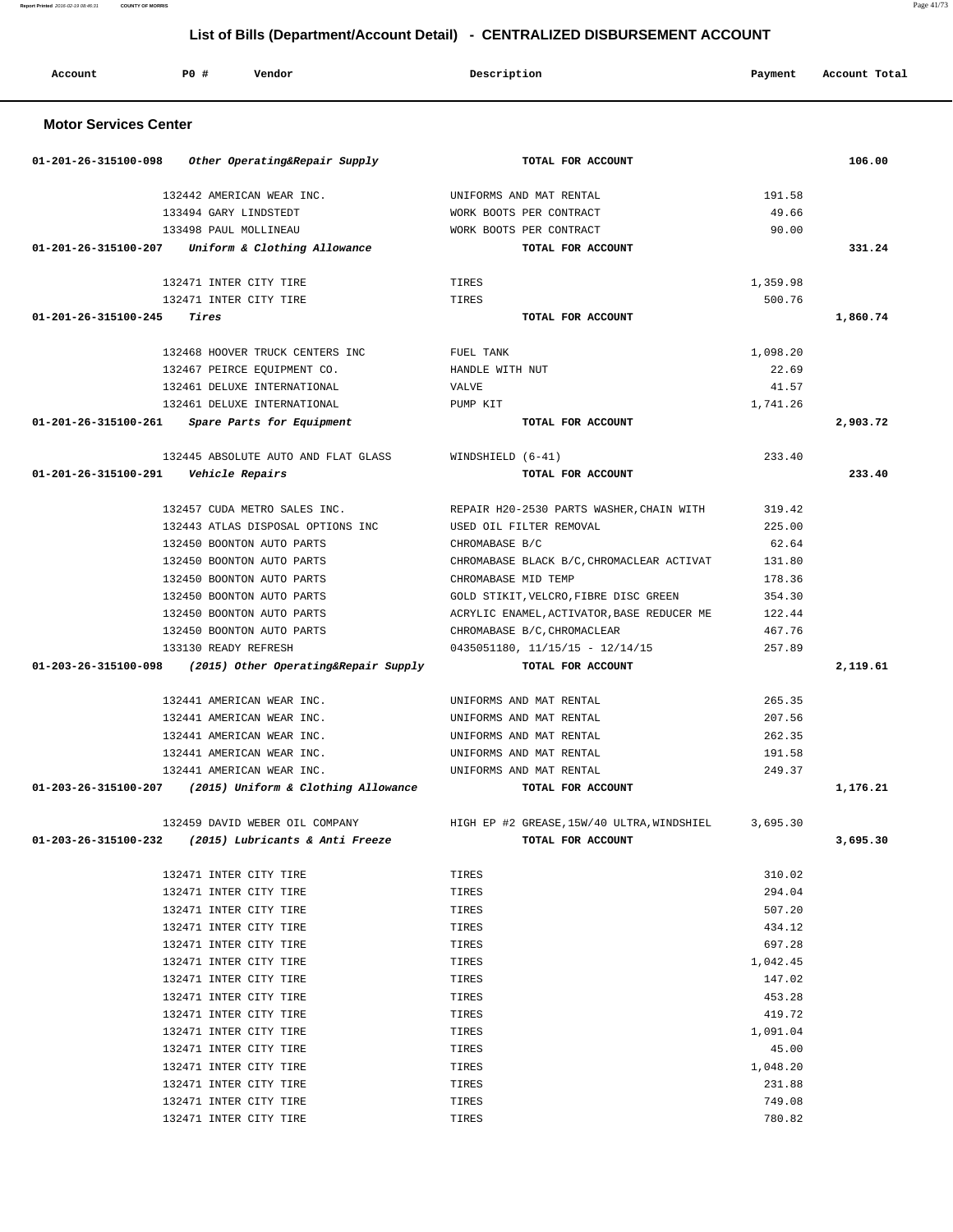| Account | PO# | Vendor<br>. | Description<br>$\sim$ $\sim$ | Payment | Account Total |
|---------|-----|-------------|------------------------------|---------|---------------|
|         |     |             |                              |         |               |

#### **Motor Services Center**

| $01-203-26-315100-245$ (2015) Tires                                | TOTAL FOR ACCOUNT                                                                            |                  | 9,210.83  |
|--------------------------------------------------------------------|----------------------------------------------------------------------------------------------|------------------|-----------|
|                                                                    |                                                                                              |                  |           |
| 132468 HOOVER TRUCK CENTERS INC                                    | AIR DRYER                                                                                    | 436.28           |           |
| 132468 HOOVER TRUCK CENTERS INC                                    | 8 1/2IN CO<br>AIR DRYER                                                                      | 20.00            |           |
| 132468 HOOVER TRUCK CENTERS INC                                    | <b>DIODE</b>                                                                                 | 436.28           |           |
| 132468 HOOVER TRUCK CENTERS INC<br>132468 HOOVER TRUCK CENTERS INC |                                                                                              | 9.63<br>3.73     |           |
| 132468 HOOVER TRUCK CENTERS INC                                    | CAP<br>RESISTOR                                                                              | 14.04            |           |
| 132468 HOOVER TRUCK CENTERS INC                                    | 8 1/2IN CO                                                                                   | 20.00            |           |
| 132468 HOOVER TRUCK CENTERS INC                                    | SWITCH                                                                                       | 47.80            |           |
| 132468 HOOVER TRUCK CENTERS INC                                    | CREDIT                                                                                       | $-467.50$        |           |
| 132468 HOOVER TRUCK CENTERS INC                                    | CREDIT                                                                                       | $-176.00$        |           |
| 132468 HOOVER TRUCK CENTERS INC                                    | CREDIT                                                                                       | $-176.00$        |           |
| 132454 CLIFFSIDE BODY CORP                                         | UNIT#13-32- TAILGATE, PAINT MATERIAL, WELD                                                   | 4,266.15         |           |
| 132453 CLIFFSIDE BODY CORP                                         | LID 10 TANK                                                                                  | 35.49            |           |
| 132456 DELUXE INTERNATIONAL                                        | UNIT# HAZMAT1- REINSTALL DRIVE/AXLE SHAF                                                     | 2,519.07         |           |
| 132451 BROWN'S HUNTERDON                                           | UNIT (91-10)- REMOVE AND REPLACE FLYWHEE                                                     | 2,548.40         |           |
| 127896 TEREX UTILITIES, INC.                                       | TRUCK SERVICE (11-14)- FIXED BUCKET, REPL                                                    | 757.50           |           |
| 132461 DELUXE INTERNATIONAL                                        | GASKET, OIL FILTER                                                                           | 55.12            |           |
| 132461 DELUXE INTERNATIONAL                                        | PACKAGE HA                                                                                   | 147.87           |           |
| 132461 DELUXE INTERNATIONAL                                        | BUTTON                                                                                       | 49.37            |           |
| 132461 DELUXE INTERNATIONAL                                        | HORN ELECT                                                                                   | 31.15            |           |
| 132461 DELUXE INTERNATIONAL                                        | SCREW                                                                                        | 15.36            |           |
| 132461 DELUXE INTERNATIONAL                                        | SENSOR                                                                                       | 409.62           |           |
| 132461 DELUXE INTERNATIONAL                                        | PIN                                                                                          | 113.70           |           |
| 132458 DOVER BRAKE & CLUTCH CO INC                                 | BRAKE ASSY, DRUM                                                                             | 609.28           |           |
| 132458 DOVER BRAKE & CLUTCH CO INC                                 | CREDIT                                                                                       | $-600.00$        |           |
|                                                                    | ROAD SERVICE (9-22)- STOP/START NOT WORK                                                     | 452.50           |           |
| 125846 TEREX UTILITIES, INC.                                       |                                                                                              |                  |           |
|                                                                    | 132452 COACH & EQUIPMENT MANUFACTURING CO. BLOCK GUIDE ASSEMBLY, MOUNTING BRACKET, BU 105.71 |                  |           |
| $01-203-26-315100-261$ (2015) Spare Parts for Equipment            | TOTAL FOR ACCOUNT                                                                            |                  | 11,684.55 |
|                                                                    |                                                                                              |                  |           |
| 132462 DELIVERY CONCEPTS EAST                                      | GAS FILL SQUARE                                                                              | 57.83            |           |
| 132445 ABSOLUTE AUTO AND FLAT GLASS                                | WINDSHIELD REMOVAL (5-24)                                                                    | 85.00            |           |
| 132445 ABSOLUTE AUTO AND FLAT GLASS                                | WINDSHIELD (5-24)                                                                            | 220.78           |           |
| 132445 ABSOLUTE AUTO AND FLAT GLASS                                | WINDSHIELD (8-39)                                                                            | 267.50           |           |
| 132460 D&B AUTO SUPPLY                                             | IGNITION SWITCH, WHEEL NUT, AIR FILTER, OIL                                                  | 675.21           |           |
| 132460 D&B AUTO SUPPLY                                             | OIL FILTER, HEADLAMP, HALOGEN BULB, SOCKET,                                                  | 512.80           |           |
| 132460 D&B AUTO SUPPLY                                             | FUEL FILTER, BULB, DISC PAD, VALV CAP                                                        | 149.13           |           |
|                                                                    | IMPACT SOCKET, HALOGEN ROTATOR, WHELEN, IMP                                                  | 619.81           |           |
|                                                                    | SOLENOID                                                                                     | 222.40           |           |
| 132460 D&B AUTO SUPPLY                                             | WIPER BLADE, ROTOR, BRAKE PADS, FUEL PUMP, W                                                 | 644.01           |           |
| 132460 D&B AUTO SUPPLY                                             | BATTERY, DISC PAD, SWITCH, BRAKE DRUM, STRAP                                                 | 393.59           |           |
| 132460 D&B AUTO SUPPLY                                             | INNER TIE ROD, CONNECTOR, ROTOR, AIR FILTER                                                  | 372.62           |           |
| 132460 D&B AUTO SUPPLY<br>132460 D&B AUTO SUPPLY                   | OIL FILTER, SENSOR, CHUCK, GAUGE, QUICK STRU<br>OIL FILTER, HALOGEN CAPSULE, DISC PAD, BRAK  | 278.96<br>420.27 |           |
| 132460 D&B AUTO SUPPLY                                             | ROTOR, DISC PAD, ALARM, AIR FILTER                                                           | 629.08           |           |
| 132460 D&B AUTO SUPPLY                                             | DISC PAD, BRAKE PADS, BRAKLEEN, UBOLT, FLOW                                                  | 789.01           |           |
| 132460 D&B AUTO SUPPLY                                             | THROTTLE BODY GASKET, STEERING SHAFT, AIR                                                    | 354.88           |           |
| 132460 D&B AUTO SUPPLY                                             | HUB BEARING ASSY, BRAKE KIT, FLUID DOT, OIL                                                  | 530.78           |           |
| 132460 D&B AUTO SUPPLY                                             | IMPACT SOCKET SET, OIL FILTER, WIPER BLADE                                                   | 176.96           |           |
| 132460 D&B AUTO SUPPLY                                             | ADAPTER, FUEL FILTER, GAUGE                                                                  | 28.79            |           |
| 132460 D&B AUTO SUPPLY                                             | FUEL FILTER, AIR FILTER, REDI SENSOR, BRAKE                                                  | 178.23           |           |
| 132460 D&B AUTO SUPPLY                                             | BRAKE DRUM, BRAKE SHOES                                                                      | 127.44           |           |
| 132460 D&B AUTO SUPPLY                                             | SWAY BAR LINK, OIL FILTER, AIR FILTER, SILI                                                  | 132.87           |           |
| 132460 D&B AUTO SUPPLY                                             | OIL FILTER, BRAKE ROTOR, BRAKE PADS, HOSE E                                                  | 192.11           |           |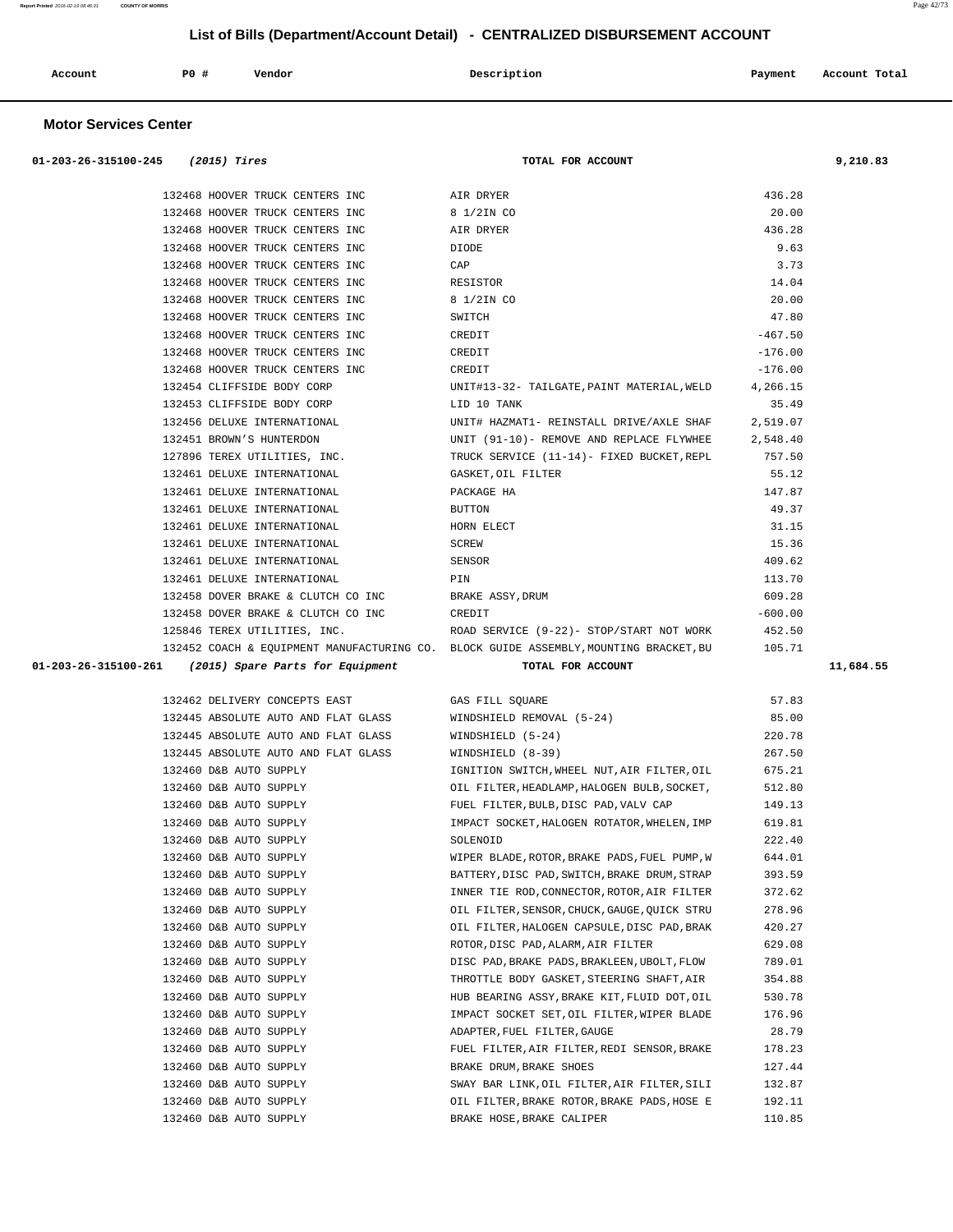| Account<br>. | P0 # | Vendor | Description | Payment | Account Total<br>.<br>. |
|--------------|------|--------|-------------|---------|-------------------------|
|              |      |        |             |         |                         |

#### **Motor Services Center**

| 01-203-26-315100-291<br>(2015) Vehicle Repairs | TOTAL FOR ACCOUNT        | 9,437.90  |
|------------------------------------------------|--------------------------|-----------|
| 129047 AW DIRECT                               | AMBER WARNING LIGHT OVAL | 291.59    |
| 132464 FLEMINGTON BUICK CHEVROLET              | CREDIT                   | $-21.69$  |
| 132464 FLEMINGTON BUICK CHEVROLET              | CREDIT                   | $-16.07$  |
| 132464 FLEMINGTON BUICK CHEVROLET              | MIRROR                   | 91.58     |
| 132464 FLEMINGTON BUICK CHEVROLET              | LOCK                     | 132.60    |
| 132464 FLEMINGTON BUICK CHEVROLET              | MIRROR                   | 182.44    |
| 132464 FLEMINGTON BUICK CHEVROLET              | MOTOR                    | 110.61    |
| 132464 FLEMINGTON BUICK CHEVROLET              | EOUALIZ                  | 6.44      |
| 132464 FLEMINGTON BUICK CHEVROLET              | <b>HANDLE</b>            | 4.37      |
| 132464 FLEMINGTON BUICK CHEVROLET              | <b>FILTER</b>            | 58.32     |
| 132464 FLEMINGTON BUICK CHEVROLET              | THERMOS                  | 43.47     |
| 132464 FLEMINGTON BUICK CHEVROLET              | PUMP                     | 26.66     |
| 132464 FLEMINGTON BUICK CHEVROLET              | KNOB, SPRING             | 14.08     |
| 132464 FLEMINGTON BUICK CHEVROLET              | HOSE, FITTING            | 41.73     |
| 132464 FLEMINGTON BUICK CHEVROLET              | SHAFT                    | 58.04     |
| 132464 FLEMINGTON BUICK CHEVROLET              | SHIELD, TENSION          | 75.16     |
| 132464 FLEMINGTON BUICK CHEVROLET              | ARM                      | 270.04    |
| 132460 D&B AUTO SUPPLY                         | CREDIT                   | $-49.50$  |
| 132460 D&B AUTO SUPPLY                         | CREDIT                   | $-9.00$   |
| 132460 D&B AUTO SUPPLY                         | CREDIT                   | $-88.88$  |
| 132460 D&B AUTO SUPPLY                         | CREDIT                   | $-55.60$  |
| 132460 D&B AUTO SUPPLY                         | CREDIT                   | $-184.70$ |
| 132460 D&B AUTO SUPPLY                         | CREDIT                   | $-35.01$  |

**TOTAL for Motor Services Center 43,595.50**

#### **Mosquito Extermination**

 132319 ALL COUNTY RENTAL CENTER 20 Bar SN 3-8 050 #3003-000-8822 268.72 132319 ALL COUNTY RENTAL CENTER 33RS 72E Chain Loop #3623-005-0072 115.20  **01-201-26-320100-098 Other Operating & Repair Supply TOTAL FOR ACCOUNT 383.92** 132414 TOMAR INDUSTRIES INC Poly Bag 22 X 16 X 58 Black 100/CS #MPB 39.65 132414 TOMAR INDUSTRIES INC GOJO/Dermapro 800ml Soap Dispenser - Whi 18.60 132414 TOMAR INDUSTRIES INC Lysol Crisp Linen 12/19oz/case CS #PPM- 91.80  **01-201-26-320100-249 Bldg Maintenance Supplies TOTAL FOR ACCOUNT 150.05** 133037 AMERICAN WEAR INC. Clean Uniforms 1/7/16 94.30 133037 AMERICAN WEAR INC. Clean Uniforms 1/14/16 91.30 133037 AMERICAN WEAR INC. Clean Uniforms 1/21/16 91.30 133037 AMERICAN WEAR INC. Clean Uniforms 1/28/16 100.30 133037 AMERICAN WEAR INC. Credit Memo 1/28/16 -12.00  **01-201-26-320100-251 Ground Maintenance Supplies TOTAL FOR ACCOUNT 365.20** 132415 GRAINGER Tarp, Polyethylene, Blue/Green, 10 X 12 32.90 132415 GRAINGER Tartp, Polyethylene, Blue/reen, 8 X 10 f 26.92 132415 GRAINGER Surge Protector Strip, 6 Outlet, Gray # 45.72 132415 GRAINGER Outlet Strip, 6 Outlet, White #5A311 10.32 132415 GRAINGER Outlet Strip, 6 Outlets, 2 3/4 ft 5HN14 6.66 132415 GRAINGER Safety Glasses, Gray, Scratch-Resistant 47.88

**Report Printed** 2016-02-19 08:46:31 **COUNTY OF MORRIS** Page 43/73

============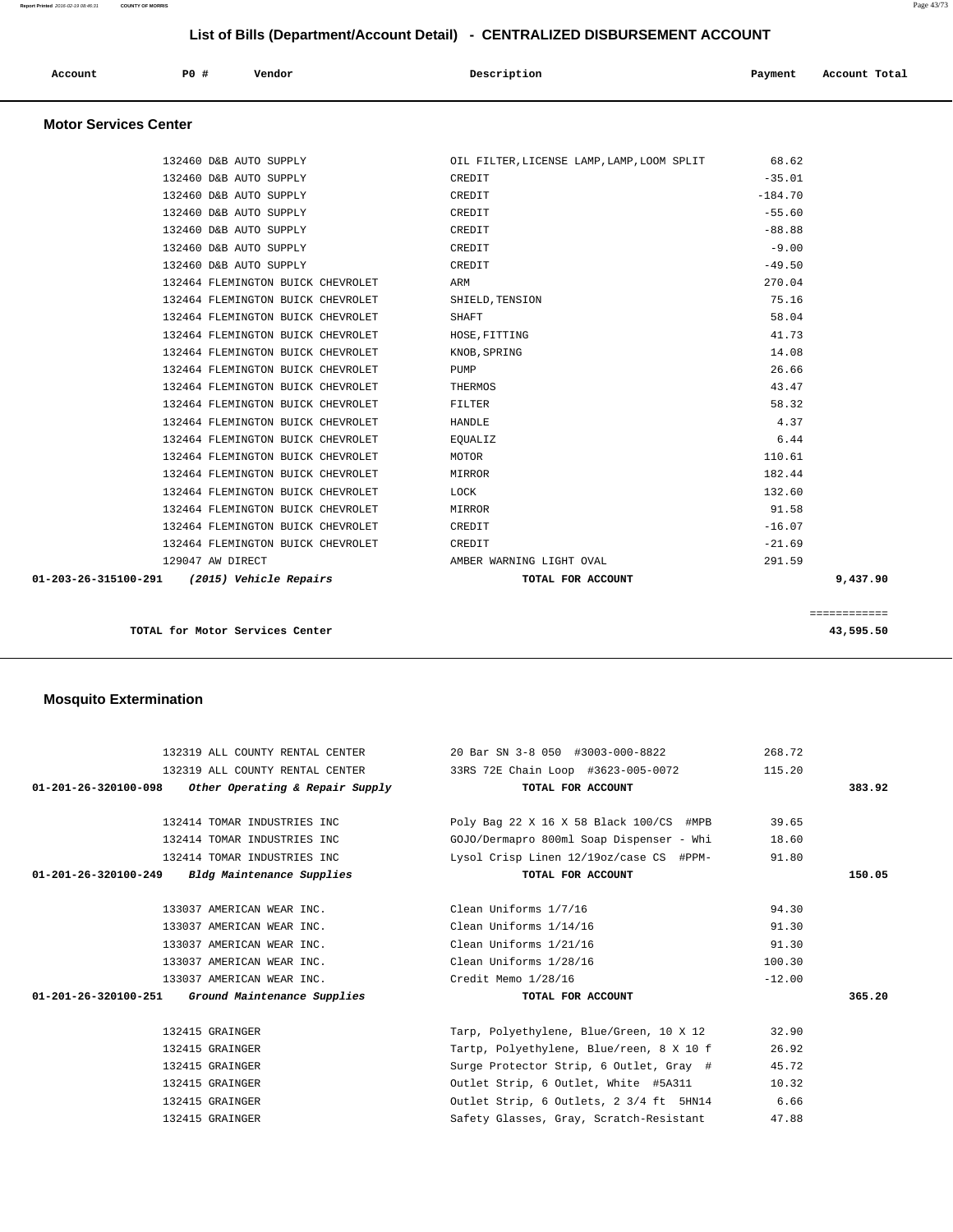| 132415 GRAINGER                                              | High Visibility Vest, Class 1, 2XL, Lime | 44.56     |          |
|--------------------------------------------------------------|------------------------------------------|-----------|----------|
| 132415 GRAINGER                                              | High Visibility Vest, Class 1, 4XL, Lim  | 44.56     |          |
| 132321 ADAPCO, INC.                                          | 1865-606 1/8" NPT Mail-Female Ball Valve | 21.57     |          |
| 132321 ADAPCO, INC.                                          | 1865-621 1/4 NPT X 1/4" Tube Compession  | 5.80      |          |
| 132321 ADAPCO, INC.                                          | 3" 1/4" ID LDPE tubing                   | 1.50      |          |
| 132321 ADAPCO, INC.                                          | Shipping & Handling                      | 25.00     |          |
| 132321 ADAPCO, INC.                                          | Credit from previous order               | $-13.51$  |          |
| 132766 MORRISTOWN LUMBER &                                   | K7786402 VOC Smoke Gray #6484281         | 42.99     |          |
| 132766 MORRISTOWN LUMBER &                                   | Gal Safety Yellow #2537348               | 83.58     |          |
| 132766 MORRISTOWN LUMBER &                                   | 4" Chip Bristle Brush #3250016           | 3.98      |          |
| 132766 MORRISTOWN LUMBER &                                   | XL-R.PLAS AN W/S 8-10-12 Pk5 #41821      | 4.89      |          |
| 132766 MORRISTOWN LUMBER &                                   | XL-R.PLAS AN W/S12-14-16 Pk 5 #41822     | 5.29      |          |
| 132766 MORRISTOWN LUMBER &                                   | C-PAK USS Flat Wash 1/4 Box 100 #270055  | 3.69      |          |
| 132766 MORRISTOWN LUMBER &                                   | HX Lag Screw X 1/4 X1 1/4 Bx 100 #2300   | 12.49     |          |
| $01 - 201 - 26 - 320100 - 258$ Equipment                     | TOTAL FOR ACCOUNT                        |           | 524.87   |
| 132320 HANOVER POWER SPORTS                                  | 12V Batt. Teder 4 Outlets #212113        | 249.99    |          |
| 132320 HANOVER POWER SPORTS                                  | Tire Gauge/Hose 60PS #151504             | 25.95     |          |
| 132322 PLAINSMAN AUTO SUPPLY                                 | FMX-20LP Fuse #782-2128                  | 16.08     |          |
| 132322 PLAINSMAN AUTO SUPPLY                                 | NAPAGOLD Fuel Filter #3166               | 16.12     |          |
| 132322 PLAINSMAN AUTO SUPPLY                                 | Lamp #3156                               | 10.60     |          |
| 133153 PLAINSMAN AUTO SUPPLY                                 | LED 360 Strb Low Prof #92564Y            | 202.30    |          |
| 133153 PLAINSMAN AUTO SUPPLY                                 | Rocker #2980F                            | 7.12      |          |
| 132422 PLAINSMAN AUTO SUPPLY                                 | Wiper Blade - AccuFit - Passen #60-021-  | 6.83      |          |
| 132422 PLAINSMAN AUTO SUPPLY                                 | Wiper Blade - AccuFit - Driver #60-026-1 | 9.58      |          |
| 132422 PLAINSMAN AUTO SUPPLY                                 | Wiper Blade - AccuFit - Read #60-014-C   | 7.86      |          |
| 01-201-26-320100-291    Vehicle Repairs                      | TOTAL FOR ACCOUNT                        |           | 552.43   |
|                                                              |                                          |           |          |
|                                                              |                                          |           |          |
| 132412 W.B. MASON COMPANY INC Custom Imprinted Pens          |                                          | 268.13    |          |
| 132412 W.B. MASON COMPANY INC                                | Custom Imprinted Bookmarks               | 515.02    |          |
| $01-203-26-320100-021$ (2015) Administrative Services        | TOTAL FOR ACCOUNT                        |           | 783.15   |
| 132411 OFFICE CONCEPTS GROUP, INC.                           | Copy Holder Clip & 4X6 Note Pads         | 22.79     |          |
| 132411 OFFICE CONCEPTS GROUP, INC.                           | Cleaner Bleach 3/CT                      | 5.91      |          |
| 132411 OFFICE CONCEPTS GROUP, INC.                           | coffee and creamers                      | 67.18     |          |
| 132411 OFFICE CONCEPTS GROUP, INC.                           | Labels                                   | 46.52     |          |
| 132411 OFFICE CONCEPTS GROUP, INC.                           | Thermal pouch, sheet protectors, tab div | 119.43    |          |
| 132411 OFFICE CONCEPTS GROUP, INC.                           | Calendars                                | 57.96     |          |
| 132738 READY REFRESH                                         | 8450007060 Spring Water 10/31/15 - 11/30 | 152.30    |          |
| 132922 READY REFRESH                                         | 8450007060 Spring Water 12/01/15 - 12/31 | 166.50    |          |
| 01-203-26-320100-058<br>(2015) Office Supplies & Stationery  | TOTAL FOR ACCOUNT                        |           | 638.59   |
|                                                              |                                          |           |          |
| 132412 W.B. MASON COMPANY INC                                | Custom Imprinted Flashlight Pens         | 809.28    |          |
| (2015) Other Administrative Supplies<br>01-203-26-320100-095 | TOTAL FOR ACCOUNT                        |           | 809.28   |
| 132409 RICOH AMERICAS CORPORATION                            | G-2075 Color Copies 7/1/15 - 9/30/15     | 74.27     |          |
| 132410 RICOH AMERICAS CORPORATION                            | Rental of Ricoh Copier for November, Dec | 956.43    |          |
| (2015) Office Machines<br>01-203-26-320100-163               | TOTAL FOR ACCOUNT                        |           | 1,030.70 |
| 132413 ROUTE 23 AUTOMALL                                     | Lever #5C3Z721AAA                        | 48.42     |          |
| 132413 ROUTE 23 AUTOMALL                                     | Dash Cluster #2C3Z-10849-FA              | 362.64    |          |
| 132413 ROUTE 23 AUTOMALL                                     | Core                                     | 500.00    |          |
| 132413 ROUTE 23 AUTOMALL                                     | Core Return #F02CC3Z-10849-FA            | $-500.00$ |          |
| 132425 NORTHEAST COMMUNICATIONS, INC.                        | Parts for Radio Installation             | 71.00     |          |

|                               |     |        | List of Bills (Department/Account Detail) - CENTRALIZED DISBURSEMENT ACCOUNT |         |               |
|-------------------------------|-----|--------|------------------------------------------------------------------------------|---------|---------------|
| Account                       | PO# | Vendor | Description                                                                  | Payment | Account Total |
| <b>Mosquito Extermination</b> |     |        |                                                                              |         |               |

132415 GRAINGER High Visibility Vest, Class 1 L, Lime # 44.56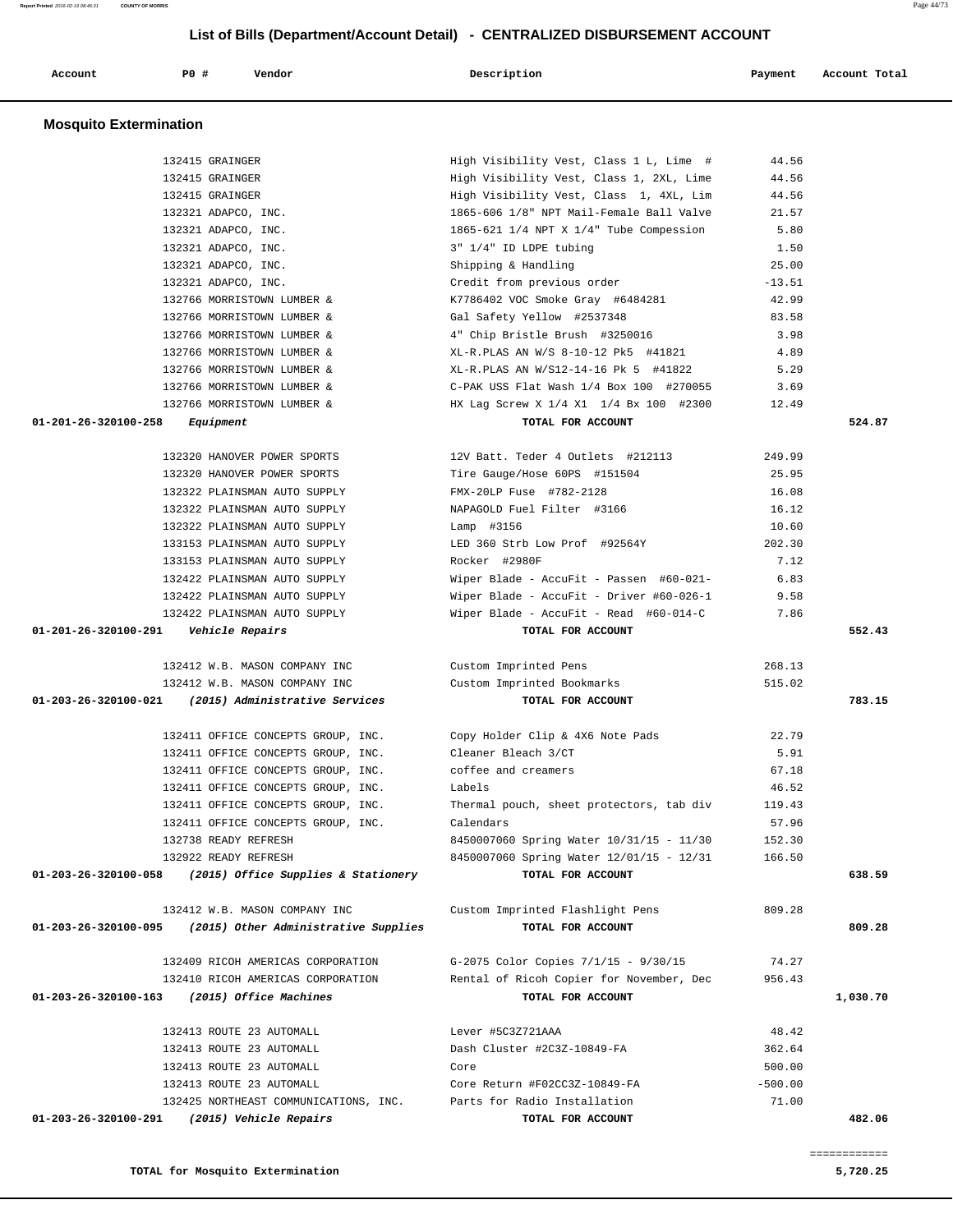**Report Printed** 2016-02-19 08:46:31 **COUNTY OF MORRIS** Page 45/73

# **List of Bills (Department/Account Detail) - CENTRALIZED DISBURSEMENT ACCOUNT**

| Account | PO# | Vendor<br>. | Description | Payment | Account Total |
|---------|-----|-------------|-------------|---------|---------------|
|         |     |             |             |         |               |

# **Health Management**

| $01 - 201 - 27 - 330100 - 031$ | 133572 VERIZON WIRELESS<br>Cellular Phone/Pagers | $L\&PS$ /<br>HEALTH MANAGEMENT<br>TOTAL FOR ACCOUNT | 720.65    | 720.65       |
|--------------------------------|--------------------------------------------------|-----------------------------------------------------|-----------|--------------|
|                                |                                                  |                                                     |           |              |
|                                | 133738 MORRISTOWN MEDICAL CENTER                 | For the Month of January 2016                       | 10,000.00 |              |
| $01 - 201 - 27 - 330100 - 079$ | Special Projects                                 | TOTAL FOR ACCOUNT                                   |           | 10,000.00    |
|                                |                                                  |                                                     |           |              |
|                                | 133588 CARLOS PEREZ JR.                          | Reimbursement for mileage Jan 2016                  | 30.20     |              |
| $01 - 201 - 27 - 330100 - 084$ | <i>Other Outside Services</i>                    | TOTAL FOR ACCOUNT                                   |           | 30.20        |
|                                |                                                  |                                                     |           |              |
|                                | 133350 MAMMA CATERINA                            | Hazmat training with DEP-lunch                      | 62.75     |              |
|                                | 133351 TOM MYNES                                 | Travel reimbursement                                | 115.06    |              |
|                                | 134051 COUNTY OF MORRIS                          | 1ST HALF FEBRUARY 2016 METERED MAIL                 | 49.85     |              |
| $01 - 201 - 27 - 330100 - 210$ | Environmental Compliance                         | TOTAL FOR ACCOUNT                                   |           | 227.66       |
|                                | 133588 CARLOS PEREZ JR.                          | Reimbursement for mileage 2015                      | 32.49     |              |
| 01-203-27-330100-084           | (2015) Other Outside Services                    | TOTAL FOR ACCOUNT                                   |           | 32.49        |
|                                |                                                  |                                                     |           |              |
|                                |                                                  |                                                     |           | ============ |
|                                | TOTAL for Health Management                      |                                                     |           | 11,011.00    |
|                                |                                                  |                                                     |           |              |

#### **Human Services**

|                                                 | 134051 COUNTY OF MORRIS            | 1ST HALF FEBRUARY 2016 METERED MAIL      | 54.41  |        |
|-------------------------------------------------|------------------------------------|------------------------------------------|--------|--------|
| 01-201-27-331100-068                            | Postage & Metered Mail             | TOTAL FOR ACCOUNT                        |        | 54.41  |
|                                                 |                                    |                                          |        |        |
|                                                 | 133019 SODEXO INC & AFFILIATES     | Food for Advisory Committee on Women mee | 47.90  |        |
|                                                 | 133622 LONGFELLOWS SANDWICH DELI   | Food for 15 people for HSAC Meeting on 1 | 146.99 |        |
|                                                 | 133640 SODEXO INC & AFFILIATES     | 2016 Div. of Community & Behavioral Heal | 134.20 |        |
| 01-201-27-331100-088                            | Meeting Exp Advisory Board Etc     | TOTAL FOR ACCOUNT                        |        | 329.09 |
|                                                 |                                    |                                          |        |        |
|                                                 | 133340 OFFICE CONCEPTS GROUP, INC. | 2016 Office Supplies. Filing Folders     | 33.13  |        |
|                                                 | 133340 OFFICE CONCEPTS GROUP, INC. | 2016 Office Supplies. Notebooks, pens an | 39.21  |        |
| $01-201-27-331100-164$ Office Machines - Rental |                                    | TOTAL FOR ACCOUNT                        |        | 72.34  |
|                                                 |                                    |                                          |        |        |
|                                                 |                                    |                                          |        |        |
| TOTAL for Human Services                        |                                    |                                          |        | 455.84 |

#### **Youth Shelter**

| 133445 THOMAS POLLIO                                                        | Snow tubing @ Mtn. Creek for residents a                 | 200.00 |        |
|-----------------------------------------------------------------------------|----------------------------------------------------------|--------|--------|
| Other General Expenses<br>01-201-27-331110-059                              | TOTAL FOR ACCOUNT                                        |        | 200.00 |
| 134051 COUNTY OF MORRIS<br>Postage and Metered Mail<br>01-201-27-331110-068 | 1ST HALF FEBRUARY 2016 METERED MAIL<br>TOTAL FOR ACCOUNT | 8.48   | 8.48   |
| 133446 CHEF'S CORNER<br>Furniture & Fixtures<br>01-201-27-331110-162        | Kitchen Supplies<br>TOTAL FOR ACCOUNT                    | 223.31 | 223.31 |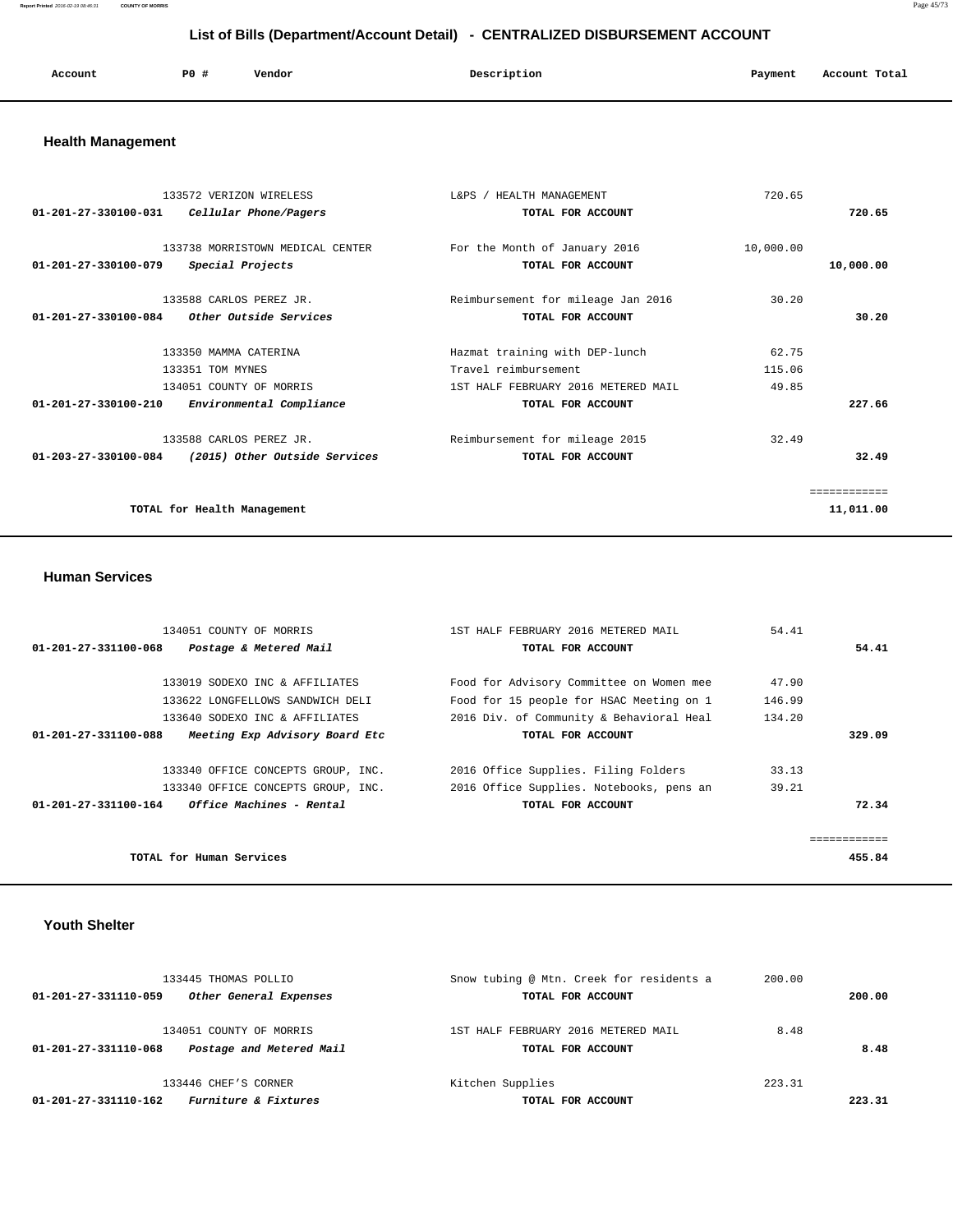#### **Report Printed** 2016-02-19 08:46:31 **COUNTY OF MORRIS** Page 46/73

# **List of Bills (Department/Account Detail) - CENTRALIZED DISBURSEMENT ACCOUNT**

| Account                        | PO#<br>Vendor                            | Description                                  | Payment  | Account Total |
|--------------------------------|------------------------------------------|----------------------------------------------|----------|---------------|
| <b>Youth Shelter</b>           |                                          |                                              |          |               |
|                                | 133774 SODEXO INC & AFFILIATES           | 696 meals @ \$2.81/meal                      | 1,955.76 |               |
|                                | 133774 SODEXO INC & AFFILIATES           | AFI and other                                | 2,326.57 |               |
| 01-201-27-331110-185           | Food                                     | TOTAL FOR ACCOUNT                            |          | 7,257.93      |
|                                | 133801 ATLANTIC CORPORATE                | Medical Services for Youth Shelter Janua     | 8,533.00 |               |
| 01-201-27-331110-189           | Medical                                  | TOTAL FOR ACCOUNT                            |          | 8,533.00      |
|                                | 128789 RICOH AMERICAS CORPORATION        | Ricoh MP C4502A COPIER Quarterly payment     | 1,029.09 |               |
| $01 - 203 - 27 - 331110 - 163$ | (2015) Office Machines                   | TOTAL FOR ACCOUNT                            |          | 1,029.09      |
|                                | 133117 READY REFRESH                     | $0434508388$ $12/15/15-01/14/16$ - 20, 5 gal | 59.80    |               |
|                                | 133117 READY REFRESH                     | rent water jugs                              | 0.99     |               |
| 01-203-27-331110-185           | (2015) Food                              | TOTAL FOR ACCOUNT                            |          | 60.79         |
|                                | 132056 WHITES HEALTHCARE ENTERPRISES INC | Supply of Medicines for the month of Oct     | 214.55   |               |
|                                | 132056 WHITES HEALTHCARE ENTERPRISES INC | Supply of Medicines for the month of Nov     | 615.22   |               |
|                                | 132893 WHITES HEALTHCARE ENTERPRISES INC | Supply of Medicines for the Month of Dec     | 274.57   |               |
| 01-203-27-331110-189           | (2015) Medical                           | TOTAL FOR ACCOUNT                            |          | 1,104.34      |
|                                |                                          |                                              |          | ============  |
|                                | TOTAL for Youth Shelter                  |                                              |          | 18,416.94     |

# **Office on Aging**

| 134051 COUNTY OF MORRIS                                    | 1ST HALF FEBRUARY 2016 METERED MAIL    | 116.85     |
|------------------------------------------------------------|----------------------------------------|------------|
| 01-201-27-333100-068 Postage & Metered Mail                | TOTAL FOR ACCOUNT                      | 116.85     |
|                                                            |                                        |            |
| 133910 GET WELL HOUSE CALL P.C                             | Competency Evaluation APS RF 1/12/16   | 400.00     |
| $01-201-27-333100-084$ Other Outside Services              | TOTAL FOR ACCOUNT                      | 400.00     |
|                                                            |                                        |            |
| 132389 W.B. MASON COMPANY INC                              | AAGG23200 DayMinder Pocket Size        | 13.99      |
| 132387 W.B. MASON COMPANY INC                              | ACC72100 Large Binder Clips            | 6.33       |
| 132387 W.B. MASON COMPANY INC                              | MMM65412SS Post-it 12 yellow Note Pads | 7.62       |
| 132387 W.B. MASON COMPANY INC                              | OXF57538 Twin-Pocket Folders D Blue    | 9.98       |
| 132387 W.B. MASON COMPANY INC                              | AAGSK240 At-A Glance Classic Desk Pad  | 23.00      |
| 132387 W.B. MASON COMPANY INC                              | AAGE71750 Desk Calendar Refill         | 2.72       |
| 132387 W.B. MASON COMPANY INC                              | AAGG40000 DayMinder Monthly Planner    | 16.98      |
| 132387 W.B. MASON COMPANY INC                              | MMM810K3 Tape Refill 3/4x1000 3/pk     | 12.35      |
| 132387 W.B. MASON COMPANY INC                              | AAGPM3G28 Wall Calendar                | 9.24       |
| $01-203-27-333100-058$ (2015) Office Supplies & Stationery | TOTAL FOR ACCOUNT                      | 102.21     |
|                                                            |                                        |            |
|                                                            |                                        | ========== |

**TOTAL for Office on Aging 619.06**

### **NJEASE Phase II**

| 133585 NEWBRIDGE SERVICES INC                               | 04 2015 JACC Reimbursement | 855.00   |
|-------------------------------------------------------------|----------------------------|----------|
| 132618 CORNERSTONE FAMILY PROGRAMS                          | JACC 04 2015               | 285.00   |
| (2015) NJEASE Phase II Expenditures<br>01-203-27-333105-090 | TOTAL FOR ACCOUNT          | 1,140.00 |
|                                                             |                            |          |
|                                                             |                            |          |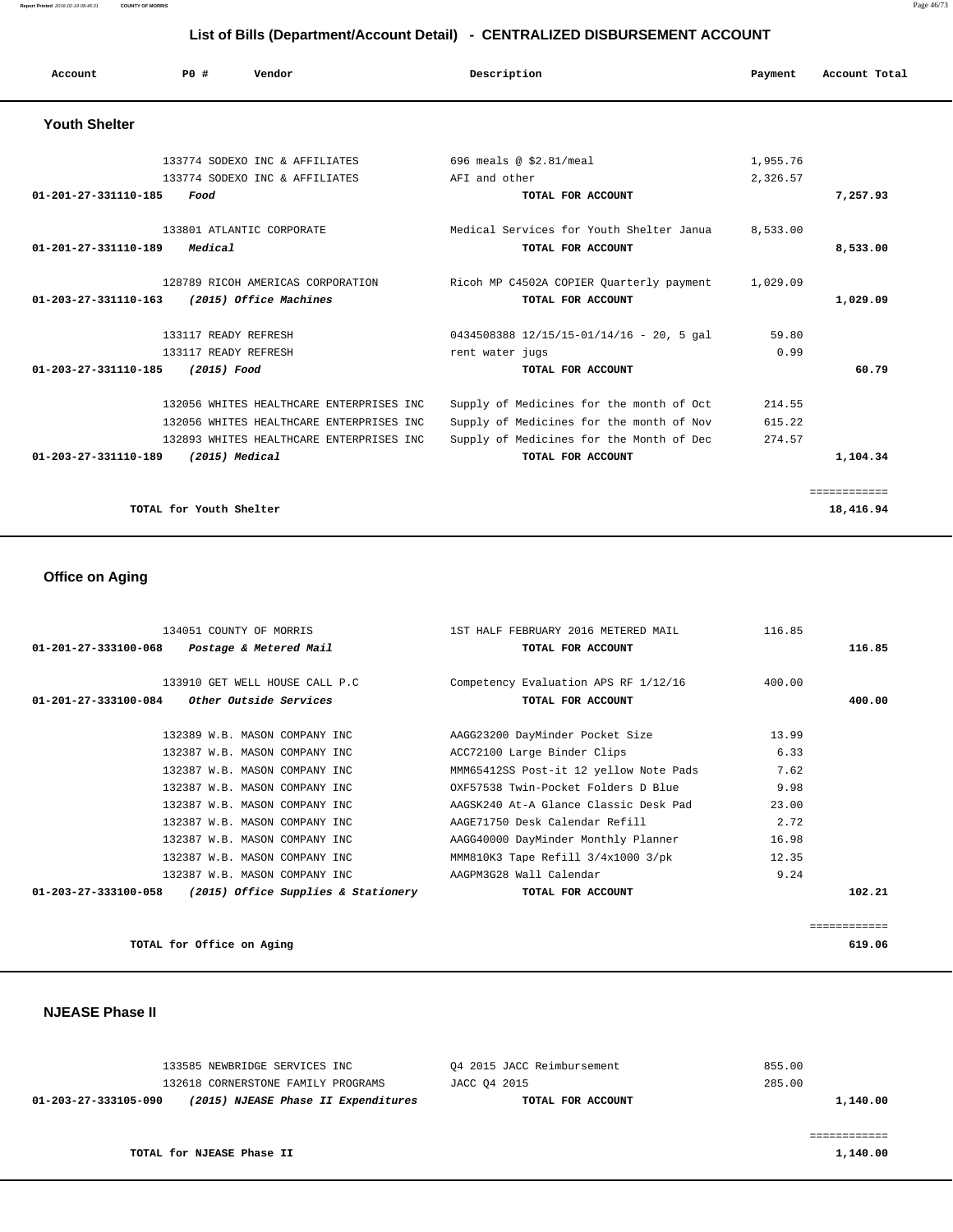**Report Printed** 2016-02-19 08:46:31 **COUNTY OF MORRIS** Page 47/73

# **List of Bills (Department/Account Detail) - CENTRALIZED DISBURSEMENT ACCOUNT**

| Account | <b>PO #</b> | Vendor | Description | Payment | Account Total |
|---------|-------------|--------|-------------|---------|---------------|
|         |             |        |             |         |               |

#### **Grant in Aid**

| 01-203-27-342000-459 (2015) Grant in Aid GIA: HISPANIC AFFAIR TOTAL FOR ACCOUNT  | 133356 MC ORGANIZATION FOR HISPANIC GIA-1502 Community Outreach Program. Oct 3,031.81    | 3,031.81     |
|----------------------------------------------------------------------------------|------------------------------------------------------------------------------------------|--------------|
| 01-203-27-342000-462 (2015) Grant in Aid GIA: FAMILY SERVICES TOTAL FOR ACCOUNT  | 132960 CORNERSTONE FAMILY PROGRAMS GIA-1541 ADC Lake Hopatcong 04 2015 11,245.00         | 11,245.00    |
|                                                                                  | 1,39525 EMPLOYMENT HORIZONS, INC. GIA 1524 Q3 2015 531 Attendance Days 1,396.00          |              |
|                                                                                  | 133526 EMPLOYMENT HORIZONS, INC. GIA 1524 04 2015 6867 Attendance Days 17,945.00         |              |
| 01-203-27-342000-463 (2015) Grant in Aid GIA: EMPLOYMENT HORI TOTAL FOR ACCOUNT  |                                                                                          | 19,341.00    |
|                                                                                  | 133578 ATLANTIC HEALTH SYSTEM/MMH 2015 Crisis Intervention Services Q4 10- 12,344.00     |              |
| 01-203-27-342000-464 (2015) Grant in Aid GIA: MORR MEMOR. HOS TOTAL FOR ACCOUNT  |                                                                                          | 12,344.00    |
|                                                                                  |                                                                                          |              |
|                                                                                  | 133357 CFCS - HOPE HOUSE GIA-1521 The Aids Center. 12/1/15 - 12/3 4,880.37               |              |
|                                                                                  | 132963 CFCS - HOPE HOUSE 61A1539 CHORE 12/1/15- 12/31/15 3,100.00                        |              |
| 01-203-27-342000-480 (2015) Grant in Aid GIA: HOPEHOUSEOPERTNF TOTAL FOR ACCOUNT |                                                                                          | 7,980.37     |
|                                                                                  | 132966 NEWBRIDGE SERVICES INC The Home Mental Health Under 60 GIA-1566 376.00            |              |
|                                                                                  | 132968 NEWBRIDGE SERVICES INC 60 Operation SAIL Care Management GIA-1559 1,490.00        |              |
| 01-203-27-342000-483 (2015) Grant in Aid Aid Ment H1th Cnt-Ne TOTAL FOR ACCOUNT  |                                                                                          | 1,866.00     |
|                                                                                  | 133492 CHILD & FAMILY RESOURCES, INC. 2015 Child and Family Resources Q4 Expen 14,689.00 |              |
| 01-203-27-342000-486 (2015) Grant in Aid NJ Bureau of Chldrn TOTAL FOR ACCOUNT   |                                                                                          | 14,689.00    |
|                                                                                  | 133529 INTERFAITH FOOD PANTRY INC. GIA 1529 Home Delivery Meals Q4 2015 10,016.00        |              |
| 01-203-27-342000-493 (2015) Grant in Aid: Interfaith Food Pan TOTAL FOR ACCOUNT  |                                                                                          | 10,016.00    |
|                                                                                  |                                                                                          | ============ |
| TOTAL for Grant in Aid                                                           |                                                                                          | 80,513.18    |
|                                                                                  |                                                                                          |              |

### **Seniors, Disabled & Veterans**

| 132762 BATTERIES PLUS                          | 12V Lead DURA 12-14F212V Lead DURDC 12-5 | 423.51 |
|------------------------------------------------|------------------------------------------|--------|
| Other General Expenses<br>01-201-27-343100-059 | TOTAL FOR ACCOUNT                        | 423.51 |
|                                                |                                          |        |
|                                                |                                          |        |
| TOTAL for Seniors, Disabled & Veterans         |                                          | 423.51 |

### **County Board of Social Service**

| 131946 CWDA                                          | Membership dues for 2016                      | 450.00     |
|------------------------------------------------------|-----------------------------------------------|------------|
| Associations and Memberships<br>01-201-27-345100-023 | TOTAL FOR ACCOUNT                             | 450.00     |
|                                                      |                                               |            |
| 131922 PAPER MART INC                                | White Woven #9, Business Reply Mail Enve      | 1, 113, 75 |
| 131923 PAPER MART INC                                | White Copy Paper - $8 \frac{1}{2} \times 11'$ | 1,425.00   |
| 131923 PAPER MART INC                                | 8 1/2 X14                                     | 58.80      |
| Office Supplies & Stationery<br>01-201-27-345100-058 | TOTAL FOR ACCOUNT                             | 2,597.55   |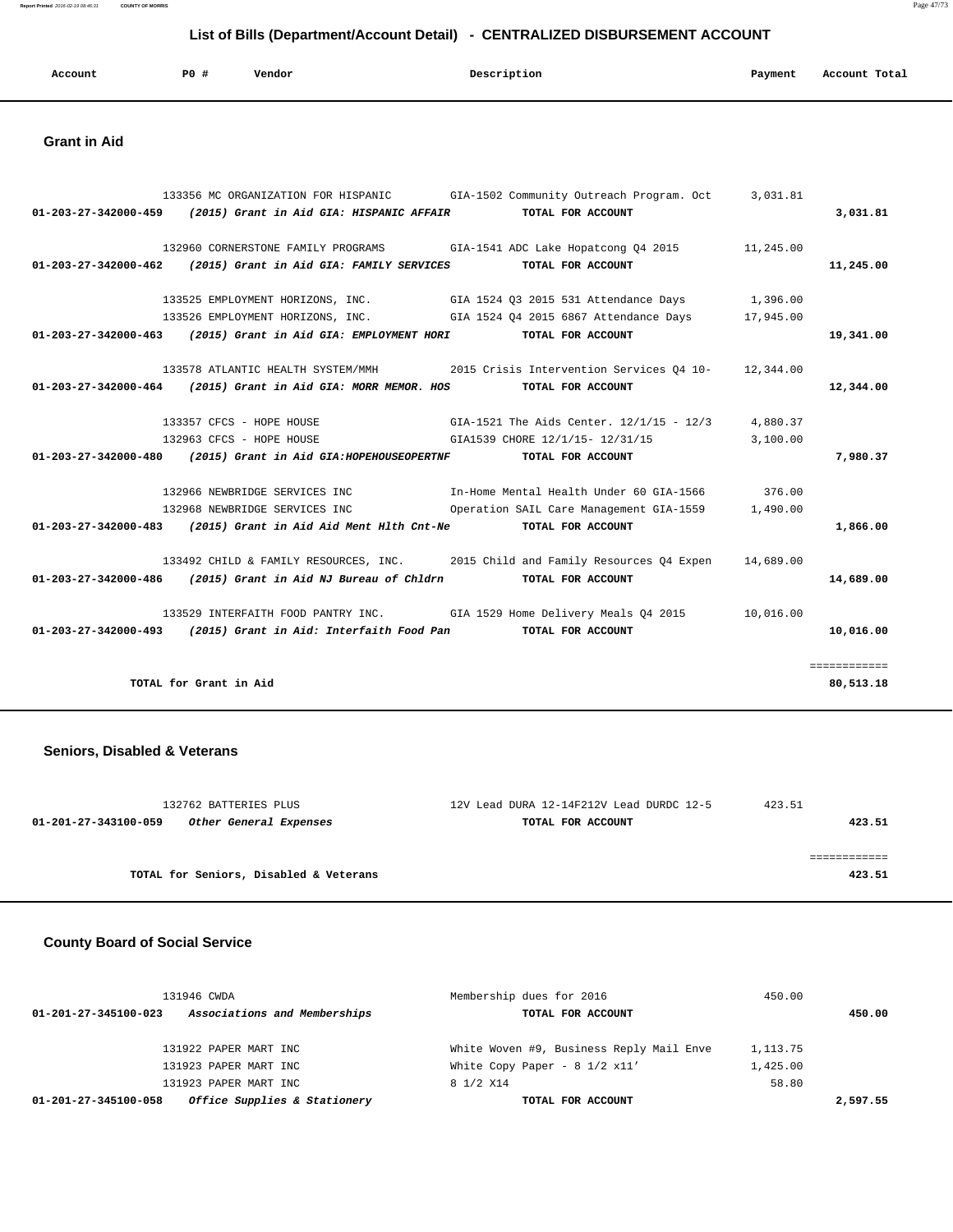**Report Printed** 2016-02-19 08:46:31 **COUNTY OF MORRIS** Page 48/73

# **List of Bills (Department/Account Detail) - CENTRALIZED DISBURSEMENT ACCOUNT**

| Account | <b>PO #</b> | Vendor | Description | Payment | Account Total |
|---------|-------------|--------|-------------|---------|---------------|
|         |             |        |             |         |               |

### **County Board of Social Service**

| 01-201-27-345100-059<br>Other General Expenses              | TOTAL FOR ACCOUNT                         |           | 135.56   |
|-------------------------------------------------------------|-------------------------------------------|-----------|----------|
| 131902 NJHMFA-HMIS                                          | Annual Participation fee for NJHMIS 2016  | 750.00    |          |
| 134018 U.S. SECURITY ASSOCIATES, INC.                       | 01/01/16-01/07/16                         | 1,387.00  |          |
| 134018 U.S. SECURITY ASSOCIATES, INC.                       | 01/08/16-01/14/16                         | 1,722.80  |          |
| 134018 U.S. SECURITY ASSOCIATES, INC.                       | 01/15/16-01/21/16                         | 1,419.85  |          |
| 134018 U.S. SECURITY ASSOCIATES, INC.                       | 01/22/16-01/28/16                         | 1,350.50  |          |
| 134018 U.S. SECURITY ASSOCIATES, INC.                       | 01/29/16-02/04/16                         | 1,788.50  |          |
| 01-201-27-345100-325<br>Special Services                    | TOTAL FOR ACCOUNT                         |           | 8,418.65 |
| 133300 LASZLO CSENGETO                                      | ADM - Mileage reimb. for January 2016     | 28.70     |          |
| 133706 LINDA CSENGETO                                       | FSS - Mileage reimb. for January 2016     | 48.65     |          |
| 133705 KAITLYN HELLYER                                      | Mileage reimb. for January 2016           | 13.65     |          |
| 133704 JULIO PORRAO                                         | FSS - Mileage reimb. for January 2016     | 9.80      |          |
| 01-201-27-345100-332<br>Mileage                             | TOTAL FOR ACCOUNT                         |           | 100.80   |
| 133064 BEENA P. SHAH                                        | ADM - Insurance reimb. for January to Ju  | 72.00     |          |
| 133073 EDILMA ACEVEDO                                       | CSP - Insurance reimb. for January to Ju  | 72.00     |          |
| 133074 MIRIAM ACEVEDO                                       | MAP - Insurance reimb. for January to Ju  | 90.00     |          |
| 133295 ANNA KRAUZE                                          | Insurance reimb. for January to June 201  | 90.00     |          |
| 133298 CAROL UBERTACCIO                                     | FSS - Insurance reimb. for January to Ju  | 72.00     |          |
| 133299 JULIE CICCHETTI                                      | CSP - Insurance reimb. for January to Ju  | 72.00     |          |
| 133301 SHAWNNA BAILEY                                       | Insurance reimb. for January to June 201  | 90.00     |          |
| 133800 MILDRED LORENZO                                      | ADM - Insurance reimb. for January to Ju  | 72.00     |          |
| 133713 ERICA SOLECKI                                        | Insurance reimb. for January to June 201  | 72.00     |          |
| 133707 MARISOL HEREDIA                                      | Insurance reimb. for January to June 201  | 72.00     |          |
| 133706 LINDA CSENGETO                                       | Parking Fees                              | 3.25      |          |
| 133705 KAITLYN HELLYER                                      | Insurance reimb. for January to June 201  | 72.00     |          |
| 133704 JULIO PORRAO                                         | Insurance reimb. for January to June 201  | 72.00     |          |
| 133703 JENNIFER CARRO                                       | FSS - Insurance reimb. for January to Ju  | 72.00     |          |
| 133702 HUONG LU                                             | FSS - Insurance reimb. for January to Ju  | 72.00     |          |
| 01-201-27-345100-333<br>Other Allowances                    | TOTAL FOR ACCOUNT                         |           | 1,065.25 |
| 131938 PITNEY BOWES CREDIT CORP                             |                                           | 9.50      |          |
| 131927 W.B. MASON COMPANY INC                               | Office Supplies - Order #S031890032/12-0  | 5,119.10  |          |
| 131927 W.B. MASON COMPANY INC                               | Credit memo                               | $-267.90$ |          |
| 131927 W.B. MASON COMPANY INC                               | Calendar Desk Pad, MO 22X17, Jan - Jan, Q | 267.90    |          |
| 131927 W.B. MASON COMPANY INC                               | Order #S030853278/11-04-15                | 2,078.95  |          |
| 01-203-27-345100-058<br>(2015) Office Supplies & Stationery | TOTAL FOR ACCOUNT                         |           | 7,207.55 |
|                                                             |                                           |           |          |
| 131967 LANGUAGE LINE SERVICES                               | Over the phone interpretation - ACCT. #9  | 18.70     |          |
| 132780 READY REFRESH                                        | Water for Morris Township - Acct. #04344  | 164.60    |          |
| 132476 LANGUAGE LINE SERVICES                               | Over the phone interpretation - Acct. #9  | 20.40     |          |
| 01-203-27-345100-059<br>(2015) Other General Expenses       | TOTAL FOR ACCOUNT                         |           | 203.70   |
| 131938 PITNEY BOWES CREDIT CORP                             | Maintenance charges for mail machine - 1  | 174.00    |          |
| 01-203-27-345100-166<br>(2015) Office Machine- Repair       | TOTAL FOR ACCOUNT                         |           | 174.00   |
| 133040 UNITRONIX DATA SYSTEMS INC                           | 12/15 - Proprietary Computer Software Ma  | 5,682.60  |          |
| 134018 U.S. SECURITY ASSOCIATES, INC.                       | Payment for Security Officer - Client #5  | 1,401.60  |          |
| 01-203-27-345100-325<br>(2015) Special Services             | TOTAL FOR ACCOUNT                         |           | 7,084.20 |
| 131901 DISCOVERY BENEFITS INC.                              | COBRA payment for 11/15 - Customer I.D.   | 65.00     |          |
| 131951 DISCOVERY BENEFITS INC.                              | COBRA Payment for the month of December   | 65.00     |          |
| 01-203-27-345100-329<br>(2015) Hospital Insurance Premiums  | TOTAL FOR ACCOUNT                         |           | 130.00   |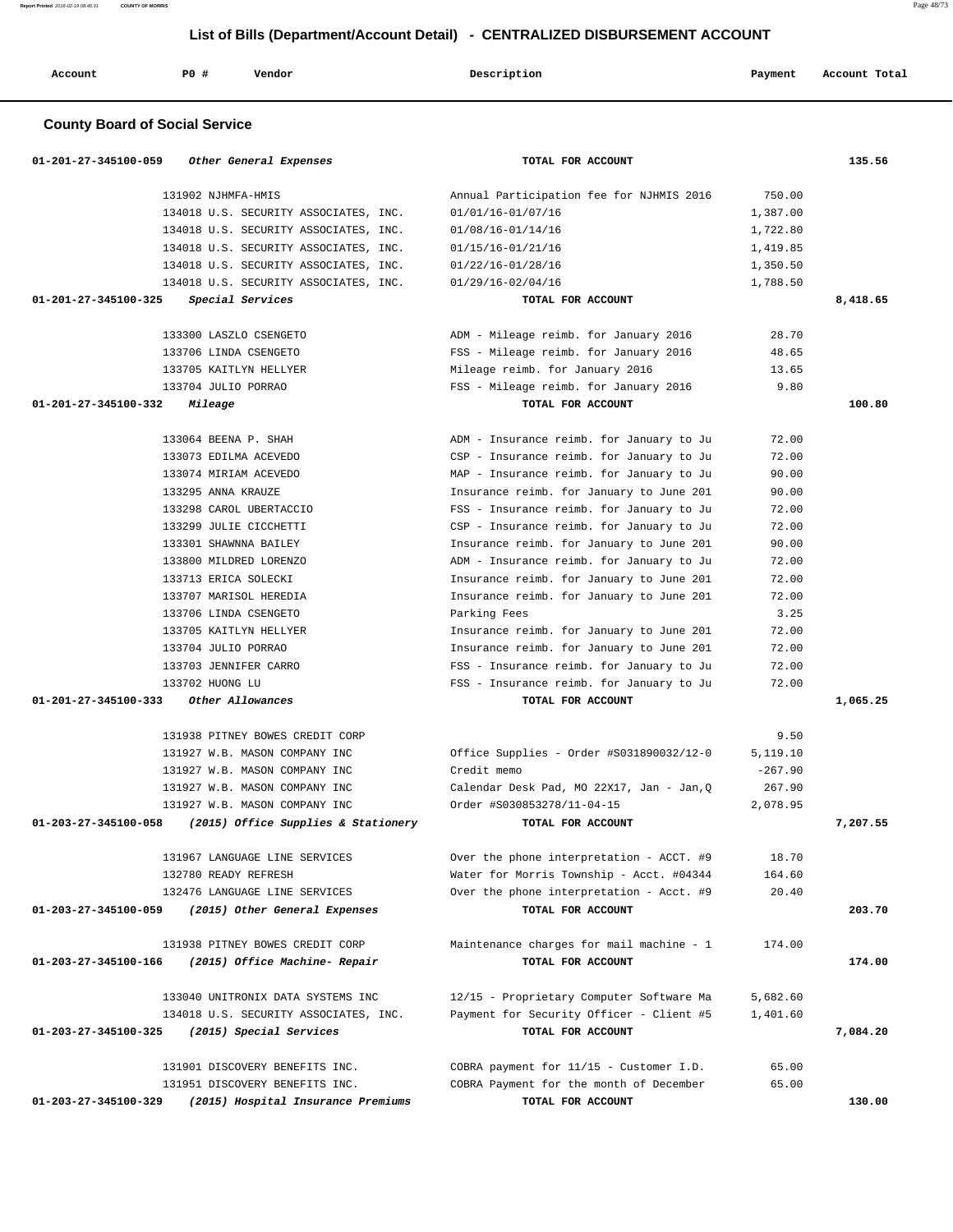| Account                               | P0#                    | Vendor                                   | Description                              | Payment | Account Total |
|---------------------------------------|------------------------|------------------------------------------|------------------------------------------|---------|---------------|
| <b>County Board of Social Service</b> |                        |                                          |                                          |         |               |
|                                       | 133713 ERICA SOLECKI   |                                          | FSS - Mileage reimb. for July to Decembe | 43.05   |               |
|                                       | 133705 KAITLYN HELLYER |                                          | FSS - Mileage reimb. for November & Dece | 14.70   |               |
| 01-203-27-345100-332                  | (2015) Mileage         |                                          | TOTAL FOR ACCOUNT                        |         | 259.70        |
|                                       | 133295 ANNA KRAUZE     |                                          | FSS - Insurance reimb. for July to Decem | 90.00   |               |
|                                       | 133713 ERICA SOLECKI   |                                          | Insurance reimb. for July to December 20 | 72.00   |               |
|                                       | 133707 MARISOL HEREDIA |                                          | Insurance reimb. for July to December 20 | 72.00   |               |
| $01 - 203 - 27 - 345100 - 333$        |                        | (2015) Other Allowances                  | TOTAL FOR ACCOUNT                        |         | 234.00        |
|                                       |                        | 131937 LABORATORY CORPORATION OF         | DNA testing from 10/31/15 to 11/28/15 -  | 96.75   |               |
| 01-203-27-345100-351                  |                        | (2015) Paternity Expenses                | TOTAL FOR ACCOUNT                        |         | 96.75         |
|                                       |                        |                                          |                                          |         | ============  |
|                                       |                        | TOTAL for County Board of Social Service |                                          |         | 28, 157. 71   |

#### **MV:Administration**

| 01-201-27-350100-036                            | Contracted Services                             | TOTAL FOR ACCOUNT                                                       |                    | 21,905.00 |
|-------------------------------------------------|-------------------------------------------------|-------------------------------------------------------------------------|--------------------|-----------|
|                                                 | 133729 CORNERSTONE FAMILY                       | Social Work Services, January~2016                                      | 21,905.00          |           |
| 01-201-27-350100-035                            | Consultation Fee                                | TOTAL FOR ACCOUNT                                                       |                    | 79,108.96 |
|                                                 | 133811 PREMIER HEALTHCARE                       | Professional Management Services, Februar 79,108.96                     |                    |           |
| $01-201-27-350100-016$ Outside Salaries & Wages |                                                 | TOTAL FOR ACCOUNT                                                       |                    | 14,793.69 |
|                                                 |                                                 | 133725 AEQUOR HEALTHCARE SERVICES, LLC Agency Nursing, 1-17 > 1-23-2016 | 14,793.69          |           |
|                                                 |                                                 |                                                                         |                    |           |
| 01-201-27-350100-013                            | Temporary Help - Per Diem Nurses                | TOTAL FOR ACCOUNT                                                       |                    | 39,902.38 |
|                                                 | 134013 TERESA OMWENGA                           | RN, 1-31 thru 2-13-2016                                                 | 1,479.26           |           |
|                                                 | 134011 SUZIE COLLIN<br>134012 TEODORA O. DELEON | RN,1-31 thru 2-13-2016<br>RN,1-31 thru 2-13-2016                        | 3,033.26<br>296.00 |           |
|                                                 | 134009 REINER SHELLEY                           | LPN, 1-31 thru 2-13-2016                                                | 928.00             |           |
|                                                 | 134010 ROSEMARY BATANE COBCOBO                  | RN, 1-31 thru 2-13-2016                                                 | 1,480.00           |           |
|                                                 | 134008 ROSE DUMAPIT                             | RN, 1-31 thru 2-13-2016                                                 | 888.00             |           |
|                                                 | 134007 MIRLENE ESTRIPLET                        | RN, 1-31 thru 2-13-2016                                                 | 2,395.75           |           |
|                                                 | 134005 MICHELLE CAPILI                          | RN,1-31 thru 2-13-2016                                                  | 2,664.00           |           |
|                                                 | 134006 MELOJANE CELESTINO                       | RN,1-31 thru 2-13-2016                                                  | 887.26             |           |
|                                                 | 134004 MARTHA YAGHI                             | RN,1-31 thru 2-13-2016                                                  | 888.00             |           |
|                                                 | 134003 MADUKWE IMO IBOKO, RN                    | RN,1-31 thru 2-13-2016                                                  | 2,368.00           |           |
|                                                 | 134002 LOUISE R. MACCHIA                        | RN,1-31 thru 2-13-2016                                                  | 2,257.00           |           |
|                                                 | 134000 LOREEN RAFISURA                          | RN,1-31 thru 2-13-2016                                                  | 594.59             |           |
|                                                 | 134001 ILLIENE CHARLES, RN                      | RN,1-31 thru 2-13-2016                                                  | 3,339.25           |           |
|                                                 | 133999 HARRIET VALLECER RN                      | RN,1-31 thru 2-13-2016                                                  | 888.00             |           |
|                                                 | 133997 GEORGINA GRAY-HORSLEY                    | LPN, 1-31 thru 2-13-2016                                                | 935.25             |           |
|                                                 | 133998 EVELYN TOLENTINO                         | RN,1-31 thru 2-13-2016                                                  | 915.75             |           |
|                                                 | 133996 ELLEN M. NOLL                            | LPN, 1-31 thru 2-13-2016                                                | 928.00             |           |
|                                                 | 133994 EDITHA MAROUEZ                           | RN, 1-31 thru 2-13-2016                                                 | 1,239.50           |           |
|                                                 | 133995 DAVID JEAN-LOUIS                         | LPN, 1-31 thru 2-13-2016                                                | 2,138.75           |           |
|                                                 | 133993 DANILO LAPID                             | RN,1-31 thru 2-13-2016                                                  | 1,775.26           |           |
|                                                 | 133992 DAMACINA L. OKE                          | LPN,1-31 thru 2-13-2016                                                 | 928.00             |           |
|                                                 | 133991 CARRELLE L CALIXTE                       | LPN, 1-31 thru 2-13-2016                                                | 3,095.75           |           |
|                                                 | 133990 BARKEL FLEMMING                          | LPN, 1-31 thru 2-13-2016                                                | 928.00             |           |
|                                                 | 133989 ARNEL P GARCIA                           | LPN, 1-31 thru 2-13-2016                                                | 2,631.75           |           |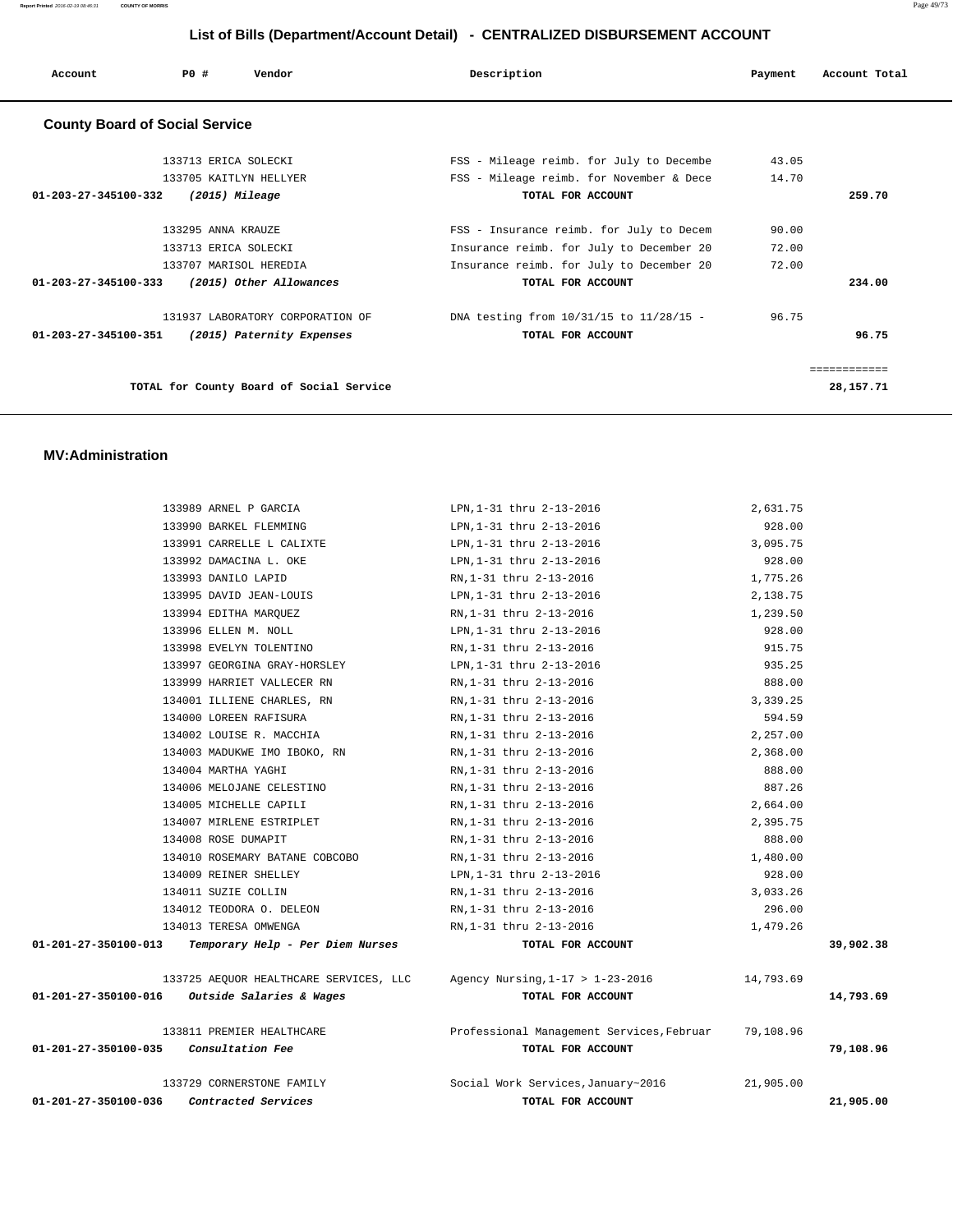| List of Bills (Department/Account Detail) - CENTRALIZED DISBURSEMENT ACCOUNT |                |                                   |  |                                         |          |               |
|------------------------------------------------------------------------------|----------------|-----------------------------------|--|-----------------------------------------|----------|---------------|
| Account                                                                      | PO#            | Vendor                            |  | Description                             | Payment  | Account Total |
| <b>MV:Administration</b>                                                     |                |                                   |  |                                         |          |               |
| $01 - 201 - 27 - 350100 - 046$                                               | General Stores |                                   |  | TOTAL FOR ACCOUNT                       |          | 74.01         |
|                                                                              | 133732 FEDEX   |                                   |  | $3684 - 0206 - 0, 2 - 1 - 2016$         | 285.64   |               |
|                                                                              |                | 134051 COUNTY OF MORRIS           |  | 1ST HALF FEBRUARY 2016 METERED MAIL     | 103.27   |               |
| 01-201-27-350100-068                                                         |                | Postage & Metered Mail            |  | TOTAL FOR ACCOUNT                       |          | 388.91        |
|                                                                              | 133824 VERIZON |                                   |  | 973 984-0357 078 33Y, February~2016     | 30.07    |               |
| 01-201-27-350100-146                                                         | Telephone      |                                   |  | TOTAL FOR ACCOUNT                       |          | 30.07         |
|                                                                              |                | 133837 RICOH AMERICAS CORPORATION |  | (1)Office Machine Lease, 1st Otr. 2016  | 451.18   |               |
|                                                                              |                | 133837 RICOH AMERICAS CORPORATION |  | (4) Office Machine Lease, 1st Qtr. 2016 | 3,030.80 |               |
|                                                                              |                | 133837 RICOH AMERICAS CORPORATION |  | (1) Office Machine Lease, 1st Otr. 2016 | 706.57   |               |
|                                                                              |                | 133837 RICOH AMERICAS CORPORATION |  | (2) Office Machine Lease, 1st Otr. 2016 | 450.00   |               |
|                                                                              |                | 133837 RICOH AMERICAS CORPORATION |  | (1) Office Machine Lease, 1st Otr. 2016 | 923.80   |               |
|                                                                              |                | 133837 RICOH AMERICAS CORPORATION |  | (6) Office Machine Lease, 1st Otr. 2016 | 2,640.75 |               |
|                                                                              |                | 133837 RICOH AMERICAS CORPORATION |  | (1) Office Machine Lease, 1st Qtr. 2016 | 205.64   |               |

 **01-201-27-350100-164 Office Machines - Rental TOTAL FOR ACCOUNT 8,408.74**

 132178 KAESER AND BLAIR, INC. 58170,11-12-2015 142.03 132178 KAESER AND BLAIR, INC. 58170,11-18-2015 219.27 132178 KAESER AND BLAIR, INC. 58170,11-18-2015 260.22 132178 KAESER AND BLAIR, INC. 58170,11-18-2015 255.12 132178 KAESER AND BLAIR, INC. 58170,12-23-2015 2,323.89  **01-203-27-350100-022 (2015) Advertising TOTAL FOR ACCOUNT 3,200.53**

 134046 PREMIER HEALTHCARE Professional Management Services, Decemb 60,064.59 134047 PREMIER HEALTHCARE Professional Management Services, Decemb 16,711.03  **01-203-27-350100-035 (2015) Consultation Fee TOTAL FOR ACCOUNT 76,775.62**

 133728 CORNERSTONE FAMILY Social Work Services,December~2015 21,905.00  **01-203-27-350100-036 (2015) Contracted Services TOTAL FOR ACCOUNT 21,905.00**

 132205 WESCOM SOLUTONS INC. morr-1,November~2015 100.00 132205 WESCOM SOLUTONS INC. morr-1,November~2015 3,407.59  **01-203-27-350100-040 (2015) Electronic Data Processing TOTAL FOR ACCOUNT 3,507.59**

 132181 KILBOURNE & KILBOURNE 128,12-18-2015 81.70  **01-203-27-350100-041 (2015) Employee Recognition Program TOTAL FOR ACCOUNT 81.70**

 132202 U-LINE SHIPPING SUPPLY 6576155,12-30-2015 24.41 132201 U-LINE SHIPPING SUPPLY 6576155,12-21-2015 23.97  **01-203-27-350100-058 (2015) Office Supplies & Stationery TOTAL FOR ACCOUNT 48.38**

134049 NATIONAL FUEL OIL INC. FUEL CHARGES 1/16 293.02  **01-203-27-350100-140 (2015) Gas Purchases TOTAL FOR ACCOUNT 293.02**

133814 RICOH AMERICAS CORPORATION (7) Office Machines Lease,4th Qtr. 2015 5,328.20<br>133814 RICOH AMERICAS CORPORATION (1) Office Machine Lease,4th Qtr. 2015 706.57

 **01-203-27-350100-164 (2015) Office Machines - Rental TOTAL FOR ACCOUNT 6,034.77**

============

(1) Office Machine Lease,4th Qtr. 2015 706.57

**Report Printed** 2016-02-19 08:46:31 **COUNTY OF MORRIS** Page 50/73

**TOTAL for MV:Administration 276,458.37**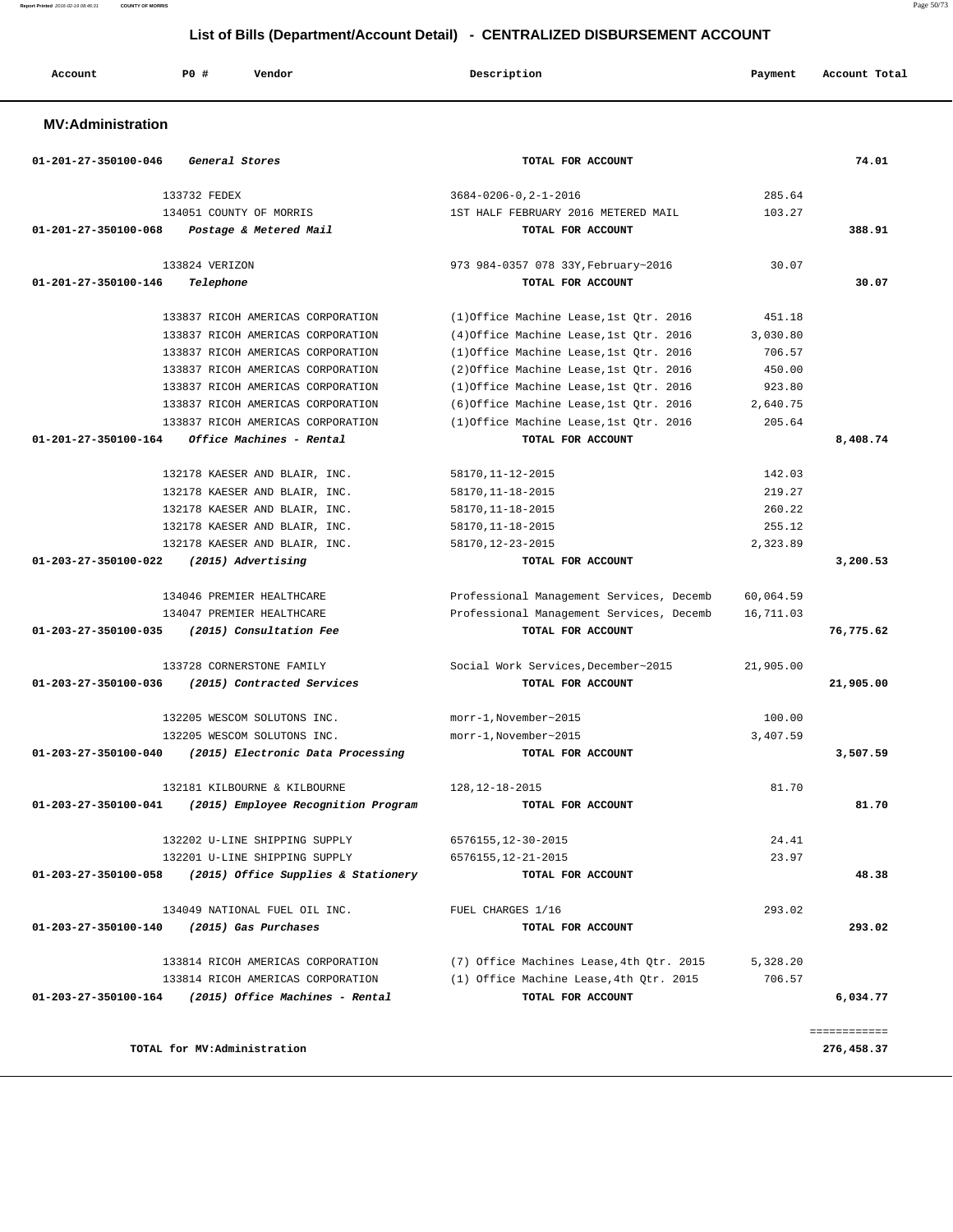**Report Printed** 2016-02-19 08:46:31 **COUNTY OF MORRIS** Page 51/73

# **List of Bills (Department/Account Detail) - CENTRALIZED DISBURSEMENT ACCOUNT**

| Account                        | P0# | Vendor                                | Description                          | Payment    | Account Total      |
|--------------------------------|-----|---------------------------------------|--------------------------------------|------------|--------------------|
|                                |     |                                       |                                      |            |                    |
|                                |     | 133820 SODEXO INC & AFFILIATES        | 100022833, January~2016              | 181,867.28 |                    |
| $01 - 201 - 27 - 350110 - 036$ |     | Contracted Services                   | TOTAL FOR ACCOUNT                    |            | 181,867.28         |
|                                |     | 133746 SCHINDLER ELEVATOR CORPORATION | 5000013604, January~2016             | 2,443.29   |                    |
|                                |     | 133746 SCHINDLER ELEVATOR CORPORATION | 5000013604, February~2016            | 2,443.29   |                    |
| 01-201-27-350110-044           |     | Equipment Service Agreements          | TOTAL FOR ACCOUNT                    |            | 4,886.58           |
|                                |     | 132172 CSL WATER OUALITY INC          | FL/600 55 Gallon, 11-6-2015          | 1,007.50   |                    |
| $01 - 203 - 27 - 350110 - 036$ |     | (2015) Contracted Services            | TOTAL FOR ACCOUNT                    |            | 1,007.50           |
|                                |     | 132186 PORTASOFT OF MORRIS COUNTY INC | 17029, November~2015>January~2016    | 450.00     |                    |
|                                |     | 133744 SCHINDLER ELEVATOR CORPORATION | 5000013604, November~2015            | 2,443.29   |                    |
|                                |     | 133744 SCHINDLER ELEVATOR CORPORATION | 5000013604.December~2015             | 2,443.29   |                    |
| $01 - 203 - 27 - 350110 - 044$ |     | (2015) Equipment Service Agreements   | TOTAL FOR ACCOUNT                    |            | 5,336.58           |
|                                |     | 128083 U-LINE SHIPPING SUPPLY         | 6576155, 9-25-2015                   | 352.33     |                    |
| $01 - 203 - 27 - 350110 - 204$ |     | (2015) Plant Operation                | TOTAL FOR ACCOUNT                    |            | 352.33             |
|                                |     | 132215 COOPER ELECTRIC SUPPLY CO.     | 228382, 11-10-2015                   | 239.90     |                    |
|                                |     | 132215 COOPER ELECTRIC SUPPLY CO.     | 228382, 11-11-2015                   | 176.89     |                    |
|                                |     | 132215 COOPER ELECTRIC SUPPLY CO.     | 228382, 11-4-2015                    | 93.60      |                    |
|                                |     | 132213 WEBSTER PLUMBING &             | Water Heater Repair, 11-14-2015      | 905.30     |                    |
|                                |     | 132213 WEBSTER PLUMBING &             | Replace Condensation Pump, 12-5-2014 | 1,509.35   |                    |
| $01 - 203 - 27 - 350110 - 262$ |     | (2015) Machinery Repairs & Parts      | TOTAL FOR ACCOUNT                    |            | 2,925.04           |
|                                |     |                                       |                                      |            | <b>EEEEEEEEEEE</b> |
|                                |     | TOTAL for MV: Building Services       |                                      |            | 196,375.31         |

| <b>MV:Dietary</b>                           |                         |             |
|---------------------------------------------|-------------------------|-------------|
| 133819 SODEXO INC & AFFILIATES              | 100005746, January~2016 | 281,265.69  |
| Contracted Services<br>01-201-27-350115-036 | TOTAL FOR ACCOUNT       | 281,265.69  |
| 133823 STAR LEDGER                          | 947758, w/e 1-23-2016   | 65.50       |
| 133823 STAR LEDGER                          | 947758, w/e 1-30-2016   | 66.25       |
| 01-201-27-350115-186<br>Coffee / Gift Shop  | TOTAL FOR ACCOUNT       | 131.75      |
|                                             |                         | ----------- |
| TOTAL for MV: Dietary                       |                         | 281,397.44  |

# **MV:Laundry**

| 133818 SODEXO INC & AFFILIATES              | 100005746, January~2016 | 84,279.03 |
|---------------------------------------------|-------------------------|-----------|
| Contracted Services<br>01-201-27-350125-036 | TOTAL FOR ACCOUNT       | 84,279.03 |
|                                             |                         |           |
|                                             |                         |           |
| TOTAL for MV:Laundry                        |                         | 84,279.03 |
|                                             |                         |           |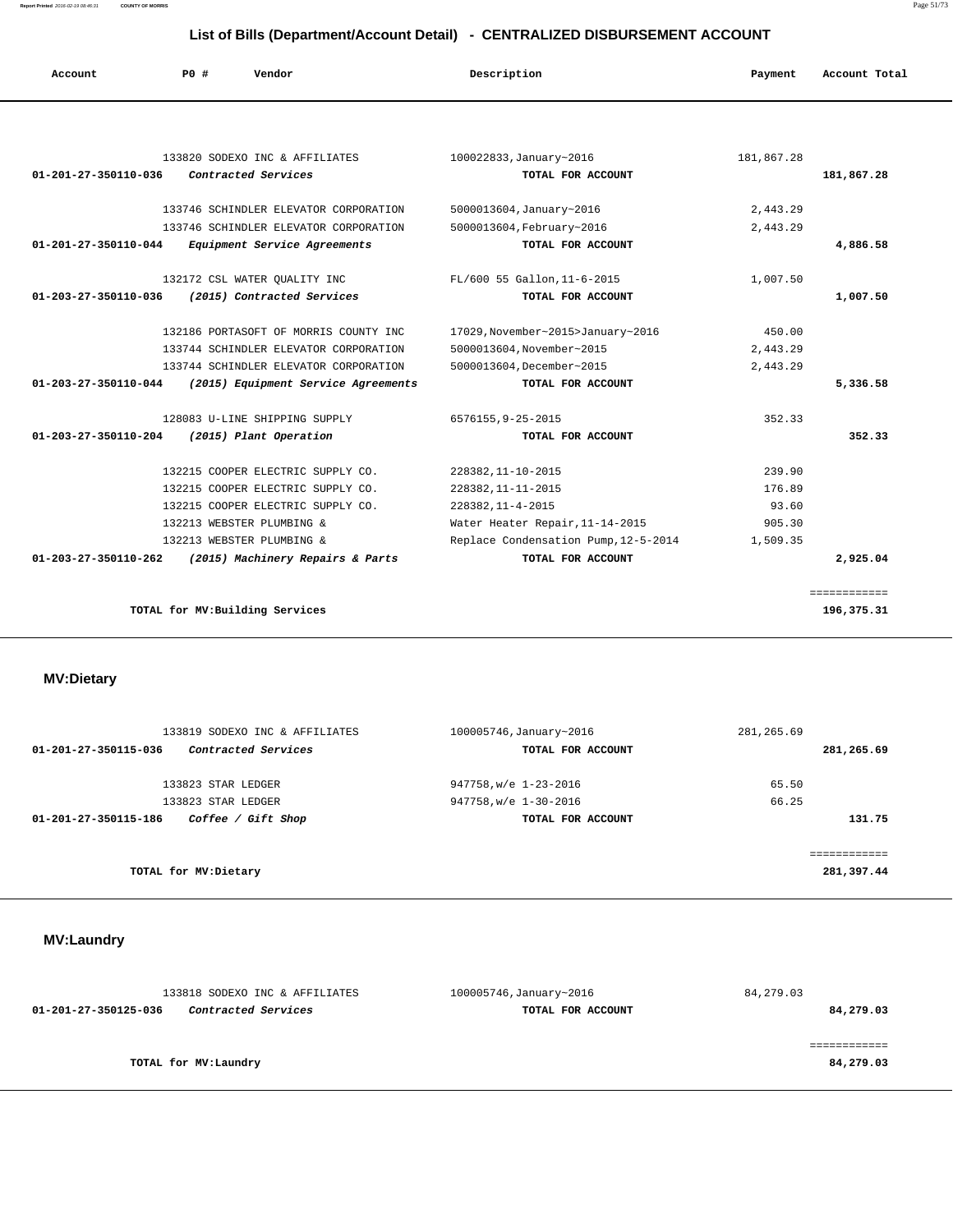**Report Printed** 2016-02-19 08:46:31 **COUNTY OF MORRIS** Page 52/73

# **List of Bills (Department/Account Detail) - CENTRALIZED DISBURSEMENT ACCOUNT**

| Account                        | PO#                   | Vendor                          | Description                                                               | Payment    | Account Total |
|--------------------------------|-----------------------|---------------------------------|---------------------------------------------------------------------------|------------|---------------|
|                                |                       |                                 |                                                                           |            |               |
|                                |                       | 133811 PREMIER HEALTHCARE       |                                                                           | 10,500.00  |               |
|                                | 133733 JAGDISH DANG   |                                 | Resident Assessment, February~2016<br>Professional Services, January~2016 | 2,200.00   |               |
| 01-201-27-350130-036           |                       | Contracted Services             | TOTAL FOR ACCOUNT                                                         |            | 12,700.00     |
|                                |                       |                                 |                                                                           |            |               |
|                                |                       | 133839 GERISCRIPT PHARMACY      | Medicare Legendary Pharmaceuticals, Janua                                 | 31, 451.37 |               |
| 01-201-27-350130-171           |                       | Legend Drugs (Prescription)     | TOTAL FOR ACCOUNT                                                         |            | 31,451.37     |
|                                |                       | 133839 GERISCRIPT PHARMACY      | IV Stock Supply & OTC Pharmaceuticals, Ja                                 | 7,520.84   |               |
| $01 - 201 - 27 - 350130 - 172$ |                       | Non-Legend Drugs (OTC)          | TOTAL FOR ACCOUNT                                                         |            | 7,520.84      |
|                                |                       | 133723 PAULINE A TURNER         | CNA Re-Certification, 1-20-2016                                           | 30.00      |               |
|                                | 133724 DENISE DENIS   |                                 | CNA Re-Certification, 1-12-2016                                           | 30.00      |               |
| 01-201-27-350130-191           | Nursing               |                                 | TOTAL FOR ACCOUNT                                                         |            | 60.00         |
|                                |                       |                                 |                                                                           |            |               |
|                                |                       | 134046 PREMIER HEALTHCARE       | Admissions Nursing, December 2015                                         | 11,433.34  |               |
| 01-203-27-350130-036           |                       | (2015) Contracted Services      | TOTAL FOR ACCOUNT                                                         |            | 11,433.34     |
|                                | 132124 MOBILEX USA    |                                 | 71060, Medicare PartA, November~2015                                      | 509.81     |               |
|                                | 132124 MOBILEX USA    |                                 | 71060, Managed Care, November~2015                                        | 1,013.37   |               |
|                                | 132124 MOBILEX USA    |                                 | 71060, Medicare PartA, December~2015                                      | 1,507.83   |               |
|                                | 132124 MOBILEX USA    |                                 | 71060, Managed Care, December~2015                                        | 1,663.26   |               |
|                                | 132209 MOBILEX USA    |                                 | Medicare PartA, July~2015                                                 | 1,066.87   |               |
|                                | 132209 MOBILEX USA    |                                 | MEdicare Managed Care, July~2015                                          | 545.44     |               |
| 01-203-27-350130-203           |                       | (2015) X-Ray & Medical Supplies | TOTAL FOR ACCOUNT                                                         |            | 6,306.58      |
|                                |                       | 132174 EMPIRE AMBULANCE LLC     | Transport for Patricia L, 10-22-2015                                      | 210.00     |               |
| 01-203-27-350130-340           |                       | (2015) Transportation Services  | TOTAL FOR ACCOUNT                                                         |            | 210.00        |
|                                |                       |                                 |                                                                           |            | ============  |
|                                | TOTAL for MV: Nursing |                                 |                                                                           |            | 69,682.13     |

#### **MV:Recreation/Volunteer Svc**

| 133835 SENIOR SALON SERVICES LLC            | 6409, January~2016                    | 5,950.00 |          |
|---------------------------------------------|---------------------------------------|----------|----------|
| 01-201-27-350135-036<br>Contracted Services | TOTAL FOR ACCOUNT                     |          | 5,950.00 |
| 133726 ARTISTIC AOUARIA INC                 | Fish Tank Maintenance, January~2016   | 555.00   |          |
| 133730 CREATING WITH CLAY LLC               | Art Therapy Class on 2D, 2-4-2016     | 100.00   |          |
| 133730 CREATING WITH CLAY LLC               | Art Therapy Class in Atrium, 2-4-2016 | 100.00   |          |
| 133739 NICHOLAS L. ROCCAFORTE               | Music Program on 2D, 2-1-2016         | 75.00    |          |
| 133741 JENNIFER CARPINTERI                  | Resident Activities, January~2016     | 129.36   |          |
| 133810 PRECIOUS GEMS MUSIC, LLC             | Music Therapy on 2D, 1-28-2016        | 125.00   |          |
| Patient Activities<br>01-201-27-350135-194  | TOTAL FOR ACCOUNT                     |          | 1,084.36 |
|                                             |                                       |          |          |
| TOTAL for MV: Recreation/Volunteer Svc      |                                       |          | 7,034.36 |

#### **MV:Rehabilitation**

|                      |  | 133817 SELECT REHABILITATI |
|----------------------|--|----------------------------|
| 01-201-27-350140-036 |  | Contracted Services        |

 $133$  INC. 850, January~2016 170,718.98

 **170,718.98 170,718.98** 

============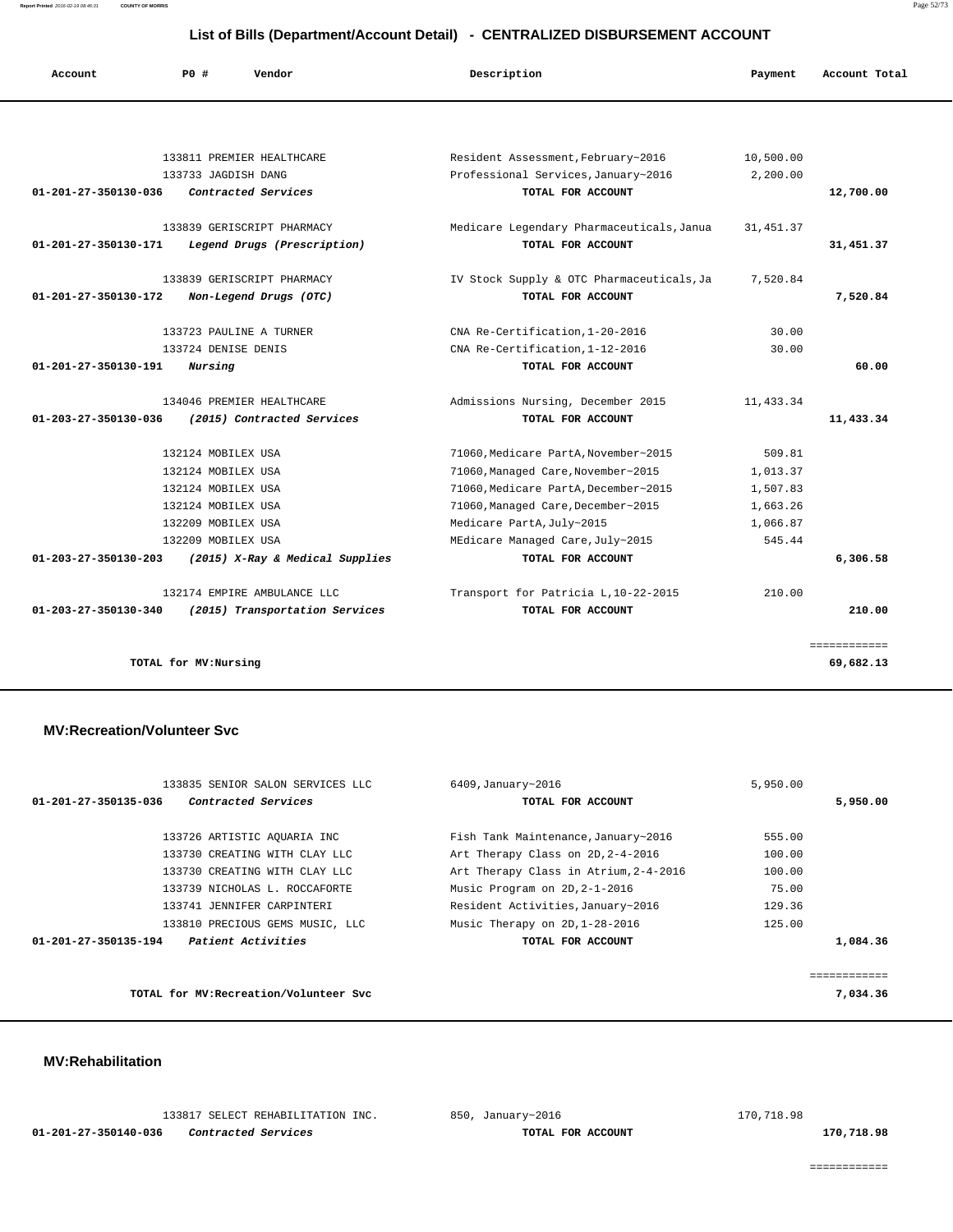| Account                                | P0 #                         | Vendor | Description | Payment | Account Total |
|----------------------------------------|------------------------------|--------|-------------|---------|---------------|
| <b>MV:Rehabilitation</b>               |                              |        |             |         |               |
|                                        | TOTAL for MV: Rehabilitation |        |             |         | 170,718.98    |
| <b>Assistance Dep Child: Local Shr</b> |                              |        |             |         |               |

| 01-201-27-354100-091 | Assistance Dep Child:Local Shr Program E  | TOTAL FOR ACCOUNT | 10,000.00 |
|----------------------|-------------------------------------------|-------------------|-----------|
|                      |                                           |                   |           |
|                      |                                           |                   |           |
|                      | TOTAL for Assistance Dep Child: Local Shr |                   | 10,000.00 |

133698 OFFICE OF TEMPORARY ASSISTANCE For estimated Co. Share of Temp. Assist. 10,000.00

### **Assistance SSI Income Recipien**

|                      | 133697 OFFICE OF TEMPORARY ASSISTANCE    |  | For estimated Co. Share of ASSIR for the | 40,000.00 |           |
|----------------------|------------------------------------------|--|------------------------------------------|-----------|-----------|
| 01-201-27-355100-090 | Assistance SSI Income Recipien Expenditu |  | TOTAL FOR ACCOUNT                        |           | 40,000.00 |
|                      |                                          |  |                                          |           |           |
|                      |                                          |  |                                          |           |           |
|                      | TOTAL for Assistance SSI Income Recipien |  |                                          |           | 40,000.00 |

#### **County Adjuster**

| 134051 COUNTY OF MORRIS                        | 1ST HALF FEBRUARY 2016 METERED MAIL | 364.42 |
|------------------------------------------------|-------------------------------------|--------|
| Postage & Metered Mail<br>01-201-27-357100-068 | TOTAL FOR ACCOUNT                   | 364.42 |
|                                                |                                     |        |
|                                                |                                     |        |
| TOTAL for County Adjuster                      |                                     | 364.42 |
|                                                |                                     |        |

### **County Library**

| Annual renewal dated 1/11/16<br>495.00<br>1,269.00<br>NCP2159 dated 01/10/16<br>TOTAL FOR ACCOUNT | 1,764.00 |
|---------------------------------------------------------------------------------------------------|----------|
|                                                                                                   |          |
|                                                                                                   |          |
|                                                                                                   |          |
| 1ST HALF FEBRUARY 2016 METERED MAIL<br>831.58                                                     |          |
| TOTAL FOR ACCOUNT                                                                                 | 831.58   |
| 30.25<br>321652 L044405 3 B00000 dated 11/27/15                                                   |          |
| 321652 C0007453 B00000 dated 12/03/15<br>158.19                                                   |          |
| 32.00<br>0782711 dated 11/13/15                                                                   |          |
| 0782711 dated 12/21/15<br>172.38                                                                  |          |
| 118.80<br>XCP15-12 dated 12/01/15                                                                 |          |
| 23.37<br>XCP15-10 dated 12/01/15                                                                  |          |
| MCL WSR108104 dated 09/30/15<br>5,287.00                                                          |          |
|                                                                                                   |          |
| 122.21<br>20C0083 dated 11/050/15                                                                 |          |
|                                                                                                   |          |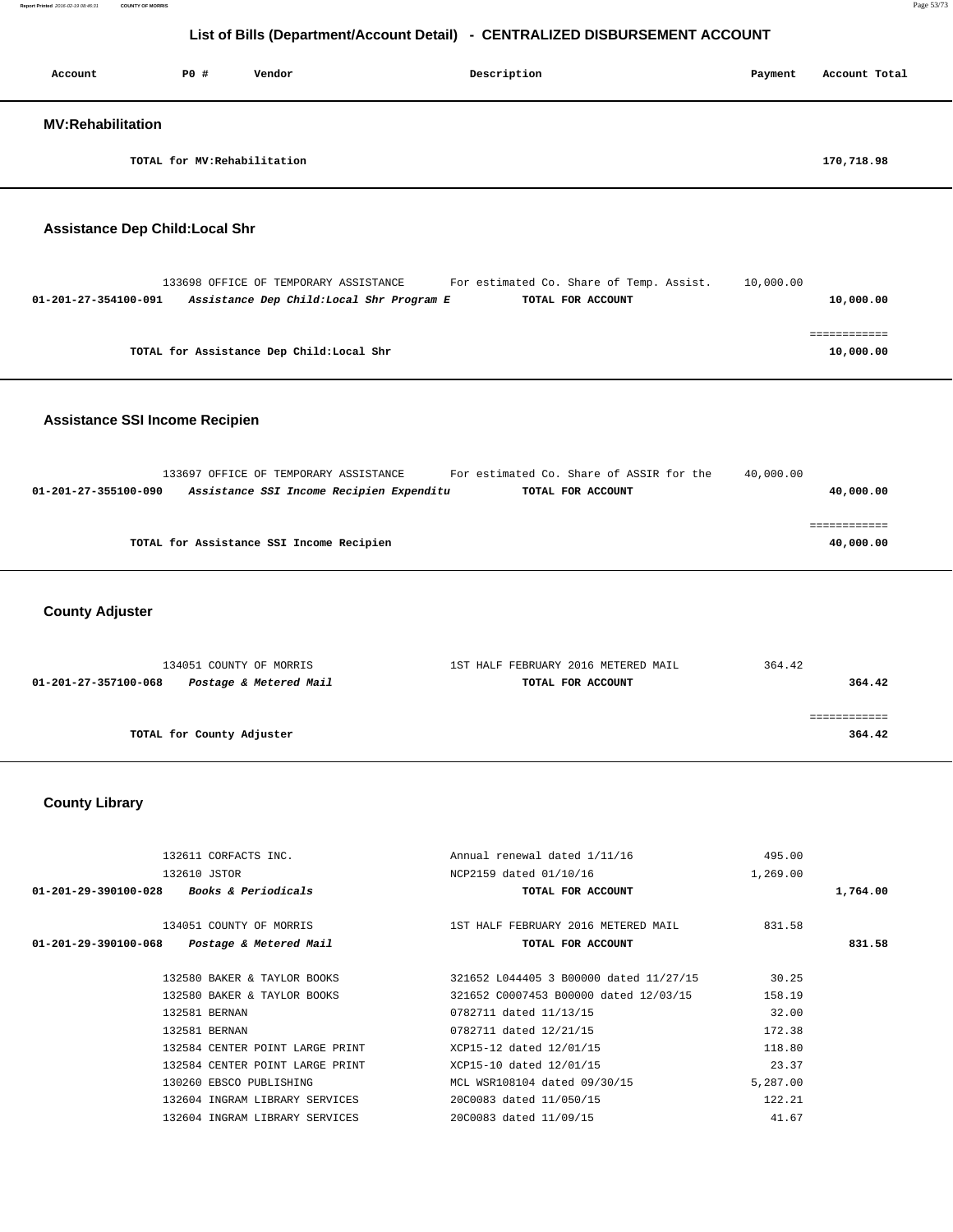|                      |                                                 | 132604 INGRAM LIBRARY SERVICES 2000083 dated 11/13/15                                                                                                                                          |                                                                            |                                                  | 17.90          |           |
|----------------------|-------------------------------------------------|------------------------------------------------------------------------------------------------------------------------------------------------------------------------------------------------|----------------------------------------------------------------------------|--------------------------------------------------|----------------|-----------|
|                      |                                                 | 132604 INGRAM LIBRARY SERVICES 20C0083 dated 11/16/15                                                                                                                                          |                                                                            |                                                  | 45.20          |           |
|                      |                                                 | 132604 INGRAM LIBRARY SERVICES 20C0083 dated 11/16/15                                                                                                                                          |                                                                            |                                                  | 211.00         |           |
|                      |                                                 | 132604 INGRAM LIBRARY SERVICES 20C0083 dated 11/19/15                                                                                                                                          |                                                                            |                                                  | 52.16          |           |
|                      |                                                 | 132604 INGRAM LIBRARY SERVICES 20C0083 dated 11/23/15                                                                                                                                          |                                                                            |                                                  | 120.25         |           |
|                      | 132604 INGRAM LIBRARY SERVICES                  |                                                                                                                                                                                                | 20C0083 dated 01/07/16                                                     |                                                  | $-94.46$       |           |
|                      | 132604 INGRAM LIBRARY SERVICES                  |                                                                                                                                                                                                | 20C0083 dated 11/23/15<br>20C0083 dated 11/23/15                           |                                                  | 167.63         |           |
|                      | 132605 INGRAM LIBRARY SERVICES                  |                                                                                                                                                                                                |                                                                            |                                                  | 179.37         |           |
|                      | 132605 INGRAM LIBRARY SERVICES                  |                                                                                                                                                                                                | 20C0083 dated 11/25/15                                                     |                                                  | 1,213.87       |           |
|                      |                                                 | 132605 INGRAM LIBRARY SERVICES 20C0083 dated 11/25/15                                                                                                                                          |                                                                            |                                                  | 21.56          |           |
|                      |                                                 | 132605 INGRAM LIBRARY SERVICES 20C0083 dated 11/30/15                                                                                                                                          |                                                                            |                                                  | 205.07         |           |
|                      |                                                 | 132605 INGRAM LIBRARY SERVICES 20C0083 dated 11/30/15                                                                                                                                          |                                                                            |                                                  | 14.85          |           |
|                      |                                                 | 132605 INGRAM LIBRARY SERVICES 20C0083 dated 11/30/15                                                                                                                                          |                                                                            |                                                  | 74.83          |           |
|                      | 132605 INGRAM LIBRARY SERVICES                  |                                                                                                                                                                                                | 20C0083 dated 11/30/15<br>20C0083 dated 11/30/15<br>20C0083 dated 12/01/15 |                                                  | 157.49         |           |
|                      | 132605 INGRAM LIBRARY SERVICES                  |                                                                                                                                                                                                |                                                                            |                                                  | 152.53         |           |
|                      | 132605 INGRAM LIBRARY SERVICES                  |                                                                                                                                                                                                |                                                                            |                                                  | 10.28          |           |
|                      |                                                 | 132605 INGRAM LIBRARY SERVICES 2000083 dated 12/03/15                                                                                                                                          |                                                                            |                                                  | 46.17          |           |
|                      |                                                 | 132606 INGRAM LIBRARY SERVICES 20C0083 dated 12/04/15 Split Object Code 278.98                                                                                                                 |                                                                            |                                                  |                |           |
|                      |                                                 | 132606 INGRAM LIBRARY SERVICES 20C0083 dated 12/04/15                                                                                                                                          |                                                                            |                                                  | 1,046.49       |           |
|                      |                                                 | 132606 INGRAM LIBRARY SERVICES 20C0083 dated 12/08/15                                                                                                                                          |                                                                            |                                                  | 8.44           |           |
|                      |                                                 | 132606 INGRAM LIBRARY SERVICES 2000083 dated 12/08/15 5plit Object Code 1,152.51<br>132606 INGRAM LIBRARY SERVICES 2000083 dated 12/08/15 Split Object Code 1,152.51<br>158.64 12/08/15 158.64 |                                                                            |                                                  |                |           |
|                      |                                                 |                                                                                                                                                                                                |                                                                            |                                                  |                |           |
|                      |                                                 |                                                                                                                                                                                                | 20C0083 dated 12/09/15                                                     |                                                  |                |           |
|                      | 132607 INGRAM LIBRARY SERVICES                  |                                                                                                                                                                                                |                                                                            |                                                  | 166.48         |           |
|                      |                                                 | 132607 INGRAM LIBRARY SERVICES 20C0083 dated 12/09/15                                                                                                                                          |                                                                            |                                                  | 1,552.26       |           |
|                      |                                                 | 132607 INGRAM LIBRARY SERVICES 20C0083 dated 12/10/15                                                                                                                                          |                                                                            |                                                  | 436.49         |           |
|                      |                                                 | 132607 INGRAM LIBRARY SERVICES 20C0083 dated 12/11/15                                                                                                                                          |                                                                            |                                                  | 1,444.58       |           |
|                      |                                                 | 132608 INGRAM LIBRARY SERVICES 20C0083 dated 12/11/15 Split Object Code 8.09                                                                                                                   |                                                                            |                                                  |                |           |
|                      | 132608 INGRAM LIBRARY SERVICES                  |                                                                                                                                                                                                | 20C0083 dated 12/14/15<br>20C0083 dated 12/17/15<br>20C0083 dated 12/17/15 |                                                  | 453.61         |           |
|                      | 132608 INGRAM LIBRARY SERVICES                  |                                                                                                                                                                                                |                                                                            |                                                  | 74.93          |           |
|                      | 132608 INGRAM LIBRARY SERVICES                  | 132608 INGRAM LIBRARY SERVICES 20C0083 dated 12/21/15                                                                                                                                          |                                                                            |                                                  | 68.47<br>21.44 |           |
|                      |                                                 | 132608 INGRAM LIBRARY SERVICES 20C0083 dated 12/21/15                                                                                                                                          |                                                                            |                                                  | 287.81         |           |
|                      |                                                 | 132608 INGRAM LIBRARY SERVICES 20C0083 dated 12/22/15                                                                                                                                          |                                                                            |                                                  | 99.69          |           |
|                      | 132608 INGRAM LIBRARY SERVICES                  |                                                                                                                                                                                                | 20C0083 dated 12/28/15                                                     |                                                  | 16.89          |           |
|                      | 132588 LAWYERS DIARY AND MANUAL LLC             |                                                                                                                                                                                                |                                                                            |                                                  | 102.00         |           |
|                      | 132589 LEXIS NEXIS                              |                                                                                                                                                                                                | 150KMG dated 11/30/15                                                      | 90001731-vo dated 12/04/15                       | 174.00         |           |
|                      | 132590 LEXIS NEXIS                              |                                                                                                                                                                                                |                                                                            | 150KMG dated 12/318/15                           | 174.00         |           |
|                      | 125903 LEXIS NEXIS/MATTHEW BENDER               |                                                                                                                                                                                                |                                                                            | 0099696070 dated 08/21/15                        | 1,862.00       |           |
|                      | 132591 M.A.I.N., INC.                           |                                                                                                                                                                                                |                                                                            | MAIN is able to get MCL a reduced rate. 1,000.00 |                |           |
|                      | 132598 REGENT BOOK CO                           |                                                                                                                                                                                                | 24627 dated 12/15/15                                                       |                                                  | 17.06          |           |
|                      | 01-203-29-390100-028 (2015) Books & Periodicals |                                                                                                                                                                                                |                                                                            | TOTAL FOR ACCOUNT                                |                | 19,368.81 |
|                      |                                                 |                                                                                                                                                                                                |                                                                            |                                                  |                |           |
|                      | 132582 BRODART CO                               |                                                                                                                                                                                                | 290667 dated 11/24/15                                                      |                                                  | 354.00         |           |
|                      | 132582 BRODART CO                               |                                                                                                                                                                                                | 290667 dated 12/23/15                                                      |                                                  | 767.63         |           |
|                      | 132596 OFFICE CONCEPTS GROUP, INC.              |                                                                                                                                                                                                |                                                                            | 16868 Dept#Lib dated 11/18/15                    | 129.32         |           |
| 01-203-29-390100-058 | (2015) Office Supplies & Stationery             |                                                                                                                                                                                                |                                                                            | TOTAL FOR ACCOUNT                                |                | 1,250.95  |
|                      |                                                 |                                                                                                                                                                                                |                                                                            |                                                  |                |           |
|                      | 132606 INGRAM LIBRARY SERVICES                  |                                                                                                                                                                                                |                                                                            | 20C0083 dated 12/04/15 Split Object Code         | 38.49          |           |
|                      | 132606 INGRAM LIBRARY SERVICES                  |                                                                                                                                                                                                |                                                                            | 20C0083 dated 12/08/15 Split Object Code         | 48.81          |           |
|                      | 132608 INGRAM LIBRARY SERVICES                  |                                                                                                                                                                                                |                                                                            | 20C0083 dated 12/11/15 Split Object Code         | 27.49          |           |
|                      | 132592 MIDWEST TAPE LLC                         |                                                                                                                                                                                                | 2000001148 dated 11/20/15                                                  |                                                  | 1,338.65       |           |
|                      | 132592 MIDWEST TAPE LLC                         |                                                                                                                                                                                                | 2000001148 dated 11/30/15                                                  |                                                  | 697.46         |           |
|                      | 132592 MIDWEST TAPE LLC                         |                                                                                                                                                                                                | 2000001148 dated 12/04/15                                                  |                                                  | 991.25         |           |
|                      | 132592 MIDWEST TAPE LLC                         |                                                                                                                                                                                                | 2000001148 dated 12/11/15                                                  |                                                  | 422.45         |           |
|                      | 132592 MIDWEST TAPE LLC                         |                                                                                                                                                                                                | 2000001148 dated 12/21/15                                                  |                                                  | 183.70         |           |
|                      |                                                 |                                                                                                                                                                                                |                                                                            |                                                  |                |           |

 **Account P0 # Vendor Description Payment Account Total**

 **County Library**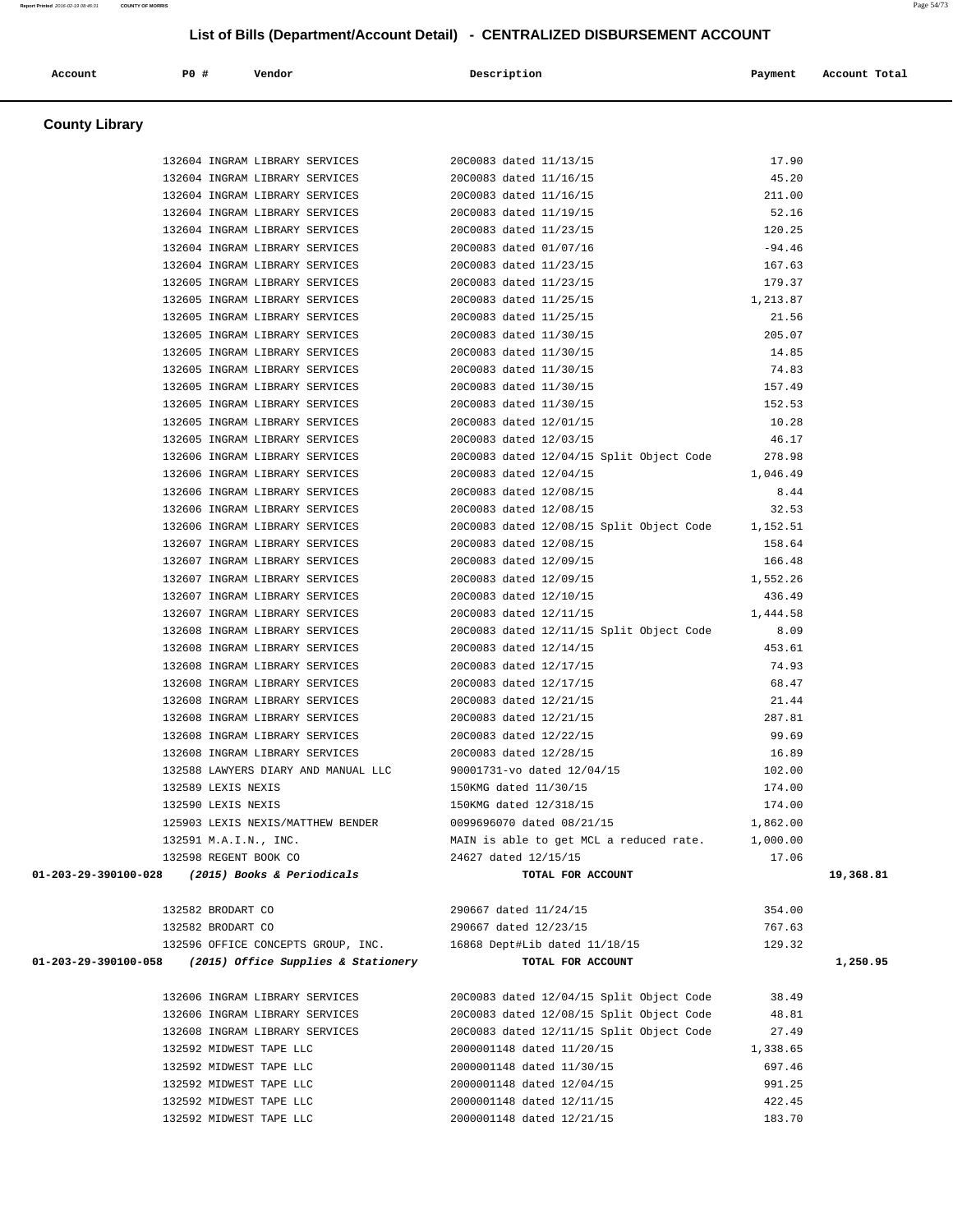#### **Report Printed** 2016-02-19 08:46:31 **COUNTY OF MORRIS** Page 55/73

 **List of Bills (Department/Account Detail) - CENTRALIZED DISBURSEMENT ACCOUNT**

| Account               | P0# | Vendor                               | Description                              | Payment  | Account Total |
|-----------------------|-----|--------------------------------------|------------------------------------------|----------|---------------|
| <b>County Library</b> |     |                                      |                                          |          |               |
|                       |     | 132592 MIDWEST TAPE LLC              | 2000001148 dated 12/28/15                | 36.77    |               |
|                       |     | 132592 MIDWEST TAPE LLC              | 2000001148 dated 12/31/15                | 18.39    |               |
|                       |     | 132597 RECORDED BOOKS LLC            | 91165 dated 12/03/15                     | 6.95     |               |
| 01-203-29-390100-083  |     | (2015) Video & Film Materials        | TOTAL FOR ACCOUNT                        |          | 3,856.39      |
|                       |     | 132593 NCSPLUS INC                   | MRR08509 dated 12/22/15                  | 2,500.00 |               |
|                       |     | 132594 OCLC ONLINE COMPUTER          | 010CLC00009592 dated 11/30/15 - Catalogi | 2,101.86 |               |
|                       |     | 132595 OCLC ONLINE COMPUTER          | 010CLC00009592 dated 12/31/15 - Catalogi | 2,101.86 |               |
| 01-203-29-390100-084  |     | (2015) Other Outside Services        | TOTAL FOR ACCOUNT                        |          | 6,703.72      |
|                       |     | 132582 BRODART CO                    | 290667 dated 12/29/15                    | 2,632.00 |               |
|                       |     | 132596 OFFICE CONCEPTS GROUP, INC.   | 16868 Dept#Lib dated 12/11/15            | 303.75   |               |
|                       |     | 132596 OFFICE CONCEPTS GROUP, INC.   | 16868 Dept#Lib dated 12/24/15            | 603.94   |               |
|                       |     | 132596 OFFICE CONCEPTS GROUP, INC.   | 16868 Dept#Lib dated 12/28/15            | 388.00   |               |
| 01-203-29-390100-095  |     | (2015) Other Administrative Supplies | TOTAL FOR ACCOUNT                        |          | 3,927.69      |
|                       |     |                                      |                                          |          | ============  |
|                       |     | TOTAL for County Library             |                                          |          | 37,703.14     |

### **County Superintendent of Schoo**

| 134051 COUNTY OF MORRIS<br>Postage & Metered Mail<br>01-201-29-392100-068             | 1ST HALF FEBRUARY 2016 METERED MAIL<br>TOTAL FOR ACCOUNT      | 82.11<br>82.11   |
|---------------------------------------------------------------------------------------|---------------------------------------------------------------|------------------|
| 132761 RICOH AMERICAS CORPORATION<br>Office Machines - Rental<br>01-201-29-392100-164 | OUARTERLY PAYMENT FOR JAN, FEB, MARCH 20<br>TOTAL FOR ACCOUNT | 911.92<br>911.92 |
|                                                                                       |                                                               |                  |
| TOTAL for County Superintendent of Schoo                                              |                                                               | 994.03           |

# **Contribution to County College**

| 134058 COUNTY COLLEGE OF MORRIS          | 2ND HALF FEBRUARY 2016 OPERATING BUDGET | 492,916.67 |
|------------------------------------------|-----------------------------------------|------------|
| Expenditures<br>01-201-29-395100-090     | TOTAL FOR ACCOUNT                       | 492,916.67 |
|                                          |                                         |            |
|                                          |                                         |            |
| TOTAL for Contribution to County College |                                         | 492,916.67 |

# **Rutgers Extension Service**

| 134051 COUNTY OF MORRIS |                               | 1ST HALF FEBRUARY 2016 METERED MAIL      | 13.46  |       |  |
|-------------------------|-------------------------------|------------------------------------------|--------|-------|--|
| 01-201-29-396100-068    | Postage & Metered Mail        | TOTAL FOR ACCOUNT                        |        | 13.46 |  |
|                         | 133191 READY REFRESH          | 0434680872 12/23/15-1/22/16 bottled wate | 19.92  |       |  |
| 01-201-29-396100-095    | Other Administrative Supplies | TOTAL FOR ACCOUNT                        |        | 19.92 |  |
|                         | 133203 KATHY MURARIK          | Mileage, Conferences, Meetings           | 128.73 |       |  |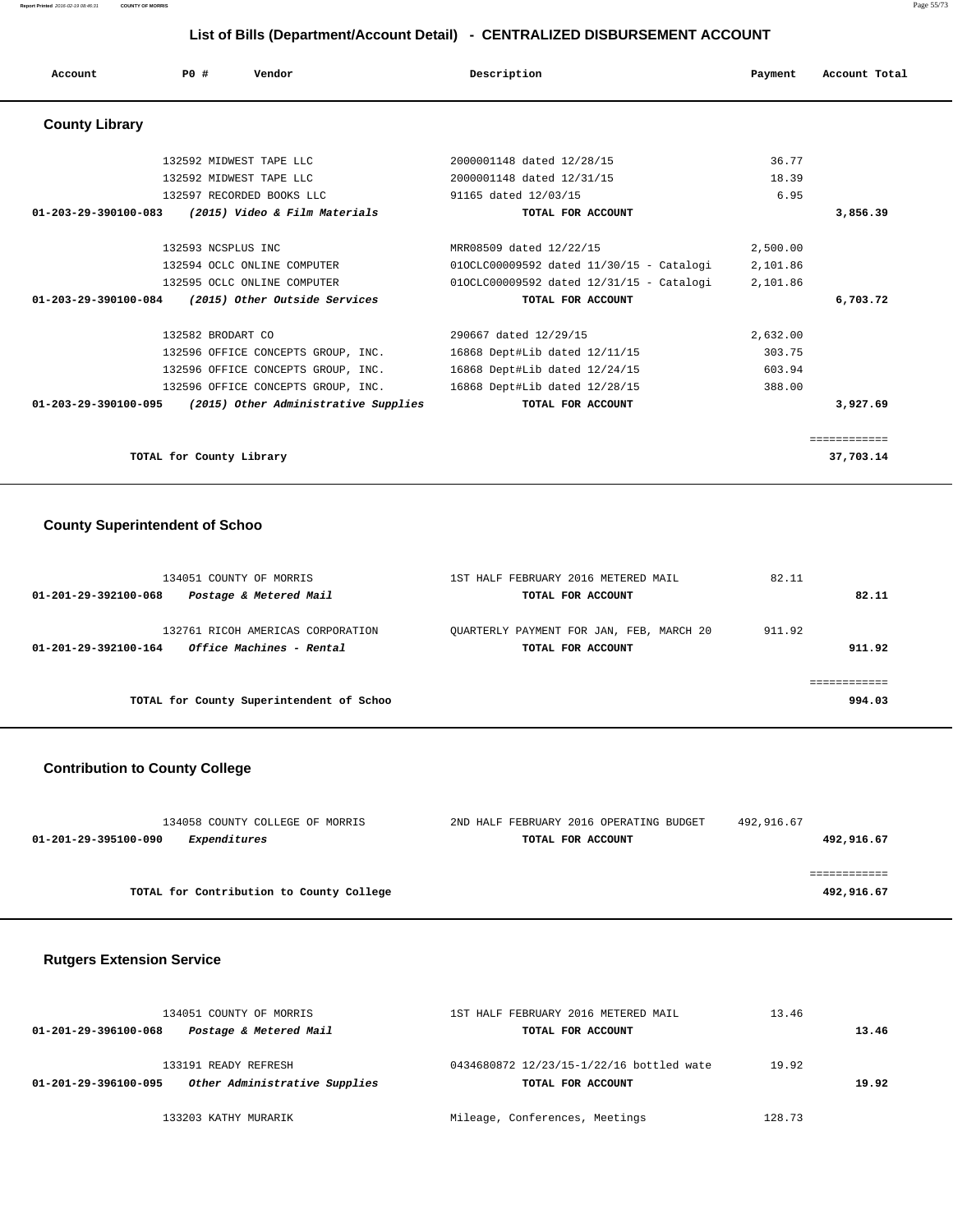**Report Printed** 2016-02-19 08:46:31 **COUNTY OF MORRIS** Page 56/73

# **List of Bills (Department/Account Detail) - CENTRALIZED DISBURSEMENT ACCOUNT**

| Account                          | PO#                   | Vendor                               | Description             | Payment | Account Total |
|----------------------------------|-----------------------|--------------------------------------|-------------------------|---------|---------------|
| <b>Rutgers Extension Service</b> |                       |                                      |                         |         |               |
| 01-203-29-396100-082             |                       | (2015) Travel Expense                | TOTAL FOR ACCOUNT       |         | 411.77        |
|                                  | 133203 KATHY MURARIK  |                                      | Administrative Supplies | 51.78   |               |
|                                  | 133202 PETER NITZSCHE |                                      | Administrative Supplies | 123.22  |               |
| 01-203-29-396100-095             |                       | (2015) Other Administrative Supplies | TOTAL FOR ACCOUNT       |         | 175.00        |
|                                  |                       |                                      |                         |         | ============  |
|                                  |                       | TOTAL for Rutgers Extension Service  |                         |         | 620.15        |

# **Rmb Out of Cty Two Yr Coll**

|                      | 134060 BROOKDALE COMMUNITY               | CHARGEBACK FOR FALL 2015 - HERRERA & SCH |                   |  | 1,447.42 |          |
|----------------------|------------------------------------------|------------------------------------------|-------------------|--|----------|----------|
|                      | 134057 SUSSEX COUNTY COMMUNITY COLLEGE   | CHARGEBACK FOR SPRING 2016 - T. PARKER   |                   |  | 829.07   |          |
|                      | 134057 SUSSEX COUNTY COMMUNITY COLLEGE   | CHARGEBACK FOR SPRING 2016 - G. GIACOBE  |                   |  | 1,130.55 |          |
| 01-201-29-397100-090 | Rmb Out of Cty Two Yr Coll Expenditures  |                                          | TOTAL FOR ACCOUNT |  |          | 3,407.04 |
|                      |                                          |                                          |                   |  |          |          |
|                      | 134059 BROOKDALE COMMUNITY               | CHARGEBACK FOR SPRING 2015 - HERRERA & S |                   |  | 1,447.42 |          |
| 01-203-29-397100-090 | (2015) Rmb Out of Cty Two Yr Coll Expend |                                          | TOTAL FOR ACCOUNT |  |          | 1,447.42 |
|                      |                                          |                                          |                   |  |          |          |
|                      |                                          |                                          |                   |  |          |          |
|                      | TOTAL for Rmb Out of Cty Two Yr Coll     |                                          |                   |  |          | 4,854.46 |
|                      |                                          |                                          |                   |  |          |          |

# **Fire and Police Academy**

| 134051 COUNTY OF MORRIS<br>Postage & Metered Mail<br>01-201-29-407100-068            | 1ST HALF FEBRUARY 2016 METERED MAIL<br>TOTAL FOR ACCOUNT | 174.63<br>174.63 |
|--------------------------------------------------------------------------------------|----------------------------------------------------------|------------------|
| 132715 MORRIS COUNTY M.U.A<br>(2015) Rubbish & Trash Removal<br>01-203-29-407100-143 | Tipping Fees<br>TOTAL FOR ACCOUNT                        | 303.34<br>303.34 |
| TOTAL for Fire and Police Academy                                                    |                                                          | 477.97           |

### **Utilities**

|          | 660.72    | 100 004 885 628- MOSOUITO CONTROL 12/31/ | 133742 JERSEY CENTRAL POWER & LIGHT |
|----------|-----------|------------------------------------------|-------------------------------------|
|          | 578.75    | 20-00-00-0539-3-0 120 E. Hanover Ave-Ce  | 133798 JERSEY CENTRAL POWER & LIGHT |
|          | 97.14     | 10-00-89-1397-3-5 Rt 206 1/29/2016       | 133313 JERSEY CENTRAL POWER & LIGHT |
|          | 57.68     | 10-00-28-8978-6-4 Rt 80 Mt Arlington 1/  | 133777 JERSEY CENTRAL POWER & LIGHT |
|          | 62.53     | 8496-0 Rt 23 & Decker Ave                | 133431 BOROUGH OF BUTLER            |
|          | 84.11     | 8495-1 Rt 23 Traffic Light               | 133431 BOROUGH OF BUTLER            |
|          | 92.45     | 8495-0 Rt 23 South Light Pole #144       | 133431 BOROUGH OF BUTLER            |
| 1,633.38 |           | TOTAL FOR ACCOUNT                        | Electricity<br>01-201-31-430100-137 |
|          | 15,905.47 | 65 858 068 08, January~2016              | 133812 PSE&G CO                     |
|          | 1,281.54  | 66 472 055 00, January~2016              | 133813 PSE&G CO                     |
|          | 2,899.00  | 508-584, January~2016                    | 133826 WOODRUFF ENERGY              |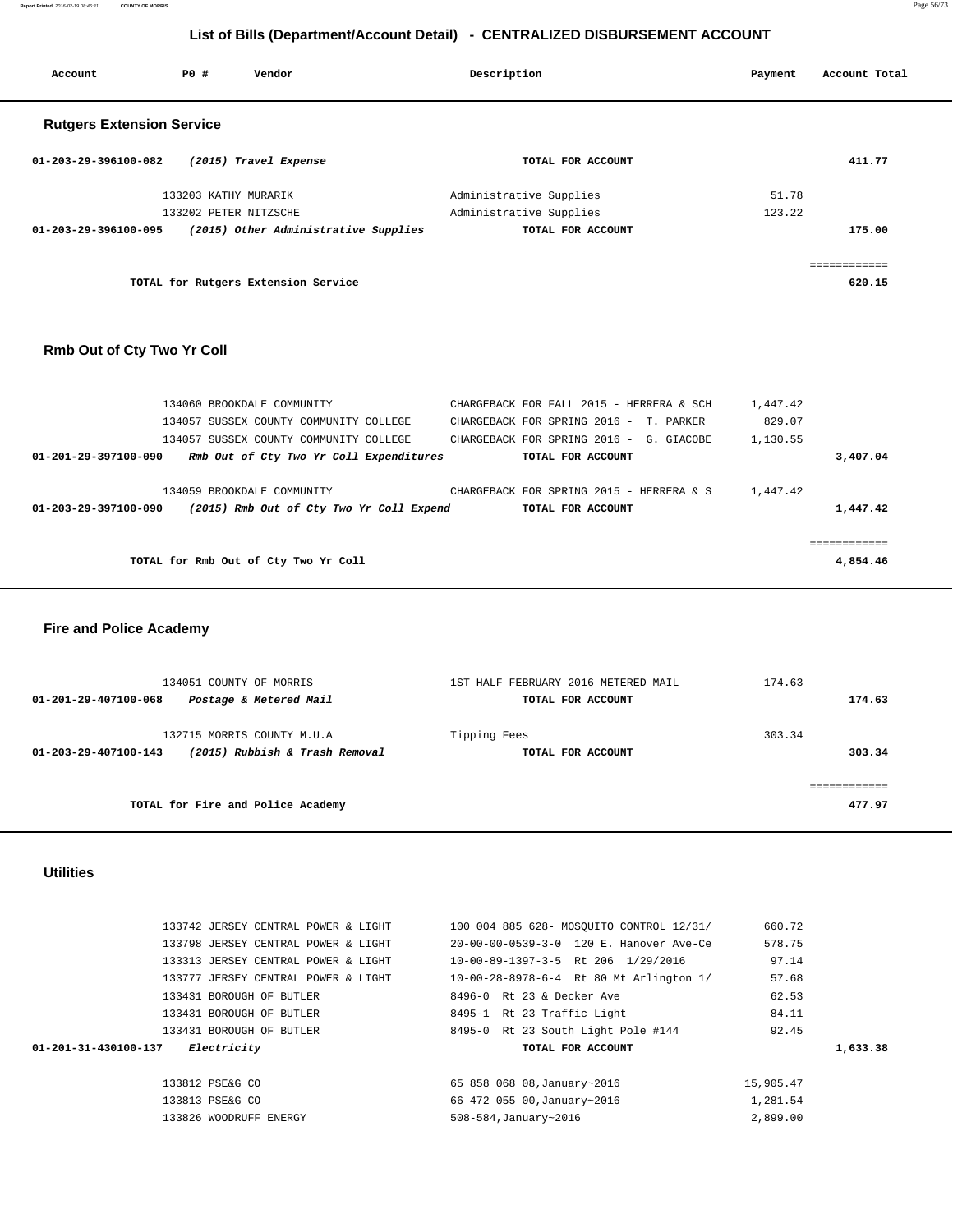| <b>Utilities</b>                           |                                                                    |                      |            |
|--------------------------------------------|--------------------------------------------------------------------|----------------------|------------|
| 133715 PSE&G CO                            | REF # MOMBAG/ 66-254-142-04 - 18 HIGHVIE                           | 1,549.10             |            |
| 133788 N.J. NATURAL GAS COMPANY            | 06-1126-4174-12/ RE: WHARTON OFF/ 1/5/16                           | 306.71               |            |
| 133787 N.J. NATURAL GAS COMPANY            | 06-1126-4355-14/ RE: WHARTON BRIDGES/ 1/                           | 3,256.67             |            |
| 133786 N.J. NATURAL GAS COMPANY            | 06-1126-4370-18/ RE: WHARTON ROADS/ 1/5/                           | 1,499.90             |            |
| 133785 N.J. NATURAL GAS COMPANY            | 12-1157-4515-09/ RE: DOVER PROBATION 1/5                           | 584.69               |            |
| 01-201-31-430100-141 Natural Gas           | TOTAL FOR ACCOUNT                                                  |                      | 58,529.94  |
| 133771 TAX COLLECTOR                       | 502-0 / A & R BLDG                                                 | 5,913.60             |            |
| 133771 TAX COLLECTOR                       | 2083-0 / COURTHOUSE                                                | 16,230.72            |            |
| 133771 TAX COLLECTOR                       | 513-0 / 8 COURT ST                                                 | 126.75               |            |
| 133771 TAX COLLECTOR                       | 2593-0 / SCHUYLER                                                  | 1,436.16             |            |
| 133771 TAX COLLECTOR                       | 512-0 / 6 COURT ST                                                 | 126.75               |            |
| 133771 TAX COLLECTOR                       | 3688-0 / W & M                                                     | 149.98               |            |
| 133771 TAX COLLECTOR                       | 5537-0 / CORRECTION FACILITY                                       | 33,390.72            |            |
| 01-201-31-430100-144<br>Sewer              | TOTAL FOR ACCOUNT                                                  |                      | 57,374.68  |
| 133572 VERIZON WIRELESS                    | COUNTY WIDE 486023883-00001 DEC 22 - JAN                           | 8,014.61             |            |
| 132770 AT&T                                | - PRI Circuits                                                     | 3,631.92             |            |
| 132770 AT&T                                | - Centrex/POTS Circu                                               | 55.84                |            |
| 132772 VERIZON BUSINESS                    | Bill Payer ID Y2206770 01/10/2016                                  | 5,929.02             |            |
| 132773 VERIZON BUSINESS                    | Account 6000083582X26 Inv. dated 01/01/2                           | 94.16                |            |
| 132769 VERIZON                             | Account 201 V63-1789 999 12Y - 01/01/201                           | 7,846.98             |            |
| 132771 VERIZON                             | 201 V63-2073 999 44Y 01/01/2016                                    | 1,589.38             |            |
| 132776 VERIZON                             | 201 Z43-6526 999 90Y 01/01/2016                                    | 7,003.70             |            |
| 132792 VERIZON<br>132897 VERIZON           | 973 682-4152 547 11Y 01/11/2016<br>973 682-4353 854 87Y 01/11/2016 | 6,419.14<br>5,704.26 |            |
| 132331 EXTEL COMMUNICATIONS                | Network Wiring at MCL                                              | 1,050.00             |            |
| 132331 EXTEL COMMUNICATIONS                | Network Wiring at Public Information                               | 1,050.00             |            |
| 133239 CENTURYLINK                         | 309973303, 1/19/16, T1 Chester site (1/1                           | 1,785.33             |            |
| 133322 VERIZON                             | 973 267-2255 164 81Y DATE 1/19/16                                  | 40.05                |            |
| 133720 VERIZON                             | 973-455-0378 979 71Y / RE: PENTHOUSE- A                            | 67.22                |            |
| 131975 VERIZON BUSINESS                    | 6000057810 X26, 1/1/16, Mthly charge(aut                           | 295.00               |            |
| 133120 VERIZON                             | 973-539-7933 842 07Y, 1/16/16, Randolph                            | 30.03                |            |
| 133121 VERIZON                             | 201 V03-7261 127 66Y, 1/16/16, 911 Switc                           | 11,336.09            |            |
| 01-201-31-430100-146<br>Telephone          | TOTAL FOR ACCOUNT                                                  |                      | 61,942.73  |
| 133240 JERSEY CENTRAL POWER & LIGHT        | 100 079 438 253 - CAC COMPLEX 12/23/15 -                           | 11,482.35            |            |
| 133297 JERSEY CENTRAL POWER & LIGHT        | 100 102 601 695 - COMM CENTER $12/22/15$ - 11,136.94               |                      |            |
| 133717 MORRISTOWN PARKING AUTHORITY        | ELECTRIC/ SCHUYLER ANNEX PARKING                                   | 694.48               |            |
| 133775 JERSEY CENTRAL POWER & LIGHT        | 20-00-00-0528-1-7 MASTER ACCOUNT DATED 2                           | 36, 357.61           |            |
| 133775 JERSEY CENTRAL POWER & LIGHT        | 100 006 482 366 - REVERSED INVOICE CREDI                           | $-3,057.24$          |            |
| 133775 JERSEY CENTRAL POWER & LIGHT        | 100 006 483 661 - REVERSED INVOICE CREDI                           | $-414.41$            |            |
| 133772 JERSEY CENTRAL POWER & LIGHT        | 20-00-00-0538-4-9, REMOTE LOCATIONS, DATE                          | 4,324.03             |            |
| 133770 JERSEY CENTRAL POWER & LIGHT        | 20 00 00 0537 8 1 - MASTER ACCT - HILL 2                           | 80,985.90            |            |
| 133770 JERSEY CENTRAL POWER & LIGHT        | 100 005 064 306 - REVERSED INVOICE CREDI                           | $-7,770.00$          |            |
| 133770 JERSEY CENTRAL POWER & LIGHT        | 100 005 064 397 - REVERSED INVOICE CREDI                           | $-2, 268.88$         |            |
| 133770 JERSEY CENTRAL POWER & LIGHT        | 100 029 488 127 - DISCONNECT - RECONNECT                           | 363.00               |            |
| 01-203-31-430100-137 (2015) Electricity    | TOTAL FOR ACCOUNT                                                  |                      | 131,833.78 |
| 134049 NATIONAL FUEL OIL INC.              | FUEL CHARGES 1/16                                                  | 22,948.07            |            |
| 01-203-31-430100-140 (2015) Gas Purchases  | TOTAL FOR ACCOUNT                                                  |                      | 22,948.07  |
| 133584 DIRECT ENERGY BUSINESS MARKETING    | 1316 - SUMMARY GROUP #/ MORRIS COUNTY (6                           | 40,292.09            |            |
| 01-203-31-430100-141<br>(2015) Natural Gas | TOTAL FOR ACCOUNT                                                  |                      | 40,292.09  |
| 132184 MORRIS COUNTY MUNICIPAL             | 100041, Roll-Offs, ovember~2015                                    | 3,223.39             |            |

Account **PO #** Vendor **Description Description Payment** Account Total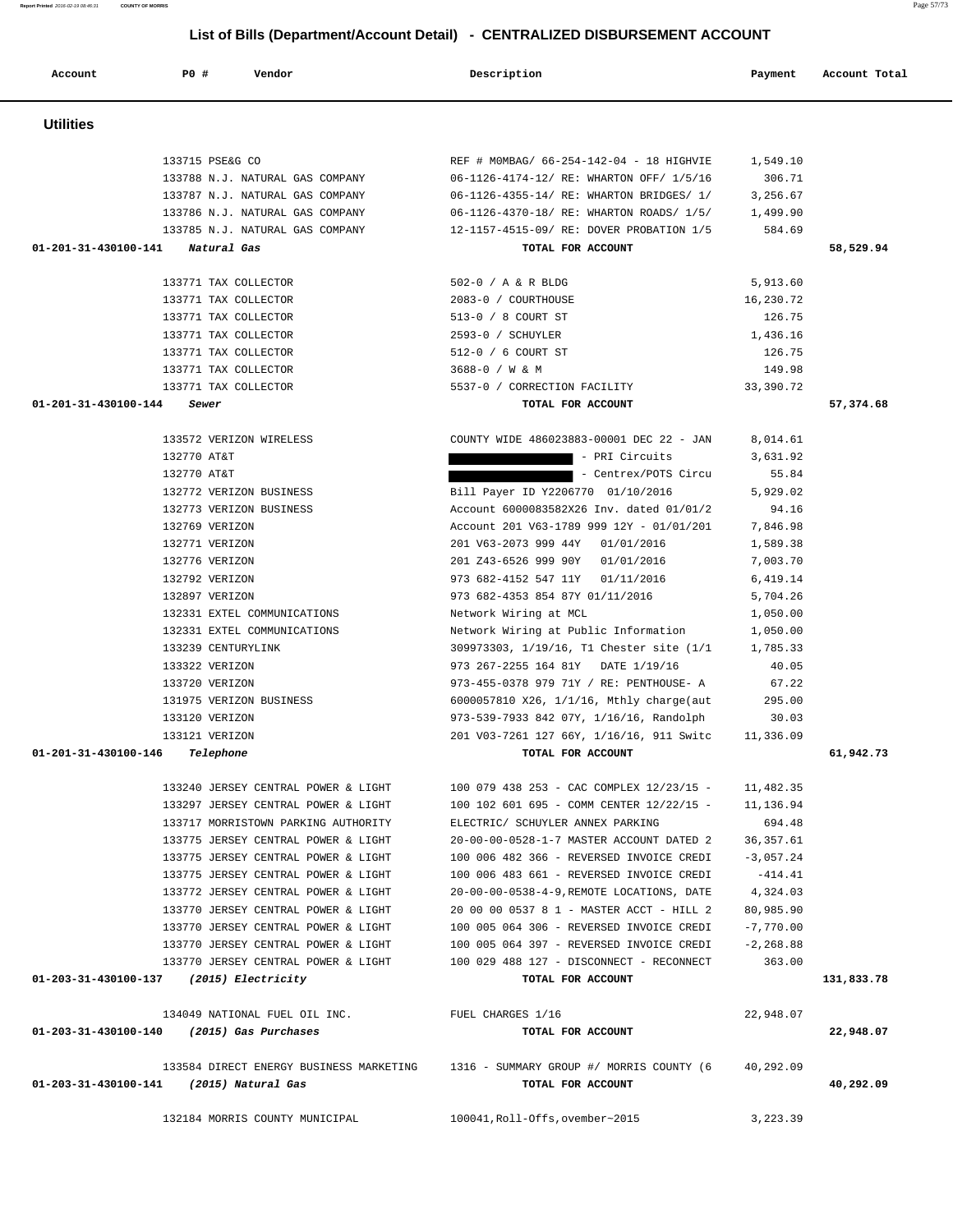#### **Report Printed** 2016-02-19 08:46:31 **COUNTY OF MORRIS** Page 58/73

## **List of Bills (Department/Account Detail) - CENTRALIZED DISBURSEMENT ACCOUNT**

| Account          | <b>PO #</b> | Vendor | Description | Payment | Account Total |
|------------------|-------------|--------|-------------|---------|---------------|
| <b>Utilities</b> |             |        |             |         |               |

# **01-203-31-430100-143 (2015) Rubbish & Trash Removal TOTAL FOR ACCOUNT 5,569.39** 131146 JERSEY CENTRAL POWER & LIGHT Make Ready Work 1,000.00  **01-203-31-430100-146 (2015) Telephone TOTAL FOR ACCOUNT 1,000.00** 133822 SOUTHEAST MORRIS COUNTY 2120000537.00,December~2015 6,429.09 133223 SOUTHEAST MORRIS COUNTY 211000004000/ A & R BLDG 670.49 133223 SOUTHEAST MORRIS COUNTY 211000004500/ CH 2,397.27 133223 SOUTHEAST MORRIS COUNTY 212000084700/ CORRECTION FACILITY 6,335.13 133223 SOUTHEAST MORRIS COUNTY 211000005000/ ADM CTS 333.08 133223 SOUTHEAST MORRIS COUNTY 212000053001/ SHADETREE 2,195.24  **01-203-31-430100-147 (2015) Water TOTAL FOR ACCOUNT 18,360.30** ============ **TOTAL for Utilities 399,484.36**

 **Nutrition** 

|          | 73.60    | AAGSK2400 At-A Glance Classic Desk Pad                    | 132387 W.B. MASON COMPANY INC                                        |                      |
|----------|----------|-----------------------------------------------------------|----------------------------------------------------------------------|----------------------|
| 82.09    | 8.49     | AAGG400000 DayMinder Monthly Planner<br>TOTAL FOR ACCOUNT | 132387 W.B. MASON COMPANY INC<br>(2015) Office Supplies & Stationery | 01-203-41-716100-058 |
| 1,573.86 | 1,573.86 | FUEL CHARGES 1/16<br>TOTAL FOR ACCOUNT                    | 134049 NATIONAL FUEL OIL INC.<br>(2015) Gas Purchases                | 01-203-41-716100-140 |
|          | 3,036.58 |                                                           | 125815 HERTRICH FLEET SERVICES INC                                   |                      |
| 3,036.58 |          | TOTAL FOR ACCOUNT                                         | (2015) Other Utilities                                               | 01-203-41-716100-148 |
|          |          |                                                           |                                                                      |                      |
| 4,692.53 |          |                                                           | TOTAL for Nutrition                                                  |                      |

 **Area Plan Grant** 

| 01-203-41-716110-090 | (2015) Expenditures                   | TOTAL FOR ACCOUNT                        |           | 160,229.44 |
|----------------------|---------------------------------------|------------------------------------------|-----------|------------|
|                      | 132970 NEWBRIDGE SERVICES INC         | Operation SAIL Subgrant#15-14-068 Title  | 32,933.00 |            |
|                      | 132967 NEWBRIDGE SERVICES INC         | In-Home Mental Health Over 60 Title IIIB | 4,265.00  |            |
|                      | 132965 NEWBRIDGE SERVICES INC         | In-Home Mental Health Title IIID 04 2015 | 4,167.00  |            |
|                      | 133524 MORRIS COUNTY SHERIFF'S OFFICE | OAA Title IIIE 04 2015                   | 733.64    |            |
|                      | 132971 LEGAL SERVICES OF NORTHWEST    | Senior Law Project Title IIIB OAA Subgra | 31,295.00 |            |
|                      | 133530 CORNERSTONE FAMILY PROGRAMS    | OAA Caregiver Initiative 04 2015         | 3,687.00  |            |
|                      | 133523 CORNERSTONE FAMILY PROGRAMS    | OOA MM Title IIIE Respite 04 2015        | 1,235.00  |            |
|                      | 133522 CORNERSTONE FAMILY PROGRAMS    | OAA Title IIIE Caregiver Outreach Q4 201 | 6,436.00  |            |
|                      | 133521 CORNERSTONE FAMILY PROGRAMS    | OA MM Title IIIE Outreach Medicaid Match | 2,303.00  |            |
|                      | 132969 CFCS - HOPE HOUSE              | Chore OAA Title IIIB                     | 3,552.00  |            |
|                      | 132964 CFCS - HOPE HOUSE              | SHTP Fix-It 12/1/15-12/31/15             | 2,713.00  |            |
|                      | 133569 VISITING NURSE ASSOC. OF       | CHAP OAA Title IIIB 04 2015              | 32,150.00 |            |
|                      | 133568 VISITING NURSE ASSOC. OF       | MM Title IIIB 04 2015                    | 2,907.80  |            |
|                      | 133565 VISITING NURSE ASSOC. OF       | Title IIIE Daycare Days 04 2015          | 5,000.00  |            |
|                      | 133566 VISITING NURSE ASSOC. OF       | SSB Grant 04 2015                        | 26,852.00 |            |
|                      |                                       |                                          |           |            |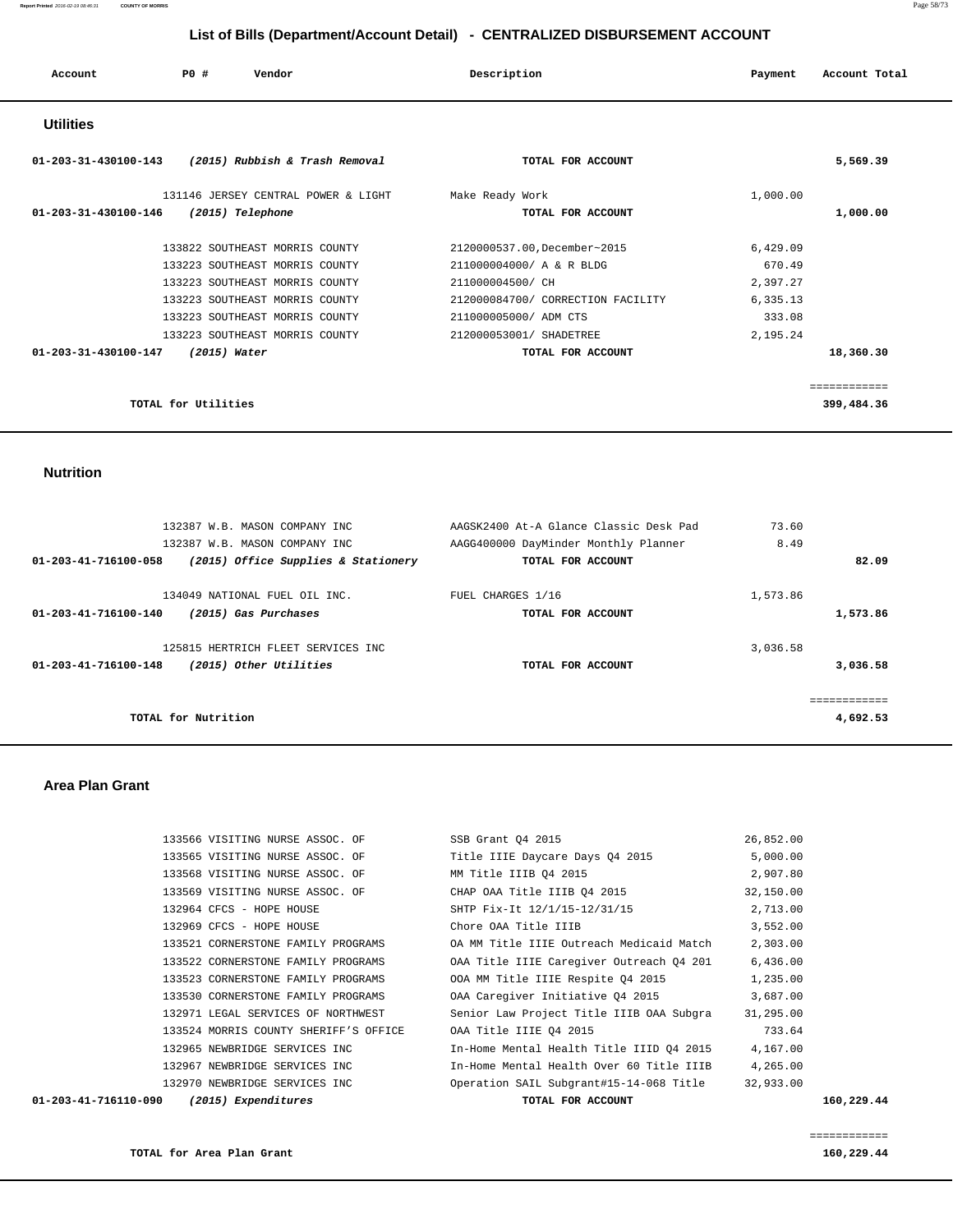| Account | <b>PO #</b> | Vendor | Description | Payment | Account Total |
|---------|-------------|--------|-------------|---------|---------------|
|         |             |        |             |         |               |

 **ALPN** 

| TOTAL for ALPN                                    |                                          |           | 87,869,00 |
|---------------------------------------------------|------------------------------------------|-----------|-----------|
| 01-203-41-759000-063<br>(2015) ALPN Peer Grouping | TOTAL FOR ACCOUNT                        |           | 87,869,00 |
| 133531 VISITING NURSE ASSOC. OF                   | PG 1509 Respite Care 04 2015             | 20,076.00 |           |
| 132972 LEGAL SERVICES OF NORTHWEST                | Subgrant # PG-1512 Protective Services   | 10,878.00 |           |
| 133528 INTERFAITH FOOD PANTRY INC.                | PG 1521 Home Delivery Meals 04 2015      | 1,063.00  |           |
| 133527 EMPLOYMENT HORIZONS, INC.                  | PG 1504 04 2015                          | 19,254.00 |           |
| 132961 CORNERSTONE FAMILY PROGRAMS                | PG 1515 Senior Cents Program 04 2015     | 4,620.00  |           |
| 132959 CORNERSTONE FAMILY PROGRAMS                | PG-1507 Time Out Adult Daycare Lake Hopa | 18,850.00 |           |
| 132958 CORNERSTONE FAMILY PROGRAMS                | PG-1514 Senior Care Management Peer Grou | 7,813.00  |           |
| 132962 CFCS - HOPE HOUSE                          | CHORE PG1503 12/1/15-12-31-15            | 5,315.00  |           |
|                                                   |                                          |           |           |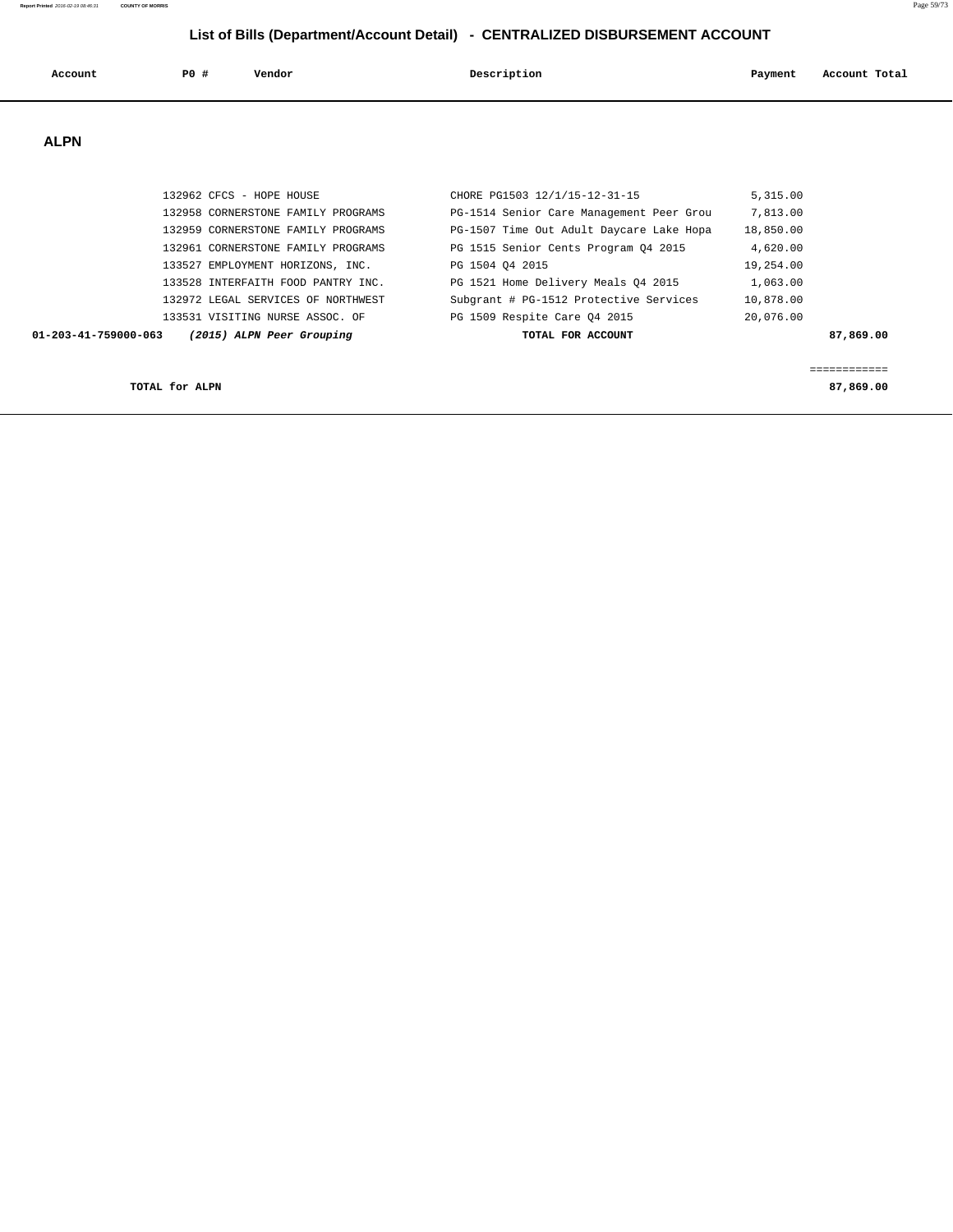**Report Printed** 2016-02-19 08:46:31 **COUNTY OF MORRIS** Page 60/73

# **List of Bills (Department/Account Detail) - CENTRALIZED DISBURSEMENT ACCOUNT**

| Account                    | PO#                | Vendor                        | Description                                                                                                                                         | Payment         | Account Total          |
|----------------------------|--------------------|-------------------------------|-----------------------------------------------------------------------------------------------------------------------------------------------------|-----------------|------------------------|
| <b>Bio-Terrorism Grant</b> |                    |                               | <b>Grant Fund</b>                                                                                                                                   |                 |                        |
| 02-213-41-718605-391       | 133583 CABLEVISION | 134050 COUNTY OF MORRIS       | 07876 616465 01 8 Billing period 2/1/201<br>1ST HALF FEBRUARY 2016 METERED MAIL<br>Public Health Emer Grant $(7/1/15-6/30/16)$<br>TOTAL FOR ACCOUNT | 242.52<br>11.86 | 254.38                 |
|                            |                    | TOTAL for Bio-Terrorism Grant |                                                                                                                                                     |                 | ------------<br>254.38 |

#### **DEPARTMENT 741520**

| 111618 MANPOWER             |                                          | Sarah D., W/E 12/21/14 | 907.20 |
|-----------------------------|------------------------------------------|------------------------|--------|
| 02-213-41-741520-392        | WFNJ-General Assistance(7/1/14-12/31/15) | TOTAL FOR ACCOUNT      | 907.20 |
|                             |                                          |                        |        |
|                             |                                          |                        |        |
| TOTAL for DEPARTMENT 741520 |                                          |                        | 907.20 |
|                             |                                          |                        |        |

#### **DEPARTMENT 741615**

| $02 - 213 - 41 - 741615 - 392$ WFNJ-TANF $(7/1/15 - 12/31/16)$ | TOTAL FOR ACCOUNT                                |          | 9,423.36 |
|----------------------------------------------------------------|--------------------------------------------------|----------|----------|
| 130809 SPRINT NEXTEL                                           |                                                  | 0.97     |          |
| 133942 PROJECT SELF SUFFICIENCY                                | Brandi C.                                        | 453.00   |          |
| 131983 AT&T                                                    |                                                  | 0.41     |          |
| 133923 AEROFUND FINANCIAL INC.                                 | Transportation from 1/25/16 to 1/29/16. 3,467.93 |          |          |
| 132906 TELESEARCH INC                                          | Denise D., W/E 1/17/16.                          | 1,039.15 |          |
| 132906 TELESEARCH INC                                          | Karen I., W/E 1/17/16.                           | 952.20   |          |
| 132906 TELESEARCH INC                                          |                                                  | 13.96    |          |
| 132906 TELESEARCH INC                                          |                                                  | 22.44    |          |
| 133385 TELESEARCH INC                                          | Denise D., W/E 1/24/16.                          | 831.32   |          |
| 133385 TELESEARCH INC                                          | Karen I., W/E 1/24/16.                           | 822.25   |          |
| 133385 TELESEARCH INC                                          |                                                  | 11.17    |          |
| 133385 TELESEARCH INC                                          |                                                  | 19.03    |          |
| 133385 TELESEARCH INC                                          |                                                  | 9.92     |          |
| 133352 TELESEARCH INC                                          | Denise D., W/E 1/3/16.                           | 623.49   |          |
| 132539 VERIZON                                                 |                                                  | 5.65     |          |
| 131968 US LIFE INSURANCE COMPANY                               |                                                  | 7.08     |          |
| 131103 US LIFE INSURANCE COMPANY                               |                                                  | 40.39    |          |
| 132786 TELESEARCH INC                                          |                                                  | 10.83    |          |
| 132537 TELESEARCH INC                                          | Denise D., W/E 1/10/16.                          | 1,039.15 |          |
| 132537 TELESEARCH INC                                          |                                                  | 13.96    |          |
| 132537 TELESEARCH INC                                          |                                                  | 22.80    |          |
| 132537 TELESEARCH INC                                          |                                                  | 14.04    |          |
| 132902 READY REFRESH                                           |                                                  | 1.28     |          |

**TOTAL for DEPARTMENT 741615 9,423.36**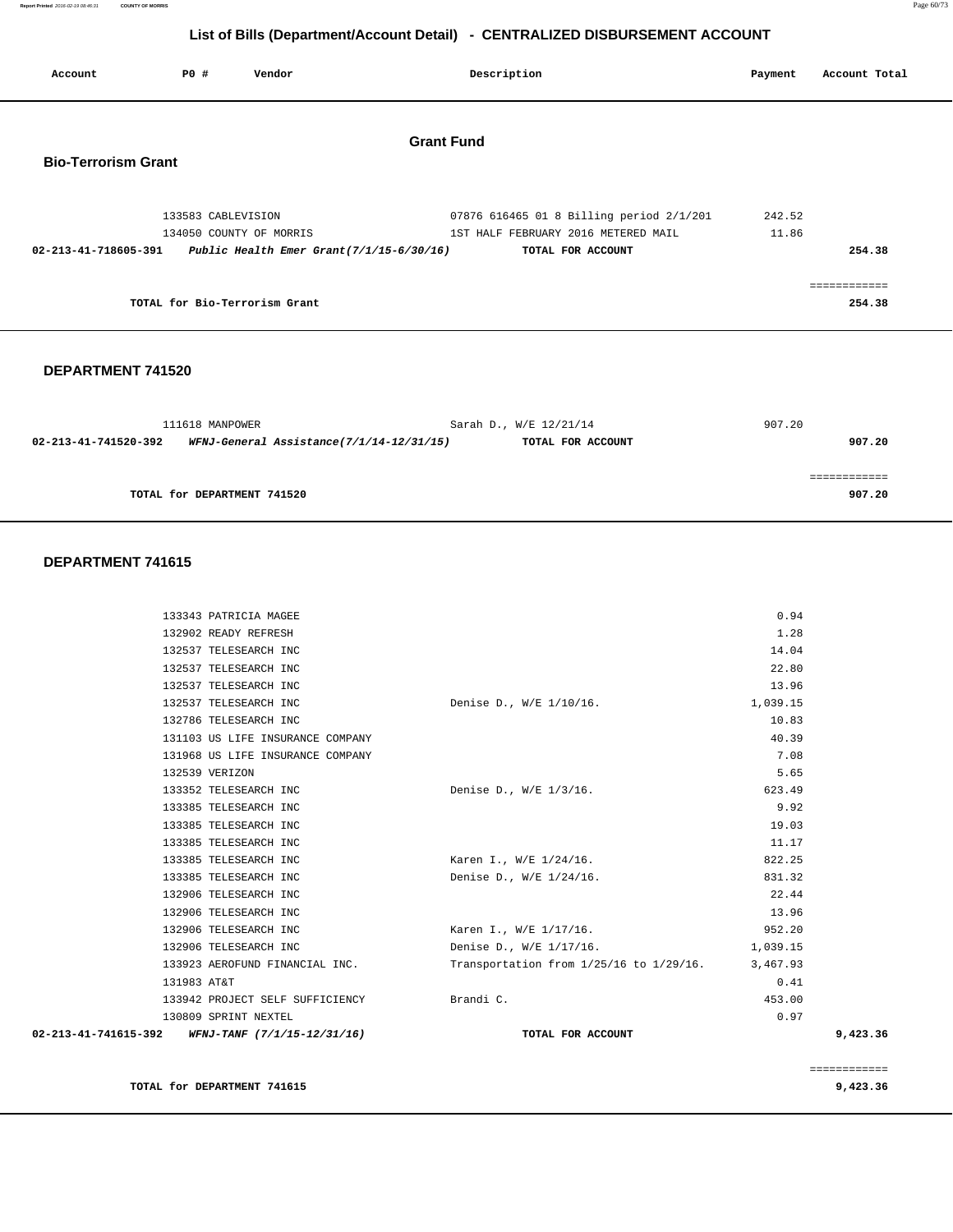#### **DEPARTMENT 742610**

| 133343 PATRICIA MAGEE                                         |                   | 7.49     |              |
|---------------------------------------------------------------|-------------------|----------|--------------|
| 132902 READY REFRESH                                          |                   | 10.24    |              |
| 132852 RUTGERS CENTER FOR CONTINUING Laura H.                 |                   | 3,095.00 |              |
| 132537 TELESEARCH INC                                         |                   | 140.35   |              |
| 132537 TELESEARCH INC                                         |                   | 228.00   |              |
| 132537 TELESEARCH INC                                         |                   | 139.58   |              |
| 132786 TELESEARCH INC                                         |                   | 86.62    |              |
| 131103 US LIFE INSURANCE COMPANY                              |                   | 201.98   |              |
| 131968 US LIFE INSURANCE COMPANY                              |                   | 56.68    |              |
| 132539 VERIZON                                                |                   | 45.17    |              |
| 133364 WARREN COUNTY TECHNICAL SCHOOL Anita O.                |                   | 393.82   |              |
| 133385 TELESEARCH INC                                         |                   | 79.40    |              |
| 133385 TELESEARCH INC                                         |                   | 152.22   |              |
| 133385 TELESEARCH INC                                         |                   | 89.33    |              |
| 132906 TELESEARCH INC                                         |                   | 179.49   |              |
| 132906 TELESEARCH INC                                         |                   | 111.66   |              |
| 131983 AT&T                                                   |                   | 3.30     |              |
| 130809 SPRINT NEXTEL                                          |                   | 4.85     |              |
| 134049 NATIONAL FUEL OIL INC. THE FUEL CHARGES 1/16           |                   | 25.45    |              |
| $02 - 213 - 41 - 742605 - 391$ WIA Adult $(7/1/14 - 6/30/16)$ | TOTAL FOR ACCOUNT |          | 6,869.76     |
|                                                               |                   |          |              |
|                                                               |                   |          | ============ |
| TOTAL for DEPARTMENT 742605                                   |                   |          | 6,869.76     |

#### **DEPARTMENT 742605**

|                                | 132906 TELESEARCH INC                    | 22.44             |        |  |  |
|--------------------------------|------------------------------------------|-------------------|--------|--|--|
|                                | 132906 TELESEARCH INC                    | 13.96             |        |  |  |
|                                | 133923 AEROFUND FINANCIAL INC.           | 800.29            |        |  |  |
|                                | 131983 AT&T                              | 0.41              |        |  |  |
|                                | 130809 SPRINT NEXTEL                     | 0.65              |        |  |  |
| $02 - 213 - 41 - 741620 - 392$ | WFNJ-General Assistance(7/1/15-12/31/16) | TOTAL FOR ACCOUNT | 981.37 |  |  |
|                                |                                          |                   |        |  |  |
|                                |                                          |                   |        |  |  |
|                                | 981.37<br>TOTAL for DEPARTMENT 741620    |                   |        |  |  |
|                                |                                          |                   |        |  |  |

132885 HOMESTEAD REHABILITATION & Georgia B.- dates:9/14/15 to 10/27/15. 1,819.13

| 02-213-41-741620-392<br>WFNJ-General Assistance(7/1/15-12/31/16) | TOTAL FOR ACCOUNT |        | 981.37 |
|------------------------------------------------------------------|-------------------|--------|--------|
| 130809 SPRINT NEXTEL                                             |                   | 0.65   |        |
| 131983 AT&T                                                      |                   | 0.41   |        |
| 133923 AEROFUND FINANCIAL INC.                                   |                   | 800.29 |        |
| 132906 TELESEARCH INC                                            |                   | 13.96  |        |
| 132906 TELESEARCH INC                                            |                   | 22.44  |        |
| 133385 TELESEARCH INC                                            |                   | 11.17  |        |
| 133385 TELESEARCH INC                                            |                   | 19.03  |        |
| 133385 TELESEARCH INC                                            |                   | 9.92   |        |
| 132539 VERIZON                                                   |                   | 5.65   |        |
| 131968 US LIFE INSURANCE COMPANY                                 |                   | 7.08   |        |
| 131103 US LIFE INSURANCE COMPANY                                 |                   | 26.93  |        |
| 132786 TELESEARCH INC                                            |                   | 10.83  |        |
| 132537 TELESEARCH INC                                            |                   | 13.96  |        |
| 132537 TELESEARCH INC                                            |                   | 22.80  |        |
| 132537 TELESEARCH INC                                            |                   | 14.03  |        |
| 132902 READY REFRESH                                             |                   | 1.28   |        |
| 133343 PATRICIA MAGEE                                            |                   | 0.94   |        |
|                                                                  |                   |        |        |

 **Account P0 # Vendor Description Payment Account Total**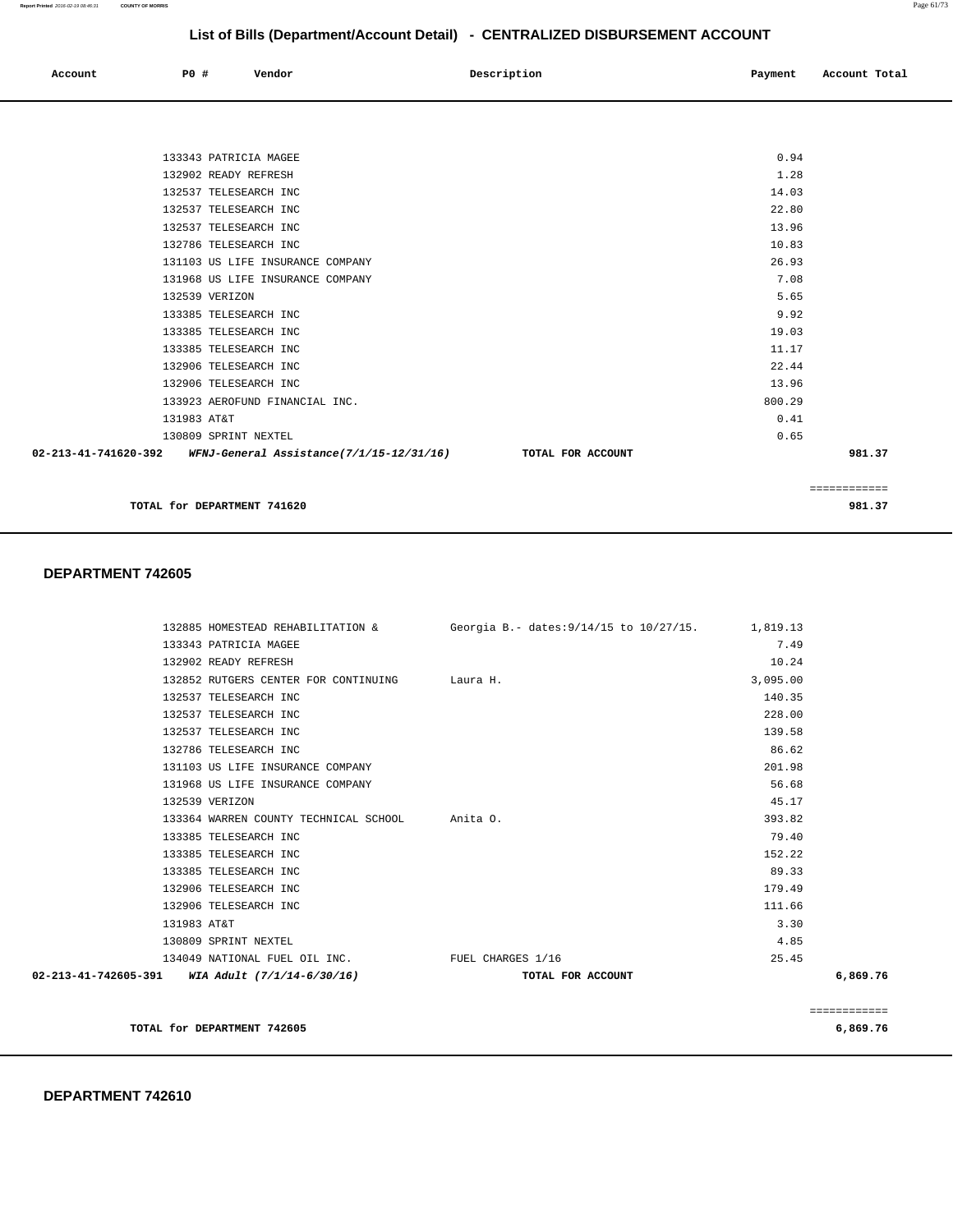| P <sub>0</sub><br>Vendor<br>Description<br>Account<br>Account Total<br>Payment<br>. |  |
|-------------------------------------------------------------------------------------|--|
|-------------------------------------------------------------------------------------|--|

#### **DEPARTMENT 742610**

| $02-213-41-742610-391$ WIA Dislocated Worker $(7/1/14-6/30/16)$ | TOTAL FOR ACCOUNT                                                                |                   | 20,123.98 |
|-----------------------------------------------------------------|----------------------------------------------------------------------------------|-------------------|-----------|
|                                                                 | 134050 COUNTY OF MORRIS 189.17 189 187 HALF FEBRUARY 2016 METERED MAIL           |                   |           |
| 130809 SPRINT NEXTEL                                            | 564861630 Dec. 30th bill for 973-765-372 20.38                                   |                   |           |
|                                                                 | 133462 LINDE NORTH AMERICA, INC. Marlon B., Dates: 8/31/15 to 11/13/15. 4,995.76 |                   |           |
| 131983 AT&T                                                     |                                                                                  | 4.12              |           |
| 133931 INSTITUTE FOR THERAPEUTIC Marcella M.                    |                                                                                  | 1,199.78          |           |
| 133927 INFORMATION & TECHNOLOGY Debbie N.                       |                                                                                  | 800.00            |           |
| 133940 BERKELEY COLLEGE                                         | Brenda A.                                                                        | 793.00            |           |
| 133939 BERKELEY COLLEGE                                         | Lisa A.                                                                          | 779.00            |           |
| 133941 NATIONAL CAREER INSTITUTE 6 Wandley J.                   |                                                                                  | 1,612.00          |           |
| 132906 TELESEARCH INC                                           | Lilly H., W/E 1/17/16. 418.74                                                    |                   |           |
| 132906 TELESEARCH INC                                           | Roseanne H., W/E 1/17/16.                                                        | 673.08            |           |
| 133385 TELESEARCH INC                                           | Lilly H., W/E 1/24/16. 334.99                                                    |                   |           |
| 133385 TELESEARCH INC                                           | Roseanne H., W/E 1/24/16.                                                        | 570.84            |           |
| 133385 TELESEARCH INC                                           | Linda B., W/E 1/24/16.                                                           | 297.75            |           |
| 132858 WARREN COUNTY TECHNICAL SCHOOL                           | Eric A.                                                                          | 393.82            |           |
| 132855 WARREN COUNTY TECHNICAL SCHOOL                           | Elisa F.                                                                         | 475.30            |           |
| 132539 VERIZON                                                  | Phillipsburg 1/4/16 bill for 908-859-322 169.40                                  |                   |           |
| 131968 US LIFE INSURANCE COMPANY                                | Group Policy #G026433. Covering 1/19/16 70.85                                    |                   |           |
| 131103 US LIFE INSURANCE COMPANY                                | Dec.-Jan. premium - #G0026433.                                                   | 848.28            |           |
| 132786 TELESEARCH INC                                           | Linda B., W/E 1/17/16. 324.80                                                    |                   |           |
| 132537 TELESEARCH INC                                           | Lilly H., $W/E$ 1/10/16.                                                         | 418.74            |           |
| 132537 TELESEARCH INC                                           | Roseanne H., W/E 1/10/16.                                                        | 684.00            |           |
| 132537 TELESEARCH INC                                           | Linda B., W/E 1/10/16.                                                           | 421.05            |           |
| 133461 RUTGERS CENTER FOR CONTINUING Janice H.                  |                                                                                  | 1,476.00          |           |
|                                                                 | 132902 READY REFRESH 0434508545 Billing from 12/15/15 to 1/1 38.38               |                   |           |
| 133489 AVTECH INSTITUTE<br>133343 PATRICIA MAGEE                | Shonda S.<br>Travel to GSETA Fiscal meeting on 12/4/1                            | 1,286.67<br>28.08 |           |

**TOTAL for DEPARTMENT 742610 20,123.98**

============

# **DEPARTMENT 742620**

| 133385 TELESEARCH INC<br>132906 TELESEARCH INC<br>132906 TELESEARCH INC<br>131983 AT&T<br>130809 SPRINT NEXTEL<br>$02 - 213 - 41 - 742620 - 391$ WIA Youth $(7/1/14 - 6/30/16)$ | 111.66<br>224.35<br>139.58<br>12.36<br>5.50 |
|---------------------------------------------------------------------------------------------------------------------------------------------------------------------------------|---------------------------------------------|
|                                                                                                                                                                                 |                                             |
|                                                                                                                                                                                 |                                             |
|                                                                                                                                                                                 |                                             |
|                                                                                                                                                                                 |                                             |
|                                                                                                                                                                                 |                                             |
| 133385 TELESEARCH INC                                                                                                                                                           | 190.28                                      |
| 133385 TELESEARCH INC                                                                                                                                                           | 99.25                                       |
| 132539 VERIZON                                                                                                                                                                  | 56.47                                       |
| 131968 US LIFE INSURANCE COMPANY                                                                                                                                                | 212.55                                      |
| 131103 US LIFE INSURANCE COMPANY                                                                                                                                                | 228.90                                      |
| 132786 TELESEARCH INC                                                                                                                                                           | 108.27                                      |
| 132537 TELESEARCH INC                                                                                                                                                           | 111.66                                      |
| 132537 TELESEARCH INC                                                                                                                                                           | 182.40                                      |
| 132537 TELESEARCH INC                                                                                                                                                           | 112.28                                      |
| 132902 READY REFRESH                                                                                                                                                            | 12.79                                       |
| 133343 PATRICIA MAGEE                                                                                                                                                           | 9.36                                        |
|                                                                                                                                                                                 |                                             |

**TOTAL for DEPARTMENT 742620 1,817.66 1,817.66**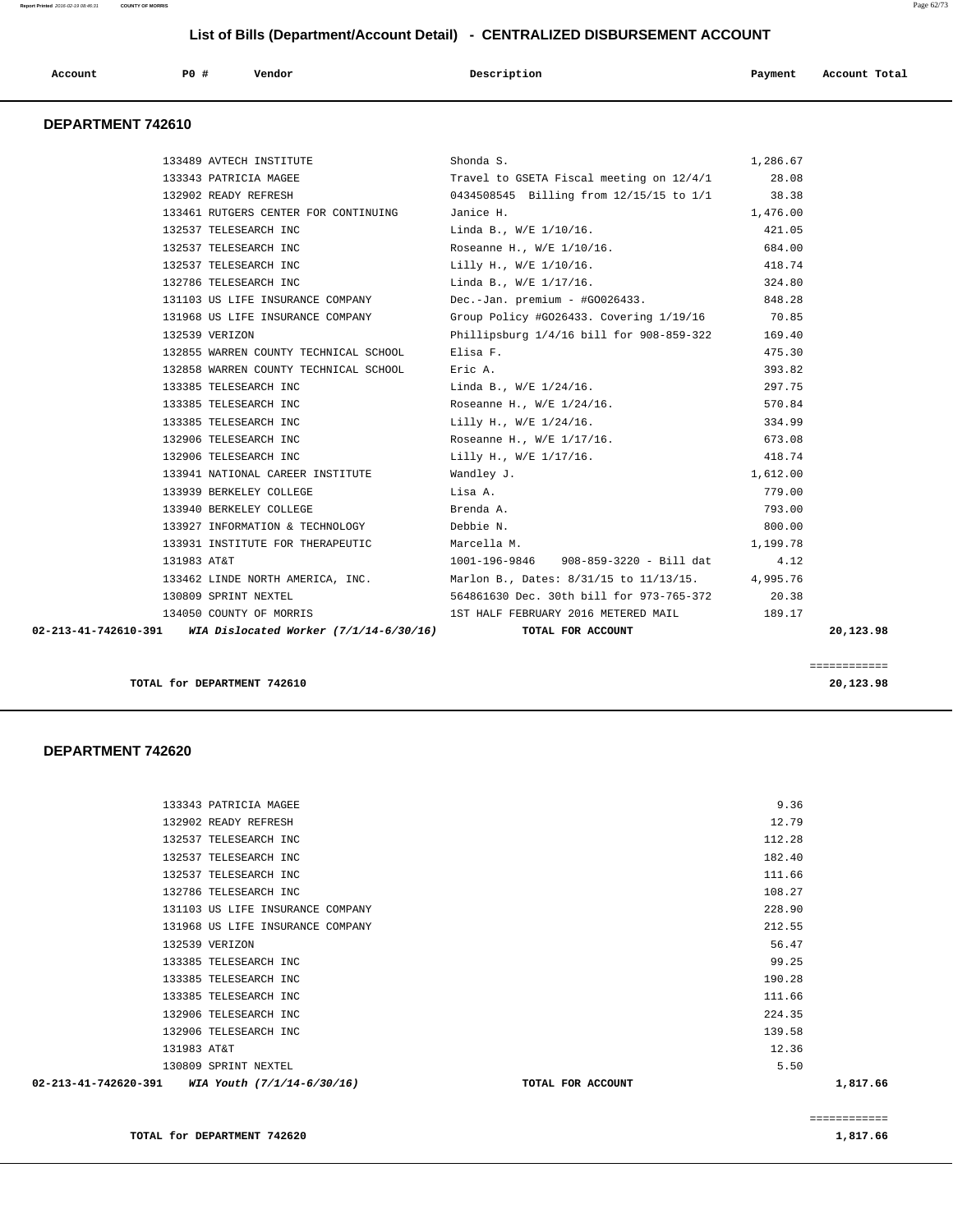**Report Printed** 2016-02-19 08:46:31 **COUNTY OF MORRIS** Page 63/73

# **List of Bills (Department/Account Detail) - CENTRALIZED DISBURSEMENT ACCOUNT**

| Account                  | PO#                         | Vendor                           | Description       | Payment  | Account Total |
|--------------------------|-----------------------------|----------------------------------|-------------------|----------|---------------|
| <b>DEPARTMENT 742705</b> |                             |                                  |                   |          |               |
|                          |                             |                                  |                   |          |               |
|                          | 133478 AVTECH INSTITUTE     |                                  | Emilia S.         | 1,306.66 |               |
|                          | 133480 AVTECH INSTITUTE     |                                  | Bryan B.          | 1,328.00 |               |
|                          | 133482 AVTECH INSTITUTE     |                                  | Shawn O.          | 880.00   |               |
|                          |                             | 133459 EZ WHEELS DRIVING SCHOOL  | Katalina G.       | 959.76   |               |
|                          | 133363 SMITH & SOLOMON      |                                  | Nicholas B.       | 376.00   |               |
|                          |                             | 133926 BLOOMFIELD COLLEGE        | Bonnie L.         | 3,200.00 |               |
|                          | 133934 BERKELEY COLLEGE     |                                  | Erika M.          | 568.00   |               |
|                          |                             | 133945 M.C. SCHOOL OF TECHNOLOGY | Anthony W.        | 799.20   |               |
| 02-213-41-742705-391     |                             | WIOA Adult (7/1/15-6/30/17)      | TOTAL FOR ACCOUNT |          | 9,417.62      |
|                          |                             |                                  |                   |          |               |
|                          |                             |                                  |                   |          | ------------  |
|                          | TOTAL for DEPARTMENT 742705 |                                  |                   |          | 9,417.62      |

# **DEPARTMENT 742710**

| 02-213-41-742710-391 |                         | WIOA Dislocated Worker (7/1/15-6/30/17)       | TOTAL FOR ACCOUNT |          | 47,817.39 |
|----------------------|-------------------------|-----------------------------------------------|-------------------|----------|-----------|
|                      |                         | 133943 RUTGERS, THE STATE UNIVERSITY Linda H. |                   | 800.00   |           |
|                      |                         | 133944 M.C. SCHOOL OF TECHNOLOGY              | Nicola C.         | 816.96   |           |
|                      | 133932 BERKELEY COLLEGE |                                               | Ann Marie C.      | 612.00   |           |
|                      |                         | 133930 ACE HEALTHCARE TRAINING                | Mario Q.          | 1,734.20 |           |
|                      |                         | 133929 ACE HEALTHCARE TRAINING                | Raymond E.        | 1,704.30 |           |
|                      |                         | 133928 ACE HEALTHCARE TRAINING                | Brunilda M.       | 1,674.40 |           |
|                      | 133938 BERKELEY COLLEGE |                                               | Melissa R.        | 456.00   |           |
|                      |                         | 132546 RUTGERS CENTER FOR CONTINUING          | Stephen G. W.     | 1,916.00 |           |
|                      | 133936 SMITH & SOLOMON  |                                               | Ruslan D.         | 3,200.00 |           |
|                      |                         | 133935 EZ WHEELS DRIVING SCHOOL               | Wilson S.         | 959.76   |           |
|                      | 133560 AVTECH INSTITUTE |                                               | Maria K.          | 1,168.00 |           |
|                      |                         | 133365 WILLIAM PATERSON UNIVERSITY            | Zoraida P.        | 2,425.44 |           |
|                      |                         | 133061 RUTGERS, THE STATE UNIVERSITY          | Janine W.         | 800.00   |           |
|                      |                         | 133362 RUTGERS, THE STATE UNIVERSITY          | Kathleen F.       | 3,200.00 |           |
|                      |                         | 133456 RUTGERS CENTER FOR CONTINUING          | Tina C.           | 2,699.00 |           |
|                      |                         | 133455 RUTGERS CENTER FOR CONTINUING          | Joann N.          | 1,238.00 |           |
|                      |                         | 133361 MILLENNIUM SOLUTION FOCUS              | David L.          | 2,600.00 |           |
|                      |                         | 133360 JERSEY TRACTOR TRAILER                 | Edward B.         | 3,200.00 |           |
|                      | 133488 AVTECH INSTITUTE |                                               | Maria G.          | 1,200.00 |           |
|                      | 133487 AVTECH INSTITUTE |                                               | Mary D.           | 1,376.00 |           |
|                      | 133486 AVTECH INSTITUTE |                                               | Michelle P.       | 1,504.00 |           |
|                      | 133485 AVTECH INSTITUTE |                                               | Michael R.        | 800.00   |           |
|                      | 133484 AVTECH INSTITUTE |                                               | Munir M.          | 1,408.00 |           |
|                      | 133483 AVTECH INSTITUTE |                                               | Roger A.          | 1,400.00 |           |
|                      | 133481 AVTECH INSTITUTE |                                               | Cynthia V.        | 1,416.00 |           |
|                      | 133479 AVTECH INSTITUTE |                                               | Darlene R.        | 960.00   |           |
|                      | 133477 AVTECH INSTITUTE |                                               | Bruce P.          | 1,280.00 |           |
|                      | 133476 AVTECH INSTITUTE |                                               | Bernadette H.     | 944.00   |           |
|                      | 133475 AVTECH INSTITUTE |                                               | Benjamin G.       | 1,365.33 |           |
|                      | 133474 AVTECH INSTITUTE |                                               | Elsi W.           | 1,344.00 |           |
|                      | 133473 AVTECH INSTITUTE |                                               | Teresia S.        | 1,616.00 |           |

============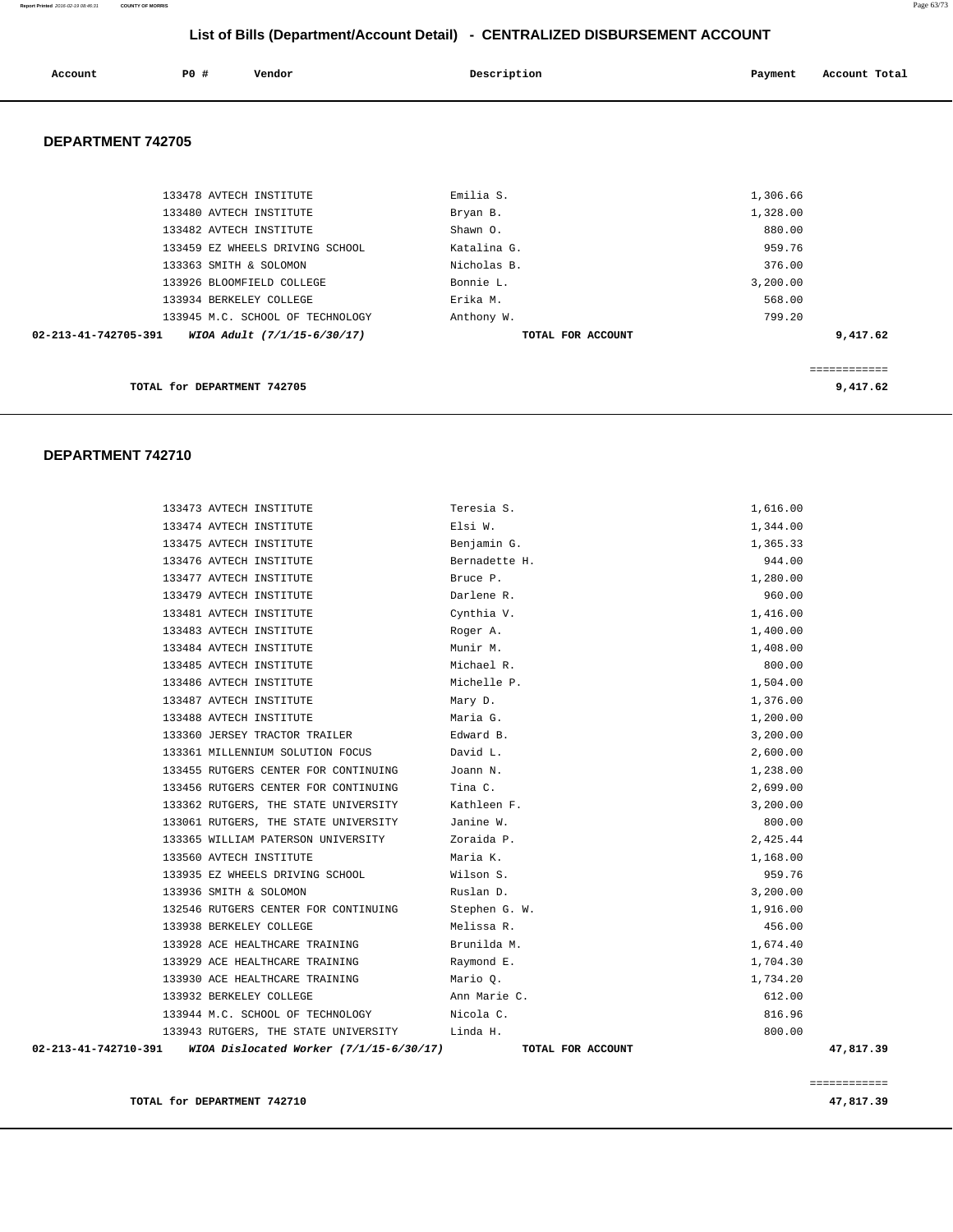| Account                        | PO#<br>Vendor                        | Description                              | Payment  | Account Total |
|--------------------------------|--------------------------------------|------------------------------------------|----------|---------------|
|                                |                                      |                                          |          |               |
|                                |                                      |                                          |          |               |
|                                | 133457 M.C. SCHOOL OF TECHNOLOGY     | Justin M.                                | 824.67   |               |
|                                | 133447 M.C. SCHOOL OF TECHNOLOGY     | Javon J.                                 | 824.67   |               |
|                                | 133366 M.C. SCHOOL OF TECHNOLOGY     | Zachary P.                               | 999.60   |               |
|                                | 133463 NEWBRIDGE SERVICES INC        | Matthew F.                               | 3,650.00 |               |
|                                | 133464 NEWBRIDGE SERVICES INC        | Harley M.                                | 2,480.00 |               |
|                                | 133465 NEWBRIDGE SERVICES INC        | Anthony J.                               | 4,160.00 |               |
|                                | 133467 NEWBRIDGE SERVICES INC        | Selena J.                                | 3,140.00 |               |
|                                | 133468 NEWBRIDGE SERVICES INC        | Carlee Z.                                | 3,505.00 |               |
|                                | 133469 NEWBRIDGE SERVICES INC        | Allissa O.                               | 3,140.00 |               |
|                                | 133470 NEWBRIDGE SERVICES INC        | David D.                                 | 3,140.00 |               |
|                                | 133471 NEWBRIDGE SERVICES INC        | Destiny D.                               | 2,130.00 |               |
|                                | 133472 NEWBRIDGE SERVICES INC        | Cheyenne C.                              | 3,505.00 |               |
|                                | 133490 NEWBRIDGE SERVICES INC        | Meal purchases for (16) enrolled youth.  | 213.29   |               |
|                                | 133491 NEWBRIDGE SERVICES INC        | Meal Purchases - 10 enrolled youth., Oct | 293.80   |               |
|                                | 133491 NEWBRIDGE SERVICES INC        | Meal purchases - 8 enrolled .youth, Nove | 157.10   |               |
|                                | 133460 RUTGERS CENTER FOR CONTINUING | Ronnie D.                                | 1,828.00 |               |
|                                | 133937 BERKELEY COLLEGE              | Winny S.                                 | 734.28   |               |
|                                | 133466 NEWBRIDGE SERVICES INC        | Yesenia M.                               | 3,140.00 |               |
| $02 - 213 - 41 - 742720 - 391$ | WIOA Youth (7/1/15-6/30/17)          | TOTAL FOR ACCOUNT                        |          | 37,865.41     |

**TOTAL for DEPARTMENT 742720** 37,865.41

#### **DEPARTMENT 752520**

|          | 3,436.00 | 333 youth X \$16.06 Balance Remaining in | 132697 MORRISTOWN NEIGHBORHOOD HOUSE       |                      |
|----------|----------|------------------------------------------|--------------------------------------------|----------------------|
| 3,436.00 |          | TOTAL FOR ACCOUNT                        | $SCP-Program$ Services $(1/1/15-12/31/15)$ | 02-213-41-752520-392 |
|          |          |                                          |                                            |                      |
|          |          |                                          |                                            |                      |
| 3,436.00 |          |                                          | TOTAL for DEPARTMENT 752520                |                      |
|          |          |                                          |                                            |                      |
|          |          |                                          |                                            |                      |

============

#### **DEPARTMENT 758510**

|                      | 133342 HANOVER TWP MUNICIPAL ALLIANCE  | 2015 Hanover Township Municipal Alliance | 2,000.00 |
|----------------------|----------------------------------------|------------------------------------------|----------|
| 02-213-41-758510-394 | Municipal Alliance $(1/1/15-12/31/15)$ | TOTAL FOR ACCOUNT                        | 2,000.00 |
|                      |                                        |                                          |          |
|                      |                                        |                                          |          |
|                      | TOTAL for DEPARTMENT 758510            |                                          | 2,000.00 |

#### **DEPARTMENT 758610**

| 133575 TOWNSHIP OF RANDOLPH                                   | Randolph Municipal Alliance FY 2016 O2 E | 2,792.07 |
|---------------------------------------------------------------|------------------------------------------|----------|
| 133579 TOWNSHIP OF ROXBURY                                    | Roxbury Municipal Alliance FY 2016 02 Ex | 3,691.00 |
| 133948 TOWN OF BOONTON                                        | Town of Boonton Municipal Alliance Fisca | 1,600.00 |
| Municipal Alliance $(7/1/15-6/30/16)$<br>02-213-41-758610-392 | TOTAL FOR ACCOUNT                        | 8,083.07 |
|                                                               |                                          |          |

**TOTAL for DEPARTMENT 758610 8,083.07**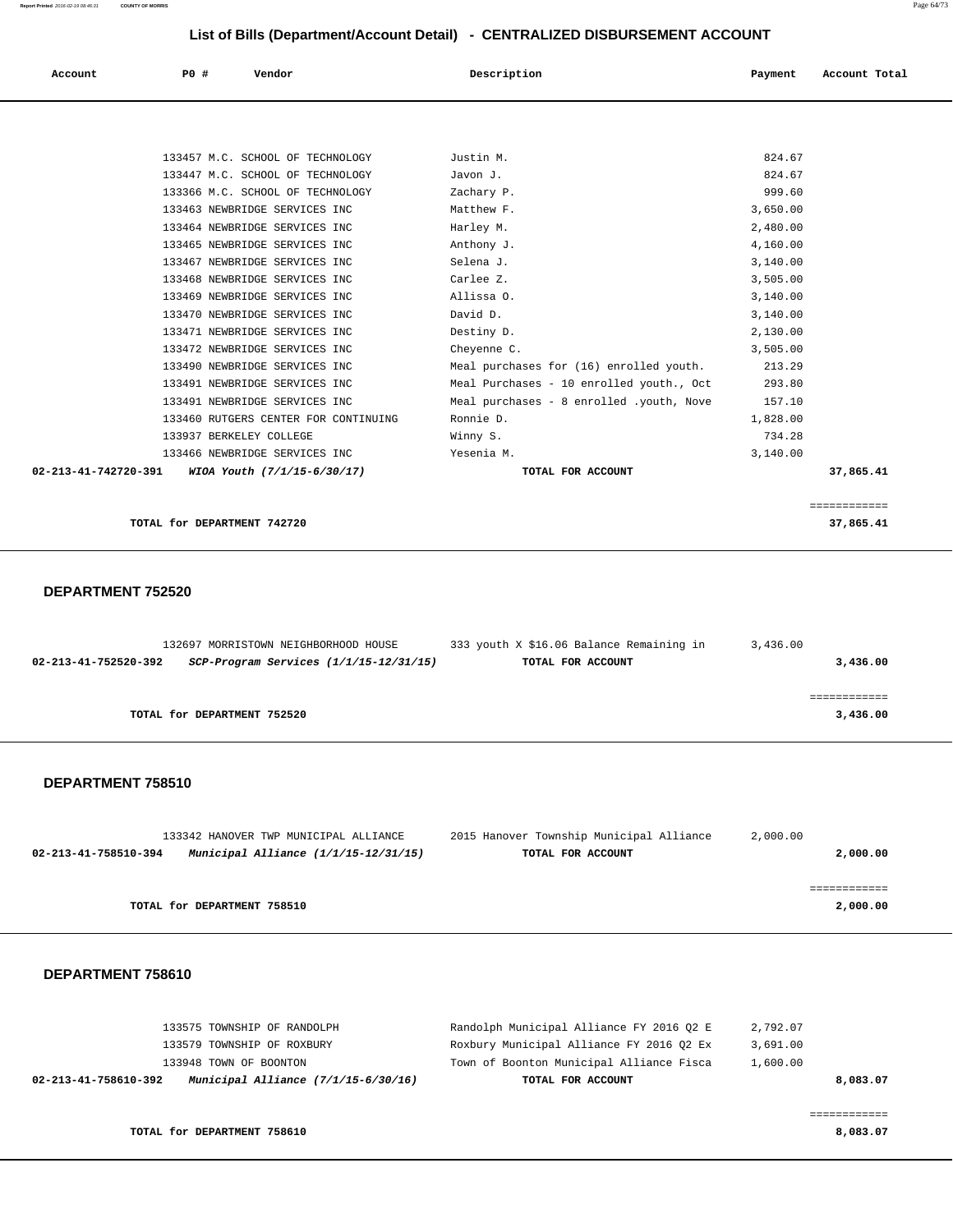**Report Printed** 2016-02-19 08:46:31 **COUNTY OF MORRIS** Page 65/73

# **List of Bills (Department/Account Detail) - CENTRALIZED DISBURSEMENT ACCOUNT**

| Account                              | PO# | Vendor                                                                 | Description |                                                               | Payment   | Account Total |
|--------------------------------------|-----|------------------------------------------------------------------------|-------------|---------------------------------------------------------------|-----------|---------------|
| <b>Safe Communities Construction</b> |     |                                                                        |             |                                                               |           |               |
| 02-213-41-773605-391                 |     | 134056 MORRISTOWN MEDICAL CENTER<br>Safe Communities (10/1/15-9/30/16) |             | SAFE COMMUNITIES OCT 2015-DEC 2015 QUART<br>TOTAL FOR ACCOUNT | 19,207.79 | 19,207.79     |
|                                      |     | TOTAL for Safe Communities Construction                                |             |                                                               |           | 19,207.79     |

#### **DEPARTMENT 774605**

| 132514 MENDHAM BOROUGH                                 | October 2015 DRE Grant Reimbursement | 797.50   |
|--------------------------------------------------------|--------------------------------------|----------|
| 132514 MENDHAM BOROUGH                                 | Nov. 2015 DRE Grant Reimbursement    | 1,485.00 |
| 132514 MENDHAM BOROUGH                                 | Dec. 2015 DRE Grant Reimbursement    | 1,925.00 |
| DRE Call Out (10/1/15-9/30/16)<br>02-213-41-774605-391 | TOTAL FOR ACCOUNT                    | 4,207.50 |
|                                                        |                                      |          |
|                                                        |                                      |          |
| TOTAL for DEPARTMENT 774605                            |                                      | 4,207.50 |

#### **DEPARTMENT 783610**

| 132058 BERYL SKOG                                         | Registration for 2015 Annual Conference- | 525.00   |
|-----------------------------------------------------------|------------------------------------------|----------|
| 132058 BERYL SKOG                                         | Hotel, Food, Airfare and Ground Transpor | 757.95   |
| 02-213-41-783610-391<br>SART/SANE Program 10/1/15-9/30/16 | TOTAL FOR ACCOUNT                        | 1,282.95 |
|                                                           |                                          |          |
|                                                           |                                          |          |
| TOTAL for DEPARTMENT 783610                               |                                          | 1,282.95 |

### **Urban Areas Security Initiativ**

| 131754 GEN-EL SAFETY & INDUSTRIAL                   | Order per attached Quote #25882 Dated 1/ | 4,153.50 |
|-----------------------------------------------------|------------------------------------------|----------|
| 130757 A & M INDUSTRIAL SUPPLY                      | Per approved 2014 UASI Grant Workplan    | 2,443.49 |
| FFY14 UASI (9/1/14-8/31/16)<br>02-213-41-784630-391 | TOTAL FOR ACCOUNT                        | 6,596.99 |
|                                                     |                                          |          |
|                                                     |                                          |          |
| TOTAL for Urban Areas Security Initiativ            |                                          | 6,596.99 |

| 128657 RESCUE VAC INDUSTRIES, INC.                  | Vehicle parts per attached quote dated 1 | 4,077.00 |
|-----------------------------------------------------|------------------------------------------|----------|
| 02-213-41-784820-391<br>FFY15 UASI (9/1/15-8/31/18) | TOTAL FOR ACCOUNT                        | 4,077.00 |
|                                                     |                                          |          |
|                                                     |                                          |          |
| TOTAL for DEPARTMENT 784820                         |                                          | 4,077.00 |
|                                                     |                                          |          |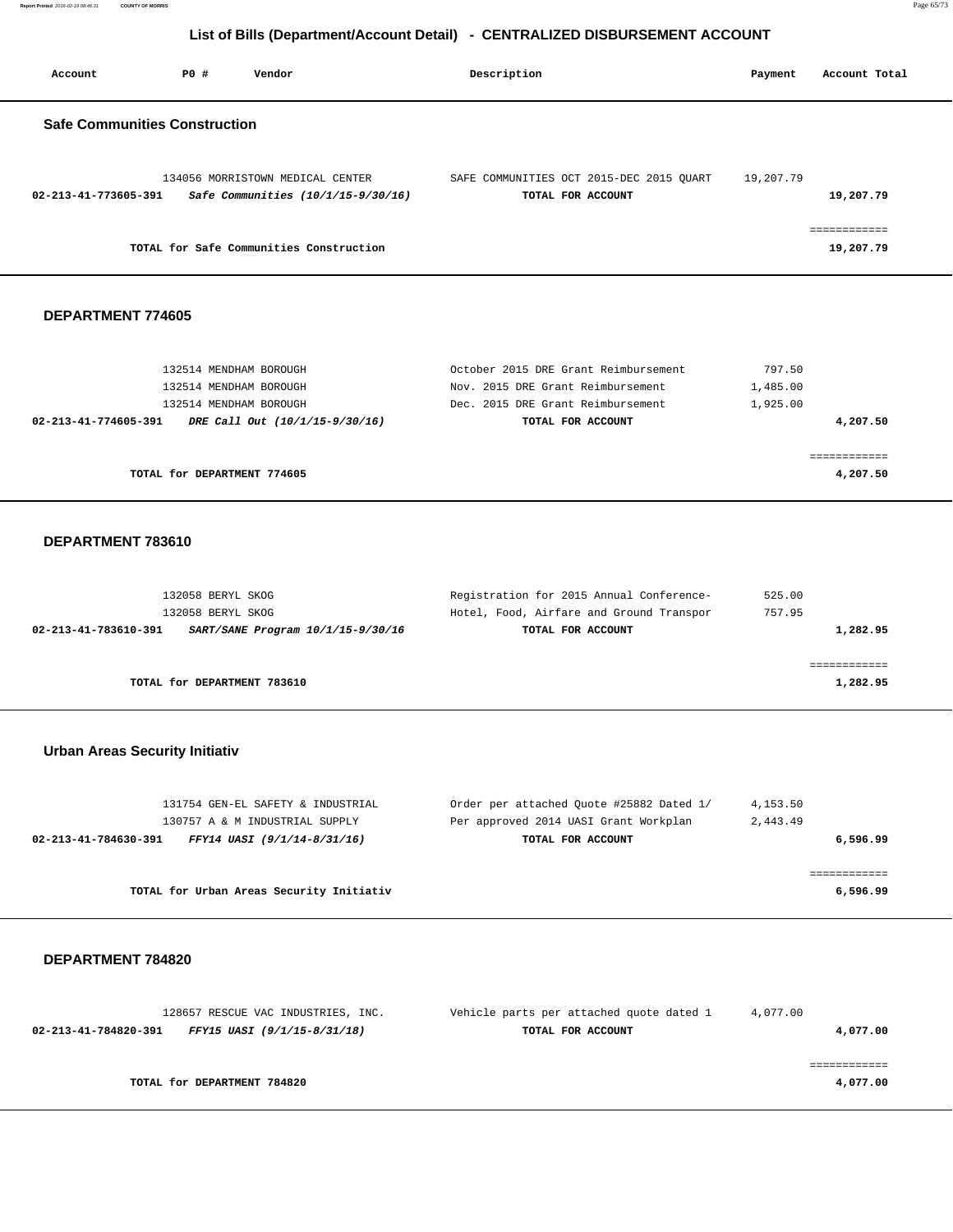| Account | P0 # | Vendor | Description | Payment | Account Total |
|---------|------|--------|-------------|---------|---------------|
|         |      |        |             |         |               |

| 134049 NATIONAL FUEL OIL INC.<br>MAPS (1/1/15-12/31/15)<br>02-213-41-786505-392 | FUEL CHARGES 1/16<br>TOTAL FOR ACCOUNT   | 4,889.95 | 4,889.95                 |
|---------------------------------------------------------------------------------|------------------------------------------|----------|--------------------------|
| 131915 NJ COST                                                                  | Council on Special Transportation 2016 M | 50.00    |                          |
| 133567 SODEXO INC & AFFILIATES                                                  | 1/6/2016 Motor Services Meeting          | 183.00   |                          |
| 132386 W.B. MASON COMPANY INC                                                   | SAN30001 Black Sharpies                  | 24.42    |                          |
| 132386 W.B. MASON COMPANY INC                                                   | UNV00164 Large Rubber Bands              | 3.72     |                          |
| 132386 W.B. MASON COMPANY INC                                                   | NICP22884EA Sani-Cloths                  | 345.45   |                          |
| 132386 W.B. MASON COMPANY INC                                                   | Post-its                                 | 45.72    |                          |
| 132386 W.B. MASON COMPANY INC                                                   | BIC Round Black Pens                     | 18.40    |                          |
| 132386 W.B. MASON COMPANY INC                                                   | Vinyl Gloves                             | 125.70   |                          |
| 132386 W.B. MASON COMPANY INC                                                   | Binder Clips Large                       | 14.70    |                          |
| 132386 W.B. MASON COMPANY INC                                                   | Binder Clips Medium                      | 7.35     |                          |
| 132386 W.B. MASON COMPANY INC                                                   | Binder Clips Small                       | 3.60     |                          |
| 132386 W.B. MASON COMPANY INC                                                   | Swingline Standard Staples               | 2.94     |                          |
| 132386 W.B. MASON COMPANY INC                                                   | Highlighters                             | 17.64    |                          |
| 132386 W.B. MASON COMPANY INC                                                   | Tab Folder Legal                         | 17.53    |                          |
| 132386 W.B. MASON COMPANY INC                                                   | Tab Folder Letter                        | 18.18    |                          |
|                                                                                 |                                          |          |                          |
| 132386 W.B. MASON COMPANY INC                                                   | Assorted Rubber Bands                    | 16.89    |                          |
| 132386 W.B. MASON COMPANY INC                                                   | Bic White-Out Tape                       | 18.44    |                          |
| 132386 W.B. MASON COMPANY INC                                                   | Desk Calendars                           | 13.80    |                          |
| 132386 W.B. MASON COMPANY INC                                                   | Clipboards                               | 9.80     |                          |
| 132388 W.B. MASON COMPANY INC                                                   | White Copy Paper 5000ct                  | 290.04   |                          |
| 02-213-41-786505-394<br>MAPS (1/1/15-12/31/15)                                  | TOTAL FOR ACCOUNT                        |          | 1,227.32                 |
|                                                                                 |                                          |          |                          |
| TOTAL for MAPS                                                                  |                                          |          | ============<br>6,117.27 |

| 133963 CONCRETE CONSTRUCTION CORP.                               | Sussex Tpke Intersection Improvements in | 318,590.63 |
|------------------------------------------------------------------|------------------------------------------|------------|
| 02-213-41-864607-391<br>Sussex(CR617)STP-0350(107)(9/8/14-9/8/16 | TOTAL FOR ACCOUNT                        | 318,590.63 |
|                                                                  |                                          |            |
|                                                                  |                                          |            |
| TOTAL for DEPARTMENT 864607                                      |                                          | 318,590.63 |
|                                                                  |                                          |            |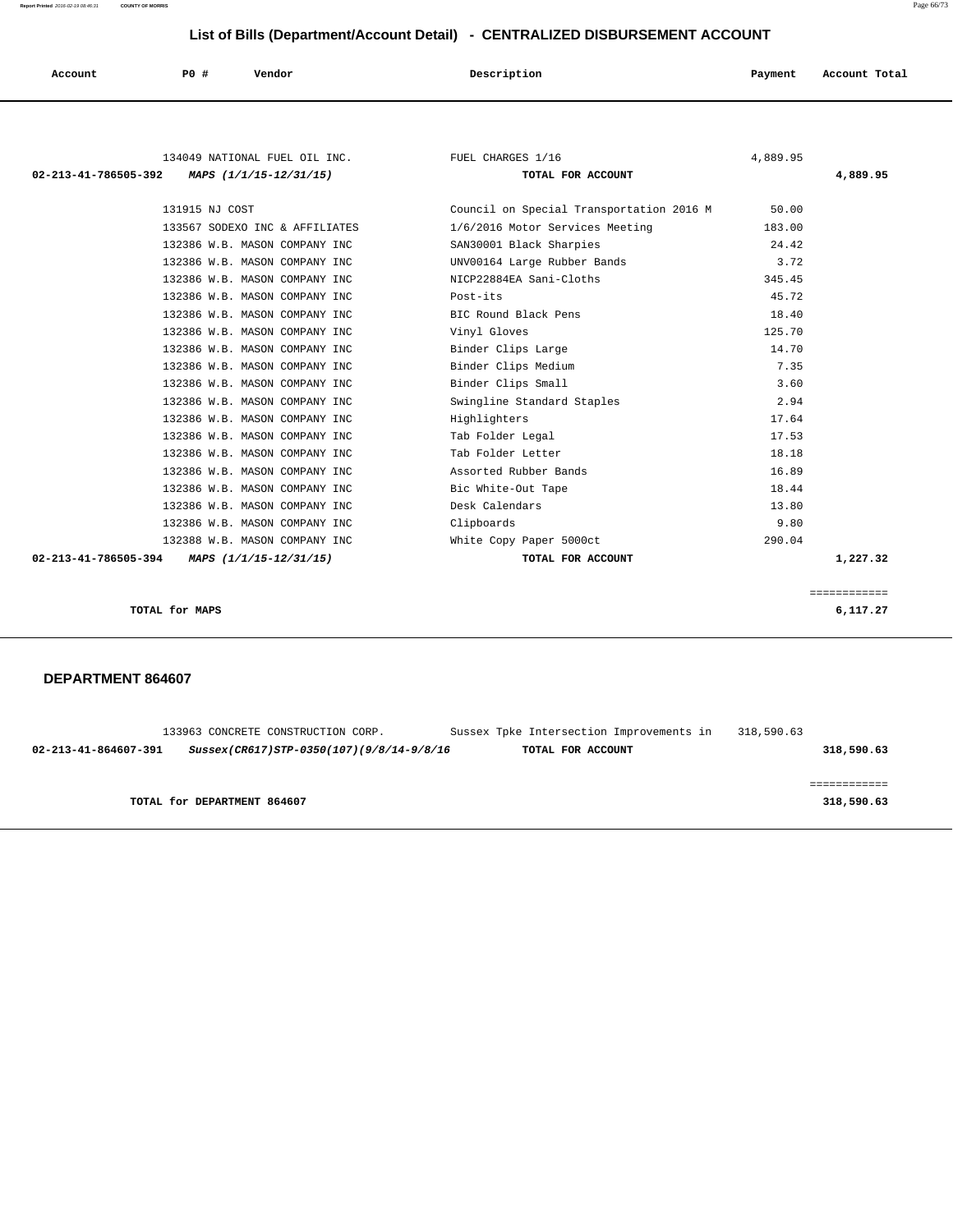| Report Printed 2016-02-19 08:46:31 | <b>COUNTY OF MORRIS</b> |                   |                                          |                                                                              |           | Page 67/73    |
|------------------------------------|-------------------------|-------------------|------------------------------------------|------------------------------------------------------------------------------|-----------|---------------|
|                                    |                         |                   |                                          |                                                                              |           |               |
|                                    |                         |                   |                                          | List of Bills (Department/Account Detail) - CENTRALIZED DISBURSEMENT ACCOUNT |           |               |
| Account                            |                         | <b>PO #</b>       | Vendor                                   | Description                                                                  | Payment   | Account Total |
|                                    |                         |                   |                                          |                                                                              |           |               |
|                                    |                         |                   |                                          |                                                                              |           |               |
|                                    |                         |                   |                                          | <b>County Capital</b>                                                        |           |               |
| Acq AutomTimeAttendnc, P/R sys     |                         |                   |                                          |                                                                              |           |               |
|                                    |                         |                   |                                          |                                                                              |           |               |
|                                    |                         | 131141 KRONOS INC |                                          | Upgrade Deployemnt and testing                                               | 21,322.50 |               |
| 04-216-55-951145-909               |                         |                   | Miscellaneous - Other                    | TOTAL FOR ACCOUNT                                                            |           | 21,322.50     |
|                                    |                         |                   |                                          |                                                                              |           | ============  |
|                                    |                         |                   | TOTAL for Acq AutomTimeAttendnc, P/R sys |                                                                              |           | 21,322.50     |
|                                    |                         |                   |                                          |                                                                              |           |               |
|                                    |                         |                   |                                          |                                                                              |           |               |
| Acq of prop in Twp of Washgtn      |                         |                   |                                          |                                                                              |           |               |
|                                    |                         |                   |                                          |                                                                              |           |               |
|                                    |                         |                   | 133635 WATERS, MCPHERSON, MCNEILL, P.C.  | Acquisition - legal services                                                 | 2,718.73  |               |

| 2,718.73 | TOTAL FOR ACCOUNT | Miscellaneous - Other<br>04-216-55-953029-909 |
|----------|-------------------|-----------------------------------------------|
|          |                   |                                               |
|          |                   |                                               |
| 2,718.73 |                   | TOTAL for Acq of prop in Twp of Washgtn       |
|          |                   |                                               |

# **Abatmnt/demol-Fac on Greystone**

| 133796 DECOTIIS, FITZPATRICK &                | legal services    | 448.50 |
|-----------------------------------------------|-------------------|--------|
| 04-216-55-953087-909<br>Miscellaneous - Other | TOTAL FOR ACCOUNT | 448.50 |
|                                               |                   |        |
|                                               |                   |        |
| TOTAL for Abatmnt/demol-Fac on Greystone      |                   | 448.50 |
|                                               |                   |        |

#### **DEPARTMENT 953217**

|                      | 132334 GRIFFITH ELECTRIC SUPPLY CO, INC. | WO76838/ RE: B&G/ 01-11-16 | 295.08 |
|----------------------|------------------------------------------|----------------------------|--------|
| 04-216-55-953217-951 | Replace Lights/CeilingTiles-BldgsGrounds | TOTAL FOR ACCOUNT          | 295.08 |
|                      |                                          |                            |        |
|                      |                                          |                            |        |
|                      | TOTAL for DEPARTMENT 953217              |                            | 295.08 |
|                      |                                          |                            |        |

| 04-216-55-953270-909 |  | Road Design/Construc - var locations    | TOTAL FOR ACCOUNT               |        | 2,246.70 |
|----------------------|--|-----------------------------------------|---------------------------------|--------|----------|
|                      |  | 133630 WATERS, MCPHERSON, MCNEILL, P.C. | Freedom Group                   | 438.00 |          |
|                      |  | 133630 WATERS, MCPHERSON, MCNEILL, P.C. | Kahl Enterprises                | 312.00 |          |
|                      |  |                                         |                                 |        |          |
|                      |  | 133633 WATERS, MCPHERSON, MCNEILL, P.C. | E. Pappas                       | 362.20 |          |
|                      |  | 133633 WATERS, MCPHERSON, MCNEILL, P.C. | 1200 Sussex LLC                 | 360.00 |          |
|                      |  | 133633 WATERS, MCPHERSON, MCNEILL, P.C. | Randolph Town Center Associates | 774.50 |          |
|                      |  |                                         |                                 |        |          |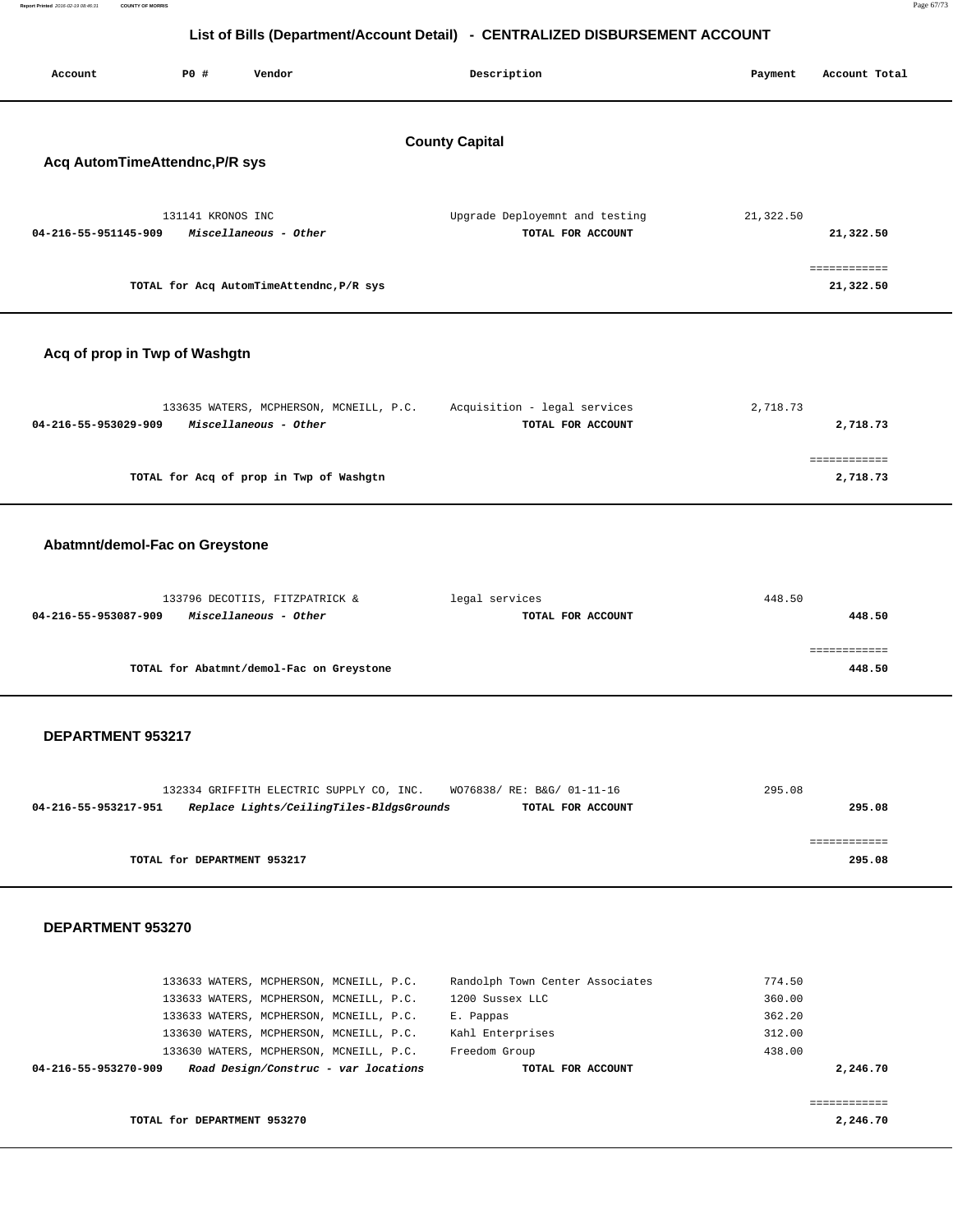**Report Printed** 2016-02-19 08:46:31 **COUNTY OF MORRIS** Page 68/73

# **List of Bills (Department/Account Detail) - CENTRALIZED DISBURSEMENT ACCOUNT**

Account **PO #** Vendor **Description Description Payment** Account Total

| 132361 MATERIALS CONSERVATION CO., LLC<br>CONSERVATION OF SIDELIGHTS<br>04-216-55-953274-951<br>Window Rplcmnt Var Bldgs-Bldgs & Grounds<br>TOTAL FOR ACCOUNT                                                                                | 4,200.00              | 4,200.00                  |
|----------------------------------------------------------------------------------------------------------------------------------------------------------------------------------------------------------------------------------------------|-----------------------|---------------------------|
| TOTAL for DEPARTMENT 953274                                                                                                                                                                                                                  |                       | ============<br>4,200.00  |
| DEPARTMENT 953314                                                                                                                                                                                                                            |                       |                           |
| RE: CH - CARPENTRY/ 12-31-15<br>132335 GPC, INC.<br>133734 PANCIELLO CONSTRUCTION LLC<br>RE: OTA - REPAIRS/ 02-09-16<br>Repair/Rplcment/Upgrd VarEquip-BldgGrnds<br>04-216-55-953314-951<br>TOTAL FOR ACCOUNT                                | 10,000.00<br>5,790.00 | 15,790.00                 |
| TOTAL for DEPARTMENT 953314                                                                                                                                                                                                                  |                       | ============<br>15,790.00 |
| DEPARTMENT 953352                                                                                                                                                                                                                            |                       |                           |
| 132335 GPC, INC.<br>RE: CH - CARPENTRY/ 12-31-25<br>128744 BFI<br>RE: RISK MANAGEMENT/ FURNITURE AS LISTED<br>04-216-55-953352-951 Replace-Carpet, Flooring, etc Various Bldg<br>TOTAL FOR ACCOUNT                                           | 1,321.17<br>2,796.12  | 4,117.29                  |
| TOTAL for DEPARTMENT 953352                                                                                                                                                                                                                  |                       | ============<br>4,117.29  |
| DEPARTMENT 953353                                                                                                                                                                                                                            |                       |                           |
| 133512 GPC, INC.<br>Alteration and Conversion of First Floor 12,933.87<br>Various Improvements at Courthouse<br>TOTAL FOR ACCOUNT<br>04-216-55-953353-951                                                                                    |                       | 12,933.87                 |
| TOTAL for DEPARTMENT 953353                                                                                                                                                                                                                  |                       | ============<br>12,933.87 |
| DEPARTMENT 953356                                                                                                                                                                                                                            |                       |                           |
| Professional Engineering Services for MC<br>133601 BOSWELL ENGINEERING INC<br>Professional Engineering Services. MC-10<br>133602 BOSWELL ENGINEERING INC<br>Various Road-Designs & Construction<br>TOTAL FOR ACCOUNT<br>04-216-55-953356-909 | 364.00<br>701.00      | 1,065.00                  |
|                                                                                                                                                                                                                                              |                       | ============              |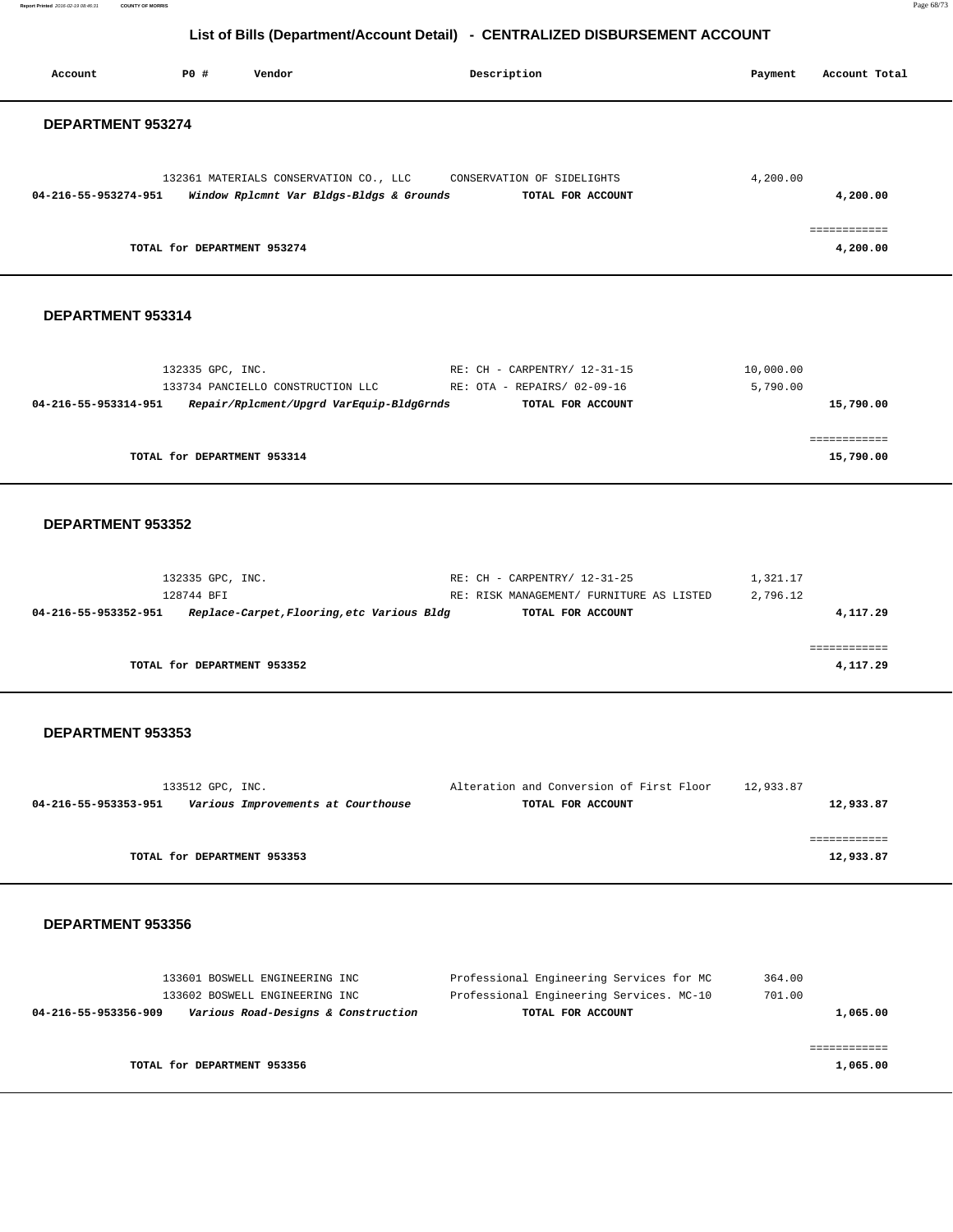============

| 133634 WATERS, MCPHERSON, MCNEILL, P.C. Air Products | .<br>$- -$<br>. | ________________________ |        |
|------------------------------------------------------|-----------------|--------------------------|--------|
|                                                      |                 |                          | .32.00 |

| <b>Rd Resurface &amp; Recon Var Roads</b> |  |  |
|-------------------------------------------|--|--|

|                      | 133750 EXTEL COMMUNICATIONS              | CABLING AS PROPOSED FOR THE CONSOLE CENT | 5,420.00 |
|----------------------|------------------------------------------|------------------------------------------|----------|
| 04-216-55-953399-952 | Relocate Back-up 911 Comm Equip-Plan P&W | TOTAL FOR ACCOUNT                        | 5,420.00 |
|                      |                                          |                                          |          |
|                      |                                          |                                          |          |
|                      | TOTAL for DEPARTMENT 953399              |                                          | 5,420.00 |
|                      |                                          |                                          |          |

#### **DEPARTMENT 953399**

| 04-216-55-953385-940 | Replace Repair Upgrade HVAC Var. Build | TOTAL FOR ACCOUNT | 17,376.78 |
|----------------------|----------------------------------------|-------------------|-----------|
|                      |                                        |                   |           |
|                      |                                        |                   |           |
|                      |                                        |                   |           |
|                      | TOTAL for DEPARTMENT 953385            |                   | 17,376.78 |
|                      |                                        |                   |           |
|                      |                                        |                   |           |

133564 BINSKY SERVICE LLC HVAC UPGRADES AT THE ADMIN & RECORDS BUI 17,376.78

#### **DEPARTMENT 953385**

| TOTAL for DEPARTMENT 953383                                |                                               | 6,205,00 |
|------------------------------------------------------------|-----------------------------------------------|----------|
|                                                            |                                               |          |
| B&G Interior Building Improvements<br>04-216-55-953383-940 | TOTAL FOR ACCOUNT                             | 6,205,00 |
| 133226 CLIFTON ELEVATOR SERVICE CO INC                     | RE: LPS - 450 W. HANOVER - $(2)$ CAR $(S)$    | 294.00   |
| 133226 CLIFTON ELEVATOR SERVICE CO INC                     | $RE: PSTA - 500 W. HANOVER - (1) CAR(S)$      | 294.00   |
| 133226 CLIFTON ELEVATOR SERVICE CO INC                     | RE: HOMELESS CENTER- 540 W. HANOVER - (1      | 378.00   |
| 133226 CLIFTON ELEVATOR SERVICE CO INC                     | RE: HUMAN SERVICES - 340 W. HANOVER - (2)     | 696.00   |
| 133226 CLIFTON ELEVATOR SERVICE CO INC                     | $RE: SEU - 102 RAYNOR RD - (1) CAR(S)$        | 294.00   |
| 133226 CLIFTON ELEVATOR SERVICE CO INC                     | RE: CAC COMPLEX - 1 MEDICAL DR - (1) CA       | 294.00   |
| 133226 CLIFTON ELEVATOR SERVICE CO INC.                    | RE: LIBRARY - 30 E. HANOVER - $(1)$ CAR $(S)$ | 294.00   |

#### **DEPARTMENT 953383**

| Account              | PO#                         | Vendor                                  | Description                              | Payment | Account Total |
|----------------------|-----------------------------|-----------------------------------------|------------------------------------------|---------|---------------|
|                      |                             |                                         |                                          |         |               |
|                      |                             | 131965 GARDEN STATE HIGHWAY             | special 18x9x.080 DG3 signs White on Blu | 990.00  |               |
|                      |                             | 131965 GARDEN STATE HIGHWAY             | 2# x 10' Green U-Channel Post            | 316.80  |               |
|                      |                             | 131965 GARDEN STATE HIGHWAY             | 2# 3' 6" Green U-Channel Post            | 108.00  |               |
| 04-216-55-953382-940 |                             | Road Resurfacing, MV arking lot, Railrd | TOTAL FOR ACCOUNT                        |         | 1,414.80      |
|                      |                             |                                         |                                          |         |               |
|                      | TOTAL for DEPARTMENT 953382 |                                         |                                          |         | 1,414.80      |
|                      |                             |                                         |                                          |         |               |

 133226 CLIFTON ELEVATOR SERVICE CO INC RE: A & R BLDG - 10 COURT ST - (4) CAR(S 1,768.00 133226 CLIFTON ELEVATOR SERVICE CO INC RE: CH - 15 COURT ST- (3) CAR(S) 1,173.00 133226 CLIFTON ELEVATOR SERVICE CO INC RE: SCHUYLER ANNEX - 30 SCHUYLER - (2) C 720.00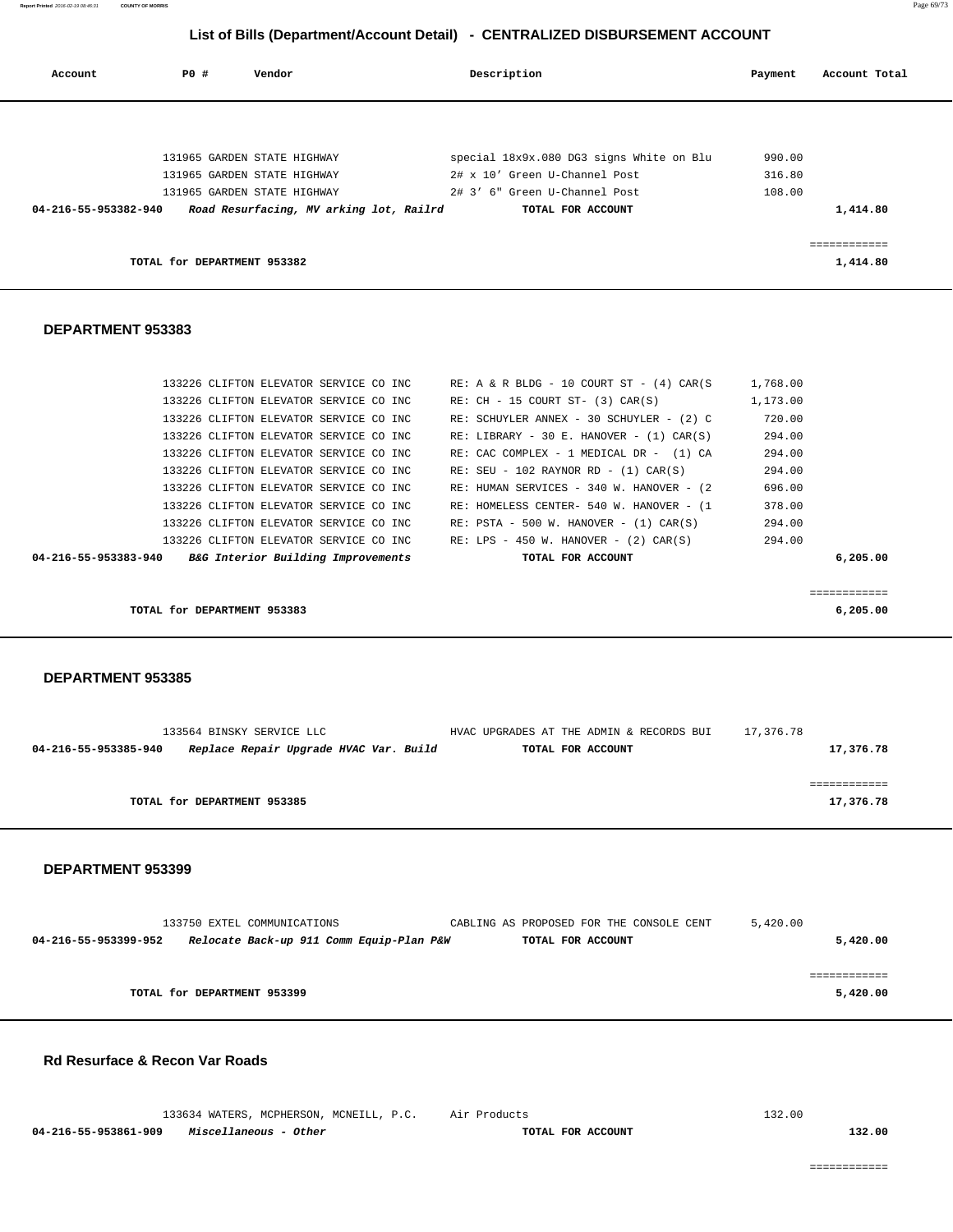**Report Printed** 2016-02-19 08:46:31 **COUNTY OF MORRIS** Page 70/73

# **List of Bills (Department/Account Detail) - CENTRALIZED DISBURSEMENT ACCOUNT**

| Account                                   | PO# | Vendor                                   | Description | Payment | Account Total |
|-------------------------------------------|-----|------------------------------------------|-------------|---------|---------------|
| <b>Rd Resurface &amp; Recon Var Roads</b> |     |                                          |             |         |               |
|                                           |     | TOTAL for Rd Resurface & Recon Var Roads |             |         | 132.00        |

#### **DEPARTMENT 954394**

|                      | 128481 ATLANTIC TACTICAL OF NJ, INC.    | ITEM #PRO4084 - Protech Intruder G2 IIIA | 3,905.80 |
|----------------------|-----------------------------------------|------------------------------------------|----------|
| 04-216-55-954394-956 | Sheriff-Purchase Night Equip & PP Equip | TOTAL FOR ACCOUNT                        | 3,905.80 |
|                      |                                         |                                          |          |
|                      |                                         |                                          |          |
|                      | TOTAL for DEPARTMENT 954394             |                                          | 3,905.80 |
|                      |                                         |                                          |          |

#### **DEPARTMENT 957229**

|                             | 125815 HERTRICH FLEET SERVICES INC       | TWO (2) EXTRA FOB & KEY ONE FOR EACH VEH | 6,984.30 |
|-----------------------------|------------------------------------------|------------------------------------------|----------|
| 04-216-55-957229-957        | Acq Rplcmnt Vehicles - Nutrition Program | TOTAL FOR ACCOUNT                        | 6,984.30 |
|                             |                                          |                                          |          |
|                             |                                          |                                          |          |
| TOTAL for DEPARTMENT 957229 |                                          |                                          | 6,984.30 |
|                             |                                          |                                          |          |

#### **DEPARTMENT 957293**

|                      | 125815 HERTRICH FLEET SERVICES INC       | TWO (2) 2016 DODGE GRAND CARAVAN | 31,319.12 |
|----------------------|------------------------------------------|----------------------------------|-----------|
| 04-216-55-957293-957 | Vehicle Rplcmnt &Radio Upgrade-Nutrition | TOTAL FOR ACCOUNT                | 31,319.12 |
|                      |                                          |                                  |           |
|                      |                                          |                                  |           |
|                      | TOTAL for DEPARTMENT 957293              |                                  | 31,319.12 |
|                      |                                          |                                  |           |

#### **DEPARTMENT 962398**

|                      | 131145 DELL MARKETING L.P.      | 10' Display Port Cable     | 963.60   |
|----------------------|---------------------------------|----------------------------|----------|
|                      | 131142 DELL MARKETING L.P.      | Dell External DVD-RW Drive | 1,039.74 |
| 04-216-55-962398-955 | ITD-Computer & Newtork Upgrades | TOTAL FOR ACCOUNT          | 2,003.34 |
|                      |                                 |                            |          |
|                      |                                 |                            |          |
|                      | TOTAL for DEPARTMENT 962398     |                            | 2,003.34 |
|                      |                                 |                            |          |

### **Acq Train Equip Public Safety**

|  | 128855 FF1 PROFESSIONAL SAFETY SERVICES |  | Fire Helmets    | 609.18 |
|--|-----------------------------------------|--|-----------------|--------|
|  | 128855 FF1 PROFESSIONAL SAFETY SERVICES |  | Rope $-12.5$ mm | 662.14 |
|  | 128855 FF1 PROFESSIONAL SAFETY SERVICES |  | Rope - 9mm      | 327.60 |
|  | 128855 FF1 PROFESSIONAL SAFETY SERVICES |  | Rope $-13$ mm   | 582.90 |
|  | 128855 FF1 PROFESSIONAL SAFETY SERVICES |  | Swivel Pulley   | 217.08 |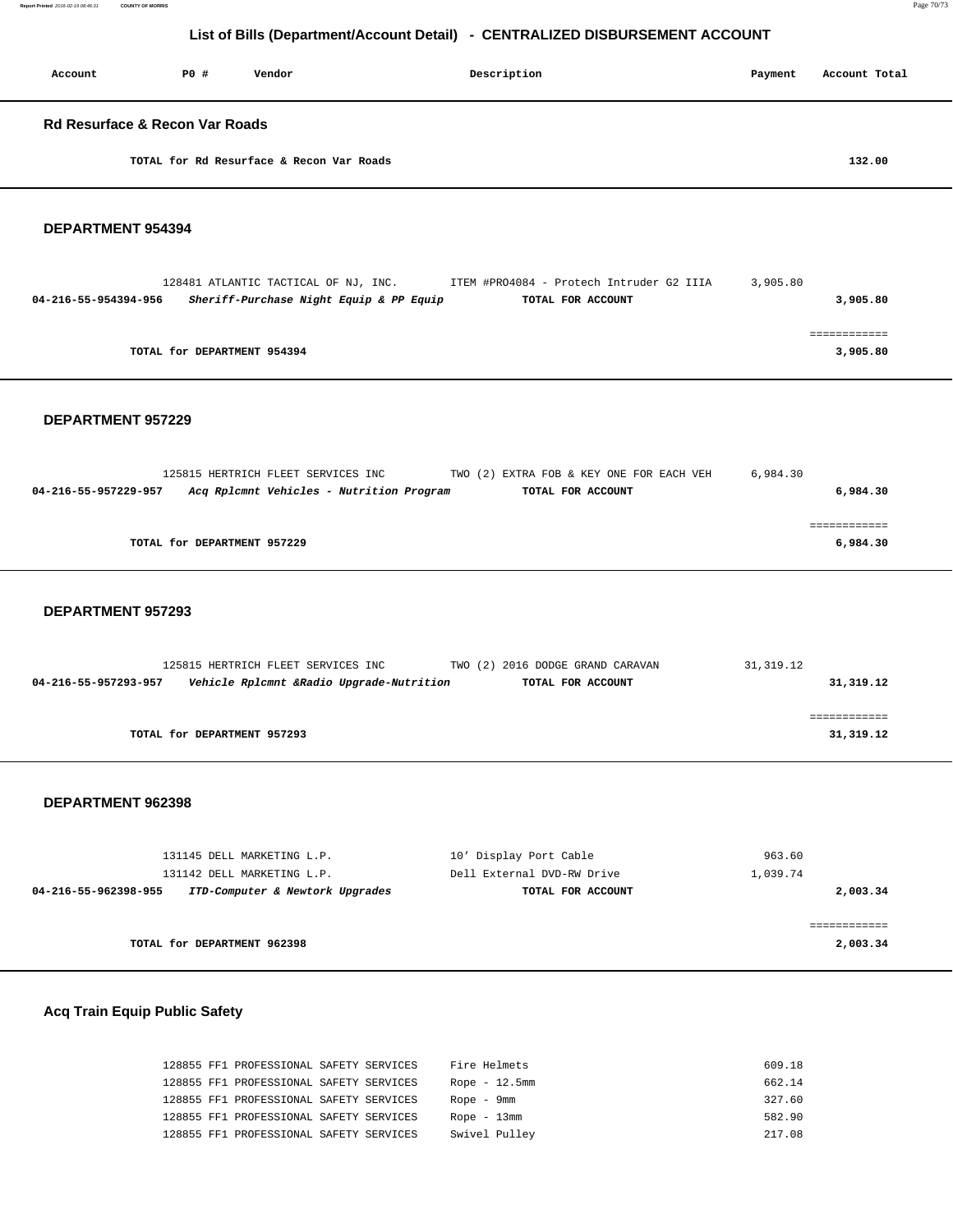**Report Printed** 2016-02-19 08:46:31 **COUNTY OF MORRIS** Page 71/73

# **List of Bills (Department/Account Detail) - CENTRALIZED DISBURSEMENT ACCOUNT**

| Account                              | PO# | Vendor                                  | Description         | Payment  | Account Total |
|--------------------------------------|-----|-----------------------------------------|---------------------|----------|---------------|
| <b>Acq Train Equip Public Safety</b> |     |                                         |                     |          |               |
|                                      |     | 128855 FF1 PROFESSIONAL SAFETY SERVICES | Harness-Fire Rescue | 1,270.32 |               |
|                                      |     | 128855 FF1 PROFESSIONAL SAFETY SERVICES | Vulcan Flashlights  | 1,018.64 |               |
|                                      |     | 128855 FF1 PROFESSIONAL SAFETY SERVICES | Leather Gloves      | 1,267.50 |               |
|                                      |     | 128855 FF1 PROFESSIONAL SAFETY SERVICES | SCBA Cylinders      | 4,860.00 |               |
|                                      |     | 128855 FF1 PROFESSIONAL SAFETY SERVICES | Facepiece w/Harness | 3,185.95 |               |
| 04-216-55-963175-956                 |     | Machinery & Equipment                   | TOTAL FOR ACCOUNT   |          | 14,242.51     |
|                                      |     |                                         |                     |          | ============  |
|                                      |     | TOTAL for Acq Train Equip Public Safety |                     |          | 14,242.51     |

#### **DEPARTMENT 963327**

| 132379 APCO INTERNATIONAL                                        | Ouote 0003012-1-AFC-CD, 1/14/16, APCO Fr | 19.58 |
|------------------------------------------------------------------|------------------------------------------|-------|
| Acq of Radios & Accesor-Law&PublicSafety<br>04-216-55-963327-952 | TOTAL FOR ACCOUNT                        | 19.58 |
|                                                                  |                                          |       |
|                                                                  |                                          |       |
| TOTAL for DEPARTMENT 963327                                      |                                          | 19.58 |

#### **DEPARTMENT 963369**

| 130862 FLEXRADIO SYSTEMS                                      | $6000$ Series: $FLRX-6500$               | 4,299.00 |           |
|---------------------------------------------------------------|------------------------------------------|----------|-----------|
| 130862 FLEXRADIO SYSTEMS                                      | 6000Series:Maestro                       | 999.00   |           |
| 130862 FLEXRADIO SYSTEMS                                      | 6000Series:6500/6700-RKMT                | 99.00    |           |
| 130862 FLEXRADIO SYSTEMS                                      | Shipping                                 | 35.72    |           |
| 132379 APCO INTERNATIONAL                                     | Ouote 0003012-1-AFC-CD, 1/14/16, APCO Fr | 5,440.42 |           |
| Upgrade Cty Radio System-Law & Public<br>04-216-55-963369-952 | TOTAL FOR ACCOUNT                        |          | 10,873.14 |
|                                                               |                                          |          |           |
|                                                               |                                          |          |           |
| TOTAL for DEPARTMENT 963369                                   |                                          |          | 10,873.14 |

#### **DEPARTMENT 969332**

| 133391 COUNTY COLLEGE OF MORRIS                                  | Benjamin R. Harvey Co | 443,676.93 |
|------------------------------------------------------------------|-----------------------|------------|
| Expansion/Renovation Various Facil - CCM<br>04-216-55-969332-951 | TOTAL FOR ACCOUNT     | 443,676.93 |
|                                                                  |                       |            |
|                                                                  |                       |            |
| TOTAL for DEPARTMENT 969332                                      |                       | 443,676.93 |

| 133388 COUNTY COLLEGE OF MORRIS                 | EI Associates Architects | 1,500.00 |
|-------------------------------------------------|--------------------------|----------|
| Various Projects at CCM<br>04-216-55-969393-909 | TOTAL FOR ACCOUNT        | 1,500.00 |
|                                                 |                          |          |
| 133382 COUNTY COLLEGE OF MORRIS                 | Brahma Construction Corp | 20.00    |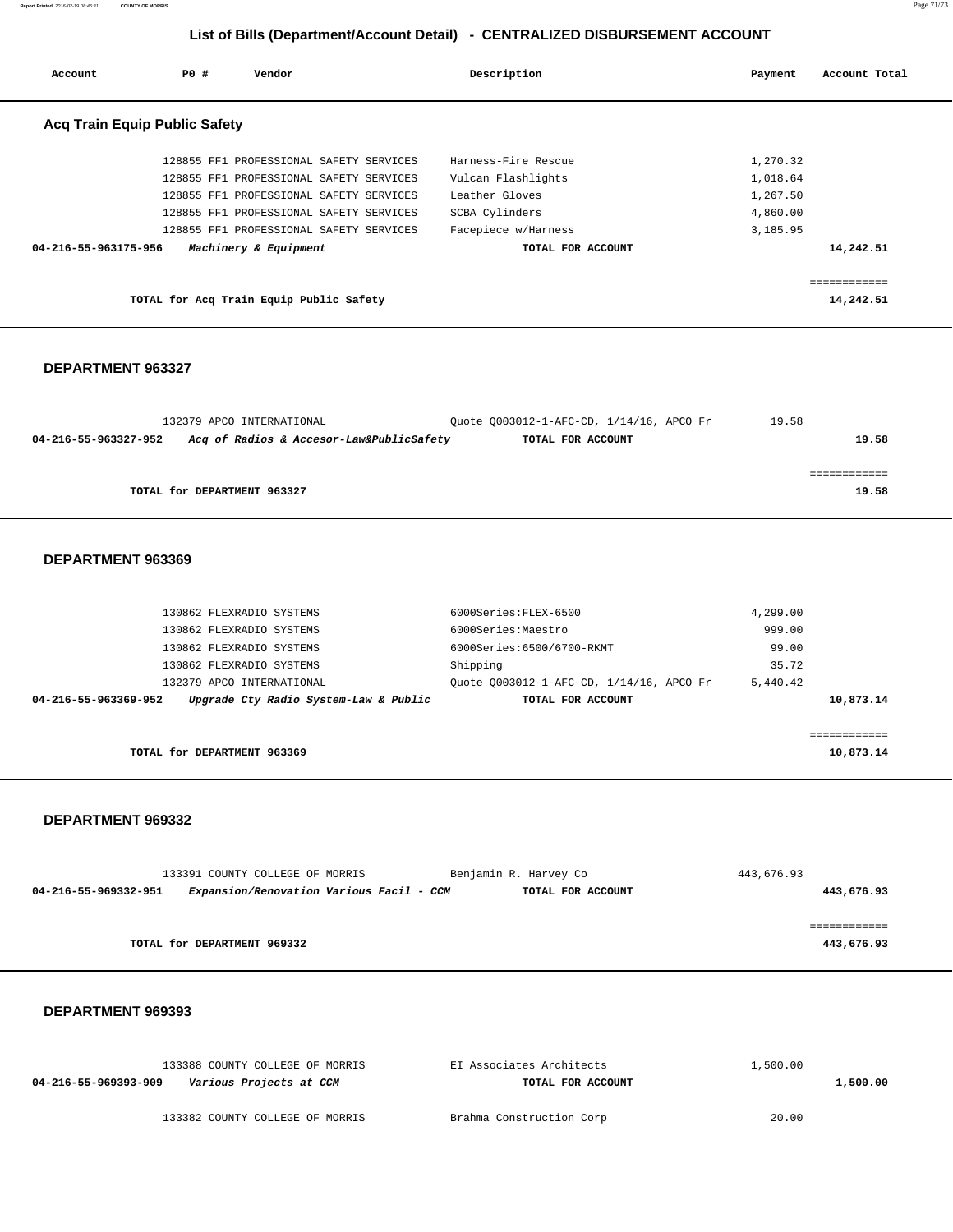**Report Printed** 2016-02-19 08:46:31 **COUNTY OF MORRIS** Page 72/73

# **List of Bills (Department/Account Detail) - CENTRALIZED DISBURSEMENT ACCOUNT**

| Account                  | PO#                         | Vendor                          | Description              | Account Total<br>Payment |  |
|--------------------------|-----------------------------|---------------------------------|--------------------------|--------------------------|--|
| <b>DEPARTMENT 969393</b> |                             |                                 |                          |                          |  |
|                          |                             | 133388 COUNTY COLLEGE OF MORRIS | Brahma Construction Corp | 56,203.48                |  |
|                          |                             | 133388 COUNTY COLLEGE OF MORRIS | Benjamin R. Harvey Co    | 49,677.49                |  |
|                          |                             | 133388 COUNTY COLLEGE OF MORRIS | Rock Solid Construction  | 238, 414.41              |  |
| 04-216-55-969393-940     |                             | Various Projects at CCM         | TOTAL FOR ACCOUNT        | 344,615.38               |  |
|                          |                             |                                 |                          | ------------             |  |
|                          | TOTAL for DEPARTMENT 969393 |                                 |                          | 346,115.38               |  |
|                          |                             |                                 |                          |                          |  |

### **DEPARTMENT 969411**

| 133392 COUNTY COLLEGE OF MORRIS                      | Brahma Construction Corp | 100,700.00 |
|------------------------------------------------------|--------------------------|------------|
| CCM-Media Center Renovations<br>04-216-55-969411-951 | TOTAL FOR ACCOUNT        | 100,700.00 |
|                                                      |                          |            |
|                                                      |                          |            |
| TOTAL for DEPARTMENT 969411                          |                          | 100,700.00 |
|                                                      |                          |            |

| 133389 COUNTY COLLEGE OF MORRIS                       | USA Architects    | 1,650.00 |
|-------------------------------------------------------|-------------------|----------|
| CCM-Water Penetration Repairs<br>04-216-55-969412-909 | TOTAL FOR ACCOUNT | 1,650.00 |
|                                                       |                   |          |
|                                                       |                   |          |
| TOTAL for DEPARTMENT 969412                           |                   | 1,650.00 |